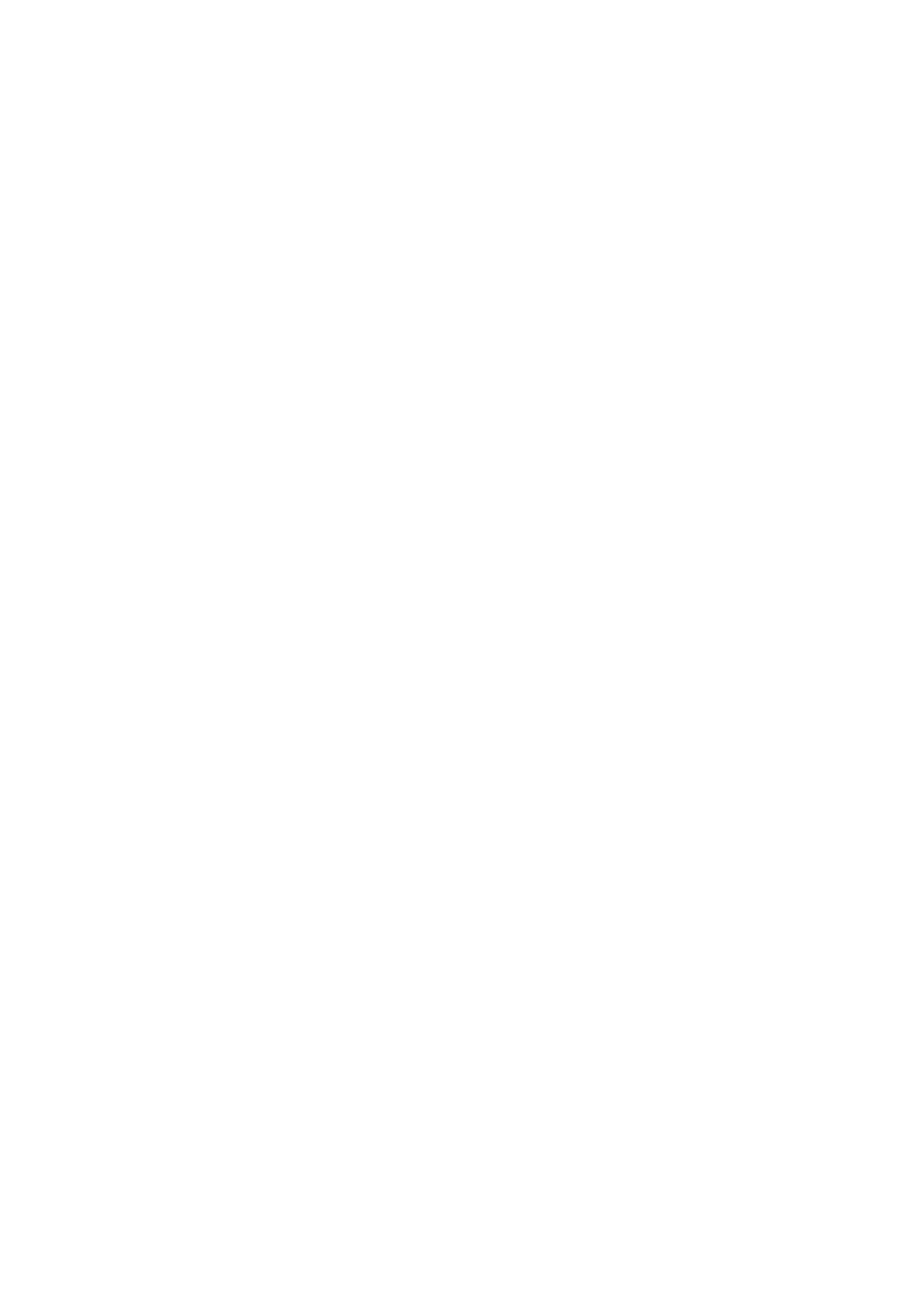# **UNITED STATES SECURITIES AND EXCHANGE COMMISSION Washington, D.C. 20549**

# **SCHEDULE 14A**

Proxy Statement Pursuant to Section 14(a) of the Securities Exchange Act of 1934 (Amendment No. )

Filed by the Registrant ☑ Filed by a Party other than the Registrant o

Check the appropriate box:

- o Preliminary Proxy Statement
- o **Confidential, for Use of the Commission Only (as permitted by Rule 14a-6(e)(2))**
- ☑ Definitive Proxy Statement
- o Definitive Additional Materials
- o Soliciting Material Pursuant to §240.14a-12

# **Kimberly-Clark Corporation**

(Name of Registrant as Specified In Its Charter)

(Name of Person(s) Filing Proxy Statement, if other than the Registrant)

Payment of Filing Fee (Check the appropriate box):

☑ No fee required.

- o Fee computed on table below per Exchange Act Rules 14a-6(i)(1) and 0-11.
	- (1) Title of each class of securities to which transaction applies:
	- (2) Aggregate number of securities to which transaction applies:
	- (3) Per unit price or other underlying value of transaction computed pursuant to Exchange Act Rule 0-11 (set forth the amount on which the filing fee is calculated and state how it was determined):

(4) Proposed maximum aggregate value of transaction:

(5) Total fee paid:

- o Fee paid previously with preliminary materials.
- o Check box if any part of the fee is offset as provided by Exchange Act Rule 0-11(a)(2) and identify the filing for which the offsetting fee was paid previously. Identify the previous filing by registration statement number, or the Form or Schedule and the date of its filing.
	- (1) Amount Previously Paid:

(2) Form, Schedule or Registration Statement No.:

(3) Filing Party:

(4) Date Filed: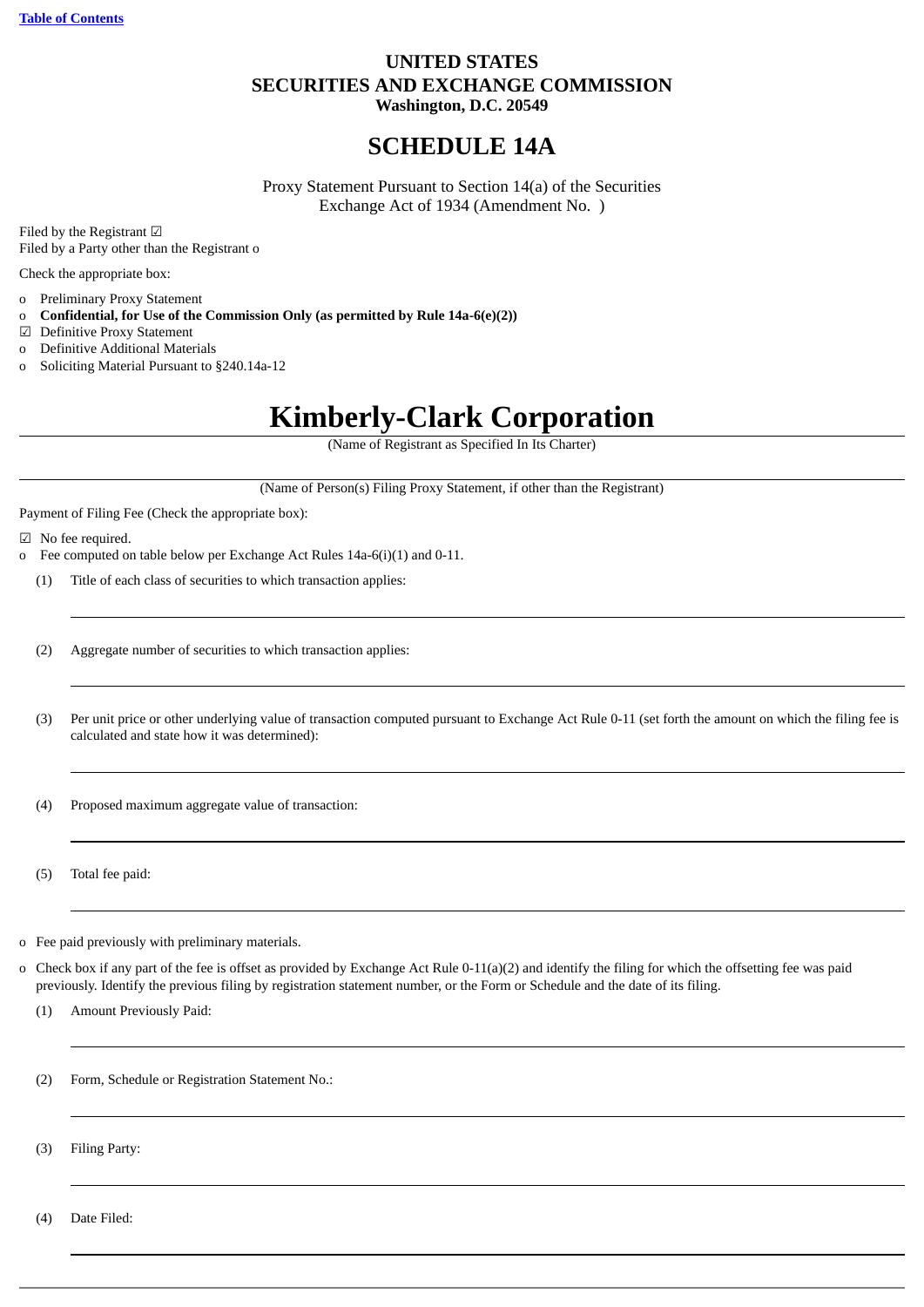**<sup>2</sup><sup>3</sup> Kimberly-Clark** Corporation

**Thomas J. Falk** Chairman of the Board and Chief Executive Officer

# FELLOW STOCKHOLDERS:

It is my pleasure to invite you to the Annual Meeting of Stockholders of Kimberly-Clark Corporation. The meeting will be held on Thursday, April 29, 2010, at 9:00 a.m. at the Four Seasons Resort and Club, which is located at 4150 North MacArthur Boulevard, Irving, Texas.

At the Annual Meeting, stockholders will be asked to elect twelve directors for a one-year term, ratify the selection of the Corporation's independent auditors and vote on a stockholder proposal. These matters are fully described in the accompanying Notice of Annual Meeting and proxy statement.

**Your vote is important.** Regardless of whether you plan to attend the meeting, I urge you to vote your shares as soon as possible. You can vote by marking and dating the proxy form, by using the Internet or by telephone. Instructions regarding all three methods of voting are contained on the proxy form.

This year, we are utilizing rules that allow companies to furnish proxy materials to their stockholders on the Internet. We believe furnishing proxy materials in this manner allows us to continue to make this information available to our stockholders, while reducing printing and delivery costs and acting in a sustainable manner.

Also provided is our annual report for 2009. You will notice that we have taken a different approach to our annual report this year. My letter to stockholders, along with other information about Kimberly-Clark that in past years has been included in the front portion of the annual report, will be posted online in the Investors section of our website at www.kimberly-clark.com. Posting this information online is more cost-effective and sustainable.

Sincerely,

thou All

Thomas J. Falk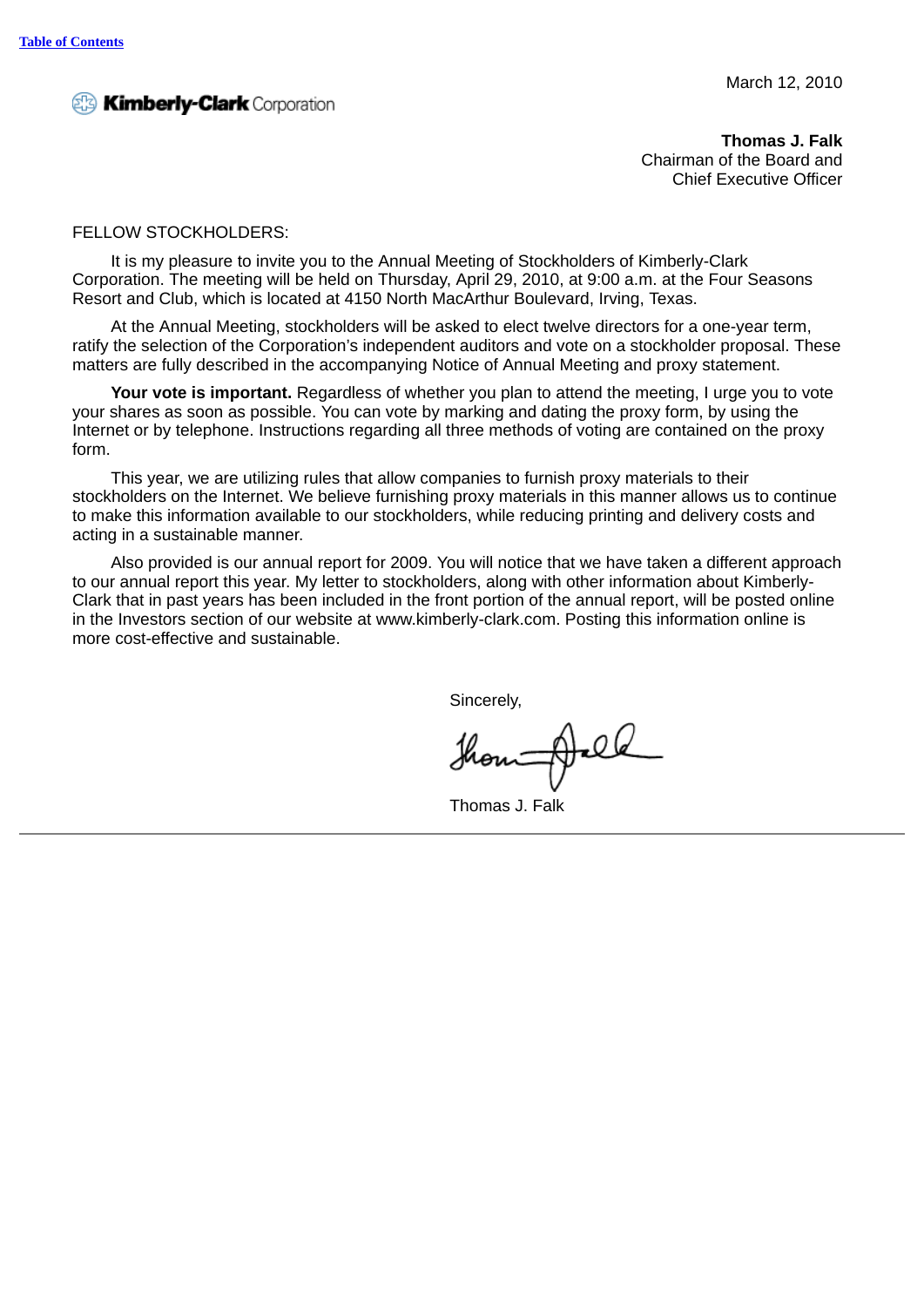# KIMBERLY-CLARK CORPORATION

# NOTICE OF ANNUAL MEETING OF STOCKHOLDERS

# TO BE HELD APRIL 29, 2010

The Annual Meeting of Stockholders of Kimberly-Clark Corporation will be held at the Four Seasons Resort and Club, 4150 North MacArthur Boulevard, Irving, Texas, on Thursday, April 29, 2010, at 9:00 a.m. for the following purposes:

1. To elect as directors the twelve nominees named in the accompanying proxy statement;

2. To ratify the selection of Deloitte & Touche LLP as our independent auditors for 2010;

3. To vote on one stockholder proposal that may be presented at the meeting; and

4. To take action upon any other business that may properly come before the meeting or any adjournments of the meeting.

Stockholders of record at the close of business on March 1, 2010 are entitled to notice of and to vote at the meeting or any adjournments.

It is important that your shares be represented at the meeting. I urge you to vote promptly by using the Internet or telephone or by signing, dating and returning your proxy form.

The accompanying proxy statement also is being used to solicit voting instructions for shares of Kimberly-Clark common stock that are held by the trustees of our employee benefit and stock purchase plans for the benefit of the participants in the plans. It is important that each participant in the plans indicates his or her preferences using the Internet or telephone or otherwise signs, dates and returns the voting instruction card, which is enclosed with the proxy statement, in the business reply envelope provided.

By Order of the Board of Directors.

John W. Wesley Vice President and Secretary

P.O. Box 619100 Dallas, Texas 75261-9100 March 12, 2010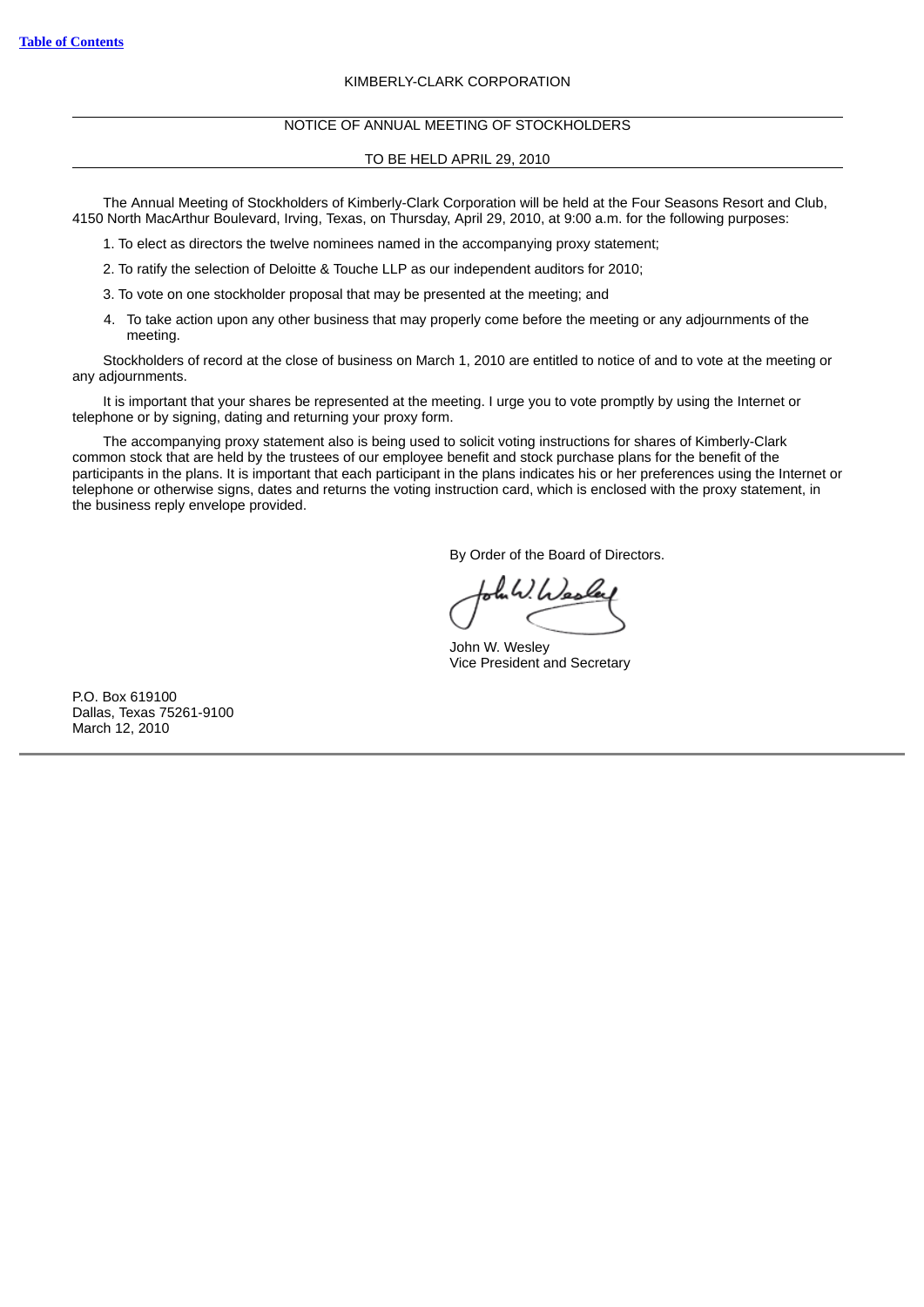# **TABLE OF CONTENTS**

<span id="page-4-0"></span>

| <b>PART ONE - VOTING INFORMATION</b><br>Notice of Electronic Availability of Proxy Statement and Annual Report<br><b>Who May Vote</b><br><b>How You May Vote</b><br>How You May Revoke or Change Your Vote<br><b>Confidential Voting</b><br><b>Costs of Solicitation</b><br><b>Votes Required/Voting Procedures</b><br><b>Direct Stock Purchase and Dividend Reinvestment Plan</b><br><b>Employee Benefit Plans</b><br><b>Attending the Annual Meeting</b><br><b>Reducing Duplicate Mailings</b> | 1<br>$\mathbf 1$<br>$\mathbf 1$<br>$\mathbf 1$<br>$\mathbf 1$<br>$\begin{array}{c} 2 \\ 2 \\ 2 \end{array}$<br>$\frac{2}{2}$<br>3<br>3 |
|--------------------------------------------------------------------------------------------------------------------------------------------------------------------------------------------------------------------------------------------------------------------------------------------------------------------------------------------------------------------------------------------------------------------------------------------------------------------------------------------------|----------------------------------------------------------------------------------------------------------------------------------------|
| <b>PART TWO - CORPORATE GOVERNANCE INFORMATION</b>                                                                                                                                                                                                                                                                                                                                                                                                                                               | 4                                                                                                                                      |
| <b>Board of Directors and Board Committees</b>                                                                                                                                                                                                                                                                                                                                                                                                                                                   | $\overline{\mathcal{L}}$                                                                                                               |
| <b>Audit Committee</b>                                                                                                                                                                                                                                                                                                                                                                                                                                                                           | $\overline{\mathcal{L}}$                                                                                                               |
| <b>Management Development and Compensation Committee</b>                                                                                                                                                                                                                                                                                                                                                                                                                                         | 5                                                                                                                                      |
| Nominating and Corporate Governance Committee                                                                                                                                                                                                                                                                                                                                                                                                                                                    | $\boldsymbol{7}$                                                                                                                       |
| <b>Executive Committee</b>                                                                                                                                                                                                                                                                                                                                                                                                                                                                       | $\overline{\mathcal{I}}$                                                                                                               |
| <b>Compensation Committee Interlocks and Insider Participation</b>                                                                                                                                                                                                                                                                                                                                                                                                                               | $\overline{7}$                                                                                                                         |
| Director Independence                                                                                                                                                                                                                                                                                                                                                                                                                                                                            | 8                                                                                                                                      |
| <b>Director Nominee Criteria and Process</b>                                                                                                                                                                                                                                                                                                                                                                                                                                                     | $\, 8$                                                                                                                                 |
| <b>Committee Review of Attributes of Current Directors</b>                                                                                                                                                                                                                                                                                                                                                                                                                                       | $\boldsymbol{9}$                                                                                                                       |
| <b>Diversity of Directors</b>                                                                                                                                                                                                                                                                                                                                                                                                                                                                    | 10                                                                                                                                     |
| <b>Stockholder Nominations for Directors</b>                                                                                                                                                                                                                                                                                                                                                                                                                                                     | 10                                                                                                                                     |
| <b>Communications to Directors</b>                                                                                                                                                                                                                                                                                                                                                                                                                                                               | 11                                                                                                                                     |
| <b>Board Leadership Structure</b>                                                                                                                                                                                                                                                                                                                                                                                                                                                                | 11                                                                                                                                     |
| <b>Other Corporate Governance Matters</b>                                                                                                                                                                                                                                                                                                                                                                                                                                                        | 11                                                                                                                                     |
| <b>PART THREE - PROPOSALS TO BE VOTED ON AT THE 2010 ANNUAL MEETING</b>                                                                                                                                                                                                                                                                                                                                                                                                                          | 13                                                                                                                                     |
| PROPOSAL 1. ELECTION OF DIRECTORS                                                                                                                                                                                                                                                                                                                                                                                                                                                                | 13                                                                                                                                     |
| <b>General Information</b>                                                                                                                                                                                                                                                                                                                                                                                                                                                                       | 13                                                                                                                                     |
| <b>Certain Information Regarding Nominees for Director</b>                                                                                                                                                                                                                                                                                                                                                                                                                                       | 13                                                                                                                                     |
| <b>Compensation of Directors</b>                                                                                                                                                                                                                                                                                                                                                                                                                                                                 | 17                                                                                                                                     |
| PROPOSAL 2. RATIFICATION OF AUDITORS                                                                                                                                                                                                                                                                                                                                                                                                                                                             | 20                                                                                                                                     |
| <b>Principal Accounting Firm Fees</b>                                                                                                                                                                                                                                                                                                                                                                                                                                                            | 20                                                                                                                                     |
| <b>Audit Committee Approval of Audit and Non-Audit Services</b>                                                                                                                                                                                                                                                                                                                                                                                                                                  | 21                                                                                                                                     |
| <b>Audit Committee Report</b>                                                                                                                                                                                                                                                                                                                                                                                                                                                                    | 22                                                                                                                                     |
| PROPOSAL 3. STOCKHOLDER PROPOSAL REGARDING SPECIAL SHAREHOLDER MEETINGS                                                                                                                                                                                                                                                                                                                                                                                                                          | 23                                                                                                                                     |
| <b>Stockholder Proposal</b>                                                                                                                                                                                                                                                                                                                                                                                                                                                                      | 23                                                                                                                                     |
| Response of the Corporation to Stockholder Proposal                                                                                                                                                                                                                                                                                                                                                                                                                                              | 23                                                                                                                                     |
| <b>PART FOUR - OTHER IMPORTANT INFORMATION</b>                                                                                                                                                                                                                                                                                                                                                                                                                                                   | 24                                                                                                                                     |
| SECURITY OWNERSHIP OF MANAGEMENT AND CERTAIN BENEFICIAL OWNERS                                                                                                                                                                                                                                                                                                                                                                                                                                   | 24                                                                                                                                     |
| <b>EXECUTIVE COMPENSATION</b>                                                                                                                                                                                                                                                                                                                                                                                                                                                                    | 27                                                                                                                                     |
| <b>Compensation Discussion and Analysis</b>                                                                                                                                                                                                                                                                                                                                                                                                                                                      | 27                                                                                                                                     |
| <b>Management Development and Compensation Committee Report</b>                                                                                                                                                                                                                                                                                                                                                                                                                                  | 45                                                                                                                                     |
| <b>Summary Compensation Table</b>                                                                                                                                                                                                                                                                                                                                                                                                                                                                | 46                                                                                                                                     |
| <b>Grants of Plan-Based Awards</b>                                                                                                                                                                                                                                                                                                                                                                                                                                                               | 50                                                                                                                                     |
| Discussion of Summary Compensation and Plan-Based Awards Tables                                                                                                                                                                                                                                                                                                                                                                                                                                  | 51                                                                                                                                     |
| <b>Outstanding Equity Awards</b>                                                                                                                                                                                                                                                                                                                                                                                                                                                                 | 52                                                                                                                                     |
| <b>Option Exercises and Stock Vested</b>                                                                                                                                                                                                                                                                                                                                                                                                                                                         | 55                                                                                                                                     |
| <b>Pension Benefits</b>                                                                                                                                                                                                                                                                                                                                                                                                                                                                          | 55                                                                                                                                     |

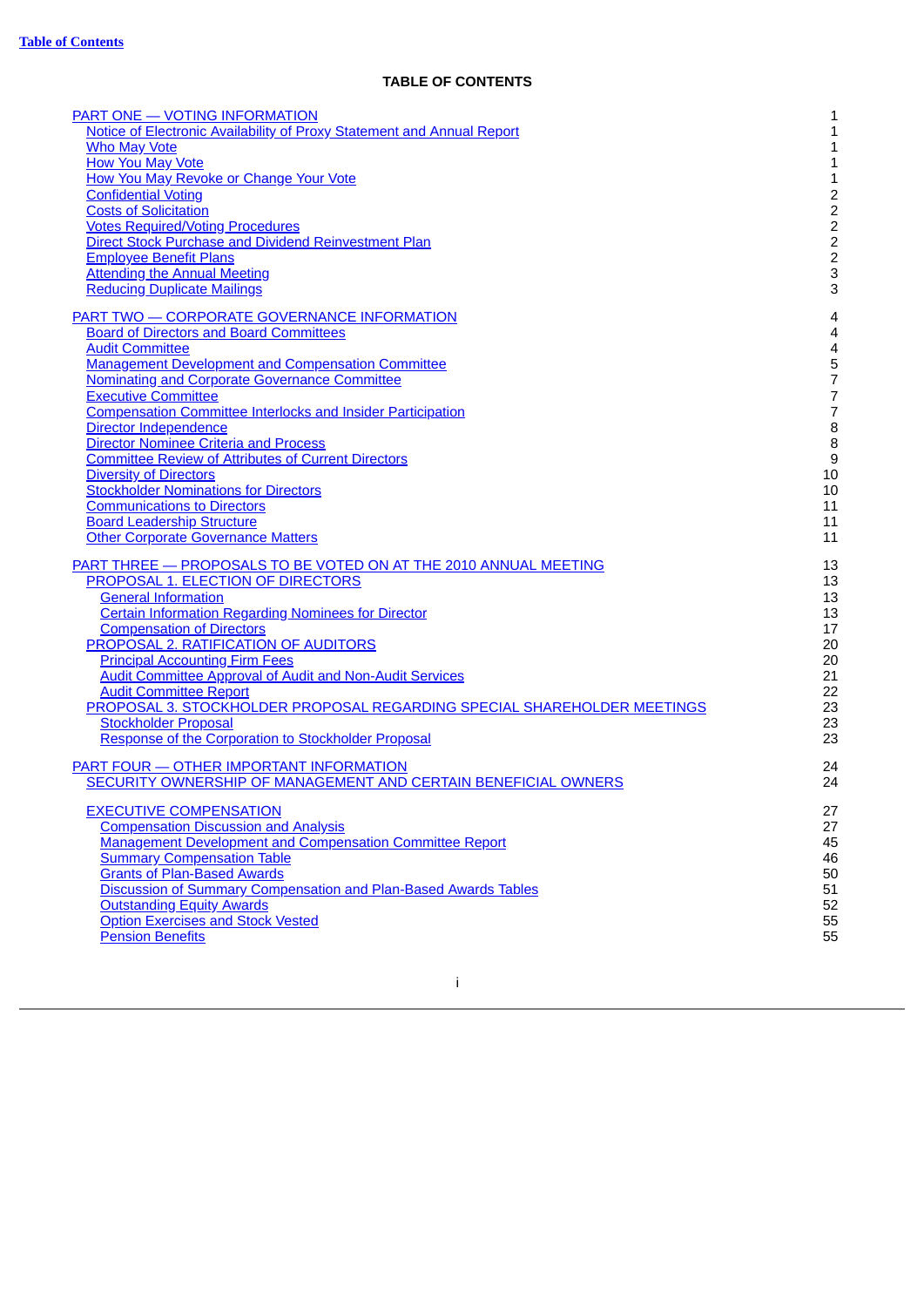| <b>Nonqualified Deferred Compensation</b><br>Potential Payments on Termination or Change in Control<br><b>Analysis of Risks Arising from Design of Compensation Programs</b> | 58<br>60<br>68 |
|------------------------------------------------------------------------------------------------------------------------------------------------------------------------------|----------------|
| SECTION 16(a) BENEFICIAL OWNERSHIP REPORTING COMPLIANCE                                                                                                                      | 69             |
| <b>TRANSACTIONS WITH RELATED PERSONS</b>                                                                                                                                     | 69             |
| 2011 STOCKHOLDER PROPOSALS                                                                                                                                                   | 70             |
| <b>ANNUAL MEETING ADVANCE NOTICE REQUIREMENTS</b>                                                                                                                            | 70             |
| <b>OTHER MATTERS</b>                                                                                                                                                         | 71             |
|                                                                                                                                                                              |                |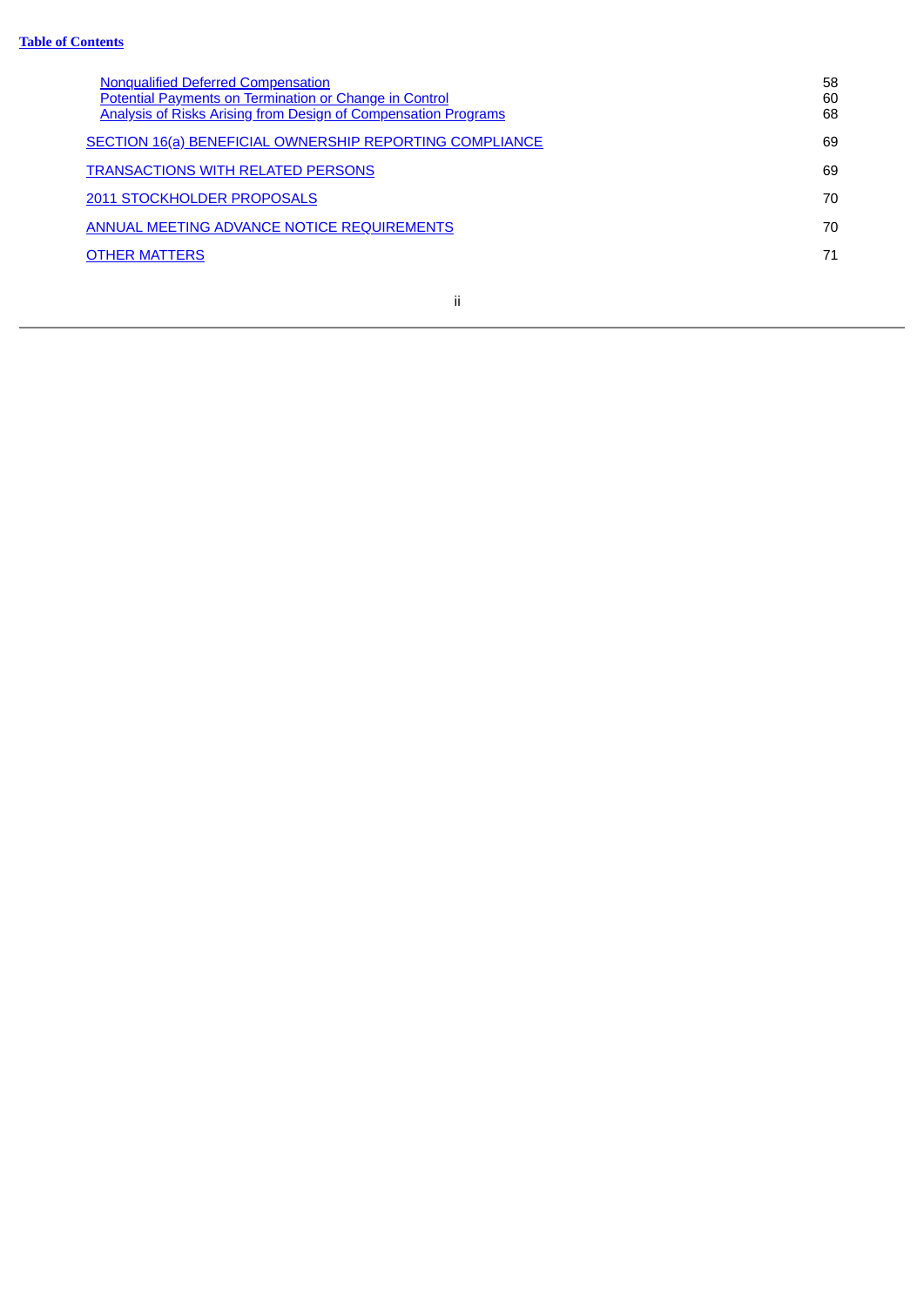# **PROXY STATEMENT**

# <span id="page-6-0"></span>**PART ONE VOTING INFORMATION**

A proxy is solicited on behalf of the Board of Directors of Kimberly-Clark Corporation for use at the Annual Meeting of Stockholders to be held on April 29, 2010 and at any adjournment of the Annual Meeting. We are first mailing either a notice containing instructions on how to access this proxy statement and our annual report online, or a printed copy of these proxy materials and the accompanying proxy form, to holders of Kimberly-Clark common stock on or about March 12, 2010.

# <span id="page-6-1"></span>**Notice of Electronic Availability of Proxy Statement and Annual Report**

As permitted by rules of the Securities and Exchange Commission ("SEC"), we are making this proxy statement and our annual report available to our stockholders electronically via the Internet. The notice of electronic availability contains instructions on how to access this proxy statement and our annual report and vote online. If you received a notice by mail, you will not receive a printed copy of the proxy materials in the mail. Instead, the notice instructs you on how to access and review all of the important information contained in the proxy statement and annual report online. The notice also instructs you on how you may submit your proxy over the Internet or by telephone. If you received a notice by mail and would like to receive a printed copy of our proxy materials, you should follow the instructions for requesting these materials contained in the notice.

# <span id="page-6-2"></span>**Who May Vote**

Each stockholder of record at the close of business on March 1, 2010 will be entitled to one vote for each share registered in the stockholder's name. On that date, 416,128,552 shares of our common stock were outstanding.

# <span id="page-6-3"></span>**How You May Vote**

If you received a notice of electronic availability, you cannot vote your shares by filling out and returning the notice. The notice, however, provides instructions on how to vote in person, by Internet, by telephone or by mail.

You may vote in person by attending the meeting, by using the Internet or telephone, or (if you received printed proxy materials) by completing and returning a proxy form by mail. To vote your proxy using the Internet or telephone, see the instructions on the notice of electronic availability or the proxy form and have the notice or proxy form available when you access the Internet website or place your telephone call. To vote your proxy by mail, mark your vote on the proxy form, then follow the instructions on the card.

The named proxies will vote your shares according to your directions. **If you sign and return your proxy form, or if** you vote using the Internet or by telephone, but do not specify how you want to vote your shares, the named proxies will vote your shares for the election of directors, for ratification of the selection of our independent **auditors and against approval of the stockholder proposal.**

# <span id="page-6-4"></span>**How You May Revoke or Change Your Vote**

You may revoke your proxy before the time of voting at the meeting in any of the following ways:

- by mailing a revised proxy form to the Secretary of the Corporation
- by changing your vote on the Internet website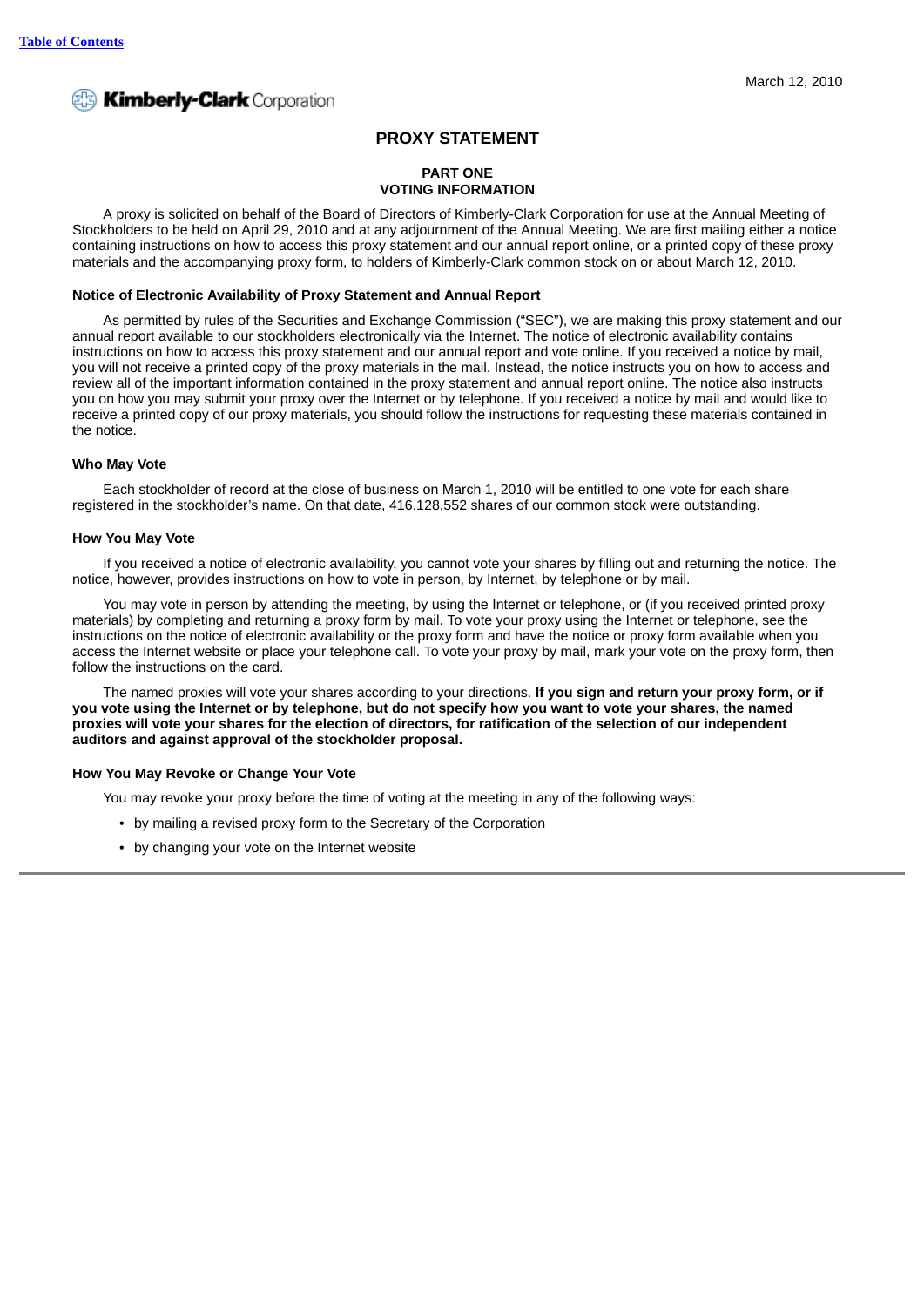- by using the telephone voting procedures
- by voting in person at the meeting

# <span id="page-7-0"></span>**Confidential Voting**

Proxy forms are received by our independent proxy processing agent, and the vote is certified by independent Inspectors of Election. Proxy forms and ballots that identify the vote of stockholders and plan participants will be kept confidential, except as necessary to meet legal requirements, in cases where stockholders and participants request disclosure or write comments on their cards, or in a contested matter involving an opposing proxy solicitation. During the proxy solicitation period, we will receive daily tabulation reports from the independent proxy processing agent, but these reports provide only aggregate data. In addition, the agent may identify stockholders who fail to vote so that we may contact them and request they do so.

# <span id="page-7-1"></span>**Costs of Solicitation**

Kimberly-Clark will bear the cost of preparing, printing and delivering materials in connection with this solicitation of proxies, including the cost of the proxy solicitation and the expenses of brokers, fiduciaries and other nominees in forwarding proxy materials to beneficial owners. In addition to the use of mail and electronic delivery, solicitation may be made by telephone or otherwise by our employees. We have retained D. F. King & Co., Inc. to aid in the solicitation at a cost of approximately \$17,000 plus reimbursement of out-of-pocket expenses.

# <span id="page-7-2"></span>**Votes Required/Voting Procedures**

A majority of the shares of our common stock, present in person or represented by proxy, will constitute a quorum for purposes of the Annual Meeting. The twelve nominees for director receiving a majority of the votes cast at the meeting in person or by proxy will be elected. If a nominee does not receive a majority of the votes cast, then the nominee will be subject to the Board's existing policy regarding resignations by directors who do not receive a majority of "for" votes. For approval, all other matters require the affirmative vote of a majority of shares that are present at the Annual Meeting in person or by proxy and entitled to vote on that matter.

Abstentions are treated as votes against a proposal, and broker non-votes will not be considered present and entitled to vote. Generally, a broker non-vote occurs on a matter when a broker is not permitted to vote on that matter without instructions from the beneficial owner of the shares, and instructions are not given.

Stockholders are urged to vote their shares. Previously, for shares held by stockholders in street name, if the stockholders did not indicate how to vote their shares in the election of directors or for stockholder proposals, banks and brokers could vote the shares on behalf of these stockholders for these items as the banks and brokers deemed appropriate. Beginning this year, banks and brokers are no longer permitted to vote uninstructed shares for these items. Therefore, stockholders should vote to ensure their shares are represented in these matters.

#### <span id="page-7-3"></span>**Direct Stock Purchase and Dividend Reinvestment Plan**

If a stockholder is a participant in our Direct Stock Purchase and Dividend Reinvestment Plan, the proxy form represents the number of full shares in the stockholder's account in the plan, as well as shares registered in the stockholder's name.

# <span id="page-7-4"></span>**Employee Benefit Plans**

We also are sending or otherwise making this proxy statement and voting materials available to participants in various Kimberly-Clark employee benefit and stock purchase plans. The trustee of each plan, as the stockholder of record of the shares of our common stock held in the plans, will vote whole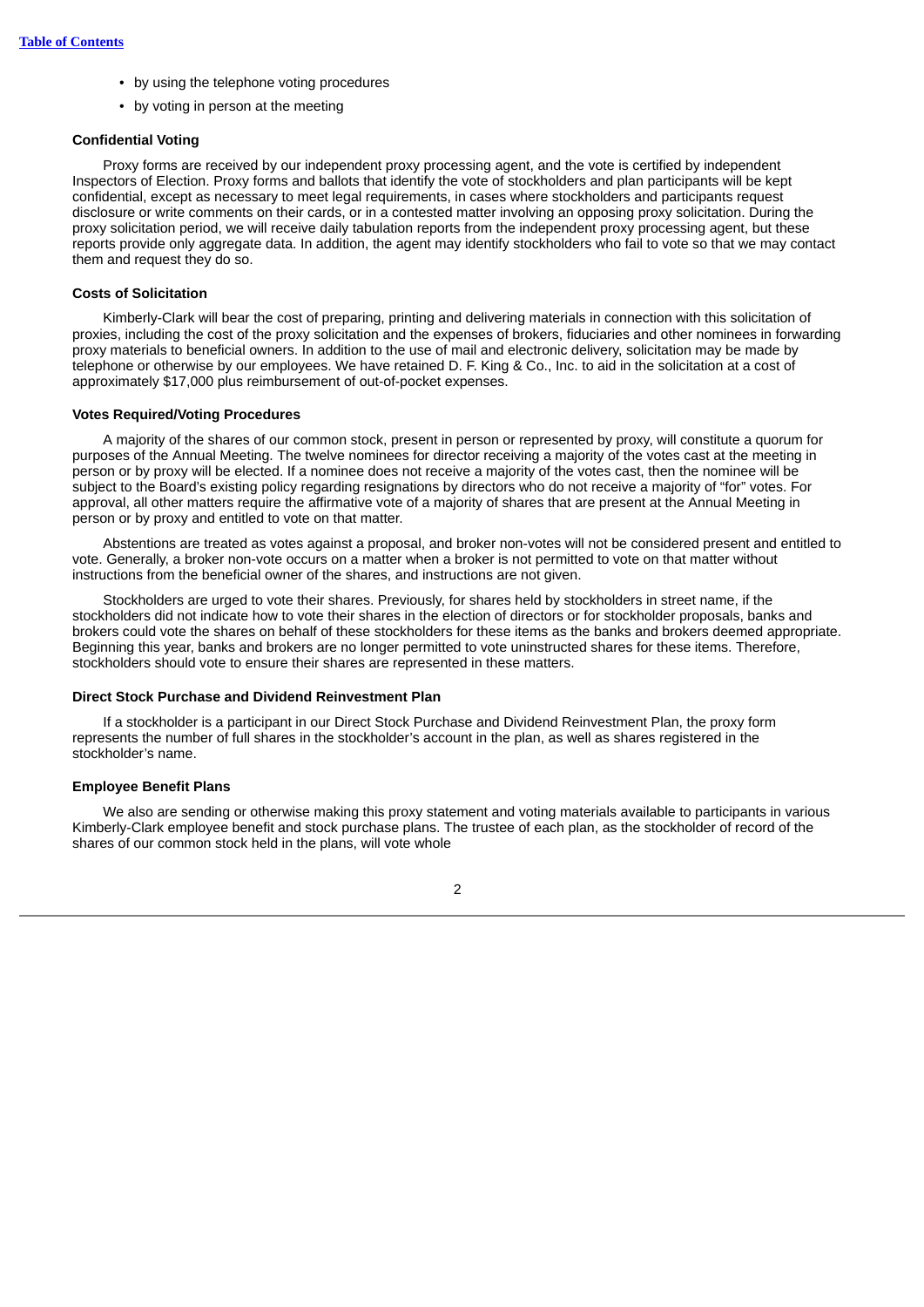shares of stock attributable to each participant's interest in the plans in accordance with the directions the participant gives or, if no directions are given by the participant, in accordance with the directions of the respective plan committee.

# <span id="page-8-0"></span>**Attending the Annual Meeting**

Stockholders as of the record date, March 1, 2010, or their duly appointed proxies, may attend the Annual Meeting. If you plan to attend the meeting, please check your proxy form in the space provided or so indicate electronically or by telephone. This will assist us with meeting preparations and will help us to expedite your admittance. If your shares are not registered in your own name and you would like to attend the meeting, please ask the broker, trust, bank or other nominee that holds your shares to provide you with evidence of your share ownership, which will enable you to gain admission to the meeting.

To obtain directions to attend the meeting and vote in person, please contact Stockholder Services by telephone at (972) 281-1522 or by e-mail at stockholders@kcc.com.

# <span id="page-8-1"></span>**Reducing Duplicate Mailings**

Because many stockholders hold shares of our common stock in multiple accounts or share an address with other stockholders, stockholders may receive duplicate mailings of notices or proxy materials. Stockholders may avoid receiving duplicate mailings as follows:

- *Stockholders of Record.* If your shares are registered in your own name and you are interested in consenting to the delivery of a single notice or proxy materials, you may contact Stockholder Services by mail at P.O. Box 612606, Dallas, Texas 75261-2606, by telephone at (972) 281-1522 or by e-mail at stockholders@kcc.com.
- *Beneficial Stockholders.* If your shares are not registered in your own name, your broker, bank, trust or other nominee that holds your shares may have asked you to consent to the delivery of a single notice or proxy materials if there are other Kimberly-Clark stockholders who share an address with you. If you currently receive more than one copy of the notice or proxy materials at your household and would like to receive only one copy in the future, you should contact your nominee.
- *Right to Request Separate Copies.* If you consent to the delivery of a single proxy statement and annual report but later decide that you would prefer to receive a separate copy of the notice or proxy materials, as applicable, for each stockholder sharing your address, then please notify us or your nominee, as applicable, and we or they will promptly deliver the additional notices or proxy materials. If you wish to receive a separate copy of the notice or proxy materials for each stockholder sharing your address in the future, you may also contact Stockholder Services by mail at P.O. Box 612606, Dallas, Texas 75261-2606, by telephone at (972) 281-1522 or by e-mail at stockholders@kcc.com.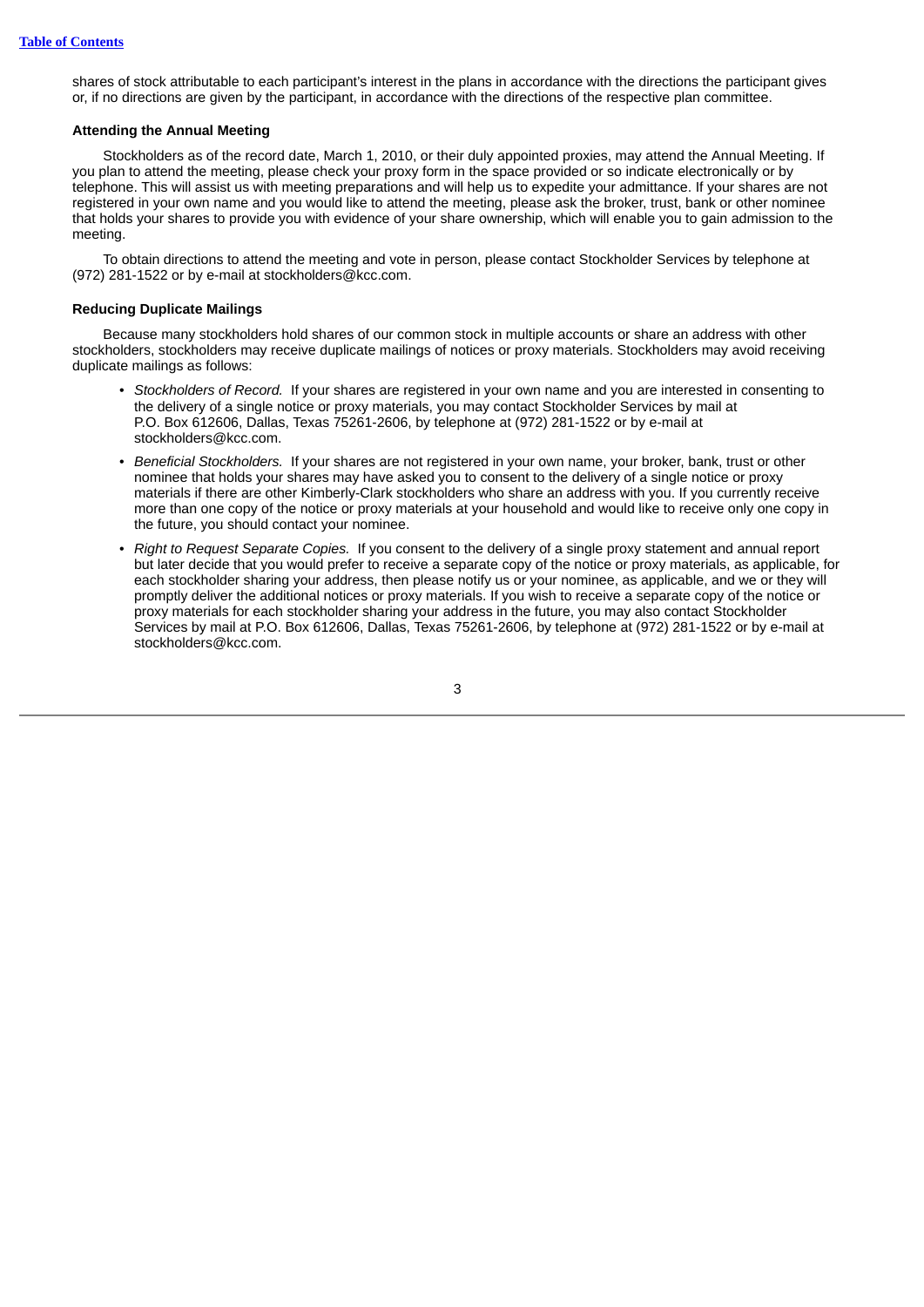# **PART TWO CORPORATE GOVERNANCE INFORMATION**

# <span id="page-9-1"></span><span id="page-9-0"></span>**Board of Directors and Board Committees**

The Board of Directors met six times in 2009. All of the directors attended in excess of 75 percent of the total number of meetings of the Board and committees of the Board on which they served.

Although we do not have a formal policy with respect to director attendance at Annual Meetings, since 1997 all nominees and continuing directors have attended the Annual Meetings. Each director attended the 2009 Annual Meeting.

The standing committees of the Board include the Audit Committee, Management Development and Compensation Committee, Nominating and Corporate Governance Committee and Executive Committee. In compliance with applicable New York Stock Exchange ("NYSE") corporate governance listing standards, the Board has adopted charters for the Audit, Management Development and Compensation, and Nominating and Corporate Governance Committees. These charters are available in the Investors section of our website at www.kimberly-clark.com.

# <span id="page-9-2"></span>**Audit Committee**

Dennis R. Beresford is the Chairman of our Audit Committee. The other members of this Committee are John R. Alm, John F. Bergstrom, Robert W. Decherd and Linda Johnson Rice. The Committee met eight times in 2009. In addition, Mr. Beresford participated in three conference calls as Chairman of the Committee to preview earnings press releases during 2009.

Each member of the Audit Committee is an Independent Director under the independence standards set forth in our Corporate Governance Policies. See "Director Independence" for additional information on Independent Directors.

Each member of the Audit Committee satisfies the financial literacy requirements of the NYSE, and the Board has determined that Mr. Beresford is an "audit committee financial expert" under the rules and regulations of the SEC.

The principal functions of the Audit Committee, as specified in its charter, include the following:

- Overseeing:
	- the quality and integrity of our financial statements,
	- our compliance programs,
	- the independence, qualification and performance of our independent auditors, and
	- the performance of our internal auditors.
- Subject to stockholder ratification, selecting and engaging our independent auditors.
- Reviewing the scope of the audits and audit findings, including any comments or recommendations of our independent auditors.
- Establishing policy in connection with internal audit programs.
- Pre-approving all audit and non-audit services provided by our independent auditors.
- Providing oversight of our risk management program and receiving periodic reports from management on risk assessments, the risk management process and issues related to the risks of managing our business.

For additional information about the Audit Committee's oversight activities in 2009, see "Part Three — Proposals to be Voted on at the 2010 Annual Meeting — Ratification of Auditors — Audit Committee Report."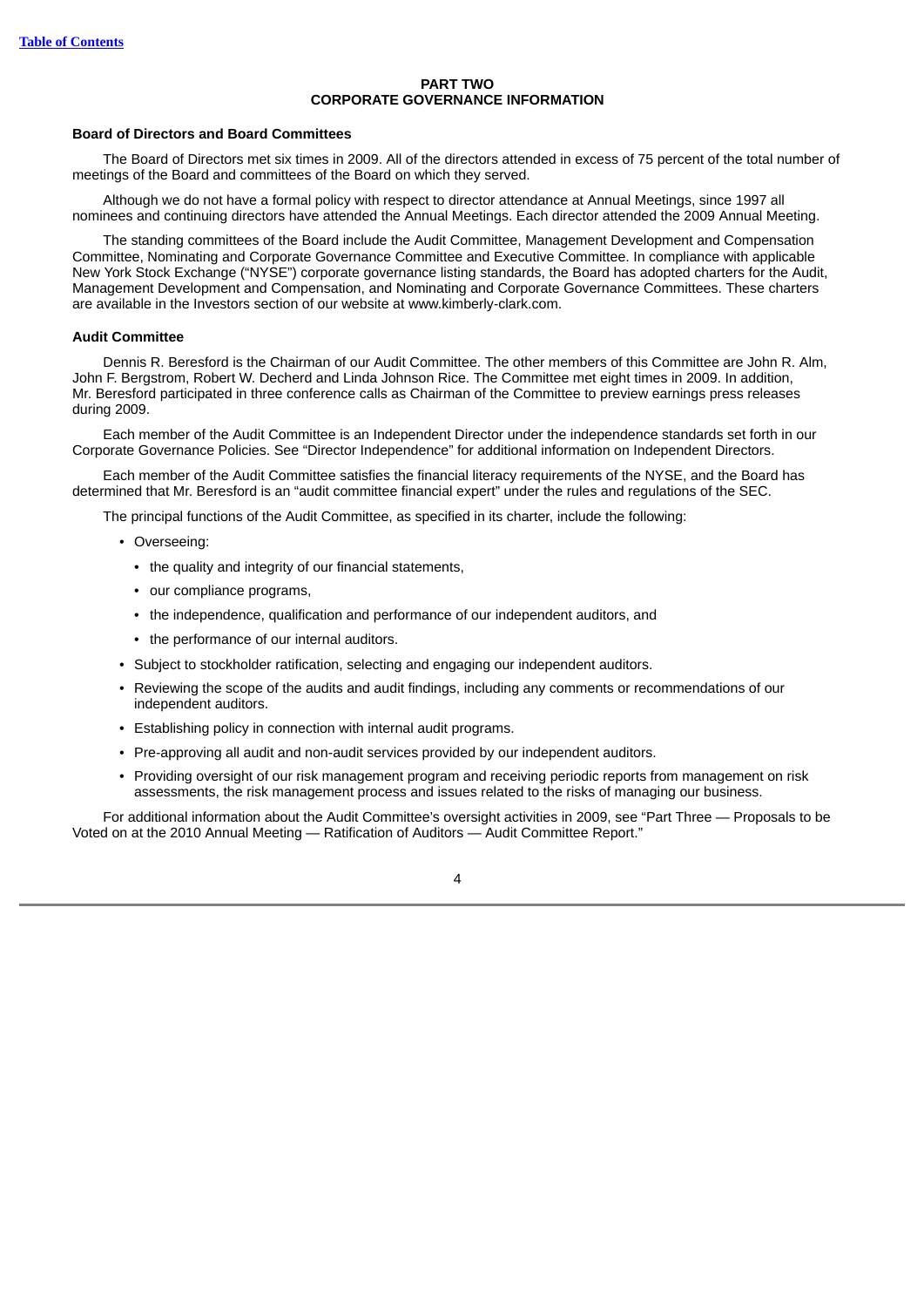No member of the Audit Committee simultaneously serves on the audit committees of more than three public companies. If a member were to simultaneously serve on more than three public company audit committees, information regarding the Board's determination of whether this simultaneous service impairs the ability of the member to effectively serve on the Audit Committee will be available in the Investors section of our website at www.kimberly-clark.com.

# <span id="page-10-0"></span>**Management Development and Compensation Committee**

James M. Jenness is the Chairman of our Management Development and Compensation Committee. In addition to Mr. Jenness, the current members of this Committee are Abelardo E. Bru, Mae C. Jemison, M.D. and Ian C. Read. The Committee met six times in 2009. Each member of this Committee is an Independent Director.

The principal functions of the Management Development and Compensation Committee, as specified in its charter, include the following:

- Establishing and administering the policies governing annual compensation and long-term compensation, including stock option awards, restricted stock awards and restricted share unit awards.
- Overseeing:
	- leadership development for senior management and future senior management candidates, and
	- key organizational effectiveness and engagement policies.
- Reviewing diversity and inclusion programs and key metrics.

# Compensation Processes and Procedures

On an annual basis, the Committee reviews and sets the compensation of our elected officers, including all of our executive officers. The Committee's charter does not permit the Committee to delegate to anyone the authority to establish any compensation policies or programs for elected officers, including our executive officers. Our Chief Executive Officer has the authority to establish compensation programs for non-elected officers. Additionally, as discussed in "Part Four — Other Important Information — Executive Compensation — Compensation Discussion and Analysis," the Committee has delegated limited authority to our Chief Executive Officer to grant stock options, restricted stock and restricted share units to nonexecutive officers for recruiting or retention purposes.

Our Chief Executive Officer makes a recommendation to the Committee each year on the appropriate target direct annual compensation to be paid to our executive officers, excluding himself. The Committee makes the final determination of the target direct annual compensation to be awarded to each executive officer, including our Chief Executive Officer. While our Chief Executive Officer and Chief Human Resources Officer typically attend Committee meetings, none of the other executive officers is present during the portion of the Committee's meetings when compensation for executive officers is set. In addition, our Chief Executive Officer is not present during the portion of the Committee's meetings when his compensation is set.

For additional information on the Committee's processes and procedures for determining executive compensation, and for a detailed discussion of our compensation policies, see "Part Four — Other Important Information — Executive Compensation — Compensation Discussion and Analysis."

# Use of Compensation Consultants

The Committee's charter provides that the Committee has the authority to retain advisors, including compensation consultants, to assist the Committee in its work. The Committee believes that compensation consultants can provide important market information and perspectives that can help

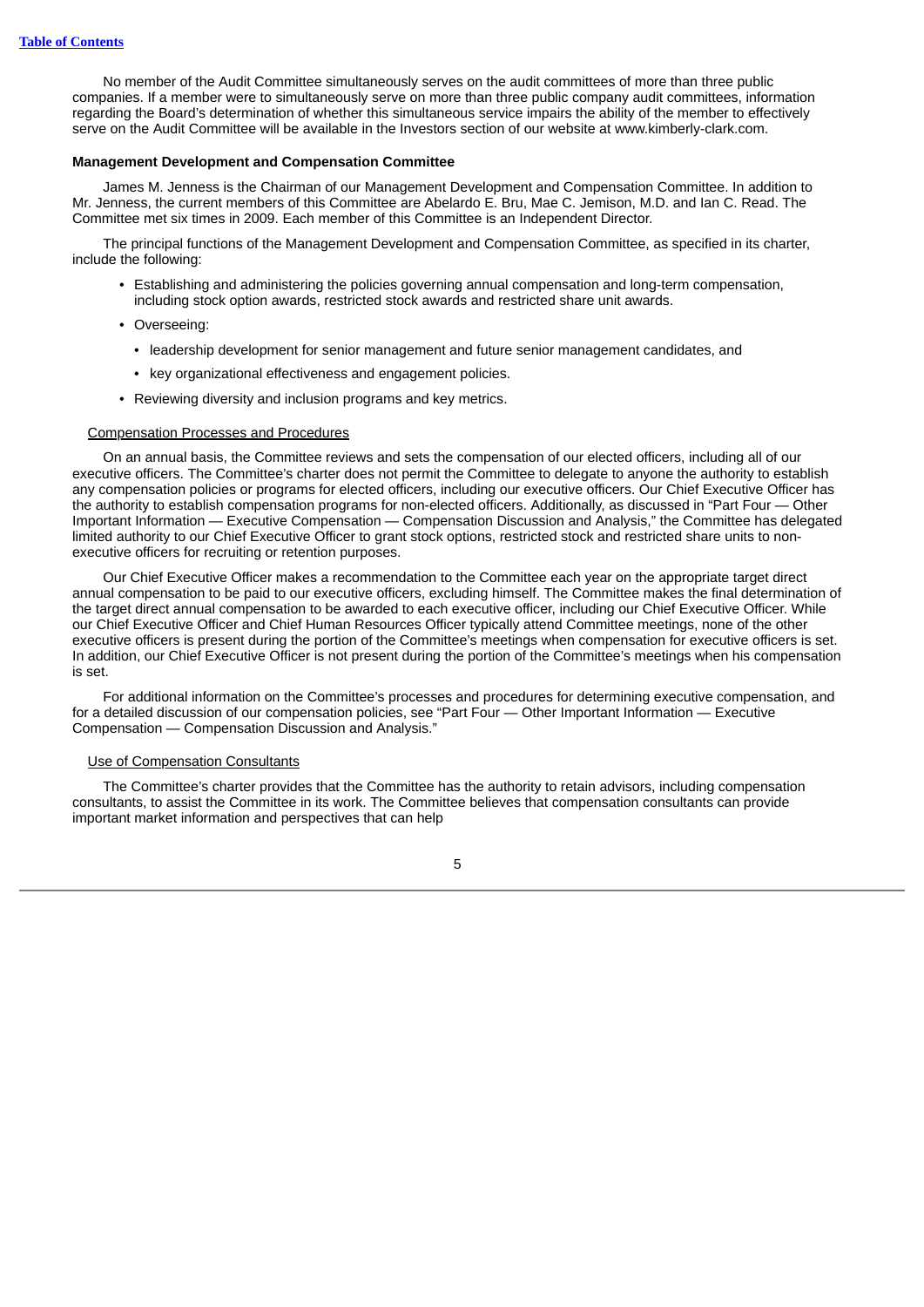the Committee determine compensation programs that best meet the objectives of our compensation policies.

*Corporation Consultant.* To assist management and the Committee in assessing and determining appropriate, competitive compensation for our executive officers, we annually engage an outside compensation consultant. In 2009, Mercer Human Resource Consulting ("Mercer") was retained for this purpose. Mercer has provided consulting services to the Corporation on a wide variety of human resources and compensation matters, both at the officer and non-officer levels. In 2009, Mercer was retained by the Corporation to provide advice and counsel regarding executive and director remuneration matters on an ongoing basis, including the following services in connection with our executive compensation program:

- Assessing market compensation levels for executive officer positions and other selected positions, within the Corporation's peer groups.
- Reviewing historic and projected performance for peer group companies for metrics used by the Corporation in its annual and long-term incentive plans.
- Assisting in incentive plan design and modifications, as requested.
- Providing market research on various issues as requested by management.
- Preparing for and participating in Committee meetings, as requested.
- Reviewing the Compensation Discussion and Analysis and other disclosures, as requested.
- Consulting with management on compensation matters.

*Independent Committee Consultant.* The Committee has also retained The Delves Group as its independent executive compensation consultant. The Committee has adopted a written policy providing that the independent Committee consultant may provide services only to the Committee and not to the Corporation. The Delves Group has no other business relationship with the Corporation and receives no payments from us other than fees for services to the Committee. The Delves Group reports directly to the Committee, and the Committee may replace The Delves Group or hire additional consultants at any time. The Delves Group attends Committee meetings and communicates with the Chairman of the Committee between meetings from time to time.

The Committee instructed The Delves Group to provide an independent review of the data and recommendations provided by management and Mercer. The scope of The Delves Group's engagement in 2009 included:

- Conducting a review of the competitive market data (including base salary, annual incentive targets and long-term incentive targets) for our executive officers, including our Chief Executive Officer.
- Reviewing and commenting on recommendations by management and Mercer concerning executive pay programs, including program changes and redesign, special awards, change in control provisions, executive contract provisions, promotions, retirement and related items, as desired by the Committee.
- Reviewing and commenting on the Committee's report for the proxy statement.
- Attending Committee meetings.
- Periodically consulting with the Chairman of the Committee.

During 2009, at the request of the Committee, Don Delves, the President of The Delves Group, attended all of the inperson Committee meetings, as well as one of the teleconference Committee meetings.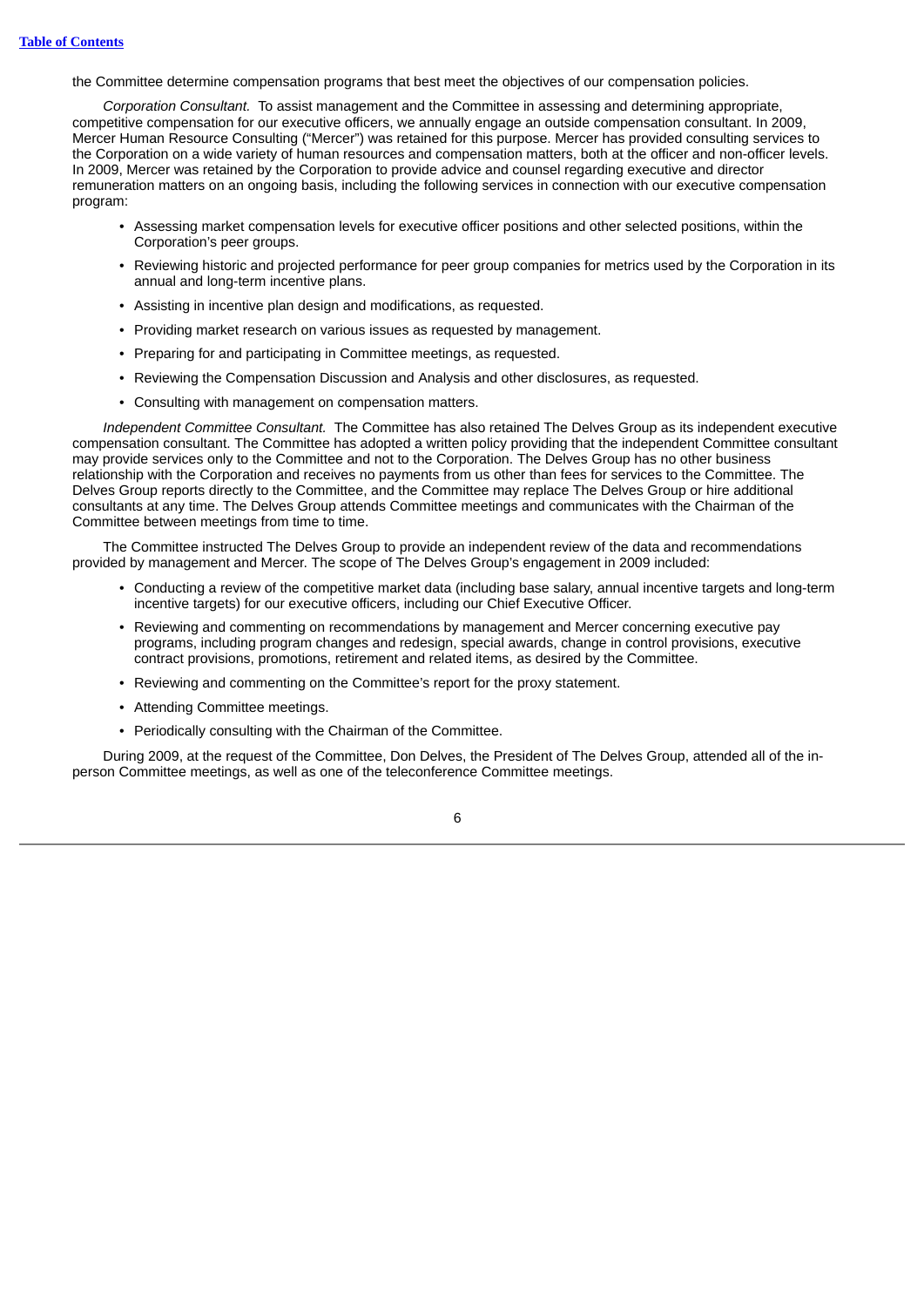# Committee Report

The Committee has reviewed the "Compensation Discussion and Analysis" section of this proxy statement and has recommended that it be included in this proxy statement. The Committee's report is located at "Part Four — Other Important Information — Executive Compensation — Management Development and Compensation Committee Report."

# <span id="page-12-0"></span>**Nominating and Corporate Governance Committee**

G. Craig Sullivan is the Chairman of our Nominating and Corporate Governance Committee. In addition to Mr. Sullivan, the current members of this Committee are Abelardo E. Bru, Mae C. Jemison, M.D. and Ian C. Read. The Committee met four times in 2009. Each member of this Committee is an Independent Director.

The principal functions of the Nominating and Corporate Governance Committee, as specified in its charter, include the following:

- Overseeing the process by which individuals are nominated to become Board members.
- Overseeing matters of corporate governance, including developing and recommending to the Board changes to our Corporate Governance Policies.
- Advising the Board on:
	- Board organization, membership, function, performance and compensation,
	- committee structure and membership, and
	- policies and positions regarding significant stockholder relations issues.
- Reviewing director independence standards and making recommendations to the Board with respect to the determination of the independence of directors.
- Monitoring and recommending improvements to the practices and procedures of the Board.
- Reviewing stockholder proposals and considering responses or actions regarding these proposals.

The Nominating and Corporate Governance Committee, in accordance with its charter and our Certificate of Incorporation, has established criteria and processes for director nominees, including nominations proposed by stockholders. Those criteria and processes are described in "Director Nominee Criteria and Process" and "Stockholder Nominations for Directors."

# <span id="page-12-1"></span>**Executive Committee**

Marc J. Shapiro is the Chairman of our Executive Committee. In addition to Mr. Shapiro, the current members of this Committee are Dennis R. Beresford, Thomas J. Falk, James M. Jenness and G. Craig Sullivan. The Committee met one time in 2009.

The principal function of the Executive Committee is to exercise the powers of the Board to direct our business and affairs between meetings of the Board.

# <span id="page-12-2"></span>**Compensation Committee Interlocks and Insider Participation**

None of the members of the Management Development and Compensation Committee is a current or former officer or employee of the Corporation. No interlocking relationship exists between the members of our Board of Directors or the Management Development and Compensation Committee and the board of directors or compensation committee of any other company.

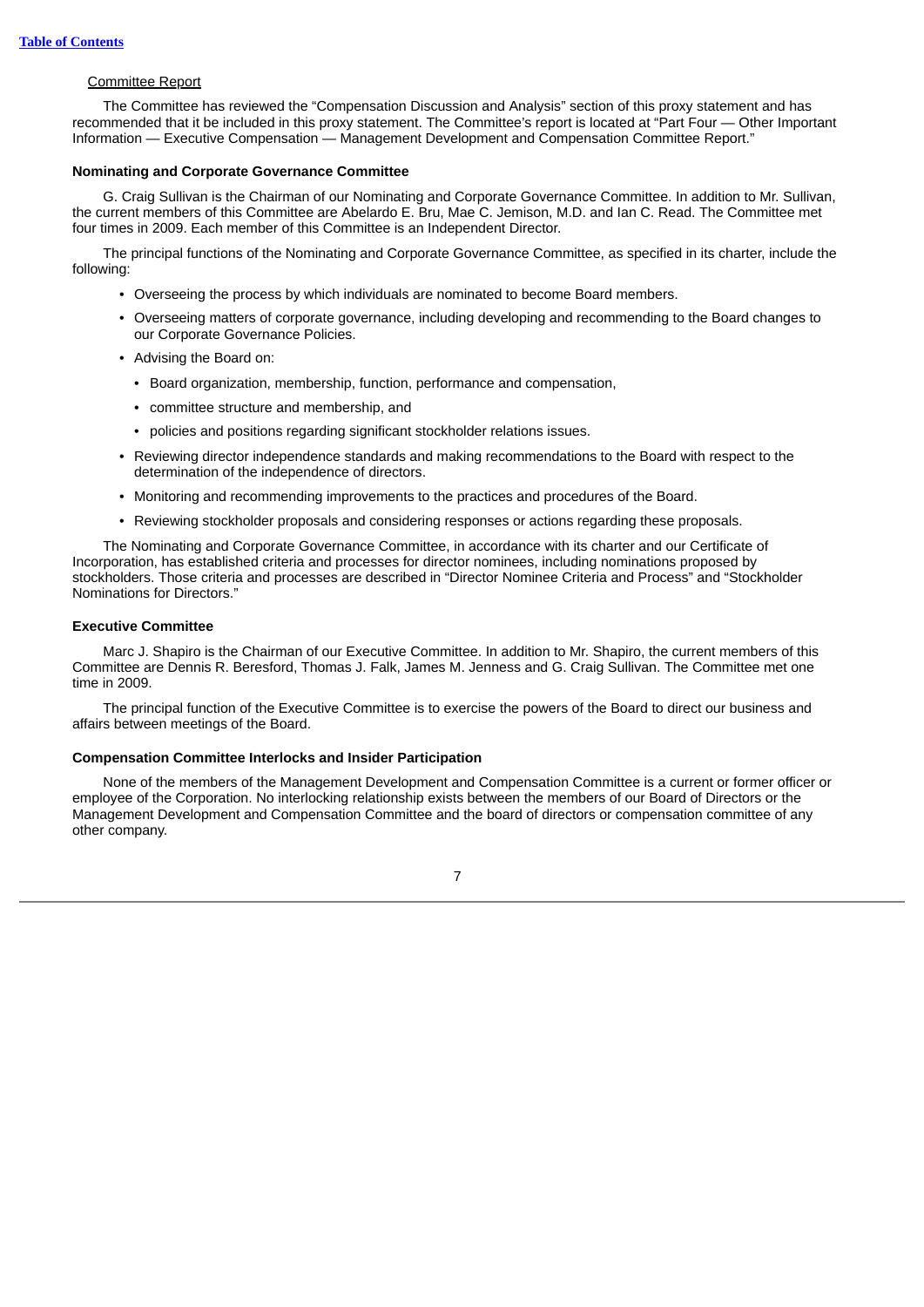# <span id="page-13-0"></span>**Director Independence**

Since 1996, our By-Laws have provided that a majority of our directors be independent directors ("Independent Directors"). In addition, our Corporate Governance Policies adopted by the Board provide independence standards consistent with the rules and regulations of the SEC and the listing standards of the NYSE. Our Corporate Governance Policies are available in the Investors section of our website at www.kimberly-clark.com, and the independence standards are set forth in Section 17 of our Corporate Governance Policies.

The nominees for director are such that immediately after the election of the nominees to the Board, eleven of the twelve directors holding office will be Independent Directors. Our independent Board helps ensure good corporate governance and strong internal controls. We are in compliance with all corporate governance requirements of the NYSE, the SEC and the Sarbanes-Oxley Act of 2002.

The Board has determined that all directors and nominees, except for Thomas J. Falk, are Independent Directors and meet the independence standards set forth in our Corporate Governance Policies. When making these determinations, the Board considered the following:

- We made charitable contributions of \$375,000 in 2007, \$65,000 in 2008 and \$55,000 in 2009 to the Fox Cities Performing Arts Center in Appleton, Wisconsin, where Mr. Bergstrom is a director. These donations constituted less than five percent of the Fox Cities Performing Arts Center's gross revenues for the years in which the donations were made. We have significant operations and a significant number of employees in the Fox Cities area of Wisconsin.
- We made charitable contributions of \$1,000 in 2008 and \$3,000 in 2009 to the Theda Clark Hospital Foundation, where Mr. Bergstrom is a director.
- Companies majority-owned by Mr. Bergstrom paid us approximately \$58,000 in 2007 and 2008 and \$56,000 in 2009 to lease excess hangar space at an airport near Appleton, Wisconsin and approximately \$150,000 in 2007, \$172,000 in 2008 and \$174,000 in 2009 for pilot services pursuant to a pilot sharing contract. In addition, these companies paid us approximately \$162,000 in 2007, \$169,000 in 2008 and \$177,000 in 2009 for scheduling and aircraft services for their airplane.
- We paid approximately \$3,000 in 2007, \$65,000 in 2008 and \$2,800 in 2009 for automobiles and related services to car dealerships in the Neenah, Wisconsin area that are majority-owned by Mr. Bergstrom.
- We made a charitable contribution of \$50,000 in each of 2007, 2008 and 2009 to the Education is Freedom Foundation, where Mr. Bru is a director.
- We made charitable contributions of \$50,000 in 2007, \$25,000 in 2008 and \$26,000 in 2009 to the United Negro College Fund, where Ms. Johnson Rice is a director.
- We paid approximately \$734,000 in 2007, \$697,000 in 2008 and \$505,000 in 2009 to JPMorgan Chase & Co. ("JPMC") for investment banking services. Mr. Shapiro serves as a consultant to JPMC and as non-executive Chairman of its Texas operations. We do not believe his relationship with JPMC gives him a direct or indirect material interest in our transactions with JPMC.

The amount involved in each of these items is less than the amounts established by the NYSE and our Corporate Governance Policies as potentially affecting a director's independence.

# <span id="page-13-1"></span>**Director Nominee Criteria and Process**

The Board of Directors is responsible for approving candidates for Board membership. The Board has delegated the screening and recruitment process to the Nominating and Corporate Governance Committee, in consultation with the Chairman of the Board and Chief Executive Officer. The Nominating and Corporate Governance Committee believes that the criteria for director nominees should ensure effective corporate governance, support our strategies and businesses, include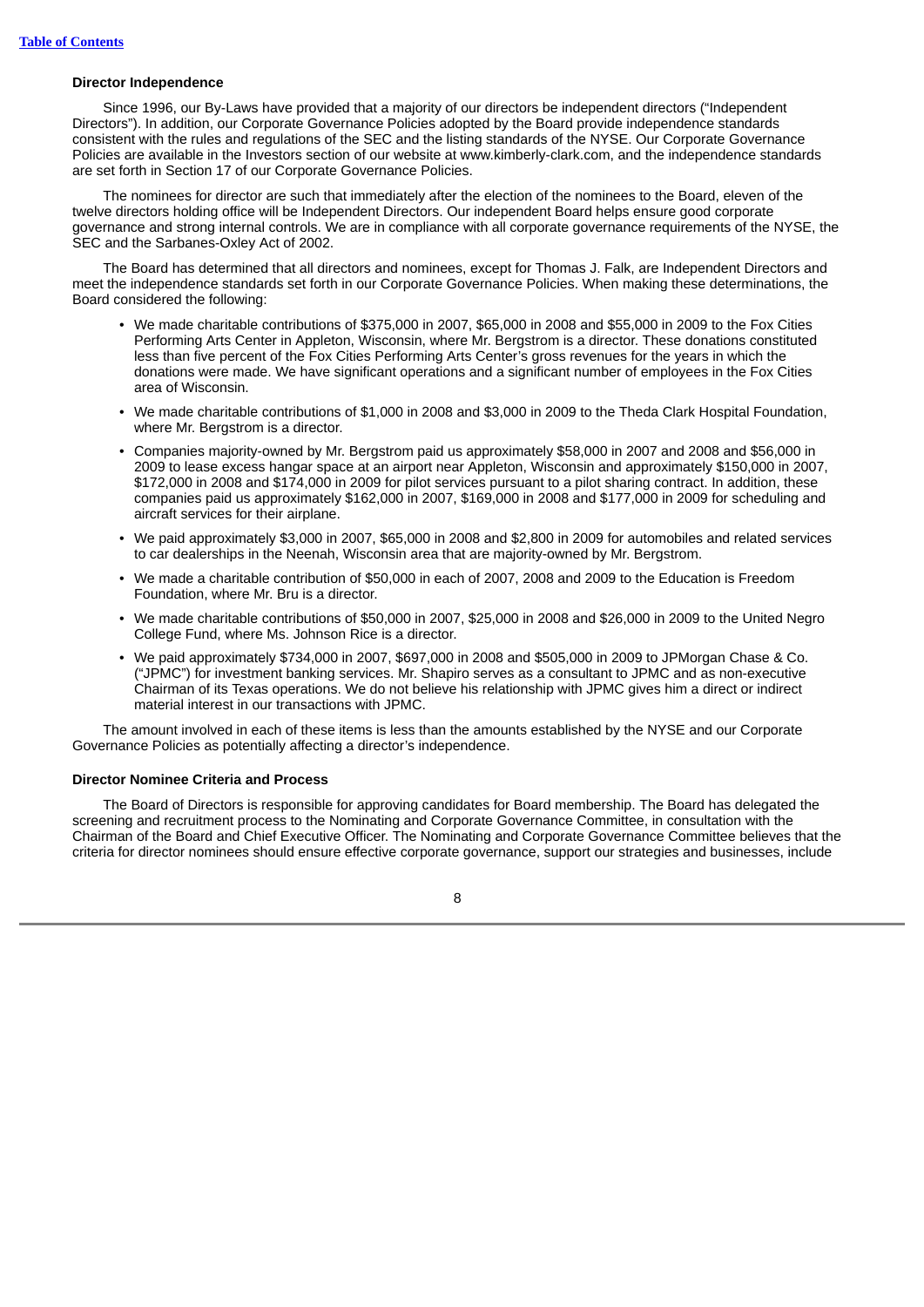consideration of diversity, account for individual director attributes and the effect of the overall mix of those attributes on the Board's effectiveness and support the successful recruitment of qualified candidates for the Board.

Qualified candidates for director are those who, in the judgment of the Nominating and Corporate Governance Committee, possess all of the personal attributes and a sufficient mix of the experience attributes listed below to ensure effective service on the Board.

- **leadership:** lead in personal and professional lives
- **ethical character:** possess high standards for ethical behavior
- **collaborative:** actively participate in Board and committee matters
- **independence:** for non-management directors, are independent of management and the Corporation
- **ability to communicate:** possess good interpersonal skills
- **effectiveness:** bring a proactive and solution-oriented approach

# **Personal Attributes Experience Attributes**

- **financial acumen:** have good knowledge of business finance and financial statements
- **general business experience:** possess experience that will aid in judgments concerning business issues
- **industry knowledge:** possess reasonable knowledge about the Corporation's industries
- **diversity of background and viewpoint:** bring to the Board an appropriate level of diversity
- **special business experience:** possess global management experience and experience with branded consumer packaged goods
- **other attributes:** provide special attributes identified as needed or as may be required

The Nominating and Corporate Governance Committee may receive recommendations for Board candidates from various sources, including our directors, management and stockholders. In addition, the Nominating and Corporate Governance Committee has retained a search firm to assist it in identifying and recruiting director candidates meeting the criteria specified by the Committee.

The Nominating and Corporate Governance Committee recommends to the Board nominees to fill any vacancies. As provided in the Corporation's Certificate of Incorporation, the Board elects a new director when a vacancy occurs between annual meetings of stockholders. The Nominating and Corporate Governance Committee also recommends to the Board any new appointments and nominees for election as directors at our annual meeting of stockholders, as well as assesses the performance of each director at least once every three years in accordance with our Corporate Governance Policies.

# <span id="page-14-0"></span>**Committee Review of Attributes of Current Directors**

The Nominating and Corporate Governance Committee has reviewed the background of each of the Corporation's current directors and his or her service on the Board and committees on which he or she serves, based on the personal and experience attributes described above. The Committee has determined

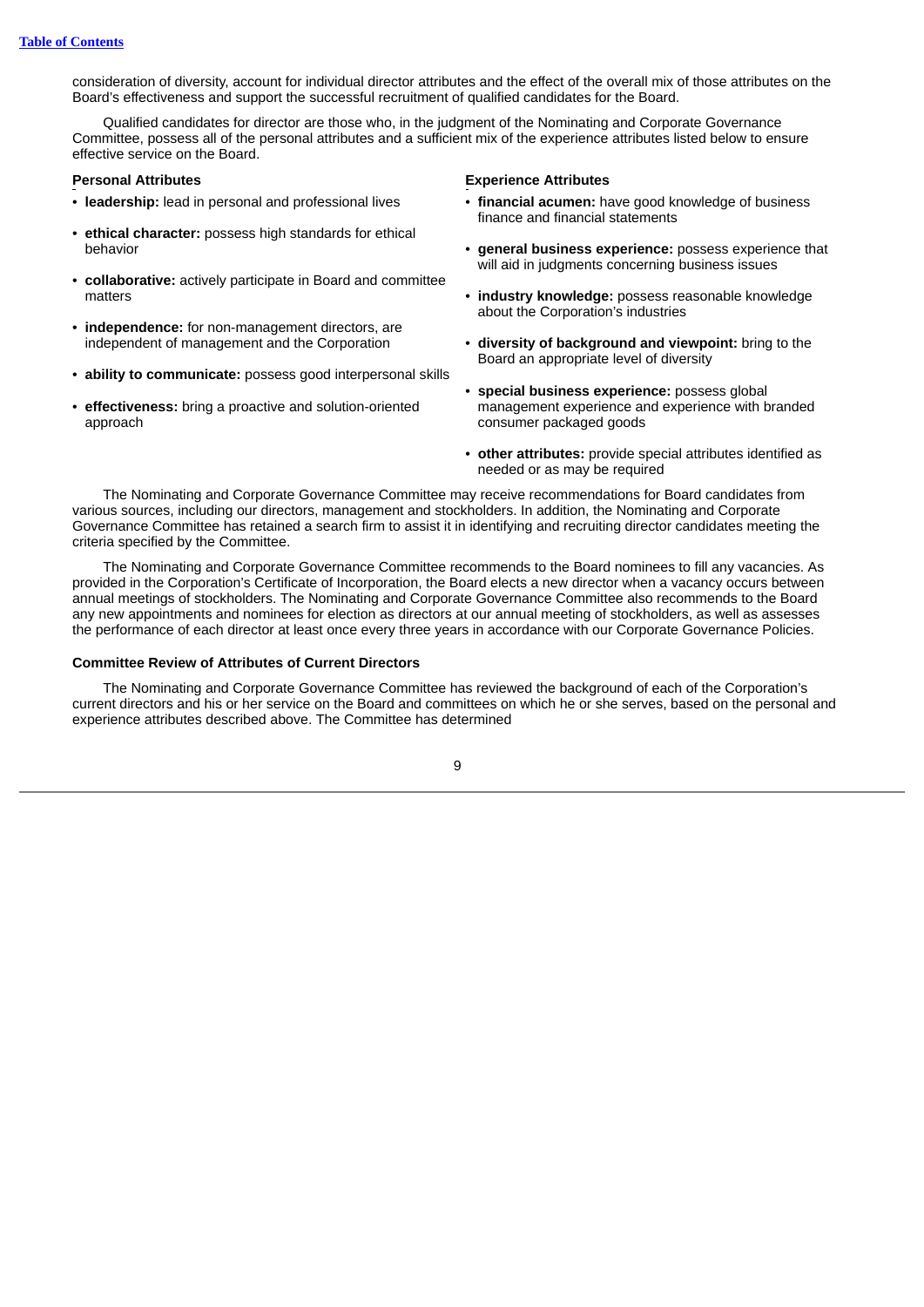that each director possesses all of the personal attributes, as well as a sufficient mix of the experience attributes. For the experience attributes, the Committee considered the following:

### **Financial acumen:**

- Satisfies the financial literacy requirements of the NYSE
- Qualifies as an audit committee financial expert under the rules and regulations of the SEC
- Has an accounting, finance or banking background

# **Industry knowledge:**

• Possesses knowledge about our industries

# **Special business experience:**

- Has international experience
- Has branded consumer packaged goods experience
- Has health care experience

# **General business experience:**

• Has leadership experience as a chief executive officer or as a senior executive officer

#### **Diversity of background and viewpoint:**

- Brings a diverse viewpoint that is representative of our customer, consumer, employee and stockholder base
- Provides a different perspective (stemming, for example, from an academic background or experience from outside the consumer packaged goods or health care industries)

#### **Other attributes:**

- Has marketing experience
- Has compensation experience (including from executive officer experience)
- Has governance/public company board experience

The Committee has identified specific experience attributes for each director, based on the list above. See "Certain Information Regarding Directors and Nominees" for information regarding these specific attributes.

# <span id="page-15-0"></span>**Diversity of Directors**

As noted above, the Nominating and Corporate Governance Committee believes that diversity of backgrounds and viewpoints is a key attribute for directors. As a result, the Committee seeks to have a diverse Board that is representative of its customer, consumer, employee and stockholder base. While the Committee carefully considers this diversity when considering nominees for director, the Committee has not established a formal policy regarding diversity in identifying director nominees.

# <span id="page-15-1"></span>**Stockholder Nominations for Directors**

The Nominating and Corporate Governance Committee considers nominees recommended by stockholders as candidates for election to the Board of Directors. A stockholder wishing to nominate a candidate for election to the Board at an annual stockholders meeting is required to give written notice to the Secretary of the Corporation of his or her intention to make a nomination in accordance with the Corporation's Certificate of Incorporation and By-Laws. The notice of nomination must be received by us not less than 75 days nor more than 100 days prior to the stockholders' meeting, or if we give less than 75 days notice of the meeting date, the notice of nomination must be received within 10 days after the meeting date is announced. The notice of nomination is required to contain information, as set forth in the Certificate of Incorporation and By-Laws, about both the nominee and the stockholder making the nomination, including information sufficient to allow the Nominating and Corporate Governance Committee to determine if the candidate meets the director nominee criteria described above. The notice must also contain information about certain stock holdings of the nominee and the stockholder making the nomination, including derivative holdings, dividend rights that are separated from or separable from the underlying shares and certain performance-related fees, as well as information that would be required to be disclosed in connection with a proxy solicitation (and whether a proxy solicitation will be conducted). The notice is also required to contain information about certain related person transactions, contact and related information regarding the nominee, understandings regarding the nomination of the

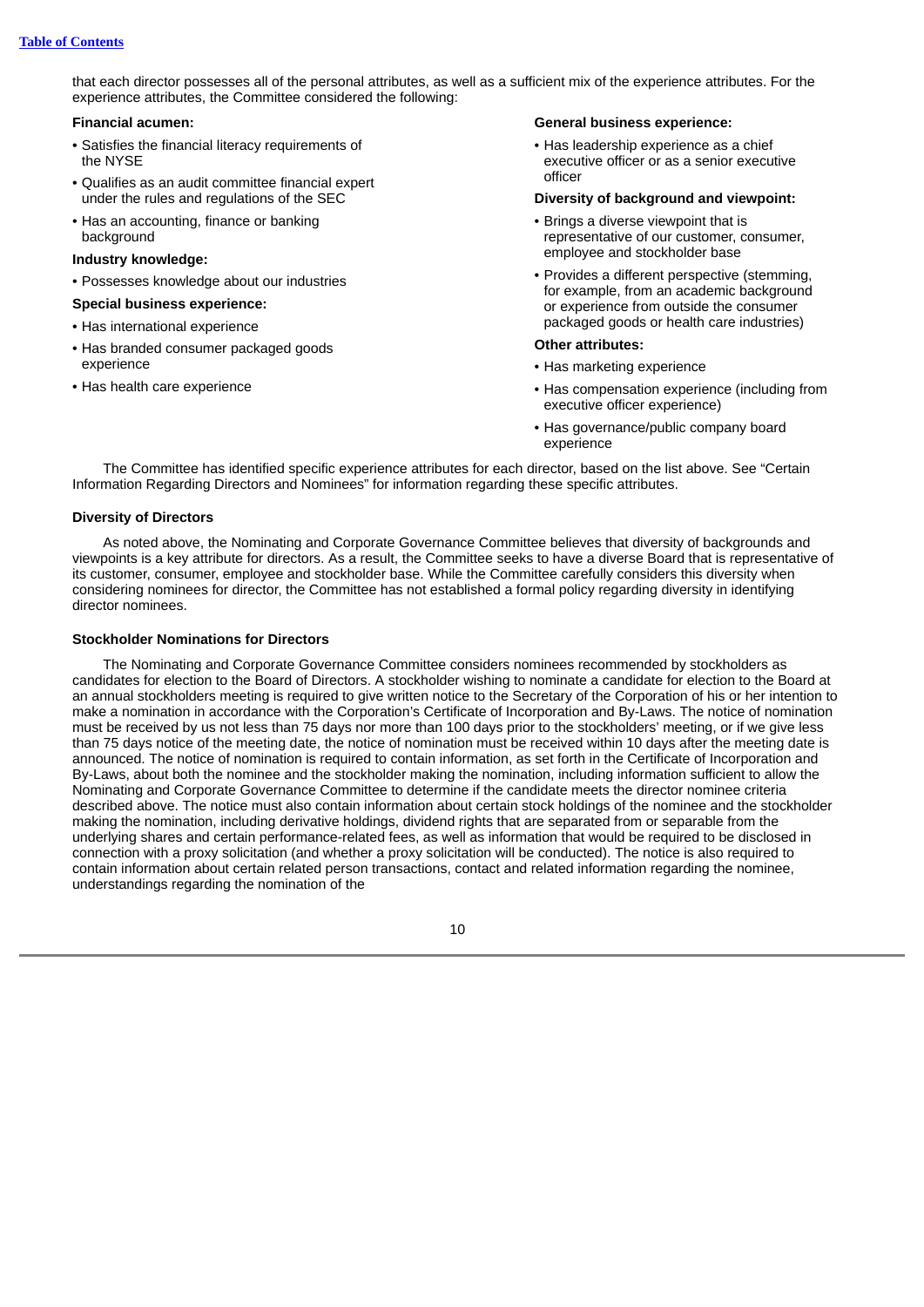nominee and the nominee's consent to be nominated. We may require that the proposed nominee furnish other information to determine that person's eligibility to serve as a director. A nomination that does not comply with the requirements set forth in the Certificate of Incorporation and By-Laws will not be considered for presentation at the annual meeting, but will be considered by the Nominating and Corporate Governance Committee for any vacancies arising on the Board between annual meetings in accordance with the process described in "Director Nominee Criteria and Process." There are twelve director positions on the Board, and there are no vacant director positions as of the date of this proxy statement.

# <span id="page-16-0"></span>**Communications to Directors**

The Board has established a process by which stockholders and other interested parties may communicate with the Board, including the Lead Director. That process can be found in the Investors section of our website at www.kimberlyclark.com.

# <span id="page-16-1"></span>**Board Leadership Structure**

The Board has established a leadership structure in which responsibilities are allocated between the Chairman of the Board and Chief Executive Officer and the Lead Director. The Board believes this allocation of responsibilities between these two positions provides for dynamic Board leadership while maintaining strong independence and is therefore an effective and appropriate leadership structure.

*Chairman of the Board and Chief Executive Officer Positions.* Mr. Falk serves as Chairman of the Board and Chief Executive Officer. As noted in our Corporate Governance Policies, the Board believes that it is appropriate for a single person to serve in both positions. The Board believes that combining these roles unifies the Corporation's leadership and enhances the Corporation's ability to execute its Global Business Plan. The Board has the discretion to separate the roles in the future if it deems it advisable and in the best interest of the Corporation to do so.

*Lead Director.* Mr. Shapiro served as Lead Director in 2009. The Lead Director serves as Chairman of the Executive Committee. Our Corporate Governance Policies outline the role and responsibilities of the Lead Director, which include coordinating the activities of the independent directors, providing input with regard to agendas and schedules for Board meetings, leading (with the Chairman of the Nominating and Corporate Governance Committee) the annual Board evaluation discussion, leading (with the Chairman of the Management Development and Compensation Committee) the Board's review and discussion of the Chief Executive Officer's performance, providing feedback to individual directors following their periodic evaluations, speaking on behalf of the Board and chairing Board meetings when the Chairman of the Board is unable to do so and acting as a direct conduit to the Board for stockholders, employees and others pursuant to policies adopted by the Board.

The Lead Director also chairs executive session meetings of non-management directors. The non-management directors are scheduled to meet in executive session without the presence of management at least quarterly.

# <span id="page-16-2"></span>**Other Corporate Governance Matters**

*Corporate Governance Policies.* The Board of Directors adopted Corporate Governance Policies in 1994, which have been amended from time to time in accordance with changes in rules and regulations and developing governance practices. These policies guide the Corporation and the Board on matters of corporate governance, including director responsibilities, Board committees and their charters, director independence, director compensation and performance assessments, director orientation and education, director access to management, Board access to outside financial, business and legal advisors, and management development and succession planning. These policies, which include our director independence standards, are available in the Investors section of our website at www.kimberly-clark.com.

*Code of Conduct.* Kimberly-Clark has a Code of Conduct that applies to all of our directors, executive officers and employees, including our Chief Executive Officer, Chief Financial Officer and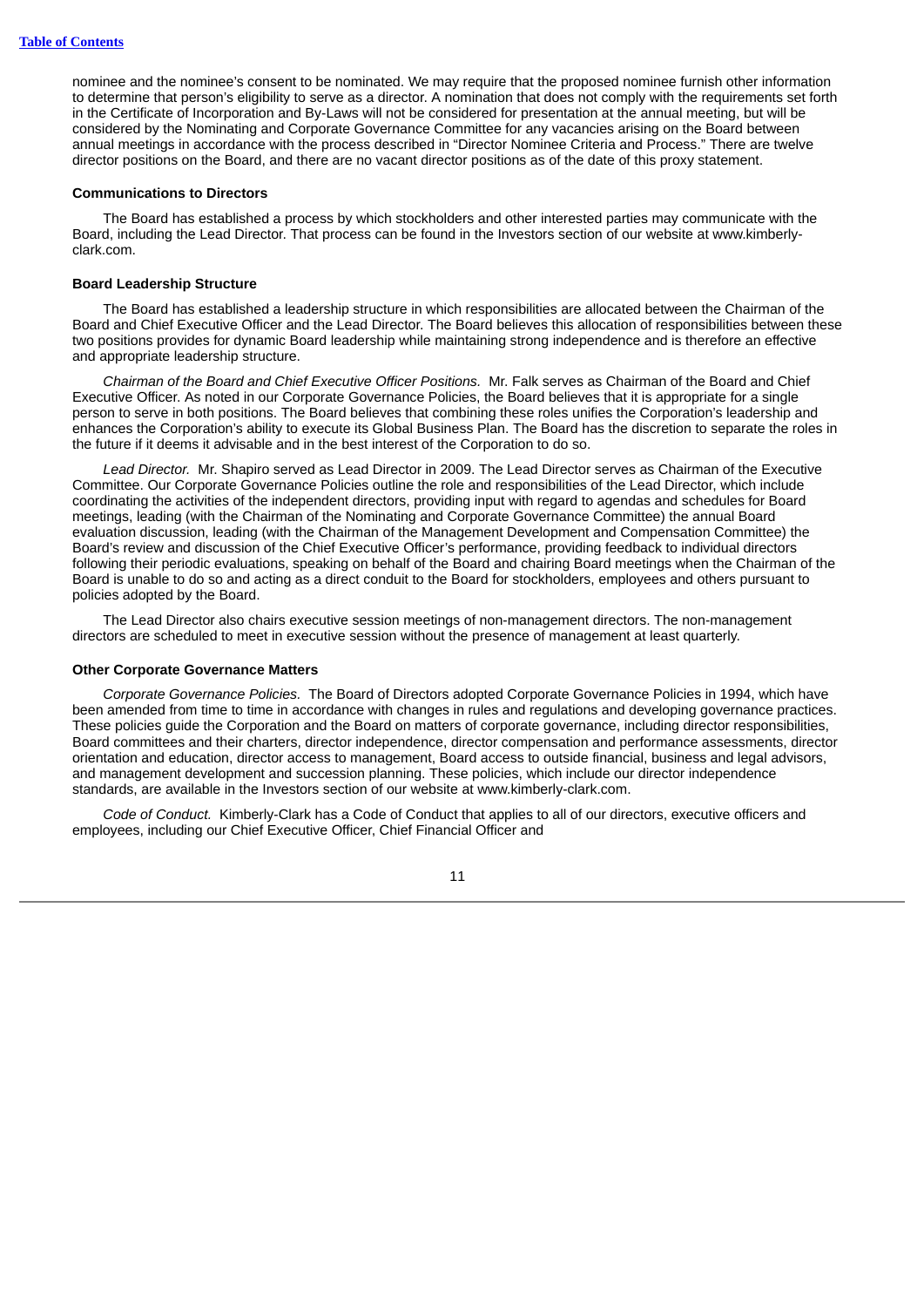Corporate Controller. Our Code of Conduct is available in the Investors section of our website at www.kimberly-clark.com. Any amendments to or waivers of our Code of Conduct applicable to our Chief Executive Officer, Chief Financial Officer or Corporate Controller will be posted at this location.

*Board and Management Roles in Risk Oversight.* The Board reviews and oversees management's response to key risks facing us as we implement our Global Business Plan, which provides a long-term roadmap for our overall strategic direction, business operations and finances. Our senior executive team identifies and monitors key enterprise-wide and business unit risks, which are integrated into our Global Business Plan, providing the basis for the Board's risk review and oversight process. The Board believes these roles complement the Board's leadership structure described above, including the combination of the Chairman of the Board and Chief Executive Officer positions.

The Audit Committee's role regarding risk oversight, as specified in its charter, is to provide oversight of our risk management program and receive periodic reports from management on risk assessments, the risk management process and issues related to the risks of managing our business. As part of its oversight role, the Audit Committee receives an annual enterprise risk management update, which discusses our key financial, strategic, operational and compliance risks, as well as other periodic updates and reports regarding risks in these and other areas. Our Global Risk Oversight Committee, consisting of management members from key business units, finance, treasury, information technology, global risk management and legal, identifies key risks for review and updates our policies in risk management areas such as hedging and foreign currency and country risks, property and casualty risks and supplier and customer risks.

*Committee Authority to Retain Independent Advisors.* Each of the Audit, Management Development and Compensation, and Nominating and Corporate Governance Committees has the authority to retain independent advisors and consultants, with all fees and expenses to be paid by the Corporation.

*Whistleblower Procedures.* The Audit Committee has established procedures for (1) the receipt, retention and treatment of complaints we receive regarding accounting, internal accounting controls or auditing matters and (2) the confidential and anonymous submission by our employees and others of concerns regarding questionable accounting or auditing matters. We also maintain a toll-free, around-the-clock Code of Conduct telephone hotline that allows our employees and others to voice their concerns anonymously. The whistleblower procedures and information on how to access the hotline are available in the Investors section of our website at www.kimberly-clark.com.

*Chief Compliance Officer.* Thomas J. Mielke is the Senior Vice President — Law and Government Affairs and Chief Compliance Officer and oversees our compliance programs. He reports to the Audit Committee on the programs' effectiveness, provides periodic reports to the Board and works closely with our various compliance functions to provide coordination and sharing of best practices across the compliance groups.

*Disclosure Committee.* We have established a Disclosure Committee composed of members of management and chaired by our Vice President and Controller to assist in fulfilling our obligations to maintain disclosure controls and procedures and to coordinate and oversee the process of preparing our periodic securities filings with the SEC.

*No Executive Loans.* We do not extend loans to our executive officers or directors and do not have any such loans outstanding.

*Stockholder Rights Plan.* The Board has adopted the following policy statement on stockholder rights plans: "Kimberly-Clark does not have a 'poison pill' or stockholder rights plan. If Kimberly-Clark were to adopt a stockholder rights plan, the Board would seek prior stockholder approval of the plan unless, due to timing constraints or other reasons, a majority of independent directors of the Board determines that it would be in the best interests of stockholders to adopt a plan before obtaining stockholder approval. If a stockholder rights plan is adopted without prior stockholder approval, the plan must either be ratified by stockholders or must expire, without being renewed or replaced, within one year. The Nominating and Corporate Governance Committee shall review this policy statement periodically and report to the Board on any recommendations it may have concerning the policy."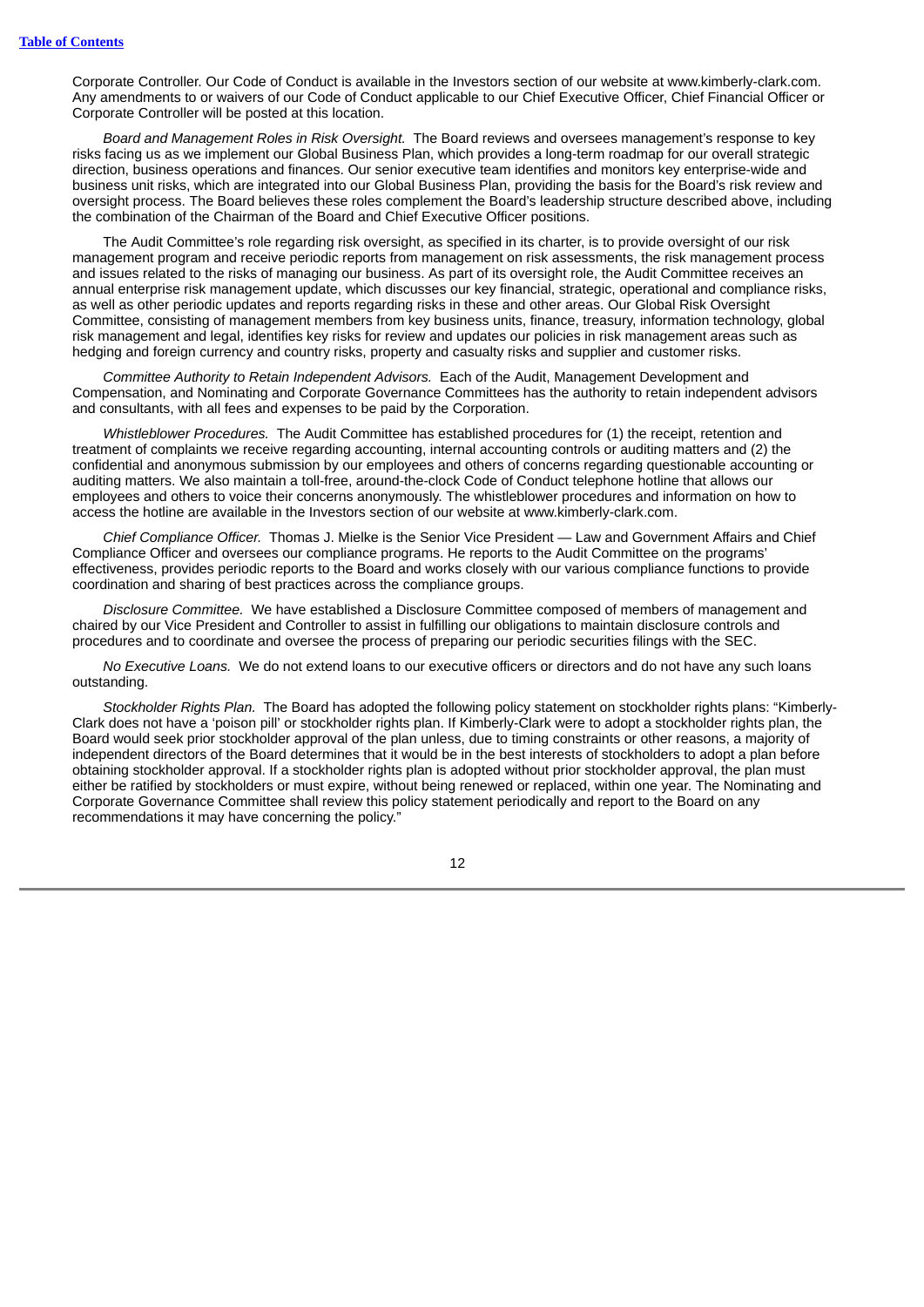*Annual Election of Directors.* Our Certificate of Incorporation provides that directors are elected on an annual basis. Our Certificate of Incorporation is available in the Investors section of our website at www.kimberly-clark.com.

*Majority Voting for Election of Directors.* The Corporation's By-Laws provide that, in uncontested elections, directors will be elected by a majority vote rather than by a plurality. If an incumbent director does not receive a majority of votes, the director is required to tender his or her resignation for consideration by the Board. Our By-Laws are available in the Investors section of our website at www.kimberly-clark.com.

*Simple Majority Voting Provisions.* In 2008, stockholders approved an amendment to our Certificate of Incorporation to eliminate supermajority voting provisions.

*Special Stockholder Meetings.* In 2009, stockholders approved an amendment to our Certificate of Incorporation to allow the holders of not less than 25 percent of the Corporation's issued and outstanding shares of capital stock to request that a special meeting of stockholders be called, subject to our By-Law procedures.

*Charitable Contributions.* The Nominating and Corporate Governance Committee has adopted guidelines for review and approval of charitable contributions by us and any foundation we control to organizations or entities with which a member of the Board of Directors or an executive officer is or may be affiliated. Any contributions made by us to any taxexempt organization in which any Independent Director serves as an executive officer will be disclosed in the Investors section of our website at www.kimberly-clark.com, if within the preceding three years contributions in any single year from us to the organization exceeded the greater of \$1 million or 2 percent of the tax-exempt organization's consolidated gross revenues.

# <span id="page-18-1"></span>**PART THREE PROPOSALS TO BE VOTED ON AT THE 2010 ANNUAL MEETING PROPOSAL 1. ELECTION OF DIRECTORS**

# <span id="page-18-2"></span><span id="page-18-0"></span>**General Information**

As of the date of this proxy statement, the Board of Directors consists of twelve members. Each director's term expires at this year's Annual Meeting.

All the nominees for director set forth on the following pages are proposed to be elected at this year's Annual Meeting to serve for a term to expire at the 2011 Annual Meeting of Stockholders and until their successors have been duly elected and qualified. Should any nominee become unable to serve, proxies may be voted for another person designated by the Board. All nominees have advised us that they will serve if elected.

### <span id="page-18-3"></span>**Certain Information Regarding Nominees for Director**

The names of the nominees, their ages as of the date of the Annual Meeting, the year they first became directors, their principal occupations during at least the past five years, other public company directorships held by them as of February 23, 2010, public company boards they have served on since January 1, 2005, information regarding director attributes the Nominating and Corporate Governance Committee determined qualify them to serve as directors and certain other biographical information are set forth below. See "Committee Review of Attributes of Current Directors" for a discussion of director attributes considered by the Nominating and Corporate Governance Committee.

# **John R. Alm,** *64, Director since 2006*

*Retired President and Chief Executive Officer, Coca-Cola Enterprises Inc.*

Mr. Alm retired as President and Chief Executive Officer of Coca-Cola Enterprises Inc., a beverage company, in 2005. He had been Chief Executive Officer since 2004 and President and Chief Operating

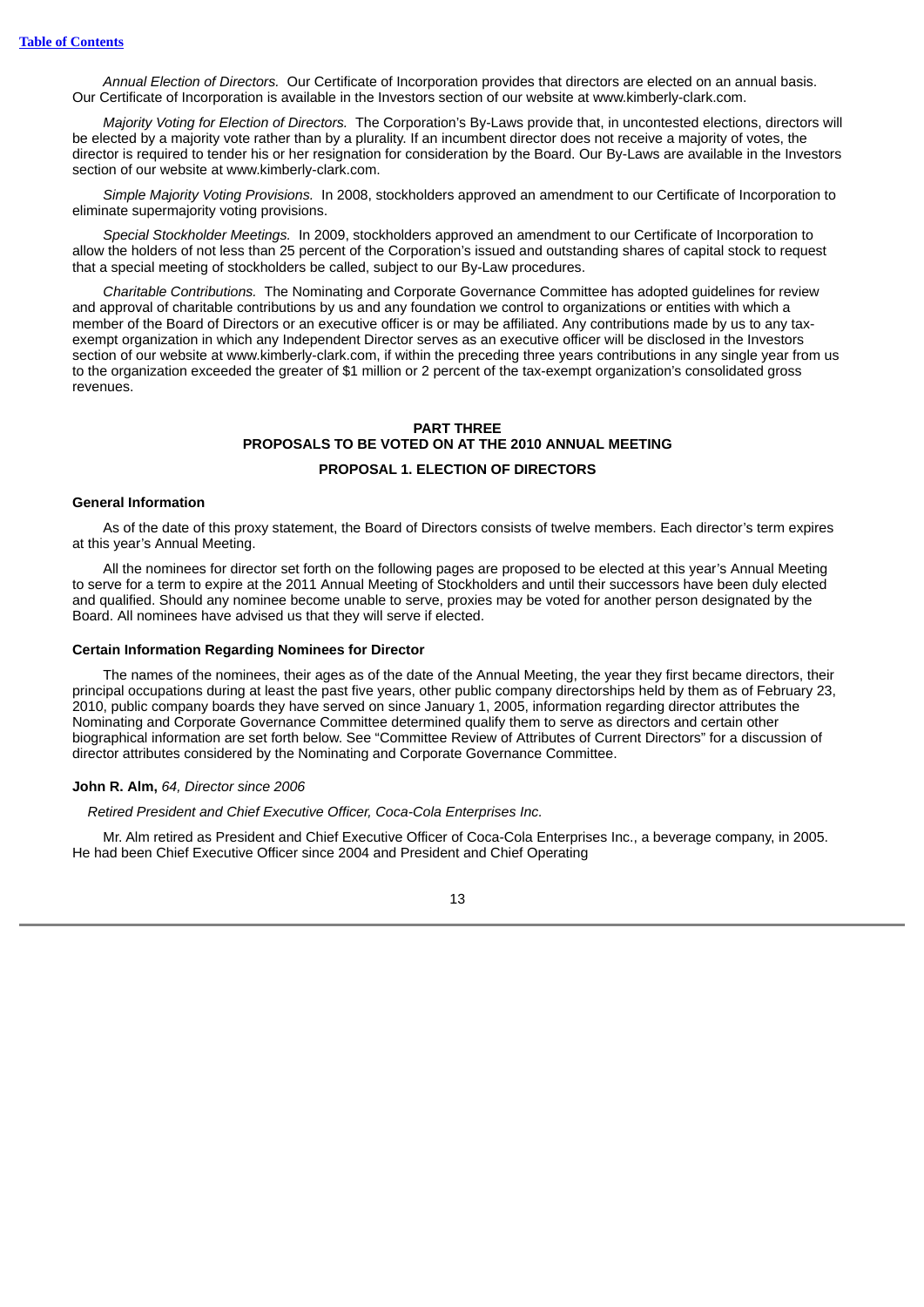Officer since 2000. Mr. Alm joined Coca-Cola Enterprises Inc. in 1992 and held the position of Chief Financial Officer until 2000.

Public company boards served on since 2005: Washington Group International, Inc. (February 2006 through November 2007).

*Experience attributes:* Mr. Alm satisfies the financial literacy requirements of the NYSE, has leadership experience as a chief executive officer, has knowledge about our industries, has international experience and experience with branded consumer packaged goods, and has marketing, compensation, governance and public company board experience.

# **Dennis R. Beresford,** *71, Director since 2002*

*Ernst & Young Executive Professor of Accounting, University of Georgia*

Mr. Beresford has served as Ernst & Young Executive Professor of Accounting at the J.M. Tull School of Accounting, Terry College of Business, University of Georgia since 1997. From 1987 to 1997, he served as the Chairman of the Financial Accounting Standards Board. Prior to that, Mr. Beresford held various positions at the accounting firm of Ernst & Young. He serves on the board of directors and audit committees of Legg Mason, Inc. and the Federal National Mortgage Association (Fannie Mae).

Public company boards served on since 2005: Legg Mason, Inc., Fannie Mae (since May 2006) and MCI, Inc. (July 2002 through January 2006).

*Experience attributes:* Mr. Beresford has been determined to be an "audit committee financial expert" under the SEC's rules and regulations and has a background in accounting, provides diversity of background and viewpoint, and has governance and public company board experience.

# **John F. Bergstrom,** *63, Director since 1987*

*Chairman and Chief Executive Officer, Bergstrom Corporation*

Mr. Bergstrom has served as Chairman and Chief Executive Officer of Bergstrom Corporation, Neenah, Wisconsin, for more than the past five years. Bergstrom Corporation owns and operates automobile sales and leasing businesses and a credit life insurance company based in Wisconsin. Mr. Bergstrom is a director of the Wisconsin Energy Corporation and its wholly-owned subsidiary Wisconsin Electric Power Company. He also is a member of the board of directors of Advance Auto Parts, Inc., and a member of the board of directors and executive committee of Green Bay Packers, Inc.

Public company boards served on since 2005: Wisconsin Energy Corporation, Wisconsin Electric Power Company, Advance Auto Parts, Inc. (since May 2008), Sensient Technologies Corp. (through April 2006), Banta Corporation (through January 2007) and Midwest Air Group, Inc. (through June 2007).

*Experience attributes:* Mr. Bergstrom satisfies the financial literacy requirements of the NYSE, has leadership experience as a chief executive officer, provides diversity of background and viewpoint, and has marketing, compensation, governance and public company board experience.

# **Abelardo E. Bru,** *61, Director since 2005*

*Retired Vice Chairman, PepsiCo, Inc.*

Mr. Bru retired as Vice Chairman of PepsiCo, a food and beverage company, in 2005. He joined PepsiCo in 1976. Mr. Bru served from 1999 to 2003 as President and Chief Executive Officer and in 2003 to 2004 as Chief Executive Officer and Chairman of Frito-Lay Inc., a division of PepsiCo. Prior to leading Frito-Lay, Mr. Bru led PepsiCo's largest international business, Sabritas Mexico, as President and General Manager from 1992 to 1999. Mr. Bru is a member of the board of directors of S. C. Johnson & Son, Inc. and the Education is Freedom Foundation.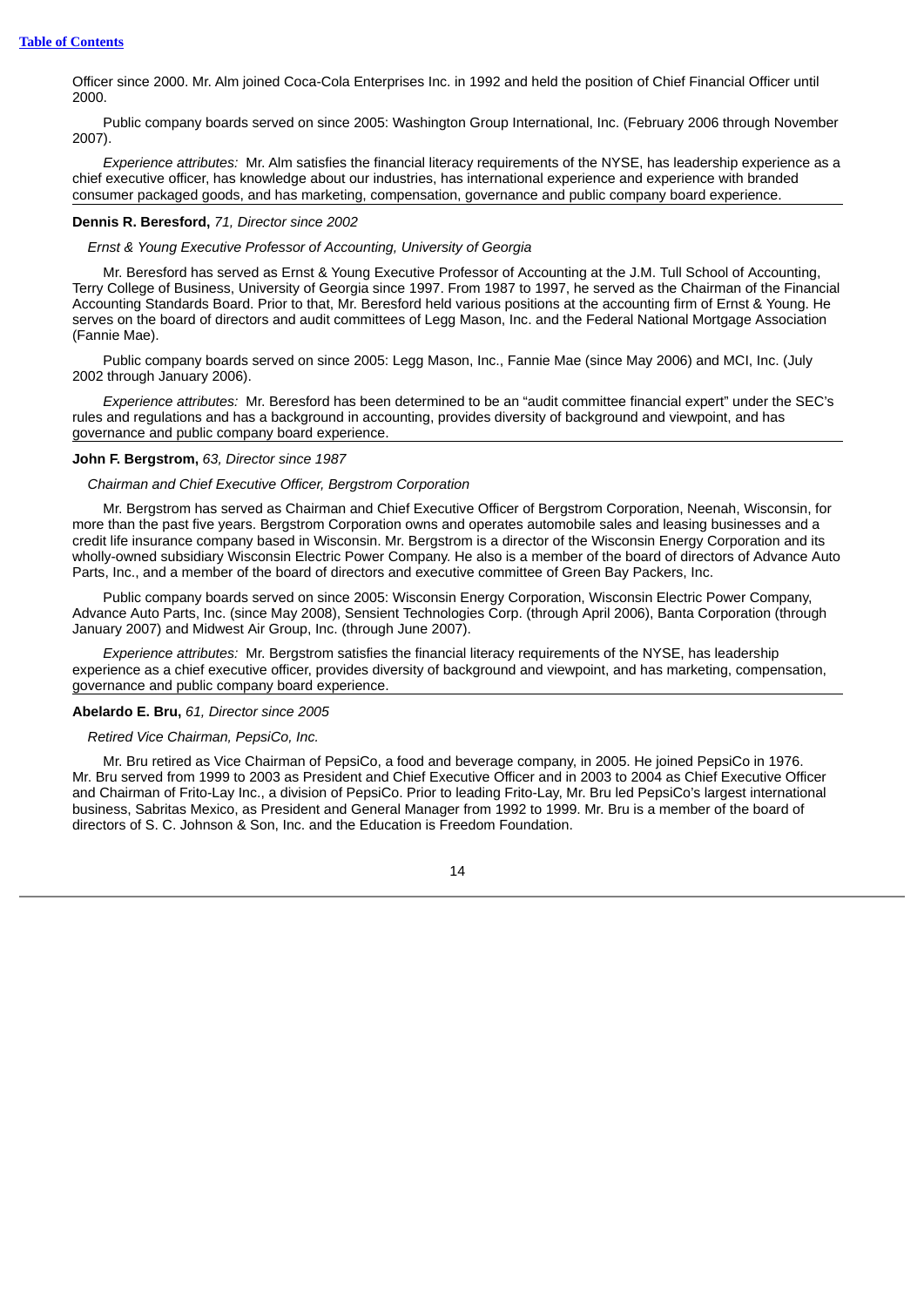Public company boards served on since 2005: Office Depot, Inc. (through December 2008).

*Experience attributes:* Mr. Bru satisfies the financial literacy requirements of the NYSE, has leadership experience as a chief executive officer, has knowledge about our industries, provides diversity of background and viewpoint, has international experience and experience with branded consumer packaged goods, and has marketing, compensation, governance and public company board experience.

### **Robert W. Decherd,** *59, Director since 1996*

*Chairman of the Board, President and Chief Executive Officer, A. H. Belo Corporation*

Mr. Decherd has served as Chairman of the Board, President and Chief Executive Officer of A. H. Belo Corporation, a newspaper publishing and Internet company, since it was spun off from Belo Corp. in February 2008. Prior to February 2008, Mr. Decherd was Chief Executive Officer of Belo Corp., a broadcasting and publishing company, for 21 years. He is a director of both A. H. Belo Corporation and Belo Corp., where he is non-executive chairman. Mr. Decherd is a member of the Advisory Council for the Harvard University Center for Ethics and the Board of Visitors of the Columbia Graduate School of Journalism. During the past decade, he has held appointments to Presidential and Federal Communications Commission commissions concerned with public policy matters related to the media industry.

Public company boards served on since 2005: Belo Corp. and A. H. Belo Corporation (since February 2008).

*Experience attributes:* Mr. Decherd satisfies the financial literacy requirements of the NYSE, has leadership experience as a chief executive officer, provides diversity of background and viewpoint, and has marketing, compensation, governance and public company board experience.

## **Thomas J. Falk,** *51, Director since 1999*

#### *Chairman of the Board and Chief Executive Officer*

Mr. Falk was elected Chairman of the Board and Chief Executive Officer of the Corporation in 2003 and President and Chief Executive Officer in 2002. Prior to that, he served as President and Chief Operating Officer since 1999. Mr. Falk previously had been elected Group President — Global Tissue, Pulp and Paper in 1998, where he was responsible for the Corporation's global tissue businesses. Earlier in his career, Mr. Falk had responsibility for the Corporation's North American Infant Care, Child Care and Wet Wipes businesses. Mr. Falk joined the Corporation in 1983 and has held other senior management positions in the Corporation. He also serves on the board of directors of Catalyst and the University of Wisconsin Foundation, and serves as a governor of the Boys & Girls Clubs of America.

Public company boards served on since 2005: Centex Corporation (through August 2009).

*Experience attributes:* Mr. Falk satisfies the financial literacy requirements of the NYSE and has a background in accounting, has leadership experience as a chief executive officer, has knowledge about our industries, has international experience and experience with branded consumer packaged goods, and has marketing, compensation, governance and public company board experience.

## **Mae C. Jemison, M.D.,** *53, Director since 2002*

# *President, BioSentient Corporation*

Dr. Jemison is founder and President of The Jemison Group, Inc., a technology consulting company, and BioSentient Corporation, a medical devices company. She chairs The Earth We Share international science camp. Dr. Jemison served as a professor of Environmental Studies at Dartmouth College from 1995 to 2002. From 1987 to 1993, she served as a National Aeronautics and Space Administration (NASA)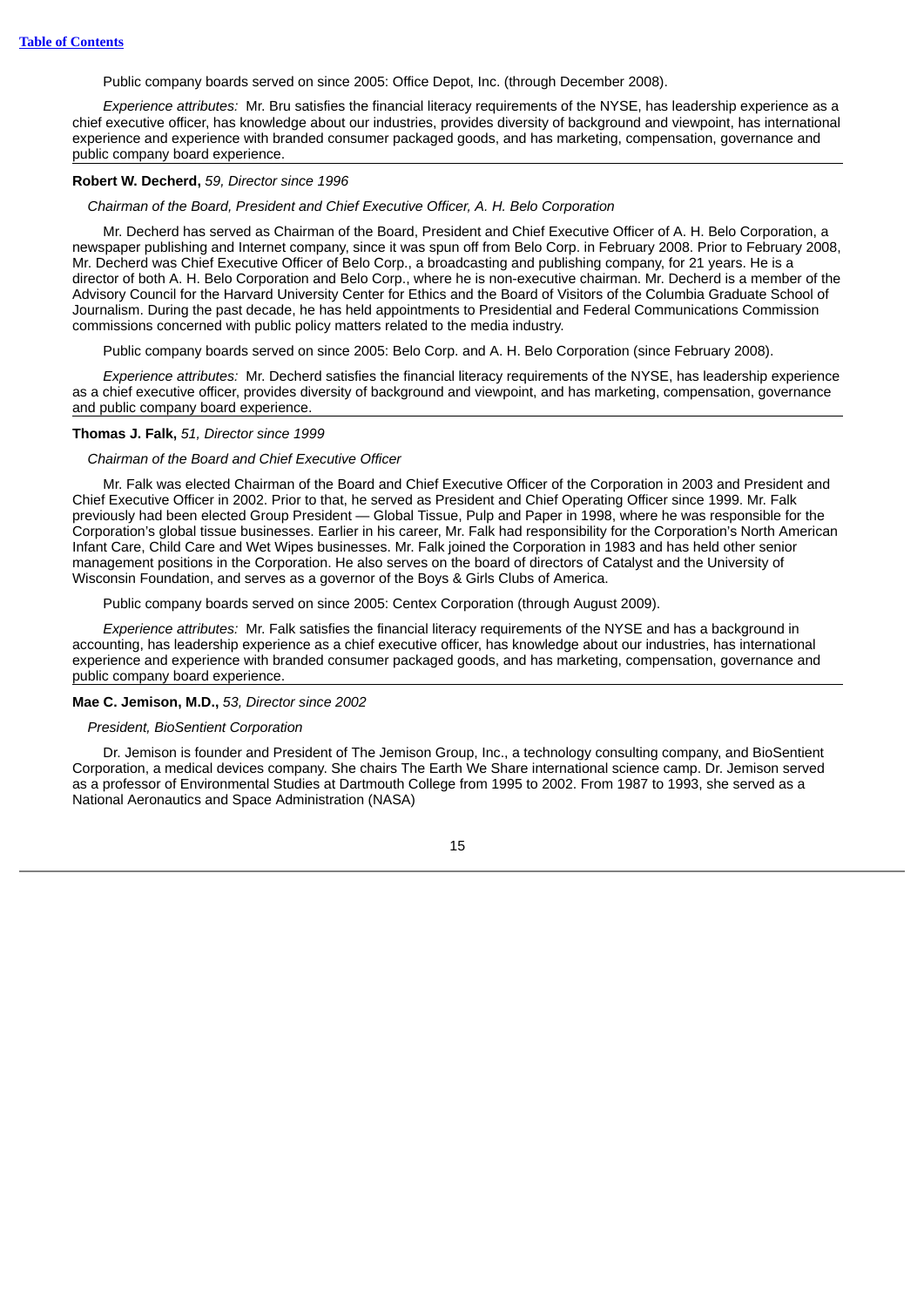astronaut. Dr. Jemison serves on the board of directors of Scholastic Corporation, Valspar Corporation and The Dorothy Jemison Foundation for Excellence and is a member of the National Academy of Sciences' Institute of Medicine. She is also the Chairman of the State of Texas Product Development and Small Business Incubator Board, and she is a member of the National Advisory Council for Biomedical Imaging and Bioengineering, the Greater Houston Partnership Board of Directors, and the Board of Trustees of Morehouse College.

Public company boards served on since 2005: Scholastic Corporation, Valspar Corporation and Gen-Probe Incorporated (through November 2007).

*Experience attributes:* Dr. Jemison satisfies the financial literacy requirements of the NYSE, has knowledge about our industries, provides diversity of background and viewpoint, has experience in the health care field, and has compensation, governance and public company board experience.

# **James M. Jenness,** *63, Director since 2007*

# *Chairman of the Board, Kellogg Company*

Mr. Jenness was elected Chairman of the Board of Kellogg Company, a producer of cereal and convenience foods, in 2005. He also served as Chief Executive Officer of Kellogg from 2004 through 2006. Mr. Jenness was Chief Executive Officer of Integrated Merchandising Systems LLC, a market leader in outsource management for retail promotion and branded merchandising, from 1997 to 2004. He served in various positions of increasing responsibility at Leo Burnett Company, Kellogg's major advertising agency partner, from 1974 to 1997, including as Vice Chairman, Chief Operating Officer and Director. He is a senior director of Children's Memorial Hospital and a director of Mercy Home for Boys and Girls. He also serves on the DePaul University College of Commerce Advisory Council, is Vice Chairman of DePaul's Board of Trustees and is co-trustee of the W. K. Kellogg Foundation Trust.

Public company boards served on since 2005: Kellogg Company.

*Experience attributes:* Mr. Jenness satisfies the financial literacy requirements of the NYSE, has leadership experience as a chief executive officer, has knowledge about our industries, has international experience and experience with branded consumer packaged goods, and has marketing, compensation, governance and public company board experience.

# **Ian C. Read,** *56, Director since 2007*

# *Senior Vice President, Pfizer, Inc.*

Mr. Read is a Senior Vice President of Pfizer, Inc., a drug manufacturer, and Group President of its Worldwide Biopharmaceutical Businesses. Mr. Read joined Pfizer in 1978 in its financial organization. He worked in Latin America through 1995, holding positions of increasing responsibility, and was appointed President of the Pfizer International Pharmaceuticals Group, Latin America/Canada in 1996. In 2000, Mr. Read was named Executive Vice President of Europe/Canada and was named a corporate Vice President in 2001.

*Experience attributes:* Mr. Read satisfies the financial literacy requirements of the NYSE and has a background in finance, has leadership experience as a senior executive officer, has knowledge about our industries, has international experience and experience in the health care field, and has marketing and compensation experience.

# **Linda Johnson Rice,** *52, Director since 1995*

*Chairman and Chief Executive Officer, Johnson Publishing Company, Inc.*

Ms. Johnson Rice is Chairman and Chief Executive Officer of Johnson Publishing Company, Inc., a multi-media company. She joined that company in 1980, became Vice President in 1985, was elected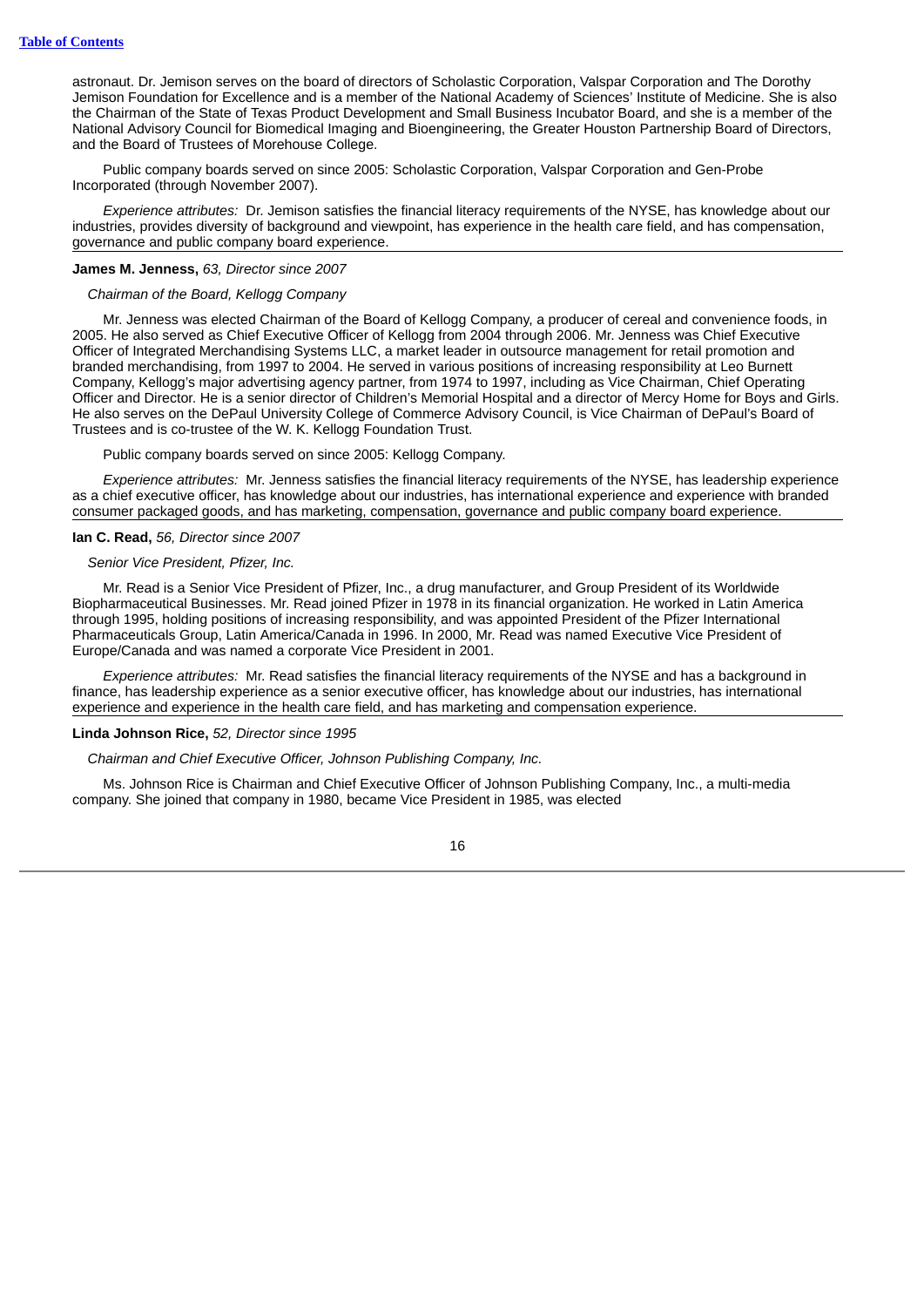President and Chief Operating Officer in 1987 and became Chairman and Chief Executive Officer in 2008. Ms. Johnson Rice is a director of Omnicom Group, Inc.

Public company boards served on since 2005: Bausch & Lomb Incorporated (through October 2007), MoneyGram International, Inc. (through March 2008) and Omnicom Group, Inc.

*Experience attributes:* Ms. Johnson Rice satisfies the financial literacy requirements of the NYSE, has leadership experience as a chief executive officer, provides diversity of background and viewpoint, has international experience, and has marketing, compensation, governance and public company board experience.

# **Marc J. Shapiro,** *62, Director since 2001*

# *Retired Vice Chairman, JPMorgan Chase & Co.*

Mr. Shapiro retired in 2003 as Vice Chairman of JPMorgan Chase & Co., a financial services company. Before becoming Vice Chairman of JPMorgan Chase & Co. in 1997, Mr. Shapiro was Chairman, President and Chief Executive Officer of Chase Bank of Texas, a wholly-owned subsidiary of JPMorgan Chase & Co., from 1989 until 1997. He now serves as a consultant to JPMorgan Chase & Co. as a non-executive Chairman of its Texas operations. Mr. Shapiro is a member of the board of directors of The Mexico Fund, and a trustee of Weingarten Realty Investors. He also serves on the boards of M.D. Anderson Cancer Center, Baylor College of Medicine, Rice University, BioHouston and the Menninger Clinic.

Public company boards served on since 2005: Burlington Northern Santa Fe Corporation (through February 2010), The Mexico Fund (since March 2006) and Weingarten Realty Trust.

*Experience attributes:* Mr. Shapiro satisfies the financial literacy requirements of the NYSE and has a banking and finance background, has leadership experience as a chief executive officer, provides diversity of background and viewpoint, and has compensation, governance and public company board experience.

### **G. Craig Sullivan,** *70, Director since 2004*

# *Retired Chairman and Chief Executive Officer, The Clorox Company*

Mr. Sullivan retired as Chairman and Chief Executive Officer of The Clorox Company, a consumer products company, in 2003. He joined The Clorox Company in 1971 and held a number of senior sales and management positions during his career, culminating in his election as Chief Executive Officer and Chairman of the Board in 1992. Mr. Sullivan also serves as a director of Mattel, Inc., The Goodyear Tire & Rubber Company and The American Ireland Fund. He also serves on the capital campaign committee for St. Anthony's Foundation in San Francisco and is a member of Hoover Institution's Board of Overseers.

Public company boards served on since 2005: Mattel, Inc. and The Goodyear Tire & Rubber Company (since April 2006).

*Experience attributes:* Mr. Sullivan satisfies the financial literacy requirements of the NYSE, has leadership experience as a chief executive officer, has knowledge about our industries, has international experience and experience with branded consumer packaged goods, and has marketing, compensation, governance and public company board experience.

# <span id="page-22-0"></span>**Compensation of Directors**

Directors who are not officers or employees of the Corporation or any of its subsidiaries, affiliates or equity companies are "Outside Directors" for compensation purposes. Outside Directors are compensated for their services under our Outside Directors' Compensation Plan, which we adopted in 2001. Our objectives for Outside Director compensation are to remain competitive with the compensation paid to

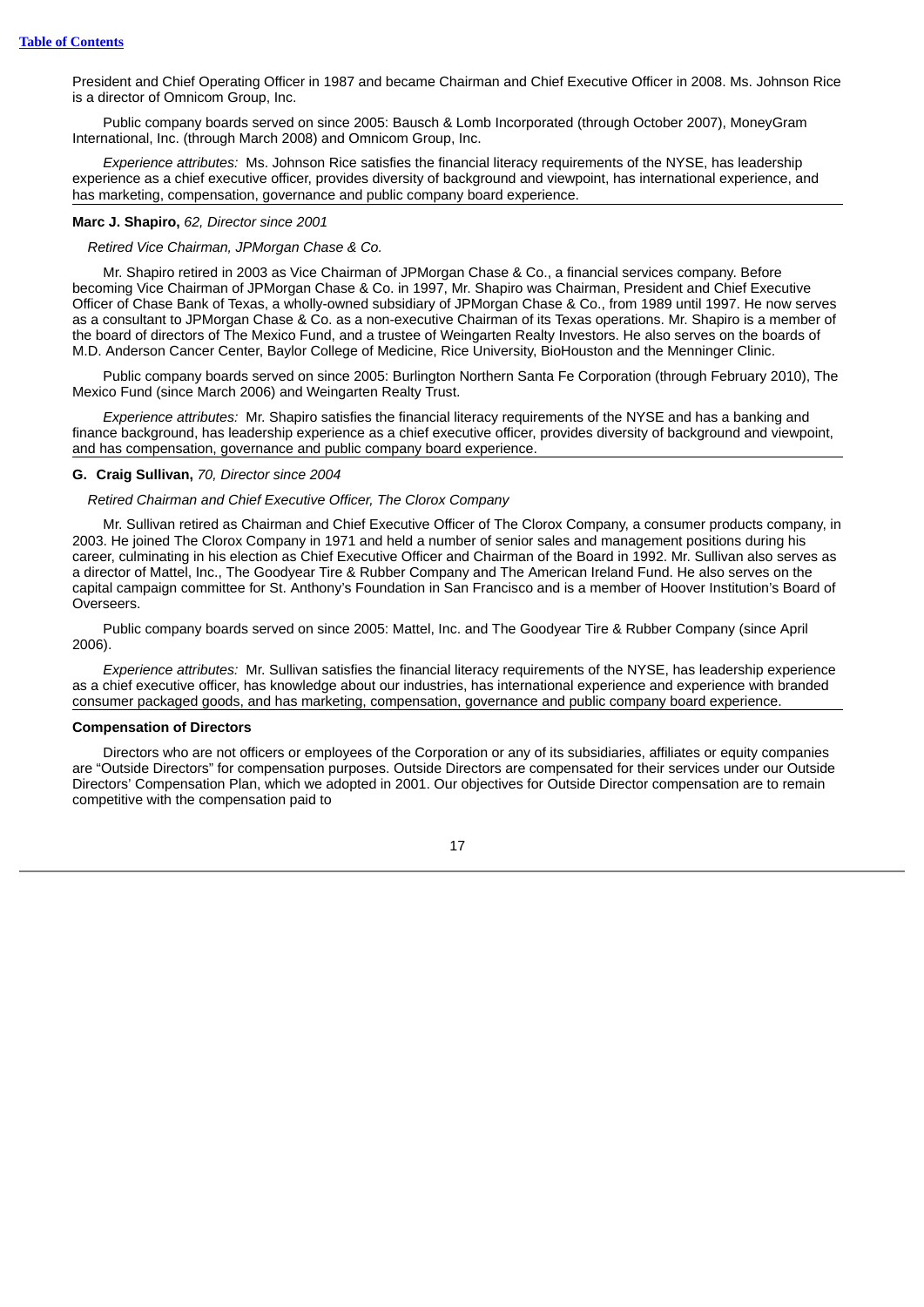outside directors of comparable companies, to keep pace with changes in practices in director compensation, to attract qualified candidates for Board service and to reinforce our practice of encouraging stock ownership by our directors. In 2008, to assist the Nominating and Corporate Governance Committee in assessing and determining appropriate, competitive Outside Director compensation, the Committee engaged Mercer, an outside compensation consultant. Based on that assessment, in 2008 the Committee recommended to the Board, and the Board approved, the Outside Director compensation for 2009 and 2010.

In 2009, each Outside Director received:

- An annual cash retainer of \$85,000 payable quarterly in advance; and
- An annual grant of restricted share units with a value of \$140,000, effective the first business day of the year.

Outside Directors who join the Board during a calendar year receive the full quarterly amount of the annual retainer for the quarter in which they join the Board and each quarter thereafter, and a pro-rated grant of restricted share units.

Outside Directors who were also chairmen of the Audit, Management Development and Compensation and Nominating and Corporate Governance Committees each received an additional grant of restricted share units with a value of \$20,000, and the Lead Director received an additional grant of restricted share units with a value of \$30,000. In addition, we reimbursed Outside Directors for expenses incurred as a result of attending Board or committee meetings.

Restricted share units are not shares of our common stock. Rather, restricted share units represent the right to receive an amount, payable in shares of our common stock, equal to the value of a specified number of shares of our common stock within 90 days following the restricted period. The restricted period for the restricted share units begins on the date of grant and expires on the date the Outside Director retires from or otherwise terminates service on the Board. During the restricted period, restricted share units may not be sold, assigned, transferred or otherwise disposed of, or mortgaged, pledged or otherwise encumbered. Outside Directors also receive additional restricted share units equivalent in value to the dividends that would have been paid to them if the restricted share units granted to them were shares of our common stock.

# **2009 Outside Director Compensation**

The following table sets forth the compensation paid to each Outside Director in 2009 for his or her service as a director:

|                      | Name | Fees<br>Earned<br>or Paid in<br>Cash(\$) | <b>Stock</b><br>Awards<br>(\$)(1)(2)(3) | <b>All Other</b><br>Compen-<br>sation<br>(\$)(4) | Total(\$)(5) |
|----------------------|------|------------------------------------------|-----------------------------------------|--------------------------------------------------|--------------|
|                      |      |                                          |                                         |                                                  |              |
| John R. Alm          |      | 85,000                                   | 140,000                                 | 0                                                | 225,000      |
| Dennis R. Beresford  |      | 85,000                                   | 160,000                                 | 0                                                | 245,000      |
| John F. Bergstrom    |      | 85,000                                   | 140,000                                 | 10,000                                           | 235,000      |
| Abelardo E. Bru      |      | 85,000                                   | 140,000                                 | 10,000                                           | 235,000      |
| Robert W. Decherd    |      | 85,000                                   | 140,000                                 | 0                                                | 225,000      |
| Mae C. Jemison, M.D. |      | 85,000                                   | 140,000                                 | 0                                                | 225,000      |
| James M. Jenness     |      | 85,000                                   | 160,000                                 | 10,000                                           | 255,000      |
| lan C. Read          |      | 85,000                                   | 140,000                                 | 0                                                | 225,000      |
| Linda Johnson Rice   |      | 85,000                                   | 160,000                                 | $\Omega$                                         | 245,000      |
| Marc J. Shapiro      |      | 85,000                                   | 170,000                                 | 0                                                | 255,000      |
| G. Craig Sullivan    |      | 85,000                                   | 140,000                                 | 10,000                                           | 235,000      |
|                      |      |                                          |                                         |                                                  |              |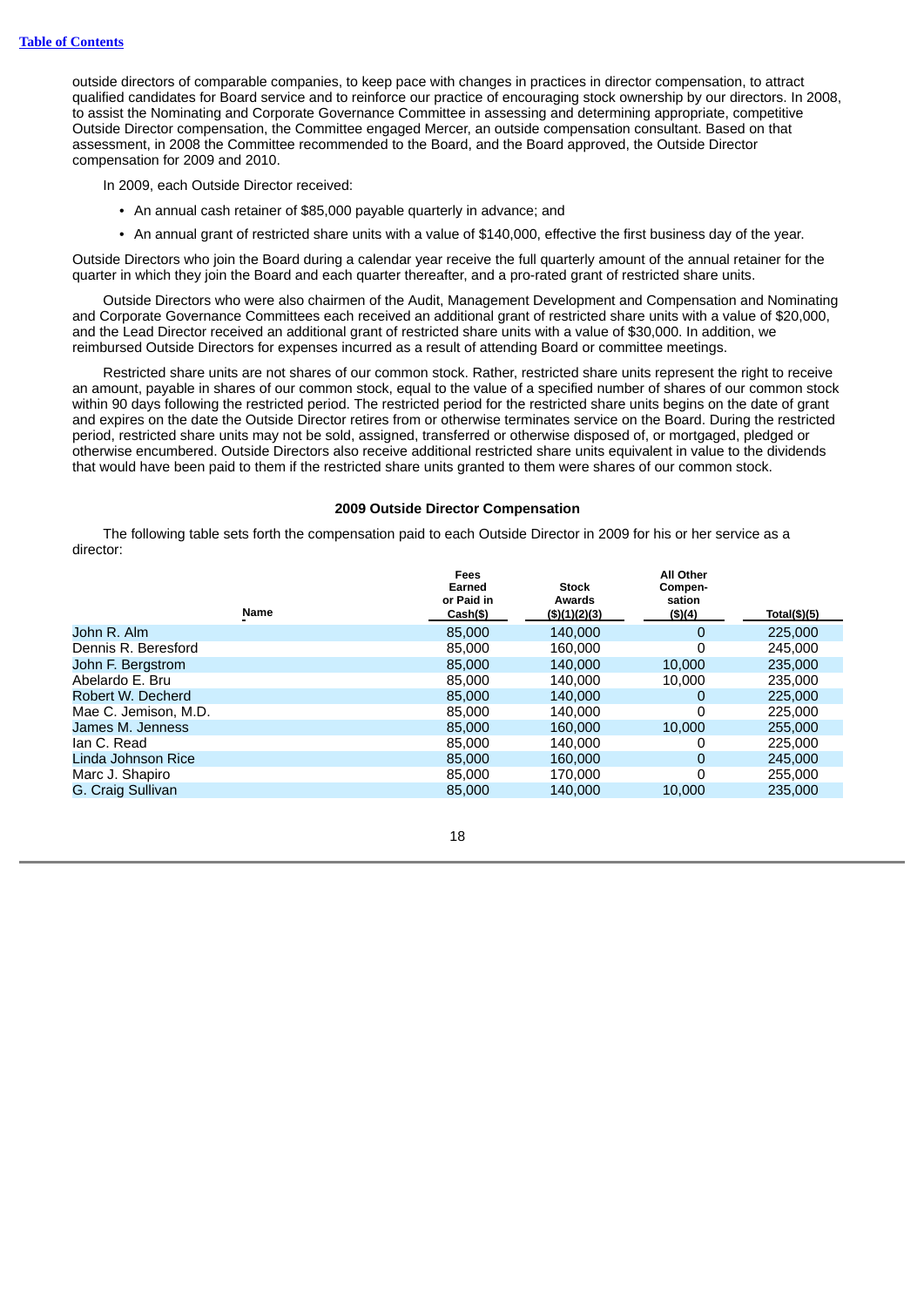- (1) Amounts shown reflect the grant date fair value of those grants, determined in accordance with Financial Accounting Standards Board ("FASB") Accounting Standards Codification ("ASC") Topic 718 — Stock Compensation ("ASC Topic 718") for restricted share unit awards granted pursuant to our Outside Directors' Compensation Plan. See Note 9 to our audited consolidated financial statements included in our Annual Report on Form 10-K for 2009 for the assumptions used in valuing these restricted share units.
- (2) Restricted share unit awards were granted on January 5, 2009. The number of restricted share units granted on this date is set forth below.

| <b>Name</b>          | <b>Restricted Share</b><br><b>Units</b><br>Granted in 2009(#) |
|----------------------|---------------------------------------------------------------|
| John R. Alm          | 2,610                                                         |
| Dennis R. Beresford  | 2,982                                                         |
| John F. Bergstrom    | 2,610                                                         |
| Abelardo E. Bru      | 2,610                                                         |
| Robert W. Decherd    | 2,610                                                         |
| Mae C. Jemison, M.D. | 2,610                                                         |
| James M. Jenness     | 2,982                                                         |
| lan C. Read          | 2,610                                                         |
| Linda Johnson Rice   | 2,982                                                         |
| Marc J. Shapiro      | 3,169                                                         |
| G. Craig Sullivan    | 2.610                                                         |

(3) As of December 31, 2009, Outside Directors had the following stock awards outstanding:

|                      | <b>Name</b> | <b>Restricted</b><br>Stock(#) | <b>Restricted</b><br>Share Units(#) | <b>Stock</b><br>Options(#) |
|----------------------|-------------|-------------------------------|-------------------------------------|----------------------------|
| John R. Alm          |             | 0                             | 8,941                               |                            |
| Dennis R. Beresford  |             |                               | 16,888                              | 5,084                      |
| John F. Bergstrom    |             | 3,000                         | 15,168                              | 2,745                      |
| Abelardo E. Bru      |             |                               | 9,905                               |                            |
| Robert W. Decherd    |             | 3.000                         | 17,653                              | 8,236                      |
| Mae C. Jemison, M.D. |             |                               | 15,168                              | 5,084                      |
| James M. Jenness     |             | O                             | 7,013                               |                            |
| lan C. Read          |             |                               | 5,502                               |                            |
| Linda Johnson Rice   |             | 3,000                         | 16,535                              | 5,084                      |
| Marc J. Shapiro      |             |                               | 17,080                              | 17.924                     |
| G. Craig Sullivan    |             |                               | 11.484                              |                            |

(4) All Other Compensation consists of charitable matching gifts paid in 2009 under the Kimberly-Clark Foundation's Matching Gifts Program to a charity designated by the director. This program is available to all employees and directors of the Corporation. Under this program, the Kimberly-Clark Foundation matches employees' and directors' financial contributions to qualified educational and charitable organizations in the United States on a dollar-for-dollar basis, up to \$10,000 per person per calendar year.

(5) During 2009, Outside Directors received credit for cash dividends on restricted stock held by them. These dividends are credited to interest bearing accounts maintained by us on behalf of those Outside Directors with restricted stock. Earnings on those accounts are not included in the Outside Director Compensation Table because the earnings were not above market or preferential. Also in 2009, Outside Directors received additional restricted share units with a value equal to the dividends paid during the year on our common stock on the restricted share units held by them. Because we factor the

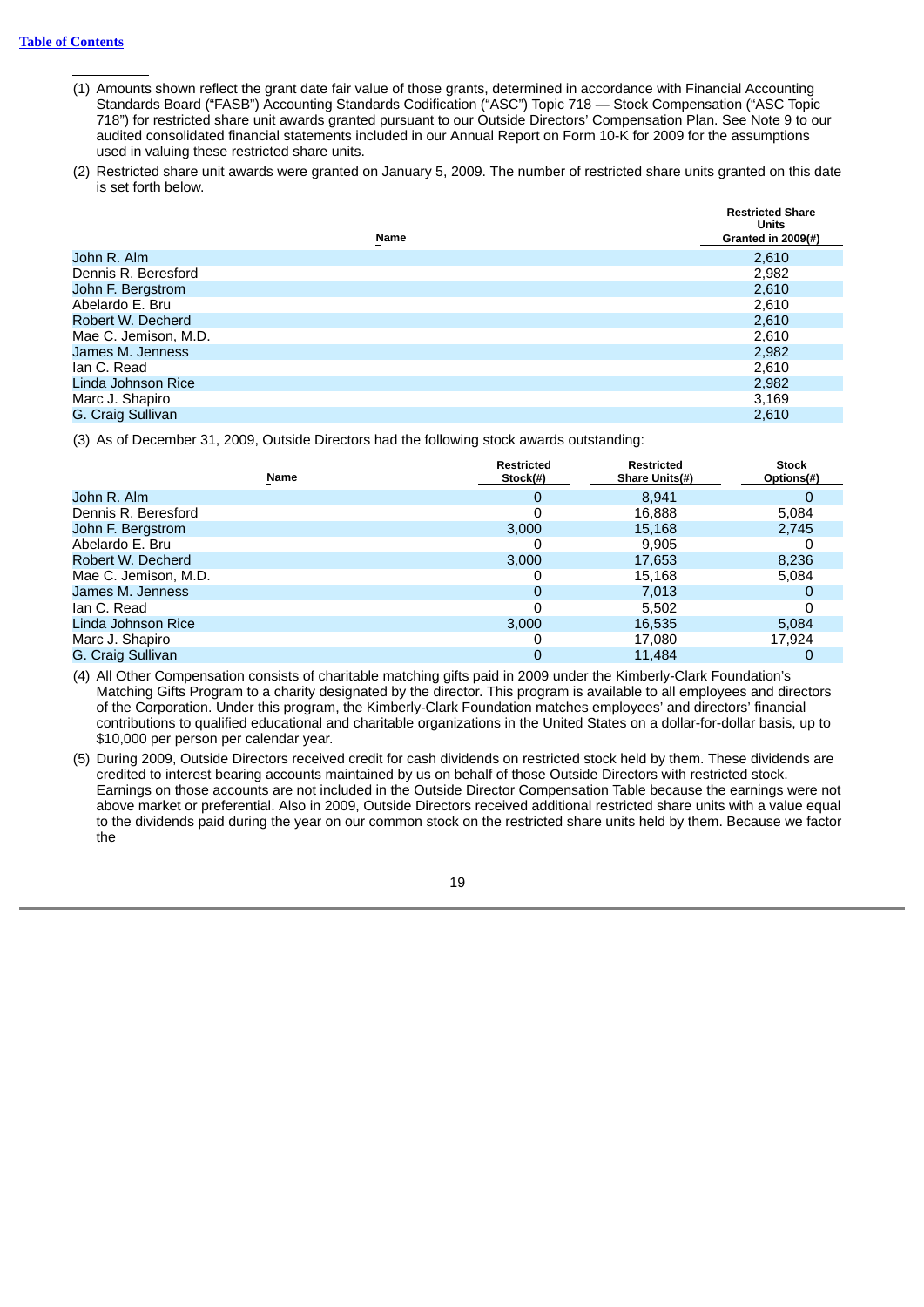value of the right to receive dividends into the grant date fair value of the restricted stock and restricted share units awards, the dividends and dividend equivalents received by Outside Directors are not included in the Outside Director Compensation table. The dividends credited on restricted stock and additional restricted share units credited in 2009 were as follows:

| Name                 | <b>Dividends</b><br><b>Credited on</b><br><b>Restricted Stock(\$)</b> | Number of<br><b>Restricted</b><br><b>Share Units</b><br><b>Credited for</b><br>Dividends in 2009(#) | <b>Grant Date</b><br><b>Fair Value of</b><br><b>Restricted Share</b><br>Units Credited(\$) |
|----------------------|-----------------------------------------------------------------------|-----------------------------------------------------------------------------------------------------|--------------------------------------------------------------------------------------------|
| John R. Alm          | 0                                                                     | 360.11                                                                                              | 19.213                                                                                     |
| Dennis R. Beresford  | 0                                                                     | 701.25                                                                                              | 37,406                                                                                     |
| John F. Bergstrom    | 7.140                                                                 | 630.61                                                                                              | 33.638                                                                                     |
| Abelardo E. Bru      |                                                                       | 401.99                                                                                              | 21,447                                                                                     |
| Robert W. Decherd    | 7.140                                                                 | 738.52                                                                                              | 39,392                                                                                     |
| Mae C. Jemison, M.D. |                                                                       | 630.61                                                                                              | 33,638                                                                                     |
| James M. Jenness     | 0                                                                     | 272.34                                                                                              | 14.533                                                                                     |
| lan C. Read          | 0                                                                     | 210.73                                                                                              | 11.248                                                                                     |
| Linda Johnson Rice   | 7.140                                                                 | 685.93                                                                                              | 36,589                                                                                     |
| Marc J. Shapiro      |                                                                       | 707.60                                                                                              | 37,746                                                                                     |
| G. Craig Sullivan    | 0                                                                     | 470.55                                                                                              | 25,103                                                                                     |
|                      |                                                                       |                                                                                                     |                                                                                            |

Other than the cash retainer, grants of restricted share units and the other compensation previously described, no Outside Director received any compensation or perquisites from us for services as a director in 2009.

A director who is not an Outside Director does not receive any compensation for services as a member of the Board or any committee, but is reimbursed for expenses incurred as a result of the services.

# <span id="page-25-0"></span>**The Board of Directors unanimously recommends a vote FOR the election of the twelve nominees for director.**

# **PROPOSAL 2. RATIFICATION OF AUDITORS**

The Audit Committee of the Board of Directors has selected Deloitte & Touche LLP as the independent registered public accounting firm to audit our financial statements for 2010, subject to ratification by the stockholders. If the stockholders do not ratify the selection of Deloitte & Touche LLP, the selection of other independent auditors will be considered by the Audit Committee. Deloitte & Touche LLP have been our independent auditors since 1928.

Representatives of Deloitte & Touche LLP are expected to be present at the Annual Meeting with the opportunity to make a statement if they desire to do so and will be available to respond to appropriate questions.

# <span id="page-25-1"></span>**Principal Accounting Firm Fees**

The aggregate fees (excluding value added taxes) of the Corporation and its subsidiaries with respect to the fiscal years ended December 31, 2009 and 2008 by the Corporation's principal accounting firm,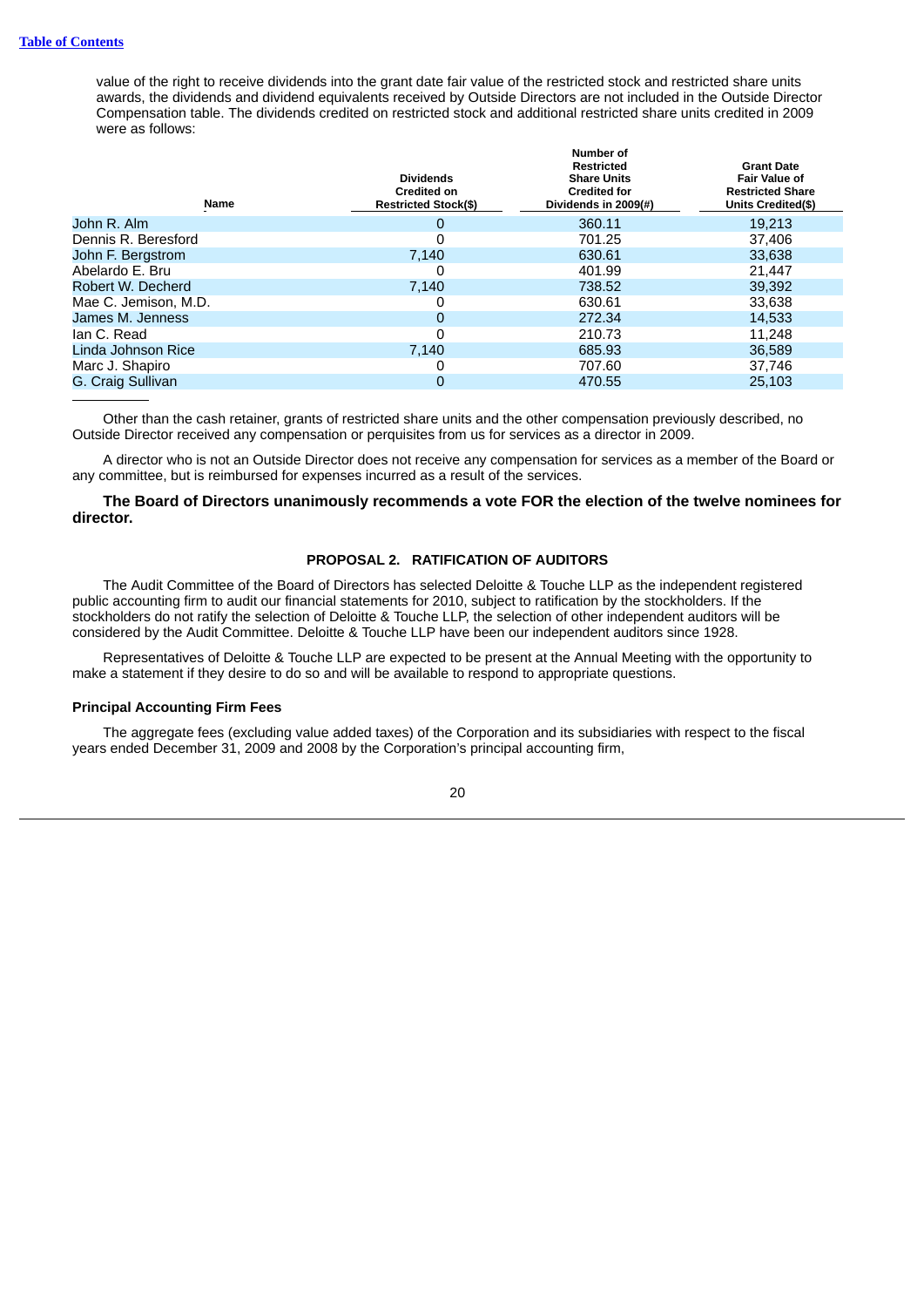Deloitte & Touche LLP, the member firms of Deloitte Touche Tohmatsu and their respective affiliates (collectively, "Deloitte"), were:

|                       | 2009             | 2008      |
|-----------------------|------------------|-----------|
| Audit Fees(1)         | 10.260.000<br>\$ | 9.959.000 |
| Audit-Related Fees(2) | 570,000          | 686,000   |
| Tax Fees $(3)$        | 1,288,000        | 1,530,000 |
| All Other Fees        |                  |           |

(1) These amounts represent fees billed or expected to be billed for professional services rendered by Deloitte for the audit of the Company's annual financial statements for each of the fiscal years ended December 31, 2009 and December 31, 2008, and the reviews of the financial statements included in the Company's Forms 10-Q and for services that are normally provided by the independent registered public accounting firm in connection with statutory or regulatory filings or engagements for each of those fiscal years. These amounts include fees for consolidated financial audits, statutory audits, comfort letters, attest services, consents, assistance with and review of SEC filings and other related matters. These amounts also include an audit of internal control over financial reporting pursuant to Section 404 of the Sarbanes-Oxley Act of 2002.

- (2) These amounts represent aggregate fees by Deloitte for assurance and related services reasonably related to the performance of the audit or review of our financial statements for the fiscal years ended December 31, 2009 and December 31, 2008, that are not included in the audit fees listed above. These services comprise engagements to perform required agreed upon procedures. 2009 and 2008 fees include work with respect to employee benefit plans, due diligence assistance and other matters.
- (3) These amounts represent Deloitte's aggregate fees for tax compliance, tax advice and tax planning for each of the fiscal years ended December 31, 2009 and December 31, 2008.

# <span id="page-26-0"></span>**Audit Committee Approval of Audit and Non-Audit Services**

All audit and non-audit services provided by Deloitte to the Corporation are pre-approved by the Audit Committee using the following procedures. At or before the first meeting of the Audit Committee each year, our Vice President and Controller prepares a detailed memorandum outlining the audit services to be provided by Deloitte together with the related fees. In addition, our business and staff units prepare individual requests for non-audit services to be provided by Deloitte during the year. These requests describe the services to be provided, the estimated cost of these services, why the requested service is not inconsistent with applicable auditor independence rules and why it is appropriate to have Deloitte provide such services. Our Vice President and Controller reviews and summarizes the individual non-audit service requests and fees (separately describing audit-related services, tax services and other services) to be provided by Deloitte. Before each subsequent meeting of the Committee, our Vice President and Controller prepares an additional memorandum that includes updated information regarding approved services and highlights any new audit and non-audit services to be provided by Deloitte. All new non-audit services to be provided are described in individual requests for services. The Audit Committee reviews these memoranda and the individual requests for non-audit services and approves the services if acceptable to the Committee.

To ensure prompt handling of unexpected matters, the Committee delegates to the Chairman of the Audit Committee the authority to amend or modify the list of audit and non-audit services and fees between meetings, as long as the additional or amended services do not affect Deloitte's independence under applicable rules. The Chairman reports action taken to the Audit Committee at its next Committee meeting.

All Deloitte services and fees in 2009 and 2008 were pre-approved by the Audit Committee.

**The Board of Directors unanimously recommends a vote FOR ratification of this selection.**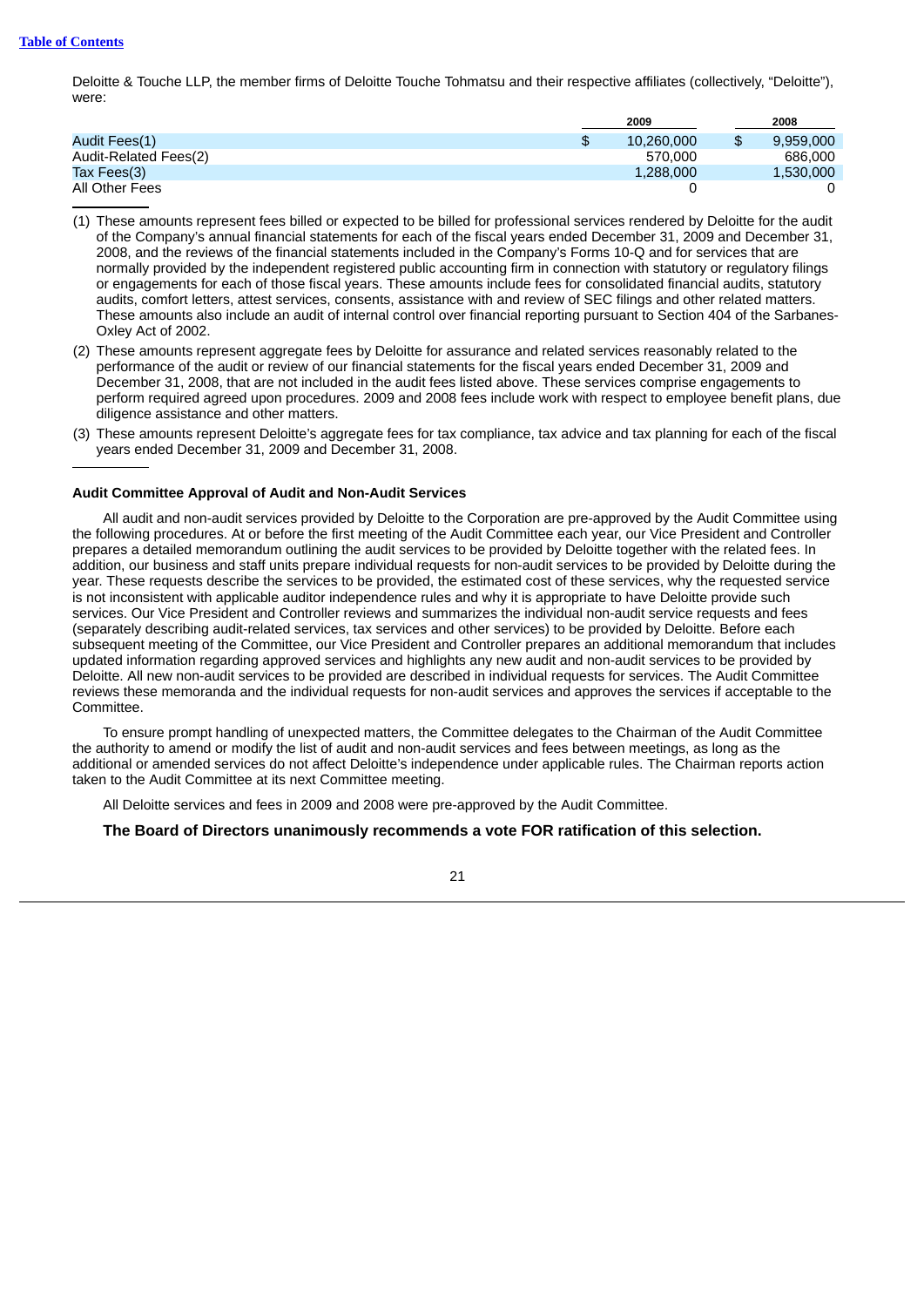# <span id="page-27-0"></span>**Audit Committee Report**

In accordance with its written charter adopted by the Board of Directors, the Audit Committee assists the Board in fulfilling its responsibility for oversight of the quality and integrity of the accounting, auditing and financial reporting practices of the Corporation.

In discharging its oversight responsibility as to the audit process, the Audit Committee obtained from the independent registered public accounting firm (the "auditors") a formal written statement describing all relationships between the auditors and the Corporation that might bear on the auditors' independence, as required by Public Company Accounting Oversight Board (PCAOB) Rule 3526, *Communication with Audit Committees Concerning Independence*, discussed with the auditors any relationships that may impact their objectivity and independence and satisfied itself as to the auditors' independence. The Audit Committee also discussed with management, the internal auditors and the auditors the quality and adequacy of the Corporation's internal controls and the internal audit function's organization, responsibilities and budget and staffing. The Audit Committee reviewed with both the auditors and the internal auditors their audit plans, audit scope and identification of audit risks.

The Audit Committee discussed and reviewed with the auditors all communications required by the auditing standards of the PCAOB, including those required by PCAOB AU 380, "Communications with Audit Committees," and, with and without management present, discussed and reviewed the results of the auditors' examination of the financial statements and the Corporation's internal control over financial reporting. The Committee also discussed the results of the internal audit examinations.

The Audit Committee discussed and reviewed the audited financial statements of the Corporation as of and for the fiscal year ended December 31, 2009, with management and the auditors. The Audit Committee also reviewed management's assessment of the effectiveness of internal controls as of December 31, 2009 and discussed the auditors' examination of the effectiveness of the Corporation's internal control over financial reporting. Management has the responsibility for preparing the Corporation's financial statements in accordance with accounting principles generally accepted in the United States of America (GAAP) and for establishing and maintaining the Corporation's internal control over financial reporting. The auditors have the responsibility for performing an independent audit of the Corporation's financial statements and internal control over financial reporting, and expressing opinions on the conformity of the Corporation's financial statements with GAAP and the effectiveness of internal control over financial reporting.

Based on the above-mentioned review and discussions with management and the auditors, the Audit Committee recommended to the Board that the Corporation's audited financial statements be included in its Annual Report on Form 10-K for the fiscal year ended December 31, 2009, for filing with the Securities and Exchange Commission. The Audit Committee also has selected and recommended to stockholders for ratification the reappointment of Deloitte & Touche LLP as the independent registered public accounting firm for 2010.

> AUDIT COMMITTEE OF THE BOARD OF DIRECTORS

Dennis R. Beresford, Chairman John R. Alm John F. Bergstrom Robert W. Decherd Linda Johnson Rice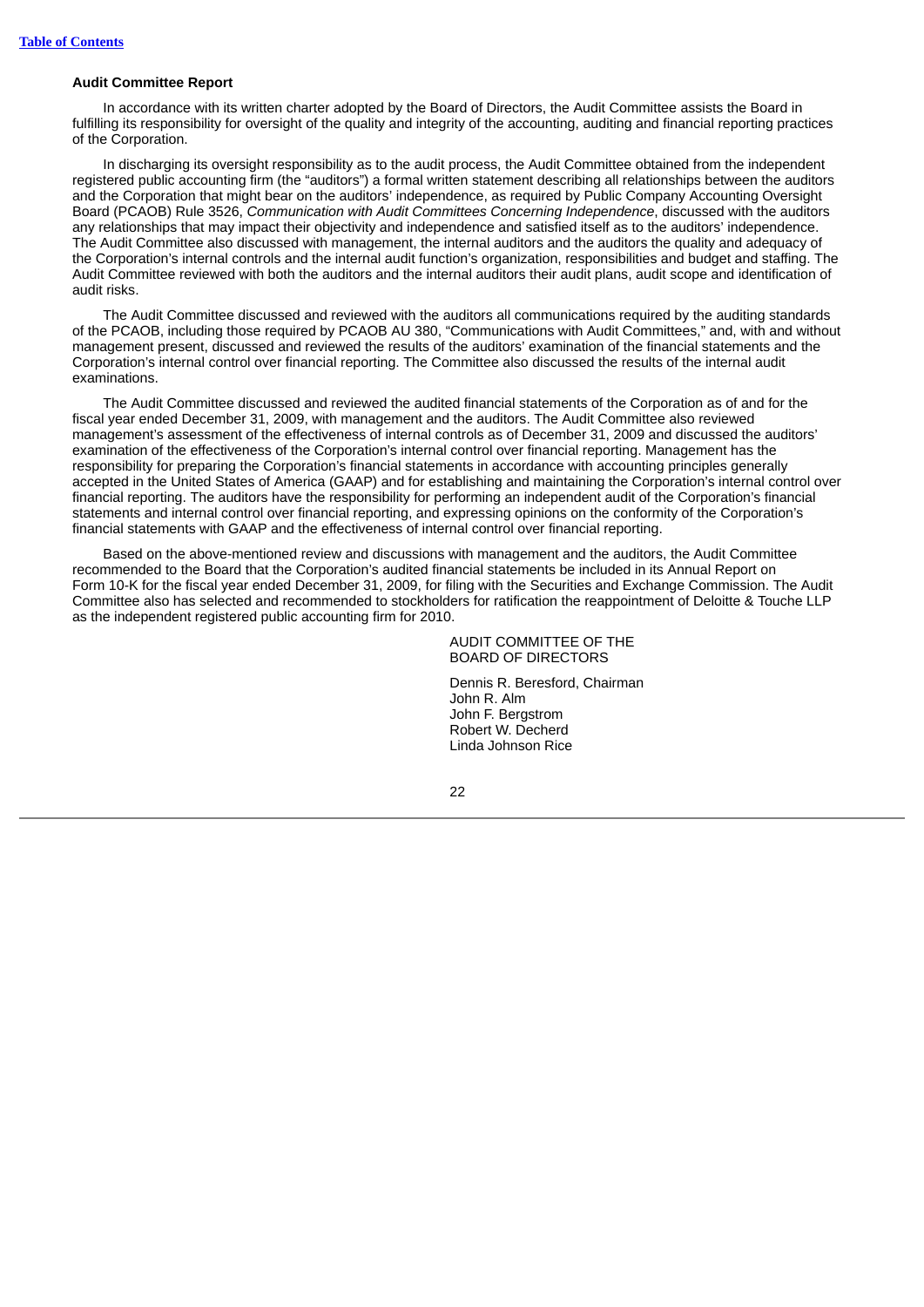# **PROPOSAL 3. STOCKHOLDER PROPOSAL REGARDING SPECIAL SHAREHOLDER MEETINGS**

<span id="page-28-0"></span>Mr. Nick Rossi, P.O. Box 249, Boonville, California 95415, owning 3,000 shares of our common stock, has given notice that he or his designee intends to present for action at the Annual Meeting the resolution set forth below. The Board of Directors opposes this stockholder proposal for the reasons set forth below the proposal.

Proxies solicited by management will be voted against the stockholder proposal below unless stockholders specify a contrary choice in their proxies.

# <span id="page-28-1"></span>**Stockholder Proposal**

In accordance with applicable rules of the SEC, we have set forth Mr. Rossi's proposal below:

# **3 — Special Shareowner Meetings**

RESOLVED, Shareowners ask our board to take the steps necessary to amend our bylaws and each appropriate governing document to give holders of 10% of our outstanding common stock (or the lowest percentage allowed by law above 10%) the power to call special shareowner meetings. This includes a combination of small shareowners who can combine their holdings to equal the above 10% of holders. This includes that such bylaw and/or charter text will not have any exception or exclusion conditions (to the fullest extent permitted by state law) that apply only to shareowners but not to management and/or the board.

Special meetings allow shareowners to vote on important matters, such as electing new directors, that can arise between annual meetings. If shareowners cannot call special meetings investor returns may suffer. Shareowners should have the ability to call a special meeting when a matter merits prompt attention. This proposal does not impact our board's current power to call a special meeting.

This proposal topic won more than 60% support the following companies in 2009: CVS Caremark (CVS), Sprint Nextel (S), Safeway (SWY), Motorola (MOT) and R. R. Donnelley (RRD). William Steiner and Nick Rossi sponsored these proposals.

Please encourage our board to respond positively to this proposal which could exceed the outstanding 61%-support for this topic at our 2008 annual meeting: Special Shareowner Meetings — Yes on 3.

# <span id="page-28-2"></span>**Response of the Corporation to Stockholder Proposal**

The Board of Directors unanimously recommends a vote AGAINST this proposal for the reasons set forth below.

The Board recommends a vote against this proposal because the Corporation's Certificate of Incorporation already permits stockholders to request that a special meeting be called. In 2009, the Board recommended that stockholders approve an amendment to the Corporation's Certificate of Incorporation to allow holders of 25 percent or more of the Corporation's shares to request that a special meeting of stockholders be called, subject to the Corporation's By-Law procedures. That recommendation was made in response to a previous proposal from Mr. Chris Rossi requesting that holders of 10 percent to 25 percent of outstanding stock be granted the right to call a special meeting. Stockholders can read the Corporation's Certificate of Incorporation and By-Laws in the Investors section of our website at www.kimberly-clark.com.

The Board believes that this ownership threshold of 25 percent to request a special meeting helps to ensure that a significant number of stockholders considers a particular matter important enough to merit a special meeting. The Board believes that the proposal's 10 percent threshold is too low and creates the risk that a small minority of stockholders could trigger a special meeting and the resulting extraordinary financial and administrative expense of holding a special meeting. We maintain governance mechanisms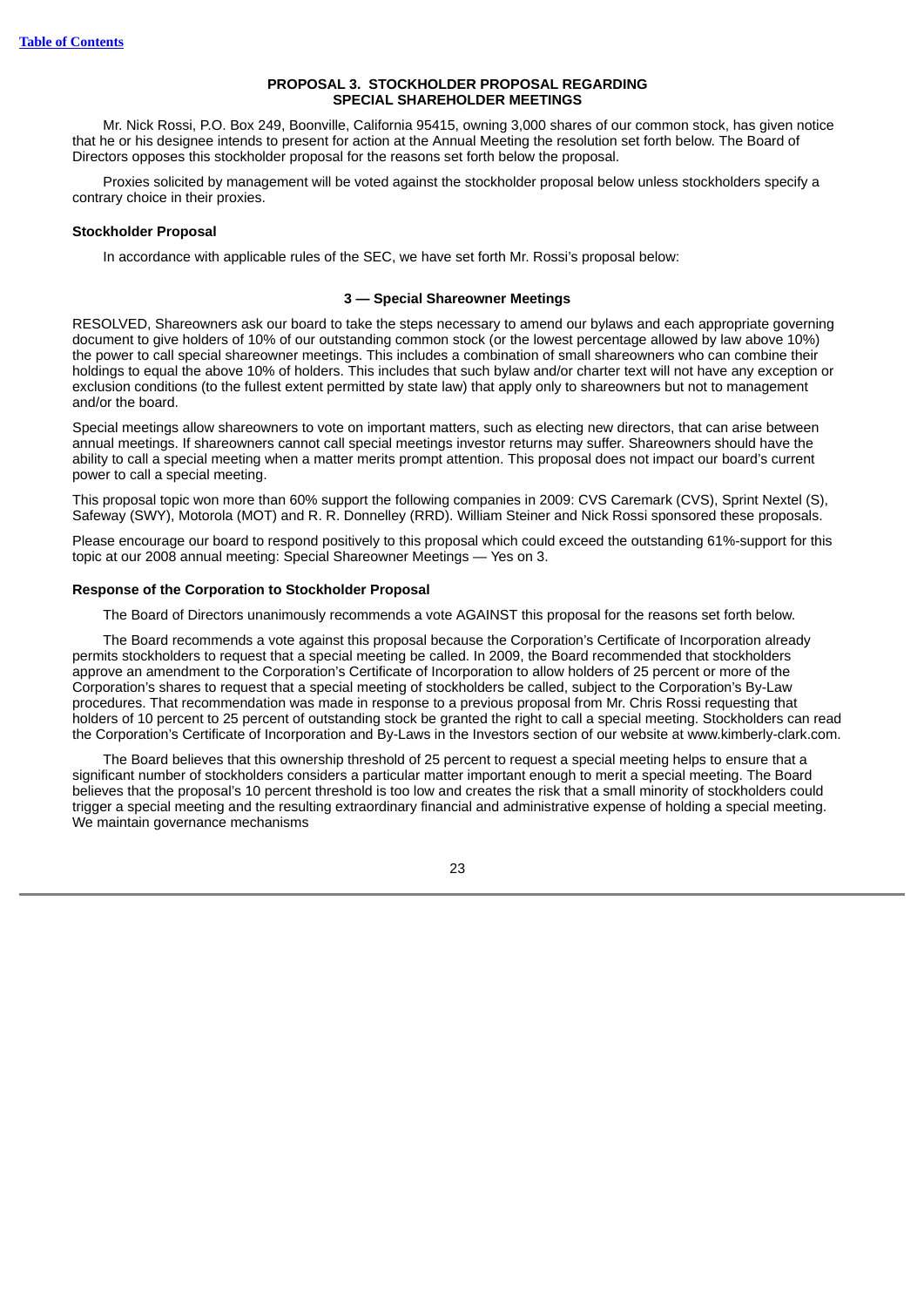that afford management and the Board the ability to respond to proposals and concerns of all stockholders, regardless of the level of share ownership.

As a result, the Board believes the current rights of stockholders to call a special meeting respond to the essence of the proposal.

# <span id="page-29-0"></span>**The Board unanimously recommends that the stockholders vote AGAINST the adoption of this proposal.**

# **PART FOUR OTHER IMPORTANT INFORMATION**

# **SECURITY OWNERSHIP OF MANAGEMENT AND CERTAIN BENEFICIAL OWNERS**

<span id="page-29-1"></span>The following table sets forth information as of December 31, 2009 regarding the number of shares of our common stock beneficially owned by each director and nominee, by each executive officer named in "Executive Compensation" (collectively, the "named executive officers") and by all directors, nominees and executive officers as a group.

|                                                     | <b>Name</b> | <b>Amount and Nature of</b><br>Beneficial Ownership(1)(2)(3)(4)(5) |
|-----------------------------------------------------|-------------|--------------------------------------------------------------------|
| Robert E. Abernathy                                 |             | 591,596(6)                                                         |
| John R. Alm                                         |             | 12,441(7)                                                          |
| Dennis R. Beresford                                 |             | 23,472(6)                                                          |
| John F. Bergstrom                                   |             | 33,914(6)(8)                                                       |
| Robert W. Black                                     |             | 110,433(6)                                                         |
| Abelardo E. Bru                                     |             | 9.905                                                              |
| Mark A. Buthman                                     |             | 370,782(6)                                                         |
| Robert W. Decherd                                   |             | 49,139(6)(9)                                                       |
| Thomas J. Falk                                      |             | 1,774,664(6)(10)                                                   |
| Mae C. Jemison, M.D.                                |             | 20,383(6)                                                          |
| James M. Jenness                                    |             | 7,013                                                              |
| Anthony J. Palmer                                   |             | 75,065(6)(11)                                                      |
| lan C. Read                                         |             | 6.202                                                              |
| Linda Johnson Rice                                  |             | 26,919(6)(12)                                                      |
| Marc J. Shapiro                                     |             | 45,005(6)                                                          |
| G. Craig Sullivan                                   |             | 13,484(13)                                                         |
| All directors, nominees and executive officers as a |             |                                                                    |
| group (21 persons)                                  |             | 3,759,659(6)(14)                                                   |

(1) Except as otherwise noted, the directors, nominees and named executive officers, and the directors, nominees and executive officers as a group, have sole voting and investment power with respect to the shares listed.

- (2) Each director, nominee and named executive officer, and all directors, nominees and executive officers as a group own less than one percent of the outstanding shares of our common stock.
- (3) A portion of the shares owned by certain executive officers and directors may be held in margin accounts at brokerage firms. Under the terms of the margin account agreements, stocks and other assets held in the account may be pledged to secure margin obligations under the account. As of the date of this proxy statement, none of the executive officers or directors has any outstanding margin obligations under any of these accounts.
- (4) For each named executive officer, share amounts include restricted share units granted under our 2001 Equity Participation Plan (the "2001 Plan") as indicated below. Amounts representing performance-based restricted share units in the table below represent target levels for these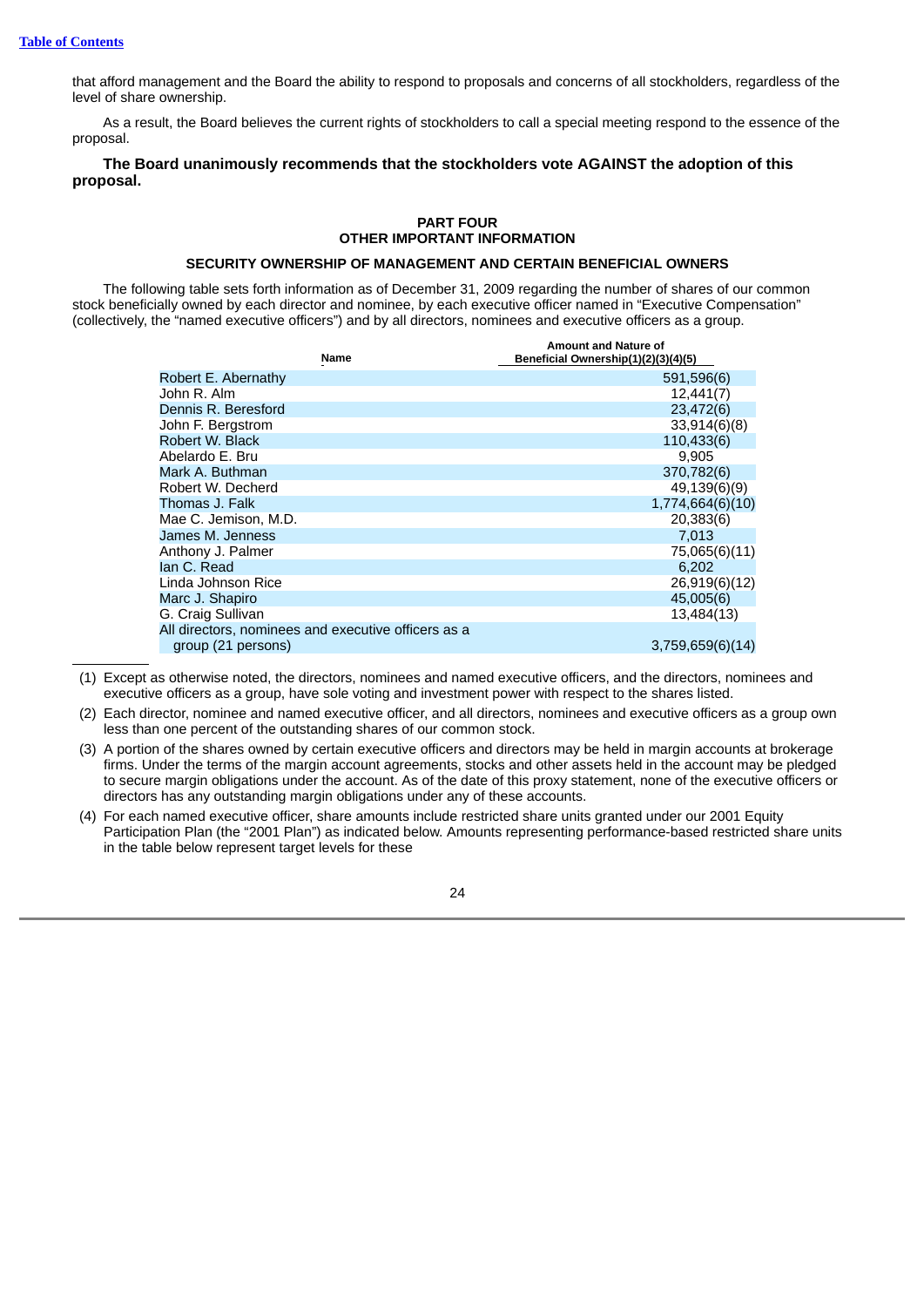awards. See "Part Four — Other Important Information — Executive Compensation — Outstanding Equity Awards" for additional information regarding these grants.

| <b>Name</b>         | <b>Time-Vested</b><br><b>Restricted Share</b><br>Units $(\#)$ | <b>Performance-Based</b><br><b>Restricted Share</b><br>Units $(\#)$ |
|---------------------|---------------------------------------------------------------|---------------------------------------------------------------------|
| Robert E. Abernathy | 19.072                                                        | 59,920                                                              |
| Robert W. Black     | 12.278                                                        | 36.338                                                              |
| Mark A. Buthman     | 16,920                                                        | 47,575                                                              |
| Thomas J. Falk      | 79.247                                                        | 205.013                                                             |
| Anthony J. Palmer   | 10,101                                                        | 27,884                                                              |

- (5) For each director who is not an officer or employee of the Corporation or any of its subsidiaries or equity companies, share amounts include restricted share units and shares of restricted stock granted under our Outside Directors' Compensation Plan. These awards are restricted and may not be transferred or sold until the Outside Director retires from or otherwise terminates service on the Board. See footnote (3) to the 2009 Outside Director Compensation table for the number of shares of restricted stock and restricted share units that the Outside Directors had outstanding as of December 31, 2009.
- (6) Includes shares of common stock held by the trustee of the Incentive Investment Plan and the Retirement Contribution Plan for the benefit of, and that are attributable to, the accounts in the plans of, the named executive officers. Also includes the following shares which could be acquired within 60 days of December 31, 2009 by:

| Name                                                                      | Number of Shares That Could be Acquired<br>Within 60 Days of December 31, 2009 |
|---------------------------------------------------------------------------|--------------------------------------------------------------------------------|
| Robert E. Abernathy                                                       | 405.110                                                                        |
| Dennis R. Beresford                                                       | 5.084                                                                          |
| John F. Bergstrom                                                         | 2,745                                                                          |
| Robert W. Black                                                           | 59.174                                                                         |
| Mark A. Buthman                                                           | 245.316                                                                        |
| Robert W. Decherd                                                         | 8.236                                                                          |
| Thomas J. Falk                                                            | 1,148,400                                                                      |
| Mae C. Jemison, M.D.                                                      | 5.084                                                                          |
| Anthony J. Palmer                                                         | 31.251                                                                         |
| Linda Johnson Rice                                                        | 5.084                                                                          |
| Marc J. Shapiro                                                           | 17.924                                                                         |
| All directors, nominees and executive officers as a group<br>(21 persons) | 2,322,496                                                                      |

(7) Includes 3,500 shares held by the trustee of the supplemental 401(k) plan maintained by Mr. Alm's former employer.

(8) Includes 5,000 shares held by Bergstrom Investments L.P., a partnership of which Mr. Bergstrom and his brother are general partners and their respective children are limited partners, and of which Mr. Bergstrom shares voting control.

(9) Voting and investment power with respect to 23,250 of the shares is shared with Mr. Decherd's spouse.

(10) Includes 39,207 shares held by TKM, Ltd. and 291,205 shares held by TKM II, Ltd. TKM, Ltd. is a family limited partnership which is owned by (i) an entity owned by a trust, controlled by Mr. Falk and his spouse as general partner, (ii) a trust controlled by Mr. Falk and his spouse as limited partners, and (iii) two family trusts previously established for the benefit of Mr. Falk's child as limited partners. TKM II, Ltd. is a family limited partnership which is owned by (i) an entity owned by a trust, controlled by Mr. Falk and his spouse as general partner, and (ii) a trust controlled by Mr. Falk and his spouse as limited partners. Mr. Falk shares voting control over the shares held by TKM, Ltd. and TKM II, Ltd.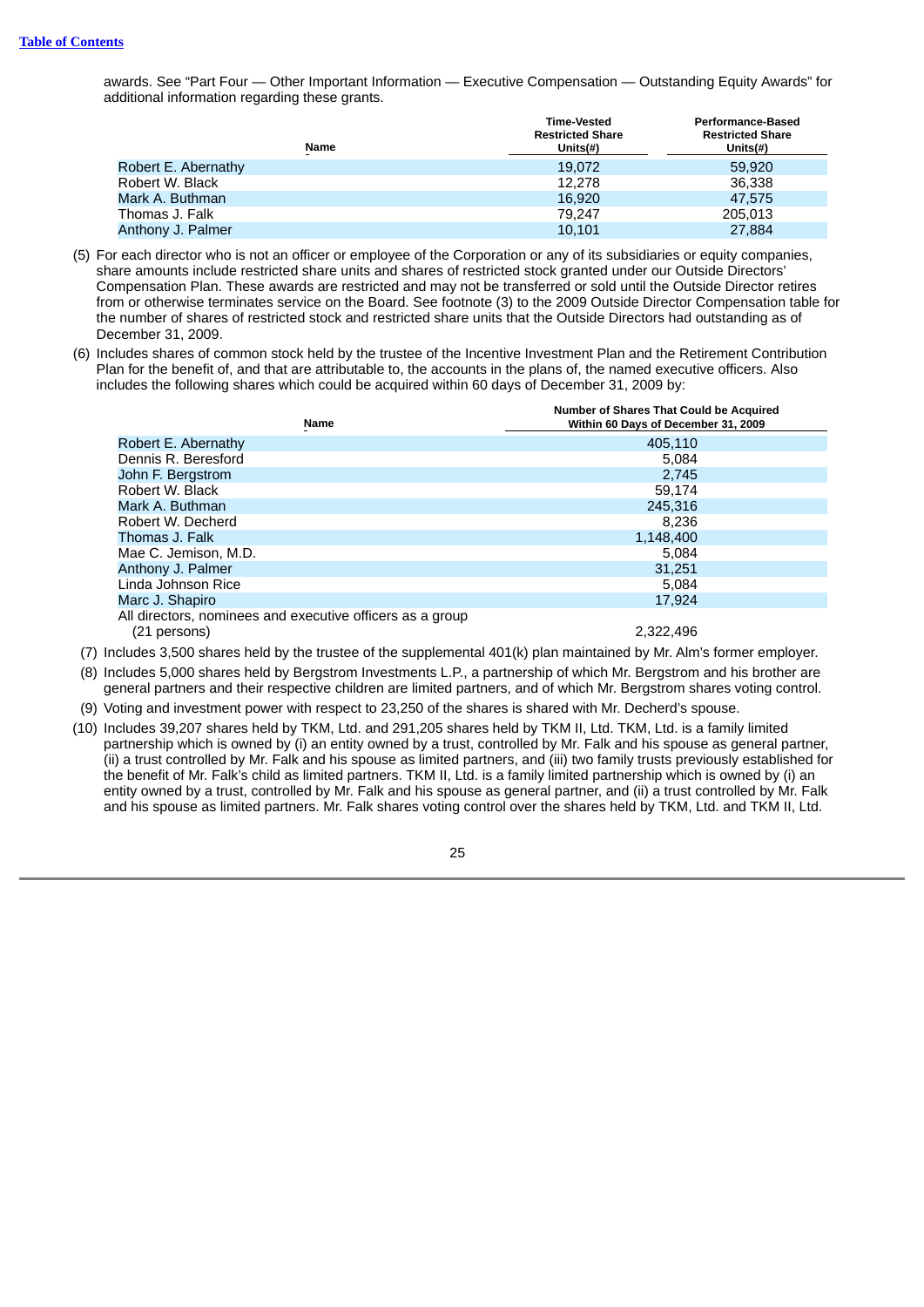TKM, Ltd. also has the right to acquire 33,775 shares within 60 days of December 31, 2009. These 33,775 shares are included in the 1,148,400 shares listed for Mr. Falk in footnote (6) above.

(11) Does not include 2,492 phantom stock units held by Mr. Palmer in the supplemental Retirement Contribution Program.

- (12) Includes 300 shares held by a trust for the benefit of Ms. Johnson Rice's daughter and for which Ms. Johnson Rice serves as a co-trustee and shares voting and investment power.
- (13) Includes 2,000 shares held by a trust for the benefit of Mr. Sullivan's children and for which Mr. Sullivan serves as the sole trustee.
- (14) Voting and investment power with respect to 407,165 of the shares is shared.

To further align management's financial interests with those of the stockholders, the Corporation maintains stock ownership guidelines for key managers, including the named executive officers. See "Part Four — Other Important Information — Executive Compensation — Compensation Discussion and Analysis — Additional Compensation Information — Target Stock Ownership Guidelines."

In addition, our Corporate Governance Policies provide that, within three years of joining the Board, all Outside Directors should own an amount of the Corporation's common stock or share units at least equal in value to three times the annual Board cash compensation. For the purpose of these stock ownership guidelines, a director is deemed to own beneficially-owned shares, as well as restricted stock and restricted share units (whether or not any applicable restrictions have lapsed), but not stock options (whether vested or unvested). As of December 31, 2009, the stock ownership levels specified by these guidelines had been met or exceeded by each of the Outside Directors.

The following table sets forth the information, as of December 31, 2009, regarding persons or groups known to us to be beneficial owners of more than five percent of our common stock.

| Name and Address of Beneficial Owner | <b>Number of Shares</b><br>of Common Stock<br><b>Beneficially Owned</b> | Percentage<br>of Common<br><b>Stock Outstanding</b> |
|--------------------------------------|-------------------------------------------------------------------------|-----------------------------------------------------|
| BlackRock, Inc.(1)                   |                                                                         |                                                     |
| 40 East 52nd Street                  |                                                                         |                                                     |
| New York, NY 10022                   | 28.868.164                                                              | 6.95%                                               |

(1) The address and number of shares of our common stock beneficially owned by BlackRock, Inc. are based on the Schedule 13G filed by BlackRock, Inc. with the SEC on January 29, 2010. According to the filing, BlackRock, Inc. had sole voting and dispositive power with respect to 28,868,164 shares, and did not have shared voting or dispositive power as to any shares.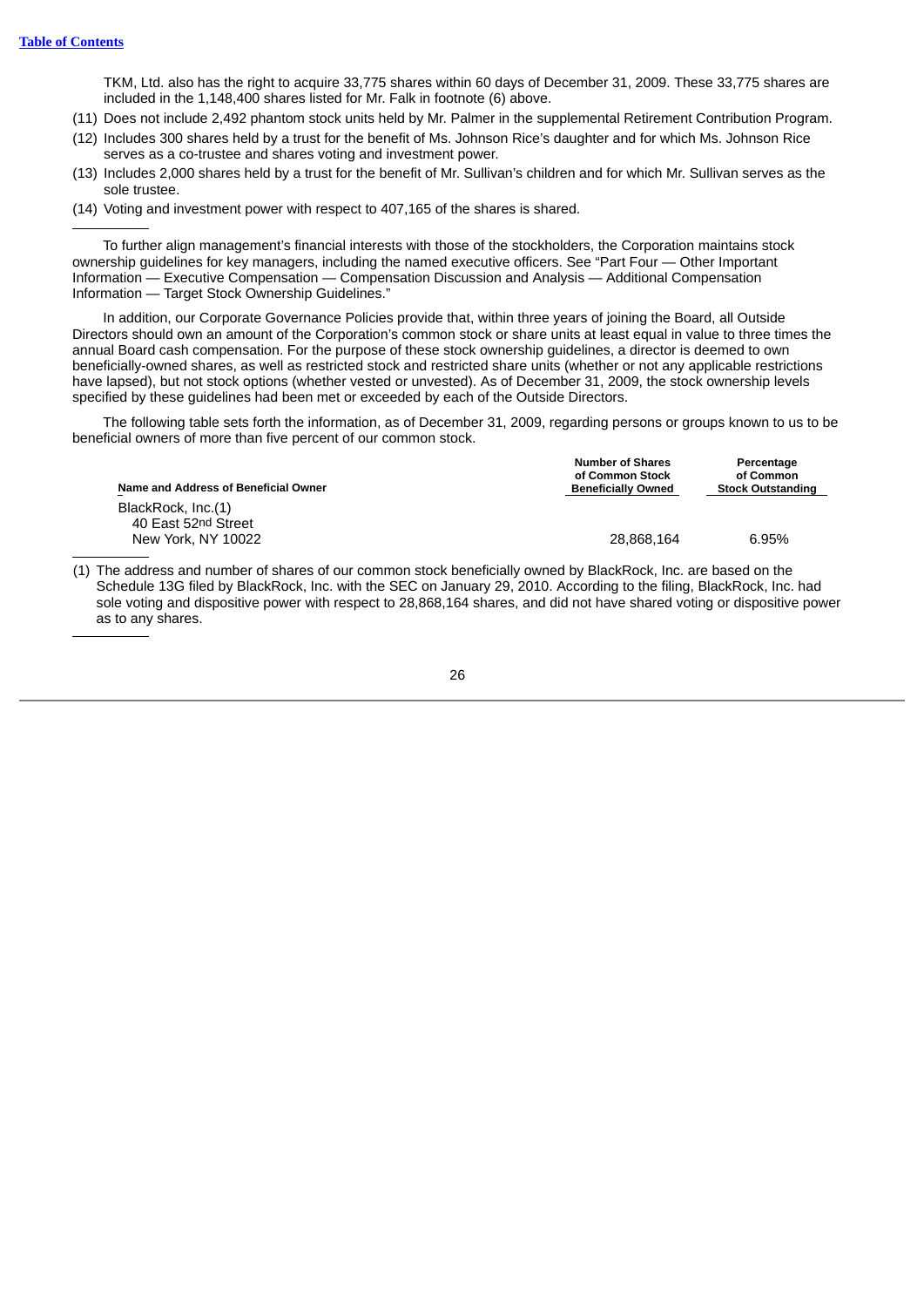# **EXECUTIVE COMPENSATION**

# <span id="page-32-1"></span><span id="page-32-0"></span>**Compensation Discussion and Analysis**

This Compensation Discussion and Analysis is intended to provide investors with an understanding of our compensation policies and decisions regarding compensation for our named executive officers for 2009. Our named executive officers are our Chief Executive Officer, Chief Financial Officer and our three other most highly compensated executive officers.

We will discuss and analyze the following topics in this Compensation Discussion and Analysis:

| • Executive Summary                                                          | 28 |
|------------------------------------------------------------------------------|----|
| • Committee Assessment of 2009 Performance                                   | 28 |
| • Establishment of 2009 Direct Annual Compensation                           | 28 |
| • Overview of Annual Cash Incentive Paid for 2009 Performance                | 28 |
| • Other Key Actions Taken Regarding Executive Compensation Program           | 28 |
| • Executive Compensation Objectives and Policies                             | 29 |
| • Elements of Executive Compensation Program                                 | 30 |
| • Peer Groups for Executive Compensation Purposes                            | 31 |
| • 2009 Peer Groups                                                           | 31 |
| • 2010 Peer Group Review                                                     | 32 |
| • Direct Annual Compensation                                                 | 32 |
| • Process for Setting Direct Annual Compensation                             | 33 |
| • Chief Executive Officer Direct Annual Compensation                         | 33 |
| • Annual Cash Compensation                                                   | 34 |
| • Base Salary                                                                | 34 |
| • Annual Cash Incentives                                                     | 34 |
| • Committee Assessment of 2009 Annual Cash Incentive Performance             | 36 |
| • Payouts for 2009                                                           | 37 |
| . Information Regarding Annual Cash Incentive Payouts from 2005 through 2009 | 37 |
| • Long-Term Equity Incentive Compensation                                    | 37 |
| • Performance-Based Restricted Share Unit Awards                             | 38 |
| • 2009-2011 Performance-Based Restricted Share Unit Goals and Targets        | 38 |
| • 2006-2008 Performance-Based Restricted Share Unit Goals and Targets        | 38 |
| • Stock Option Awards                                                        | 39 |
| • Retirement Benefits                                                        | 39 |
| • Pension Plans                                                              | 39 |
| • Defined Contribution Plans                                                 | 40 |
| • Other Compensation                                                         | 40 |
| • Post-Termination Benefits                                                  | 41 |
| • Severance Pay Plan                                                         | 41 |
| • Executive Severance Plan                                                   | 41 |
| • Executive Compensation for 2010                                            | 41 |
| • Base Salary                                                                | 41 |
| • Annual Cash Incentives                                                     | 41 |
| • Long-Term Equity Incentive Compensation                                    | 42 |
| • Additional Compensation Information                                        | 42 |
| • Use of Independent Compensation Consultant                                 | 42 |
| • Role of the Chief Executive Officer in Compensation Decisions              | 43 |
| • Analysis of Risks Arising from Design of Executive Compensation Program    | 43 |
| • Timing of Long-Term Equity Grants                                          | 43 |
| • Policy on Incentive Compensation Claw-back                                 | 44 |
| • Target Stock Ownership Guidelines                                          | 44 |
| • Tax Deduction for Executive Compensation                                   | 44 |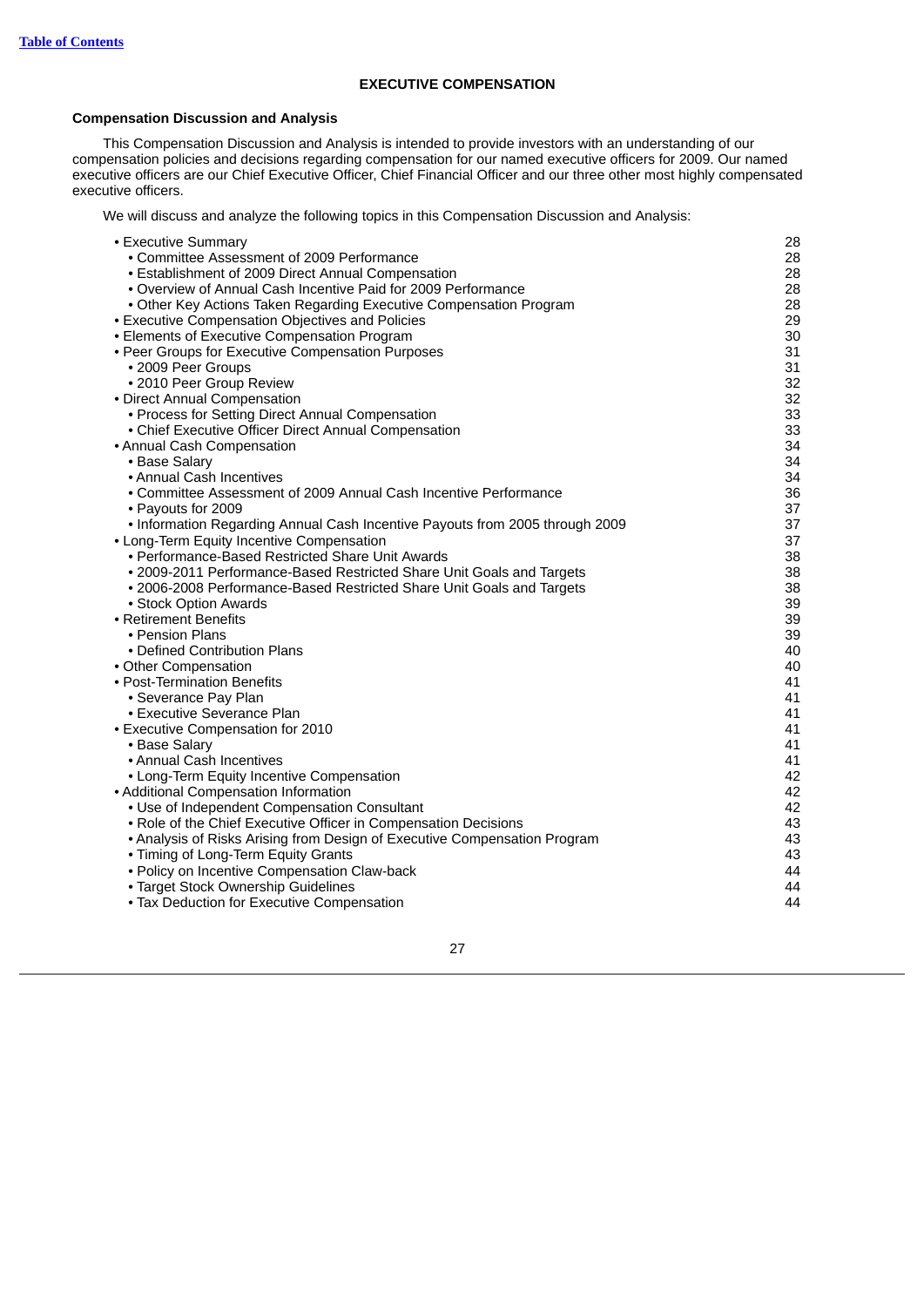# Executive Summary

The Management Development and Compensation Committee (the "Committee") authorized an executive compensation program in 2009 that is designed to achieve our executive compensation objectives described below. Consistent with our pay-for-performance objective, a significant portion of the 2009 annual cash compensation and long-term equity incentive compensation for our named executive officers was performance-based.

*Committee Assessment of 2009 Performance.* The Committee believes that management delivered positive results in 2009, not only in terms of annual performance, as reflected in the annual cash incentives paid for 2009 performance, but also in terms of a foundation for long-term performance, as reflected in enhancements to our Global Business Plan. The Committee believes these results further support our pay-for-performance objectives.

*Establishment of 2009 Direct Annual Compensation.* In February 2009, while establishing 2009 direct annual compensation (which consists of annual cash compensation and long-term equity incentive compensation granted in 2009) for our named executive officers, the Committee considered the overall economic environment and its anticipated impact on the Corporation and the executive compensation practices of our peer groups. As a result, Mr. Falk's 2009 direct annual compensation target was 18.3 percent lower than his 2008 direct annual compensation target. The 2009 targets for the other named executive officers were, on average, 13.8 percent lower than the targets for 2008. For more information regarding the components of the direct annual compensation targets, see "Direct Annual Compensation" below.

In response to market conditions, when establishing the value of long-term equity incentive compensation awards in February 2009, the Committee decreased the target value of these awards for Mr. Falk by 25 percent from the 2008 target value of these awards. The target value of these awards for the other named executive officers decreased, on average, by 23.1 percent from the 2008 target value.

In addition, the Committee did not increase the base salaries of any of the named executive officers in 2009. Mr. Falk's base salary did not increase from 2007 through 2009.

*Overview of Annual Cash Incentive Paid for 2009 Performance.* In 2009, we delivered substantial improvements in our gross and operating margins, resulting in earnings per share of \$4.52 that were significantly above our target of \$4.14. These margin improvements, along with working capital improvements, contributed to a Return on Invested Capital ("ROIC") of 15.7 percent, compared to our target of 14.25 percent. These earnings per share and ROIC results were offset somewhat by our 2009 net sales of \$19.1 billion, which were slightly less than our target of \$19.4 billion. As a result, consistent with our pay-for-performance philosophy described below, the Committee determined that the corporate performance component of the annual cash incentives for 2009 should be 165 percent of target. As a result, Mr. Falk's annual incentive payout for 2009 was 165 percent of target, and after applying business unit or staff function performance, payouts for the other named executive officers ranged from 152 to 162 percent of target. See "Annual Cash Compensation — Committee Assessment of 2009 Annual Cash Incentive Performance" for more information regarding target levels and our 2009 performance.

*Other Key Actions Taken Regarding Executive Compensation Program.* As part of the Committee's ongoing review of our executive compensation program in comparison to developing trends, as well as in response to economic conditions, several changes were implemented to our executive compensation program in 2009, including:

- dividend equivalents are no longer paid on unvested performance-based restricted share units granted to the named executive officers as of February 2009 and thereafter; instead, dividend equivalents on these units are accumulated and will be paid in additional shares after the performance-based restricted share units vest, based on the actual number of shares that vest,
- adoption of a policy by the Committee in February 2009 providing that executive officers will no longer receive tax reimbursement and a related gross-up for perquisites (including personal use of corporate aircraft), except for certain relocation benefits,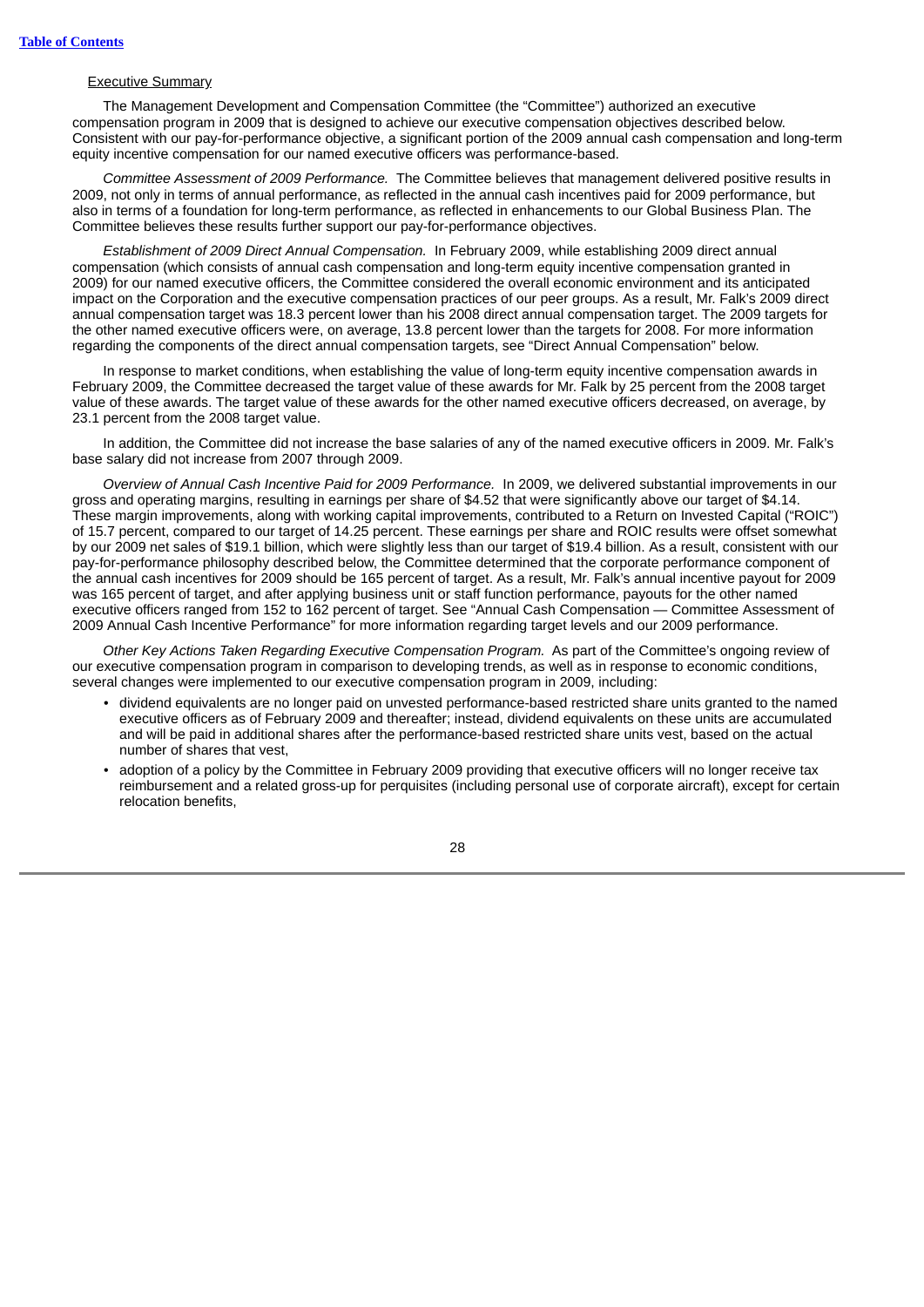- adoption of a policy by the Committee in February 2009 that limits the personal use of corporate aircraft by the Chief Executive Officer to an aggregate annual incremental cost to the Corporation of \$100,000, and generally prohibits the personal use of corporate aircraft by other executive officers unless there is no incremental cost to the Corporation for the use,
- reduction by the Committee of the maximum payout for annual cash incentives from 228 percent to 200 percent of the target payment amount to align with the practices of our peer groups,
- compensation and benefit service is no longer accruing under our defined benefit pension plans for our named executive officers, as well as most of our U.S. employees, for plan years after 2009, and
- a review of the peer groups used for executive compensation purposes and the adoption in April 2009 of using only the Consumer Goods Peer Group, instead of using the average of this peer group and the General Industry Peer Group, beginning with the 2010 executive compensation program.

The Committee believes these measures to be appropriate in light of evolving executive compensation practices, while still providing a competitive compensation package to our executive officers.

# Executive Compensation Objectives and Policies

The Committee is responsible for establishing and administering our policies governing the compensation of our elected officers, including our named executive officers. Consistent with its charter, the Committee has adopted executive compensation policies that are designed to achieve the following objectives:

- *Quality of Talent.* Attract and retain executives whose abilities are considered essential to our long-term success.
- *Pay-for-Performance.* Support a performance-oriented environment that rewards achievement of our financial and non-financial goals.
- *Focus on Long-Term Success.* Reward executives for long-term strategic management and stockholder value enhancement.
- *Stockholder Alignment.* Align the financial interest of our executives with those of stockholders.

These compensation objectives and policies seek to align the compensation of our elected officers, including our named executive officers, with the objectives of our Global Business Plan. Our Global Business Plan, established by our senior management and the Board, is designed to make the Corporation a stronger and more competitive company and to increase our total return to stockholders.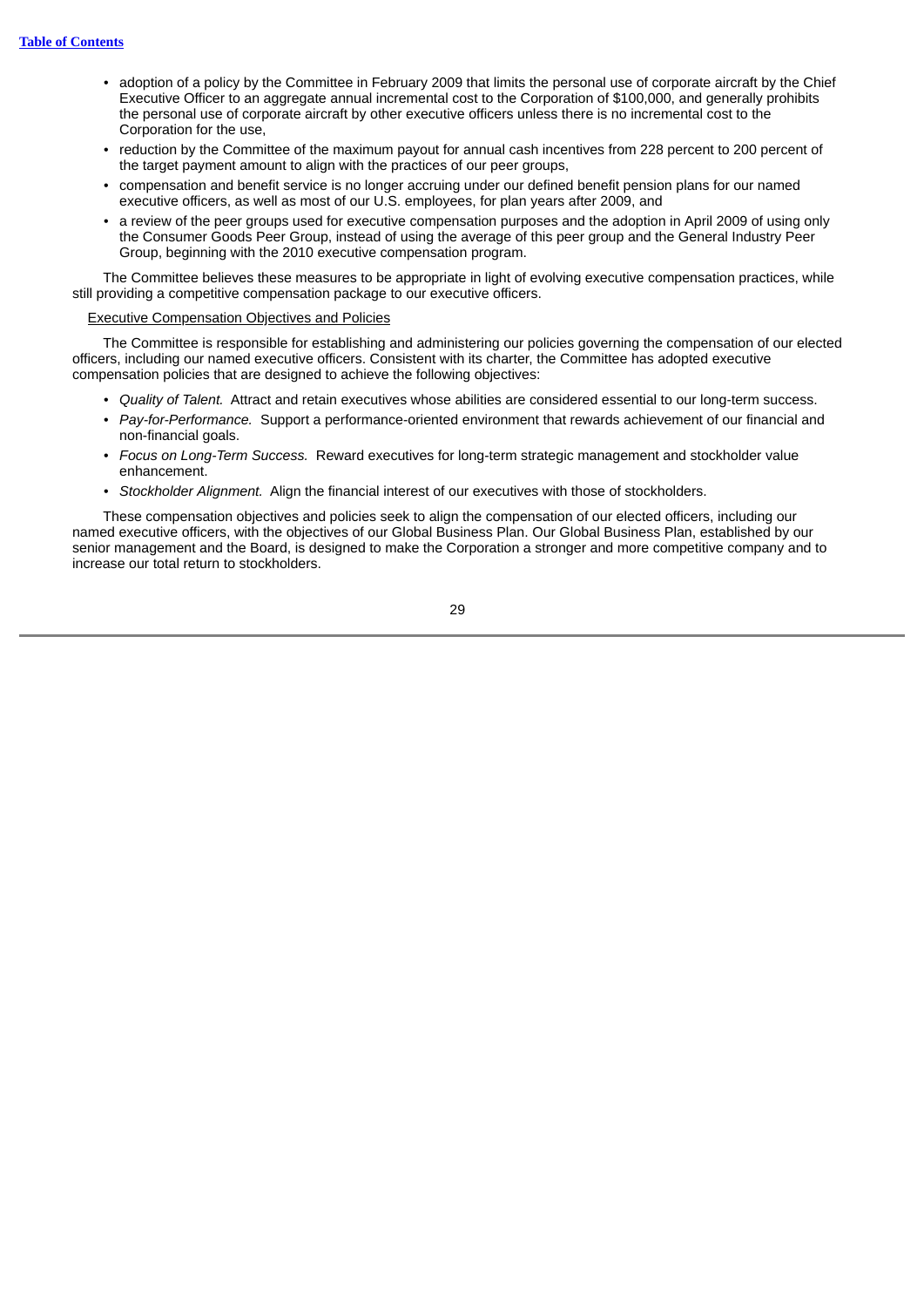# Elements of Executive Compensation Program

For 2009, the Committee authorized an executive compensation program to effect these objectives. The following table provides additional information regarding how the program is designed to achieve these objectives:

| Element                                                               | <b>Objectives Achieved</b>                                                                                 | <b>Purpose</b>                                                                                                                                                                                                                                                                                                                                                                                                           | <b>Target Competitive Position</b>                                                                                                                                                                                                                                                                                                                                                        |
|-----------------------------------------------------------------------|------------------------------------------------------------------------------------------------------------|--------------------------------------------------------------------------------------------------------------------------------------------------------------------------------------------------------------------------------------------------------------------------------------------------------------------------------------------------------------------------------------------------------------------------|-------------------------------------------------------------------------------------------------------------------------------------------------------------------------------------------------------------------------------------------------------------------------------------------------------------------------------------------------------------------------------------------|
| Base salary                                                           | • Pay-for-performance<br>• Quality of talent                                                               | Provide annual cash income based on:<br>• level of responsibility, performance<br>and experience<br>• comparison to market pay information                                                                                                                                                                                                                                                                               | • Compared to median of peer groups<br>• Actual base salary will vary based on<br>the individual's performance and<br>experience in the position                                                                                                                                                                                                                                          |
| Annual cash incentive                                                 | • Pay-for-performance                                                                                      | Motivate and reward achievement of the<br>following annual performance goals:<br>• corporate key financial goals<br>• other corporate financial and strategic<br>performance goals<br>• performance of the business unit or<br>staff function of the individual, as<br>applicable                                                                                                                                        | • Target compared to median of peer<br>groups<br>• Actual payout will vary based on actual<br>corporate and business unit or staff<br>function performance                                                                                                                                                                                                                                |
| Long-term equity incentive                                            | • Stockholder alignment<br>• Focus on long-term<br>success<br>• Pay-for-performance<br>• Quality of talent | Provide an incentive to deliver<br>stockholder value and to achieve our<br>long-term objectives, through awards of:<br>• performance-based restricted share<br>units<br>• stock option grants                                                                                                                                                                                                                            | • Target compared to median of peer<br>groups (adjusted in 2009 to reflect<br>anticipated reduced award levels based<br>on market and economic conditions not<br>included in peer group data)<br>• Actual payout of performance-based<br>restricted share units will also vary<br>based on actual corporate performance<br>• Actual payout will vary based on actual<br>stock performance |
| <b>Retirement benefits</b>                                            | • Quality of talent                                                                                        | Provide competitive retirement plan<br>benefits through pension plans,<br>401(k) plan and other defined contribution<br>plans                                                                                                                                                                                                                                                                                            | • Benefits comparable to those of peer<br>groups                                                                                                                                                                                                                                                                                                                                          |
| Perquisites                                                           | • Quality of talent                                                                                        | Provide minimal additional benefits                                                                                                                                                                                                                                                                                                                                                                                      | • Subject to review and approval by the<br>Committee on a case-by-case basis                                                                                                                                                                                                                                                                                                              |
| Post-termination compensation<br>(severance and change in<br>control) | • Quality of talent                                                                                        | Encourage attraction and retention of<br>executives critical to our long-term<br>success and competitiveness:<br>• Severance Pay Plan, which provides<br>eligible employees with payments<br>and benefits in the event of certain<br>involuntary terminations<br>• Executive Severance Plan, which<br>provides executives payments in the<br>event of a qualified separation of<br>service following a change in control | • Subject to review and approval by the<br>Committee on a case-by-case basis                                                                                                                                                                                                                                                                                                              |

When setting compensation for our executive officers, the Committee considers direct annual compensation, which consists of the base salary, annual cash incentive, and long-term equity incentive compensation elements described above. While the Committee reviews each of these compensation elements, the Committee's decisions regarding a particular element are not necessarily impacted by other elements, other than to the extent that they affect direct annual compensation. See "Direct Annual Compensation."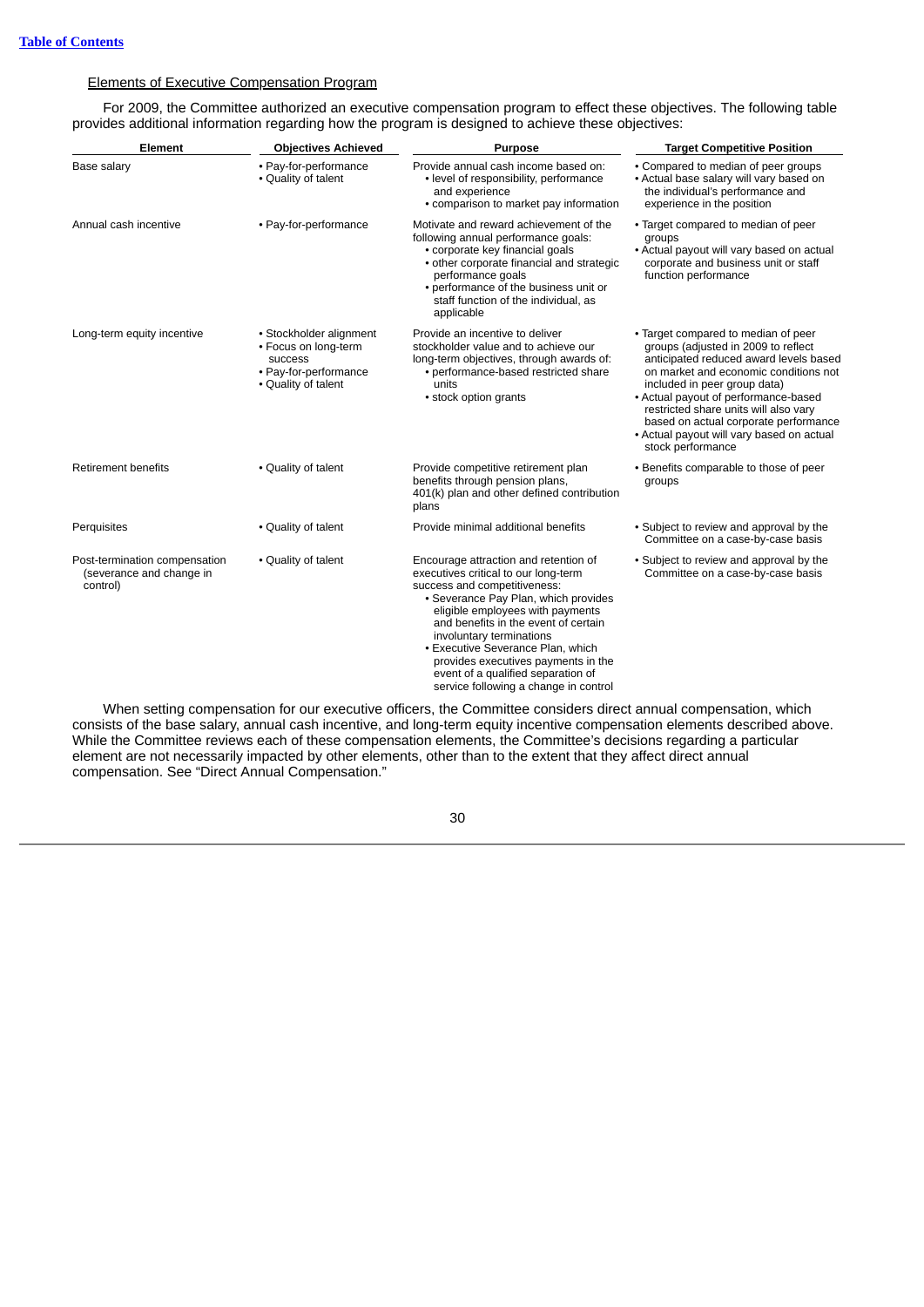# Peer Groups for Executive Compensation Purposes

*2009 Peer Groups.* To ensure that our compensation programs are reasonable and competitive in the marketplace, the Committee compared our programs to those at other companies. To facilitate this comparison, in 2009 the Committee used, with respect to the named executive officers, two peer groups, the Consumer Goods Peer Group and the General Industry Peer Group:

# **Consumer Goods Peer Group**

- ConAgra Foods, Inc.
	- General Mills, Inc.
	- The Hershey Company
	- H.J. Heinz Company
	- Johnson & Johnson
	- Kellogg Company
	- Kraft Foods, Inc.

# **General Industry Peer Group**

- Newell Rubbermaid Inc.
- Novartis AG
- PepsiCo, Inc. • Pfizer Inc.
- The Procter & Gamble Company
- Sara Lee Corporation

• The Coca-Cola Company • Colgate-Palmolive Company

• Bristol-Myers Squibb Company • Campbell Soup Company • The Clorox Company

- 
- 3M Company • Aetna Inc.

• Anheuser-Busch Companies, Inc. • Avon Products, Inc.

- Alcoa Inc.
- Amerada Hess Corporation
- American Electric Power
- Anheuser-Busch Companies, Inc.
- CIGNA Corporation
- Colgate-Palmolive Company
- Deere & Company
- E. I. du Pont de Nemours and Company
- Eastman Kodak Company
- Eli Lilly and Company
- Emerson Electric Co.
- Fluor Corporation
- FedEx Corporation
- General Dynamics Corporation
- General Mills, Inc.
- Halliburton Company
- The Hartford Financial Services Group, Inc.
- Honeywell International Inc.
- Illinois Tool Works Inc.
- International Paper Company
- Johnson Controls, Inc.
- Marriott International, Inc.
- Masco Corporation
- McDonald's Corporation
- Medtronic, Inc.
- NIKE, Inc.
- Qwest Communications
- Raytheon Company
- Sara Lee Corporation
- Staples, Inc.
- Texas Instruments Incorporated
- Textron Inc.
- The Travelers Companies, Inc.
- U.S. Bancorp
- Union Pacific Railroad Co.
- Washington Mutual, Inc.
- Wyeth
- Xerox Corporation

The Consumer Goods Peer Group represents companies in our industry, while the General Industry Peer Group consists of companies that are similar in size to us and against which the Committee believes we compete for executive talent. The Committee averages the results of the two peer groups together for the purposes of establishing comparative data.

The peer groups are developed without consideration of individual company compensation practices, and no company has been included or excluded from our peer groups because they are known to pay above-average or below-average compensation. The Committee and compensation consultants retained by the Committee and us also periodically review the peer groups, and the peer groups are revised as appropriate to ensure that they continue to represent similar global organizations with which we compete for executive talent in the marketplace. There were no changes in the composition of either peer group from 2008 prior to our analysis regarding 2009 compensation. Although Anheuser-Busch Companies, Inc. was included in our peer group analysis in connection with the determination of our 2009 compensation, it has been acquired and will not be included in our peer group analysis for our 2010 compensation. Washington Mutual, Inc. and Wyeth were also acquired following our analysis regarding 2009 compensation.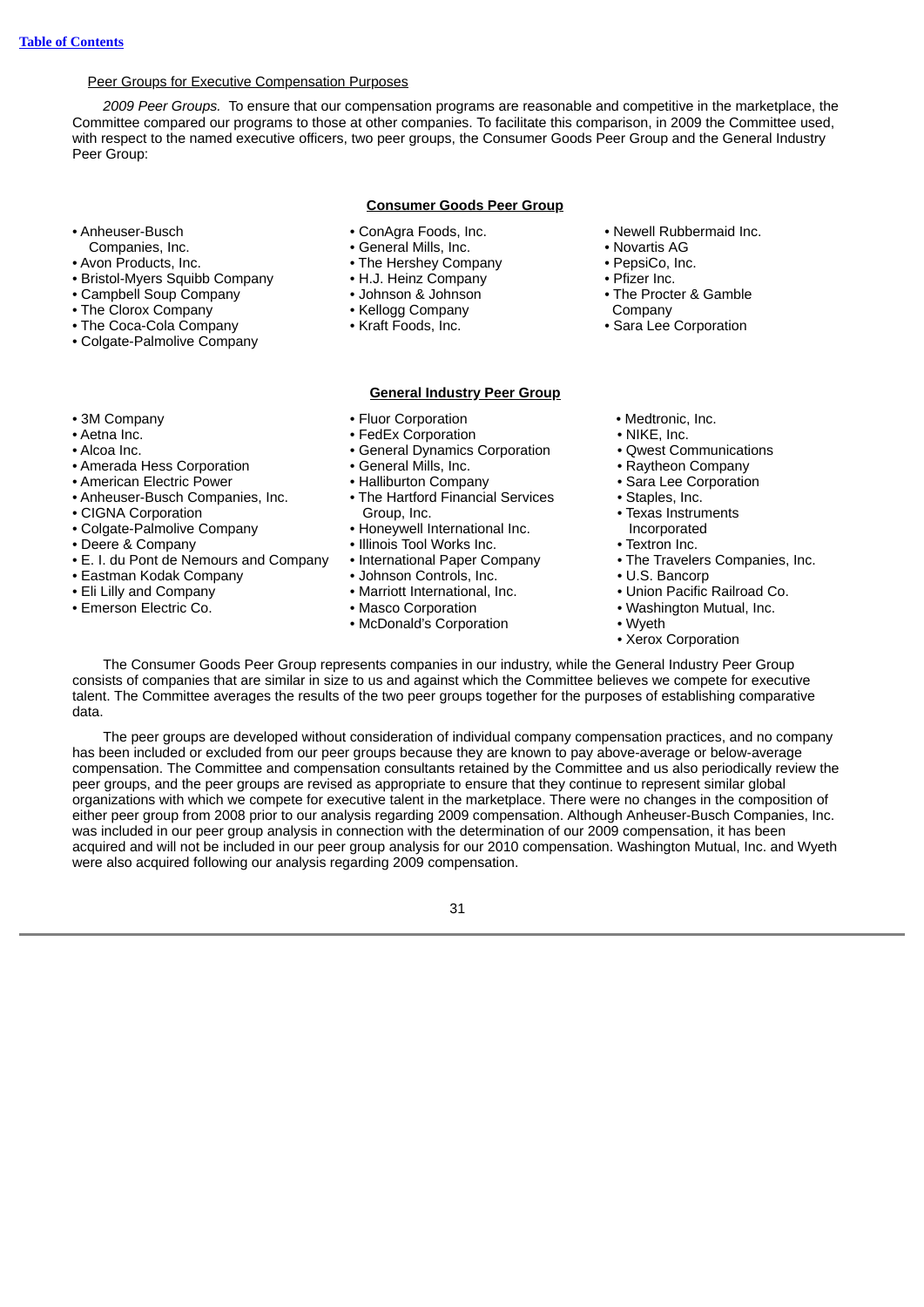The following table sets forth comparative data regarding the peer groups, at the time our 2009 compensation and performance objectives were determined:

|                             | <b>Median Annual Revenue</b> | <b>Range of Individual</b><br><b>Company Revenues</b> |
|-----------------------------|------------------------------|-------------------------------------------------------|
| Consumer Goods Peer Group   | \$13.7 billion               | \$4.9 billion to \$83.5 billion                       |
| General Industry Peer Group | \$19.0 billion               | \$10.3 billion to \$38.1 billion                      |

Our net sales for 2008 were \$19.4 billion.

*2010 Peer Group Review.* In April 2009, the Committee reviewed its practice of using two peer groups for executive compensation benchmarking purposes for our named executive officers. The review indicated that market data for the two peer groups have converged recently, leading to only a small difference between the data provided by the two groups. The review also noted that most of our peers use a single peer group comprised of companies in similar industries and that the use of a single peer group simplifies data analysis. Based on its review, the Committee adopted the use of only the Consumer Goods Peer Group for executive compensation benchmarking purposes, beginning with the 2010 executive compensation program. The Committee believes that this peer group represents the companies against which we compete for executive talent, customers and stockholders and that the use of only this peer group does not create a material difference from our current use of two peer groups.

## Direct Annual Compensation

In setting 2009 compensation for our executive officers, including our Chief Executive Officer, the Committee focused on direct annual compensation, which consists of annual cash compensation (base salary and annual cash incentive) and long-term equity incentive compensation (performance-based restricted share units and stock options). The Committee considered annual cash and long-term equity incentive compensation both separately and as a package to help ensure that our executive compensation objectives are met.

Consistent with its approach to direct annual compensation, the Committee established 2009 direct annual compensation targets for each of our named executive officers. These target amounts formed the basis for the Committee's compensation decisions in 2009, and the Committee believes that the 2009 target amounts it established were appropriate and consistent with our executive compensation objectives. For 2009, the direct annual compensation targets for our named executive officers were as follows:

|                     | 2009 Direct Annual                        |  |
|---------------------|-------------------------------------------|--|
|                     | <b>Compensation Target</b><br><b>Name</b> |  |
| Thomas J. Falk      | \$8,940,000                               |  |
| Mark A. Buthman     | \$2,646,000                               |  |
| Robert E. Abernathy | \$3,056,250                               |  |
| Robert W. Black     | \$2,161,000                               |  |
| Anthony J. Palmer   | \$1,750,000                               |  |

The 2009 direct annual compensation target amounts differ from the amounts set forth in the Summary Compensation Table because:

- Annual cash incentive compensation is included at the target level, while the Summary Compensation Table reflects the actual amount earned for 2009.
- As described below under "Long-Term Equity Incentive Compensation Stock Option Awards," for compensation purposes the Committee values stock options differently than the way they are required to be reflected in the Summary Compensation Table.
- In setting direct annual compensation targets, the Committee does not include increases in pension or deferred compensation earnings or other compensation, while those amounts are required to be included in the Summary Compensation Table.

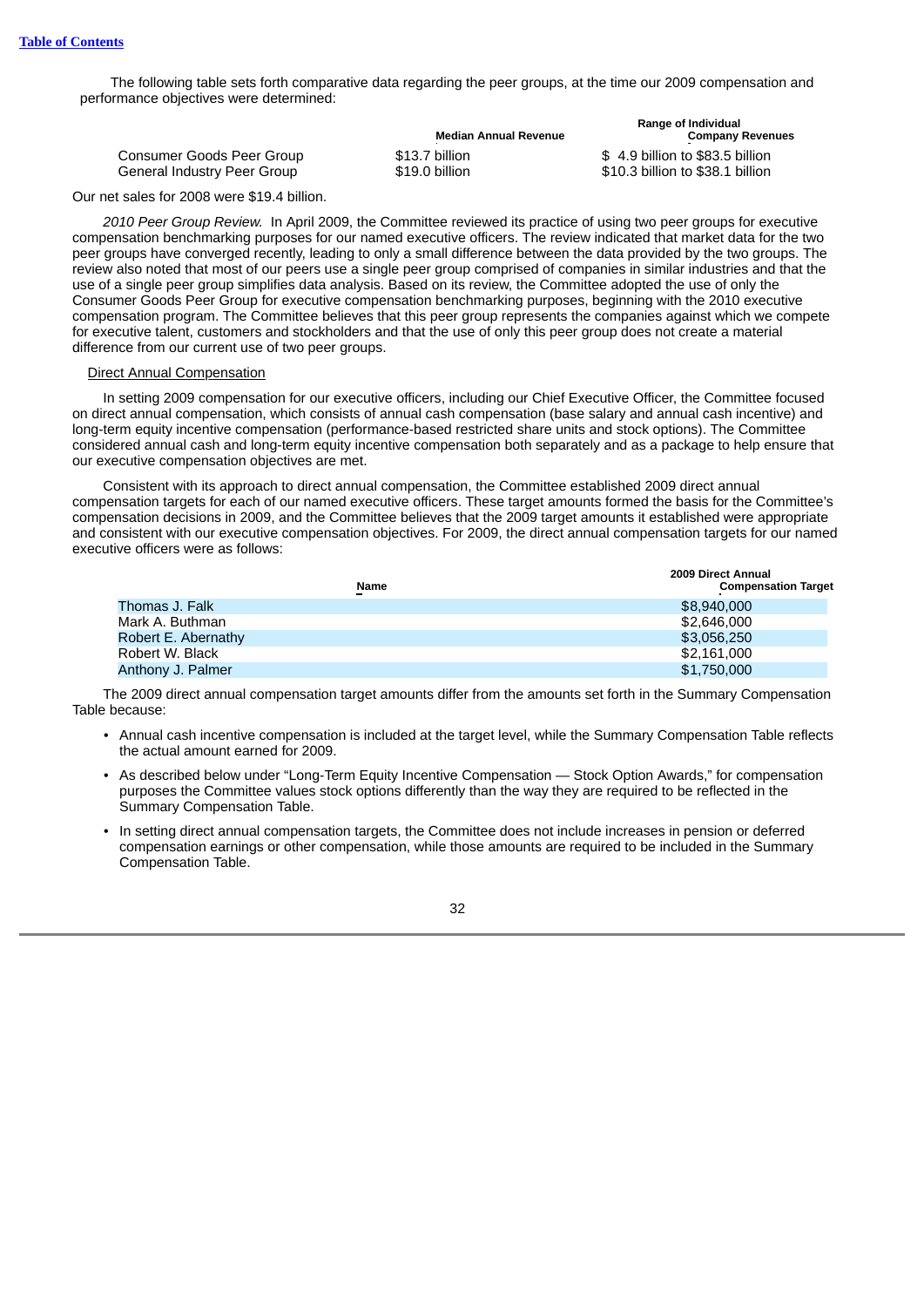As shown in the following charts, performance-based compensation (annual cash incentive, performance-based restricted share units and stock options) constituted a significant portion of our named executive officers' direct annual compensation targets. Similarly, a large percentage of the direct compensation targets was in the form of equity (performance-based restricted share units and stock options).



*Process for Setting Direct Annual Compensation.* In setting the direct annual compensation of our executive officers, the Committee evaluates both market data provided by the compensation consultants and information on the performance of each executive officer for prior years. In order to remain competitive in the marketplace for executive talent, the target levels for the executive officers' compensation elements, including our Chief Executive Officer, are compared to the median of the peer groups described above. Because of the anticipated effects of market and economic conditions that occurred after the market data was gathered, for 2009 the Committee also compared these target levels to the peer groups assuming a 20 percent reduction in the peer groups' long-term equity incentive compensation component. As a result, although target direct annual compensation for most of our named executive officers was at or near the adjusted median of the peer group data, it was below the actual median of the peer group data.

In order to reinforce a "pay-for-performance" culture, targets for individual executive officers may be set above or below this median depending on the individual's performance in prior years and experience in the position, as well as any applicable retention concerns. The Committee believes that comparing target levels to the median (as well as the adjusted median, as discussed above), setting targets as described above, and providing incentive compensation opportunities that will enable executives to earn above-target compensation if they deliver above-target performance on their performance goals, are consistent with the objectives of our compensation policies. In particular, the Committee believes that this approach enables us to attract and retain skilled and talented executives to guide and lead our businesses and supports a "pay-for-performance" culture.

In setting compensation for executive officers who join us from other companies, the Committee evaluates both market data for the position to be filled as well as the officer candidates' compensation history at other companies. The Committee recognizes that, in order to successfully recruit candidates to leave their current position and to join us, the candidate's compensation package will likely have to exceed their current compensation and may put an executive's compensation above the median of the peer groups.

*Chief Executive Officer Direct Annual Compensation.* Mr. Falk's direct annual compensation is determined by the Committee in the same manner as the direct annual compensation of the other named executive officers, based on the policies and process described above. Mr. Falk's direct annual target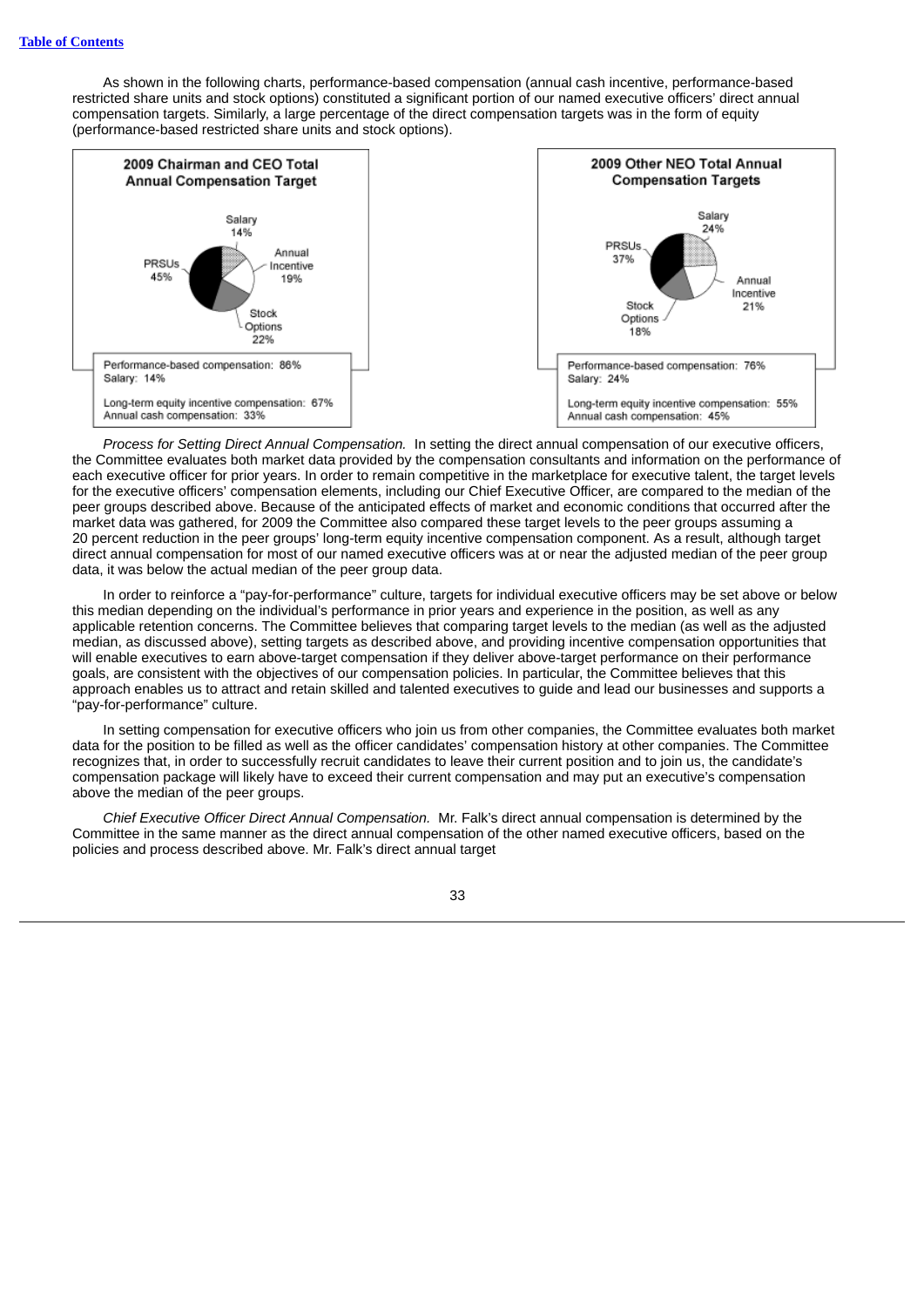compensation is at or near the adjusted median (which reflects a 20 percent reduction in long-term equity incentive compensation, as discussed above) of direct compensation for chief executive officers of companies included in the peer group comparison with comparable levels of responsibilities.

The difference between Mr. Falk's compensation and that of the other named executive officers reflects the significant difference in their relative responsibilities. Mr. Falk's responsibilities for management and oversight of a global enterprise are significantly higher than those of the other executive officers. A contributing factor in the disparity of responsibilities is that the Corporation's organizational structure does not include a Chief Operating Officer. As a result, the market pay level for Mr. Falk is substantially higher than the market pay for other officer positions.

#### Annual Cash Compensation

In order to attract and retain high caliber executives, we pay our executives an annual cash amount that is considered by the Committee to be competitive in the marketplace. The cash compensation is divided between base salary and an annual cash incentive payment.

*Base Salary.* Salary ranges and individual salaries for executive officers are reviewed annually, and salary adjustments generally are effective on April 1 of each year. In determining individual salaries, the Committee considers the market levels of similar positions at our peer group companies, as well as the individual executive's performance and experience in the position. Performance is based on the executive's individual performance during the prior year against results-based objectives established at the beginning of each year. In addition, the executive's leadership performance is measured against the following behaviors viewed as describing an executive that is adept at leading the strategic, operational and organizational aspects of our global business:

- strategic leadership
- innovation focus
- global operations focus
- building talent
- consumer/shopper/user focus
- stakeholder relations focus
- change leadership
- personal effectiveness, including intellectual competence, inspiration and passion, personal integrity, openness to innovation and change, and emotional maturity

In addition, executives and other employees may receive an additional increase if warranted because of promotion, retention concerns, or market conditions. In general, an experienced executive who is performing at a satisfactory level will receive a base salary at or around the median of our peer group companies. Executives may be paid above or below the median depending on their experience and performance.

In 2009, the Committee did not increase our named executive officers' base salaries, in light of market and business conditions in early 2009, as well as in response to anticipated practices at peer group companies. Mr. Falk's base salary did not increase from 2007 through 2009.

The base salaries paid to our named executive officers in 2009 can be found in the Summary Compensation Table. As noted above, salary adjustments for our named executive officers take place on April 1 in years with increases. As a result, 2009 base salary amounts reflected in the Summary Compensation Table for our named executive officers (other than Mr. Falk) are slightly higher than 2008 base salary amounts because of base salary increases effective April 1, 2008.

*Annual Cash Incentives.* Consistent with our compensation objective to support a performance-oriented environment, our executive compensation program includes an annual cash incentive program to motivate and reward executives in achieving our annual performance objectives.

![](_page_39_Picture_18.jpeg)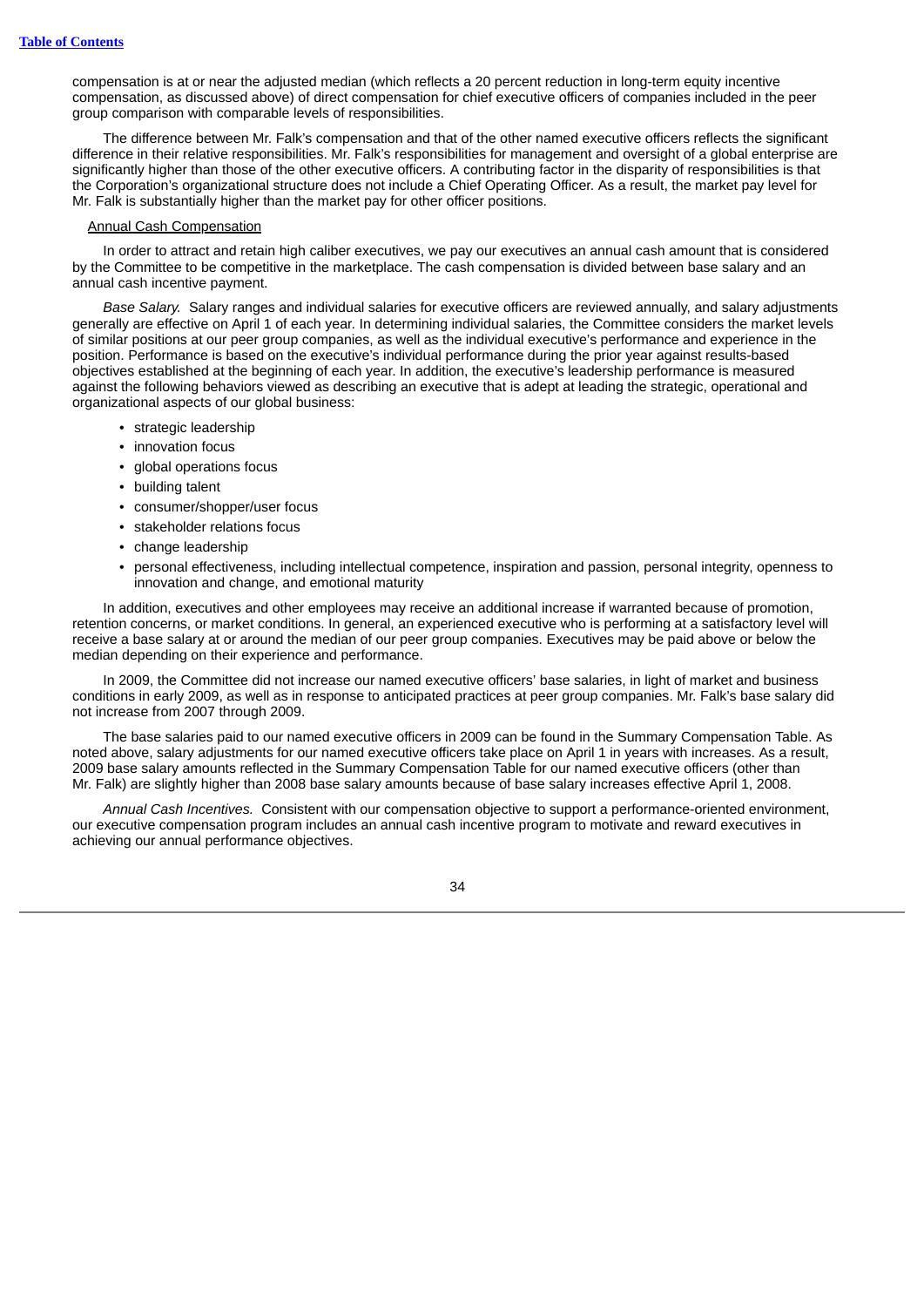The target level for these annual payments is a percentage of the executive's base salary, and that target level is compared to the median of the peer group comparison described above and is set as described under "Direct Annual Compensation." The range of possible payouts is expressed as a percentage of the target level and was determined based on competitive factors and the goal of encouraging a performance-oriented environment. In 2009, the Committee reduced the maximum payout from 228 percent to 200 percent of the target payment amount to align with the practices of our peer groups. The target payment amounts and range of possible payouts for 2009 were as follows:

|                                | <b>Target Payment Amount</b> | <b>Possible Payout</b> |
|--------------------------------|------------------------------|------------------------|
| Chief Executive Officer        | 140% of base salary          | $0\%$ - 200% of        |
|                                |                              | target payment amount  |
| Other Named Executive Officers | 85% of base salary           | $0\%$ - 200% of        |
|                                |                              | target payment amount  |

Under the program, a significant percentage of the annual cash incentive is dependent on performance measured against corporate goals and business unit or staff function goals established by the Committee at the beginning of each year. These performance goals, which are communicated to our executives at the beginning of each year, are derived from the financial and strategic goals stated in our Global Business Plan. The Committee has adjusted in the past, and may adjust in the future, the calculation of financial goals to eliminate the effect of items or events that the Committee determines in its discretion should be excluded for compensation purposes, such as the effect of extraordinary gains or losses. Establishing performance goals and target levels represents an exercise of discretion by the Committee under this program to limit the amount of the incentive payments, consistent with our pay-for-performance policy. In the absence of this exercise of discretion, each of the executive officers would be entitled to an award equal to 0.3 percent of the Corporation's earnings before unusual items; however, the Committee has exercised its discretion to limit the amount of the incentive payments each year of the program, and this maximum award has consequently never been paid to any of the executive officers.

For 2009, the Committee established the following performance goals and relative weights for our named executive officers:

|                                                | Thomas J.<br>Falk | Mark A.<br><b>Buthman</b> | Robert E.<br>Abernathy | Robert W.<br><b>Black</b> | Anthony J.<br><b>Palmer</b> |
|------------------------------------------------|-------------------|---------------------------|------------------------|---------------------------|-----------------------------|
| Corporate performance                          | 100%              | 70%                       | 50%                    | 50%                       | 70%                         |
| Performance of business unit or staff function |                   | 30                        | 50                     | 50                        | 30                          |
| Total                                          | 100%              | 100%                      | 100%                   | 100%                      | 100%                        |

Corporate performance consists of (i) corporate key financial goals and (ii) other corporate financial and strategic performance goals, with these components weighted 70 percent and 30 percent, respectively.

The Committee has established these allocations to strike an appropriate balance between aligning the executives with our overall corporate objectives and with individual performance accountability for each executive's area of responsibility. Each year, the Committee determines the appropriate split between corporate and business unit or staff function performance goals based on its assessment of the appropriate balance.

## • **Corporate key financial goals**

- *Net Sales.* Net sales are a key indicator of our overall growth and create an incentive to seek an increasing role in the markets in which we compete.
- *EPS.* Earnings per share consists of diluted net income per share attributable to Kimberly-Clark Corporation.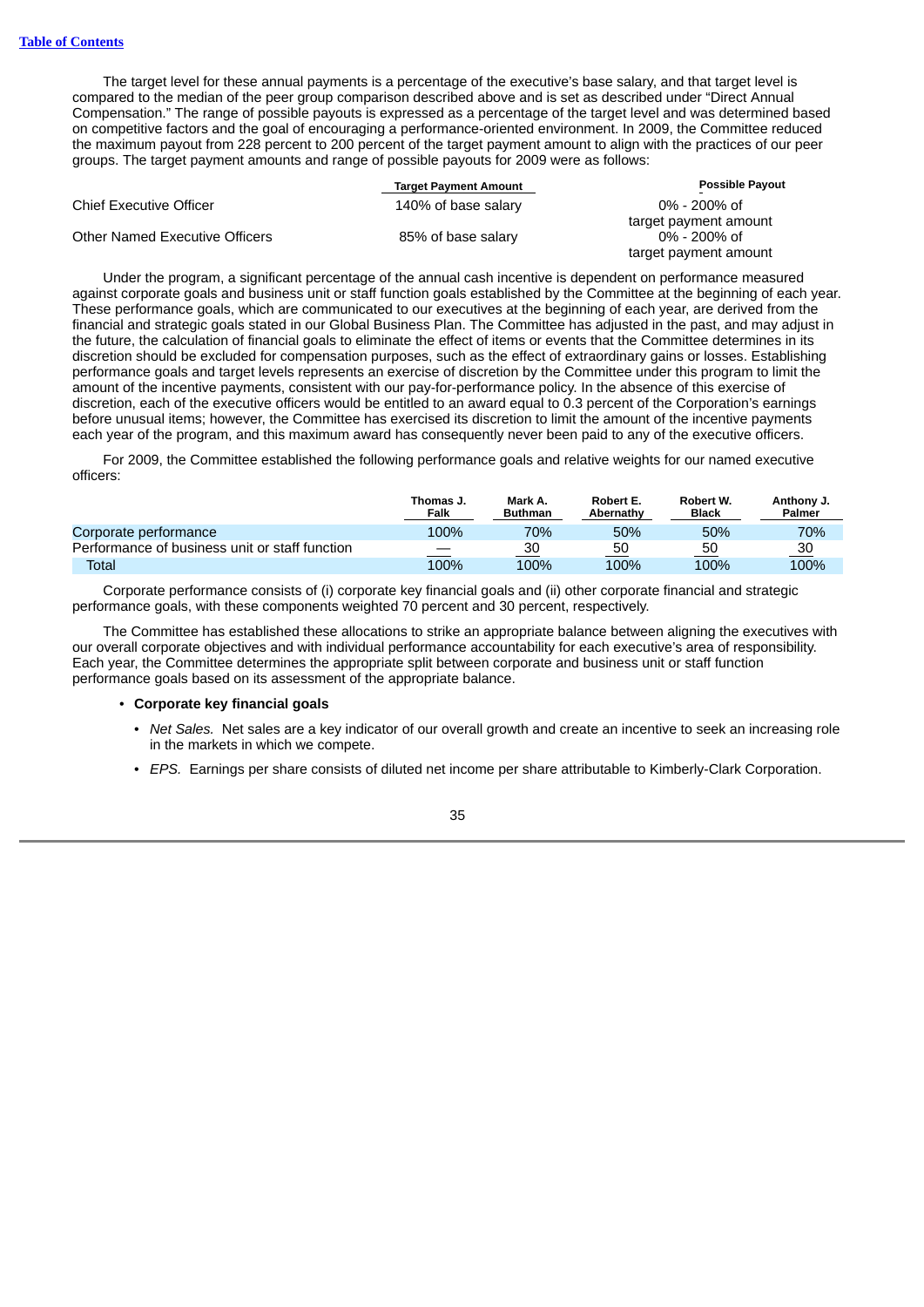- *ROIC.* After EPS and net sales are determined as described above, a multiplier based on return on invested capital is applied to the result to determine the payout percentage. ROIC indicates the return we earn on the capital invested in our businesses, and it measures our efficiency in allocating our capital and creates an incentive to maximize returns on our capital. The formula we use to calculate ROIC can be accessed under the Investors section of our website at www.kimberly-clark.com.
- **Other corporate financial and strategic performance goals**. The Committee also established other corporate financial and non-financial strategic performance goals that are intended to challenge our executives and to incentivize them to stretch to exceed our long-term objectives. These goals, intended to further align compensation with achieving the goals of our Global Business Plan, included:
	- Consolidated cash provided by operations.
	- Consolidated gross margin improvement.
	- Cash generation from competitive improvement initiatives and cost savings programs, cash generation savings cash flow run rate, and working capital improvement from 2008.
	- Margin-enhancing innovation measured by net sales from innovation.
	- Brand equity attribute improvement in key categories and markets.
	- Diversity and inclusion achievements.

Actual performance in these areas is reviewed following the end of the year, and the Committee determines a payout percentage based on its assessment of the degree to which these goals are achieved.

• **Performance of business unit or staff function.** Our Chief Executive Officer establishes individual business unit or staff function performance goals that are intended to challenge the executives to exceed the objectives for that business unit or staff function. Following the end of the year, the executives' performance is analyzed to determine whether performance for the goals was above target, on target or below target. Following a recommendation from our Chief Executive Officer, the Committee then determines a payout percentage for the executive based on this performance assessment.

*Committee Assessment of 2009 Annual Cash Incentive Performance.*

**• Corporate key financial goals.** In 2009, the key financial goals at the corporate level, the potential payouts for achieving these goals, and the actual 2009 results as determined by the Committee, were as follows:

|                                                    | Potential Payout as a Percentage of Target |         |             |           |
|----------------------------------------------------|--------------------------------------------|---------|-------------|-----------|
|                                                    | 0%                                         | 100%    | 200%        | Actual    |
| Net Sales (billions)                               | 17.00                                      | \$19.40 | \$21.80     | 19.10     |
| <b>EPS</b>                                         | 3.73                                       | 4.14    | 4.55<br>\$. | 4.52      |
|                                                    | 0.8x                                       | 1.0x    | 1.2x        |           |
| ROIC multiplier (basis point<br>(bps) improvement) | (26) bps                                   | 14 bps  | 54 bps      | $160$ bps |

Based on these results, the Committee determined that the payout percentage for achieving the key financial goals should be 171 percent of target.

• **Other corporate financial and strategic performance goals**. The Committee also assessed performance against the other financial and strategic performance goals established at the beginning of 2009. Regarding these goals, the Committee determined that in 2009 we significantly exceeded the goals regarding consolidated cash provided by operations,

![](_page_41_Picture_16.jpeg)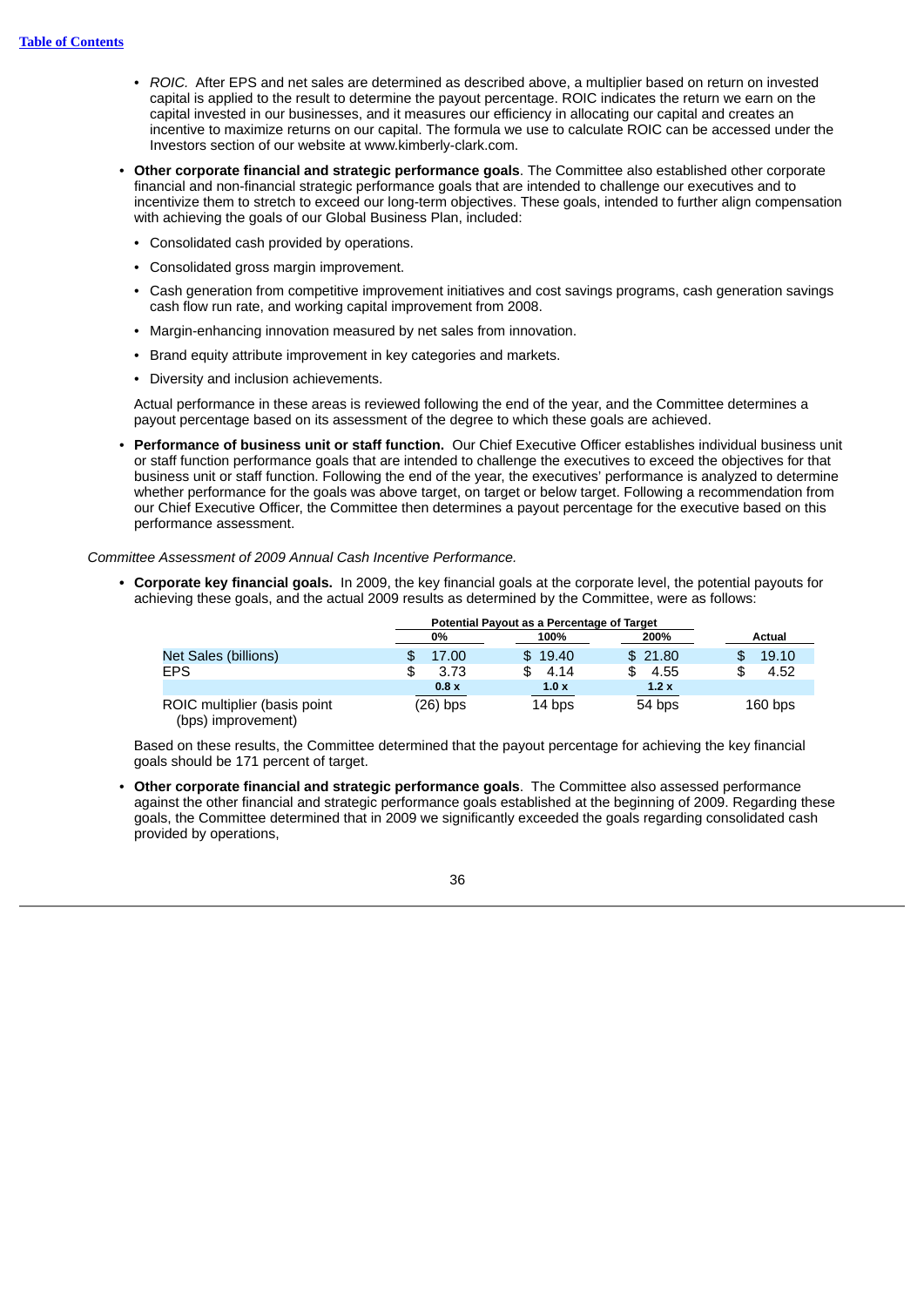consolidated gross margin improvement and cash generation improvement, and that we met the goals regarding margin-enhancing innovation, brand equity attribute improvement and diversity and inclusion achievements. On balance, the Committee determined that the payout percentage for achieving these other financial and strategic goals should be 150 percent of target.

• **Performance of business unit or staff function.** Our Chief Executive Officer provides the Committee with an assessment of each individual business unit's or staff function's performance against the objectives for that business unit or staff function. In determining the performance of Messrs. Abernathy's and Black's respective business units, the Committee excluded a charge related to the Corporation's 2009 organization optimization efforts, noting that the future benefits expected to be achieved from these efforts will be taken into account in setting future performance objectives of the business units. In addition, in determining the performance of Mr. Black's business unit, the Committee also excluded a benefit resulting from a favorable change due to the impact of currency exchange. Based on performance of the business unit or staff function, the Committee determined payout percentages for business unit or staff function performance that, for our named executive officers, ranged from 122 percent to 160 percent of target.

*Payouts for 2009.* The following table summarizes the payout opportunities and shows the actual payout of annual cash incentives for 2009 for our named executive officers:

|                     |                     | Annual<br><b>Incentive Target</b> |                       | Annual<br><b>Incentive Maximum</b> |                | 2009 Annual<br><b>Incentive Pavout</b> |
|---------------------|---------------------|-----------------------------------|-----------------------|------------------------------------|----------------|----------------------------------------|
| <b>Name</b>         | % of Base<br>Salary | Amount(\$)                        | % of<br><b>Target</b> | Amount(\$)                         | % of<br>Target | Amount(\$)                             |
| Thomas J. Falk      | 140%                | 1.714.994                         | 200%                  | 3.429.989                          | 165%           | 2,824,081                              |
| Mark A. Buthman     | 85%                 | 561,000                           | 200%                  | 1.122.000                          | 152%           | 851.480                                |
| Robert E. Abernathy | 85%                 | 531,250                           | 200%                  | 1.062.500                          | 160%           | 850.219                                |
| Robert W. Black     | 85%                 | 476.000                           | 200%                  | 952,000                            | 162%           | 773.109                                |
| Anthony J. Palmer   | 85%                 | 425,000                           | 200%                  | 850,000                            | 153%           | 649.268                                |

The cash incentive payments were paid to the executives in February 2010 and are included in the Summary Compensation Table.

*Information Regarding Annual Cash Incentive Payouts from 2005 through 2009.* The following table sets forth information regarding payouts for corporate goals (the combination of corporate key financial goals and other corporate financial and strategic performance goals), as well as the average total payout percentages (including business unit or staff function performance) for the current named executive officers, from 2005 through 2009:

|                                                              | 2009 | 2008 | 2007 | 2006 | 2005 | Average |
|--------------------------------------------------------------|------|------|------|------|------|---------|
| Payout for Corporate Goals                                   | 165% | 55%  | 170% | 97%  | 90%  | 115%    |
| Average Total Payout Percentages for Current Named Executive |      |      |      |      |      |         |
| <b>Officers</b>                                              | 158% | 75%  | 163% | 100% | 96%  | 118%    |

From 2005 through 2009, total payout percentages (including business unit or staff function performance) for the current named executive officers ranged from 55 percent to 187 percent of the participant's target award opportunity. Generally, the Committee seeks to set the minimum, target and maximum levels such that the relative difficulty of achieving the target level is consistent from year to year.

# Long-Term Equity Incentive Compensation

The Committee awards long-term equity incentive grants to executive officers as part of their overall compensation package. These awards are consistent with the Committee's objectives of aligning our senior leaders with the financial interests of our stockholders, focusing on our long-term success, supporting our performance-oriented environment and offering competitive compensation packages. When determining the amount of long-term equity incentive plan awards to be granted to executives, the Committee considered the following factors, among others: the specific responsibilities and performance

![](_page_42_Picture_11.jpeg)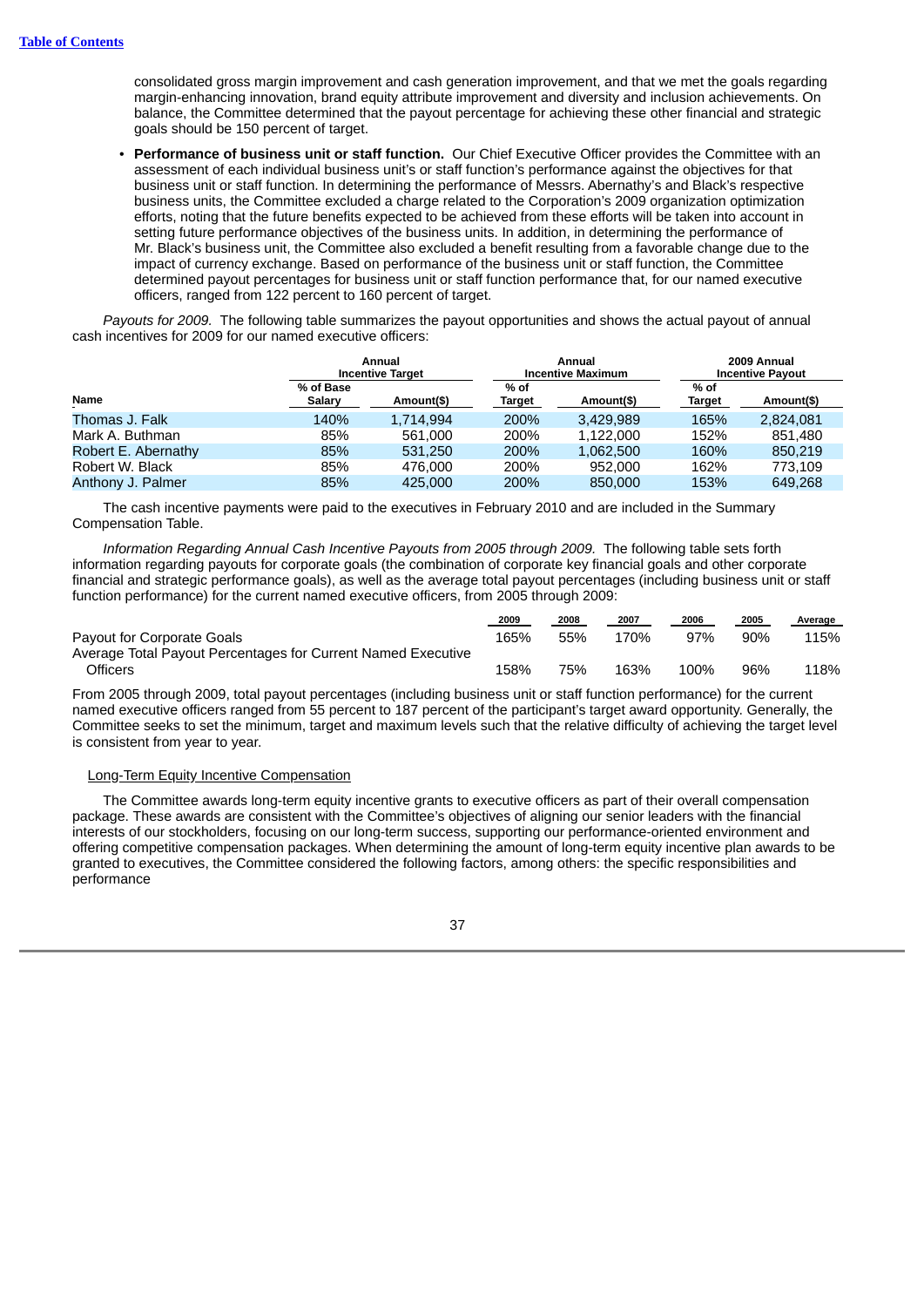of the executive, our business performance, our stock price performance and other market factors. The 2009 long-term equity incentive awards were granted to the named executive officers in February 2009 based on an assessment of those factors at that time. Because these awards are part of our annual compensation program that compares direct annual compensation to the median of our peer group comparison, adjusted as described under "Direct Annual Compensation," grants from prior years were not considered when setting 2009 targets or granting awards.

For 2009, the Committee set the long-term equity incentive compensation grant value for each executive based on first comparing direct annual compensation to the median of our peer groups, adjusted as described under "Direct Annual Compensation" and reflecting the performance of the executive officer. This grant value was then divided into two grants, described in more detail below, consisting of:

- Performance-based restricted share units and
- Stock options.

*Performance-Based Restricted Share Unit Awards.* In February 2009, executives received awards of performancebased restricted share units with a value equal to two-thirds of the target grant date value for long-term equity incentive compensation. For this purpose, performance-based restricted share units are valued on the basis that one unit has the same value as one share of our common stock on the date of grant.

*2009-2011 Performance-Based Restricted Share Unit Goals and Targets.* For the performance-based restricted share unit awards granted in 2009, the actual number of shares to be received by the executives will range from zero to 200 percent of the target levels established by the Committee for each executive, depending on the degree to which the performance objectives are met. The Committee increased the maximum payout for these awards in 2009 from 150 percent to 200 percent to align with the practices of our peer groups. The performance objectives for the 2009 awards are based on average annual net sales growth and the average ROIC for the period January 1, 2009 through December 31, 2011, as follows:

|                         |                 | Potential Payout as a Percentage of |         |       |
|-------------------------|-----------------|-------------------------------------|---------|-------|
|                         | <b>Relative</b> |                                     | Target  |       |
| Goal                    | Weight          | 0%                                  | 100%    | 200%  |
| Annual Net Sales Growth | 50%             | $0.0\%$                             | $2.0\%$ | 4.0%  |
| ROIC                    | 50%             | 13.4%                               | 14.4%   | 15.4% |

The performance objectives attempt to balance our Global Business Plan objectives, including annual net sales growth of two percent and average ROIC improvement of approximately 15 basis points per year during this period, peer group performance and our past and future performance. Information regarding restricted share unit awards granted to our named executive officers can be found under "Summary Compensation Table," "Grants of Plan-Based Awards," and "Discussion of Summary Compensation and Plan-Based Awards Tables."

*2006-2008 Performance-Based Restricted Share Unit Goals and Targets.* In April 2009, the Committee determined the results of the 2006 through 2008 performance period for the performance-based restricted share units granted in 2006. The performance objective for the 2006 awards was based on adjusted ROIC for the period January 1, 2006 through December 31, 2008. The average adjusted ROIC objective, the potential payouts for achieving the objective and the actual results for this period as determined by the Committee were as follows:

|               | Potential Pavout as a Percentage of Target |       |       |       |        |
|---------------|--------------------------------------------|-------|-------|-------|--------|
|               | 0%                                         | 50%   | 100%  | 150%  | Actual |
| Adiusted ROIC | 14.8%                                      | 15.3% | 15.8% | 16.3% | 15.1%  |

For purposes of calculating average adjusted ROIC, the impact of the adoption of Financial Accounting Standards Board Interpretation ("FASB") No. 48, *Accounting for Uncertainty in Income Taxes, an Interpretation of FASB Statement 109* ("FIN 48"), and the effect of an extraordinary loss related to the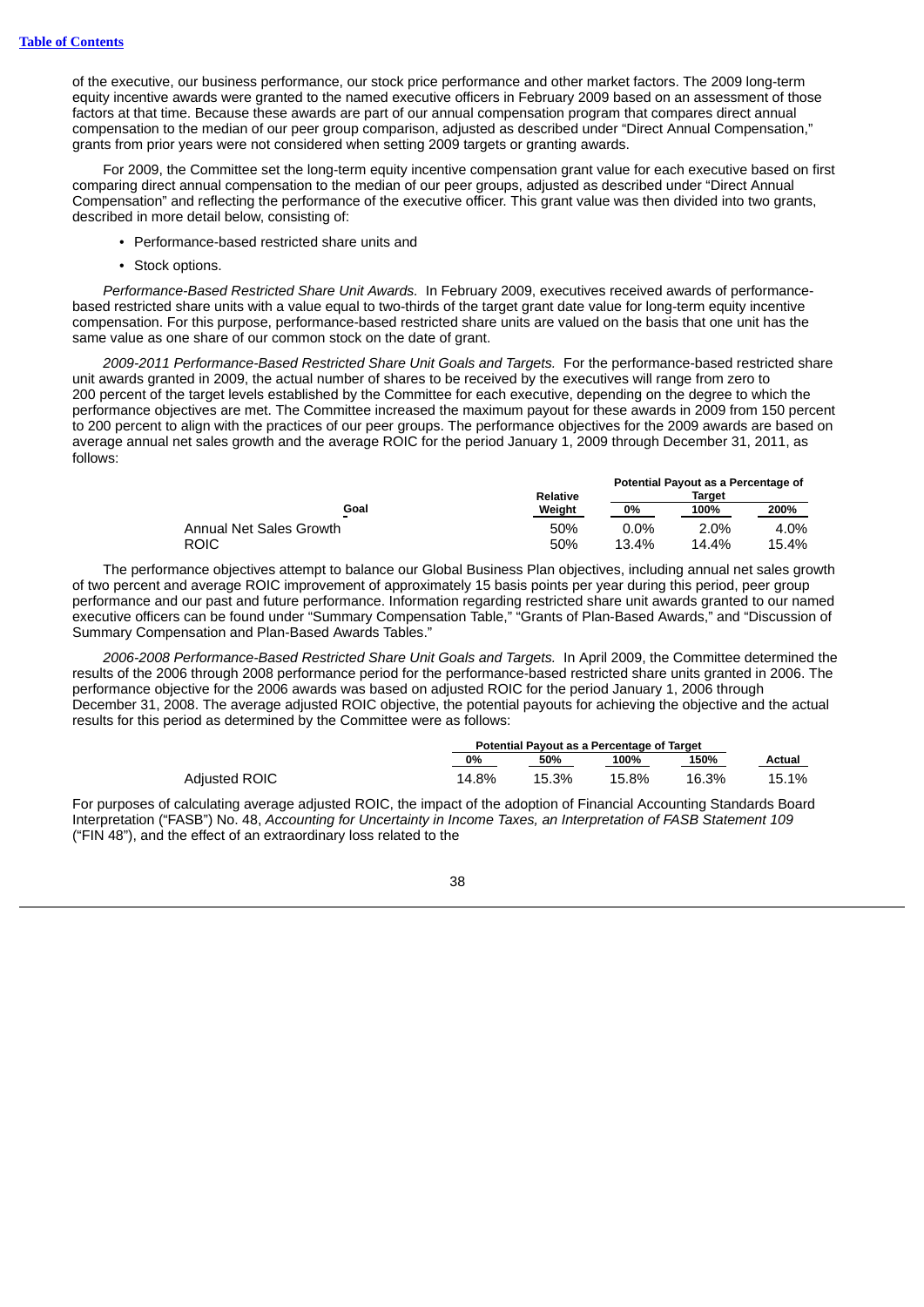consolidation of certain financing entities and certain notes receivable related to these financing entities were excluded from the ROIC calculation.

Based on this review, the Committee determined that the payout percentage should be 30 percent of target. The following table includes information about the opportunities and payouts regarding these grants to our named executive officers:

|                     | <b>Target Amount</b> | <b>Maximum</b><br>Amount of | % of   | 2006 - 2008<br><b>Performance-Based</b><br><b>Restricted Share Unit</b><br>Award (Paid in April 2009)<br>Amount of |
|---------------------|----------------------|-----------------------------|--------|--------------------------------------------------------------------------------------------------------------------|
| Name                | of Shares(#)         | $Shares$ $#)$               | Target | $Shares$ $#$                                                                                                       |
| Thomas J. Falk      | 43.987               | 65.981                      | 30%    | 13.196                                                                                                             |
| Mark A. Buthman     | 9.649                | 14.474                      | 30%    | 2.895                                                                                                              |
| Robert E. Abernathy | 11.351               | 17.027                      | 30%    | 3.405                                                                                                              |
| Robert W. Black     | 5,676                | 8.514                       | 30%    | 1,703                                                                                                              |
| Anthony J. Palmer   |                      |                             |        |                                                                                                                    |

When these grants were made in 2006, Mr. Palmer was not employed by the Corporation. The shares underlying these performance-based restricted share unit awards were distributed to our named executive officers in April 2009 and are included in the Option Exercises and Stock Vested in 2009 table.

*Stock Option Awards.* In April 2009, executive officers also received awards of stock options with a value equal to onethird of the target grant date value for long-term equity incentive compensation. For this purpose, stock options are valued on the basis that one option has the same value as 20 percent of the price of one share of the Corporation's common stock on the date of grant. The value we use for this purpose differs from, and in 2009 was higher than, the value we use for financial statement purposes. The Committee believes that this value is an appropriate way to determine the number of options to be granted under the 2001 Plan because it provides more consistent application and is not subject to the volatility inherent in the Black-Scholes-Merton valuation method used for financial statement purposes. This value was reduced from 20 percent to 15 percent in November 2009, as a result of a review of the Corporation's Black-Scholes-Merton valuation of the previous five years. The Black-Scholes-Merton valuation has declined from its 2005 level and has remained at approximately ten percent for 2008 and 2009. Due to this decline, the Committee believed it was appropriate to adjust the value used for option grants. This reduced value will apply to executives' option grants beginning in 2010. Information regarding stock options granted to our named executive officers can be found under "Summary Compensation Table," "Grants of Plan-Based Awards," and "Discussion of Summary Compensation and Plan-Based Awards Tables."

#### Retirement Benefits

Our named executive officers participate in our defined benefit pension plans and defined contribution plans. These plans are consistent with those maintained by our peer group companies and are therefore necessary in order to remain competitive with them for recruiting and retaining executive talent. Additionally, these plans help encourage retention of our senior executives because their retirement benefits under these plans generally increase for each year they remain employed by us. The Committee believes that these retirement benefit and contribution plans are important parts of our compensation program.

*Pension Plans.* We maintain a funded, tax-qualified, non-contributing defined benefit pension plan for employees, including named executive officers, who joined the Corporation before January 1, 1997. We also maintain supplemental pension plans that provide benefits to the participants in the pension plan as are necessary to fulfill the intent of our pension plan without regard to the limitations imposed by the Internal Revenue Code on qualified pension plans. We stopped accruing compensation and benefit service under these plans for most of our U.S. employees, including named executive officers, for plan years after 2009. These changes will not affect benefits earned by participants prior to January 1, 2010. For a more detailed explanation of our pension plans, and the present value of the accumulated benefits of our named executive officers, see "Pension Benefits."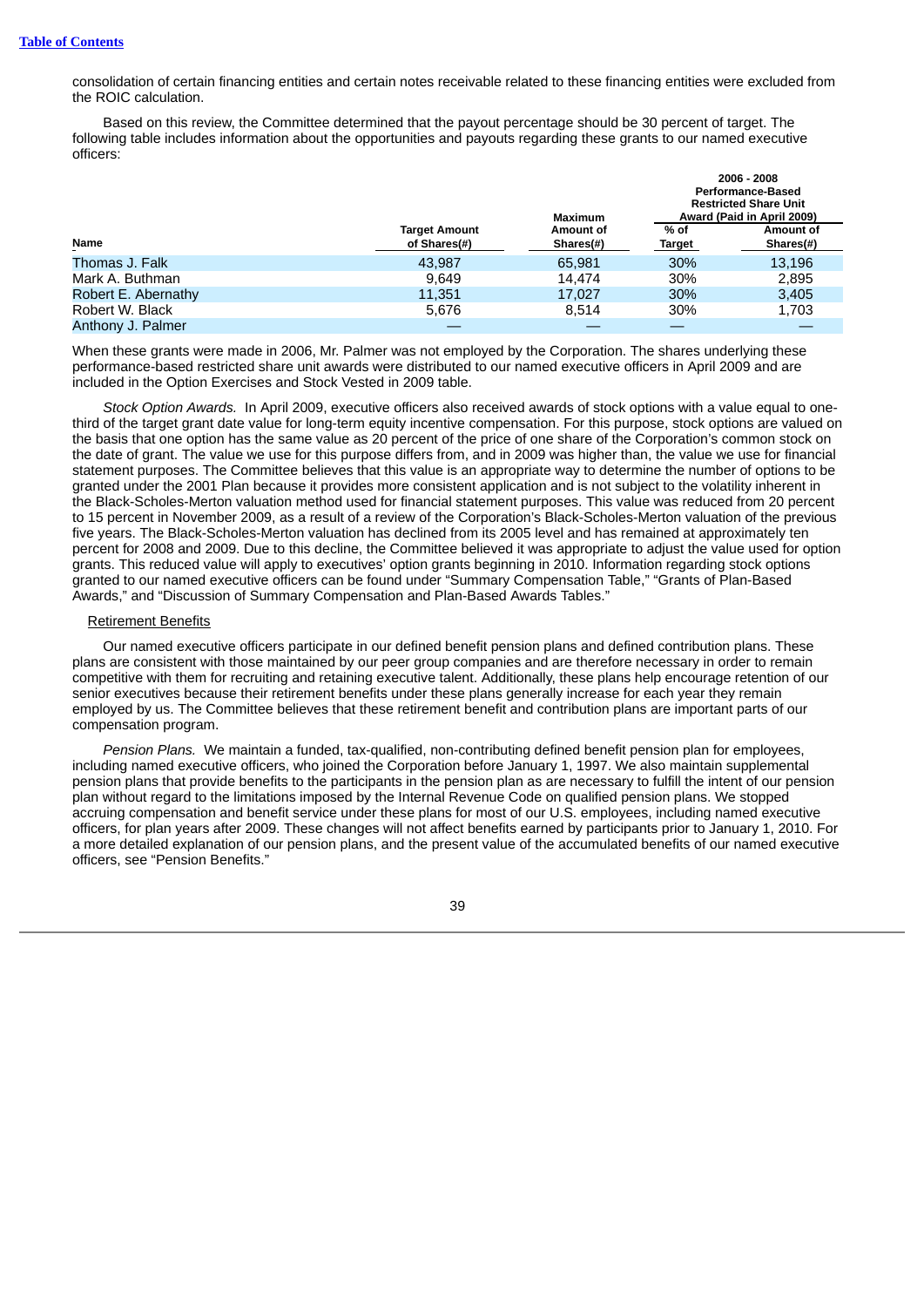*Defined Contribution Plans.* For employees who joined the Corporation on or after January 1, 1997, or for those employees who elected to opt out of continuing service accruals in our pension plans, through December 31, 2009 we maintained an additional tax-qualified defined contribution plan (the Retirement Contribution Plan). In addition, we maintained the Retirement Contribution Excess Benefit Program (the "supplemental Retirement Contribution Program"), a nonqualified defined contribution plan intended to provide benefits to the extent necessary to fulfill the intent of the Retirement Contribution Plan without regard to the limitations imposed by the Internal Revenue Code. For a more detailed explanation of the Retirement Contribution Plan and supplemental Retirement Contribution Program, and the balance of amounts contributed on behalf of our named executive officers who participated in these plans, see "Nonqualified Deferred Compensation."

We also maintained through December 31, 2009 a tax-qualified defined contribution plan (the Incentive Investment Plan), which was a 401(k) plan that covered eligible employees, including our named executive officers. For more information, see "Nonqualified Deferred Compensation — Overview of Qualified and Non-Qualified Plans."

We discontinued all contributions and accruals to the Retirement Contribution Plan and the Incentive Investment Plan, and modified the accruals for the supplemental Retirement Contribution Program, for plan years after 2009 for most of our U.S. employees, including named executive officers. Effective January 1, 2010, we adopted the Kimberly-Clark Corporation 401(k) and Profit Sharing Plan (the "401(k) Profit Sharing Plan"), a new 401(k) profit sharing plan to provide for a matching contribution of 100 percent of a U.S. employee's contributions to the plans, to a yearly maximum of four percent of eligible compensation, as well as a discretionary profit sharing contribution, in which contributions will be based on our profit performance. Also effective January 1, 2010, the supplemental Retirement Contribution Program was renamed the Kimberly-Clark Corporation Supplemental Retirement 401(k) and Profit Sharing Plan (the "Supplemental 401(k) Plan") and amended to provide benefits to the extent necessary to fulfill the intent of the 401(k) Profit Sharing Plan without regard to the limitations imposed by the Internal Revenue Code on qualified defined contribution plans. Most U.S. employees' investment balances, including those of our named executive officers, in the Incentive Investment Plan and Retirement Contribution Plan were transferred to the new 401(k) Profit Sharing Plan.

#### Other Compensation

We provide our executive officers with minimal perquisites. In general, perquisites made up less than 0.4 percent of aggregate total compensation for our named executive officers in 2009.

These perquisites include personal financial planning services provided by an independent firm, an executive health screening program where executives may receive comprehensive physical examinations from an independent health care provider and permitted personal use of corporate aircraft consistent with the Corporation's policy. The personal financial planning program is designed to provide executives with access to knowledgeable resources that understand our compensation and benefit plans and can assist our executives in efficiently and effectively managing their financial and tax planning issues. Our Chief Executive Officer no longer receives personal financial planning services pursuant to this program. The executive health screening program provides executives with additional services that help maintain their overall health. We encourage our executives to take advantage of this service.

The Board of Directors has approved an executive security program for our Chief Executive Officer. Under this program, our Chief Executive Officer is required to use our corporate aircraft for all business and personal travel, consistent with the Corporation's policy, and security services are provided for him at all times, including at his office, other company locations and his residences. Periodically, a security assessment is conducted by an independent security consultant, and the program is reviewed by the Board, to ensure that security measures provided by us are appropriate. The Board considers these security arrangements to be appropriate and reasonable in light of the security risks identified in the independent security assessment. In addition, if a corporate aircraft is already scheduled for business purposes and can accommodate additional passengers, executive officers and their guests may, under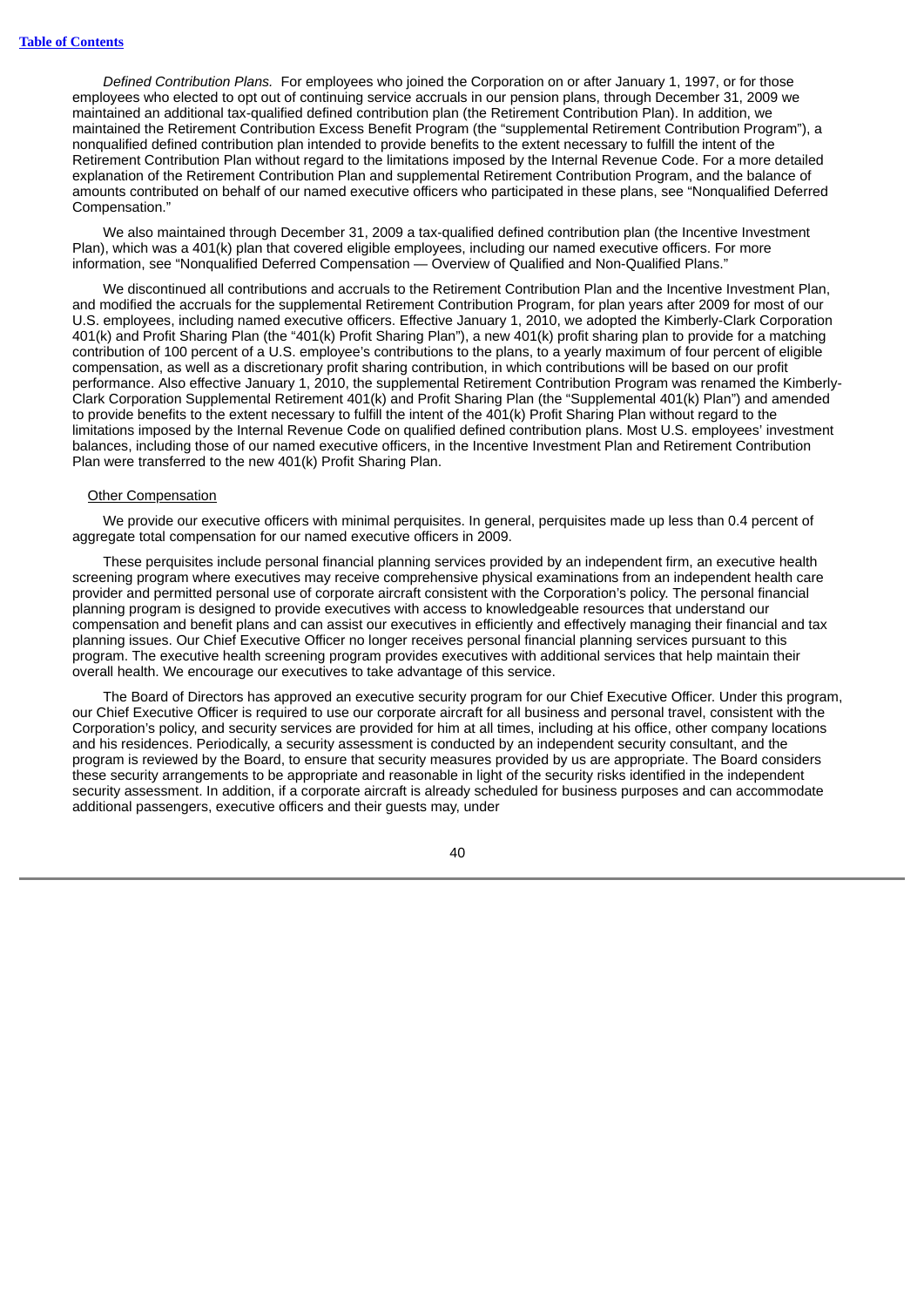certain circumstances, join flights for personal travel. The incremental cost to us of providing security services at Mr. Falk's residences, personal travel for our named executive officers and their guests on our corporate aircraft and any related tax reimbursements and gross-ups is included in "All Other Compensation" in the Summary Compensation Table. In February 2009, the Committee adopted a policy that limits the personal use of corporate aircraft by the Chief Executive Officer to an aggregate annual incremental cost to the Corporation of \$100,000, and generally prohibits the personal use of corporate aircraft by other executive officers unless there is no incremental cost to the Corporation for the use. In addition, the Committee adopted a policy in February 2009 providing that executive officers will no longer receive tax reimbursement and a related gross-up for perquisites (including personal use of corporate aircraft), except for certain relocation benefits.

#### Post-Termination Benefits

We maintain several severance plans for our executive officers. Benefits under these plans are payable only if the executive's employment terminates as specified in the applicable severance plan. An executive officer may not receive severance benefits under more than one severance plan. We believe that our severance plans are consistent with those maintained by our peer group companies and that they are therefore important for attracting and retaining executives who are critical to our long-term success and competitiveness. For more information about these severance plans and their terms, see "Potential Payments on Termination or Change in Control — Severance Benefits."

*Severance Pay Plan.* Our Severance Pay Plan provides severance benefits to most of our U.S. hourly and salaried employees, including our named executive officers, who are involuntarily terminated under the circumstances described in the plan. The objective of this plan is to facilitate the employee's transition to his or her next position, and it is not intended to serve as a reward for the employee's past service. See "Potential Payments on Termination or Change in Control — Severance Benefits."

*Executive Severance Plan.* Our Executive Severance Plan provides severance benefits to eligible employees, including our named executive officers, in the event of a qualified termination of employment (as defined in the plan) in connection with a change in control. For an eligible employee to receive a payment under this plan, both a change in control must occur and the eligible employee's employment must be terminated (often referred to as a "double trigger"). Each of the named executive officers has entered into an agreement under the plan that expires on December 31, 2011. The plan and the agreements were amended in 2009 in order to comply with recent rulings regarding the tax deductibility of payments under the plan and agreements, as well as to eliminate benefits under the plan related to the Corporation's pension plans, supplemental pension plans, the Retirement Contribution Plan and the supplemental Retirement Contribution Program and to provide instead corresponding benefits related to the new 401(k) Profit Sharing Plan and Supplemental 401(k) Plan. See "Potential Payments on Termination or Change in Control — Severance Benefits."

#### Executive Compensation for 2010

*Base Salary.* In February 2010, the Committee approved the following base salaries for our named executive officers, effective on April 1, 2010:

| Name                | Base Salary(\$) |
|---------------------|-----------------|
| Thomas J. Falk      | 1,300,000       |
| Mark A. Buthman     | 725,000         |
| Robert E. Abernathy | 750,000         |
| Robert W. Black     | 600,000         |
| Anthony J. Palmer   | 525,000         |

*Annual Cash Incentives.* In February 2010, the Committee also established objectives for 2010 annual cash incentives payable in 2011 to our named executive officers. Depending on actual performance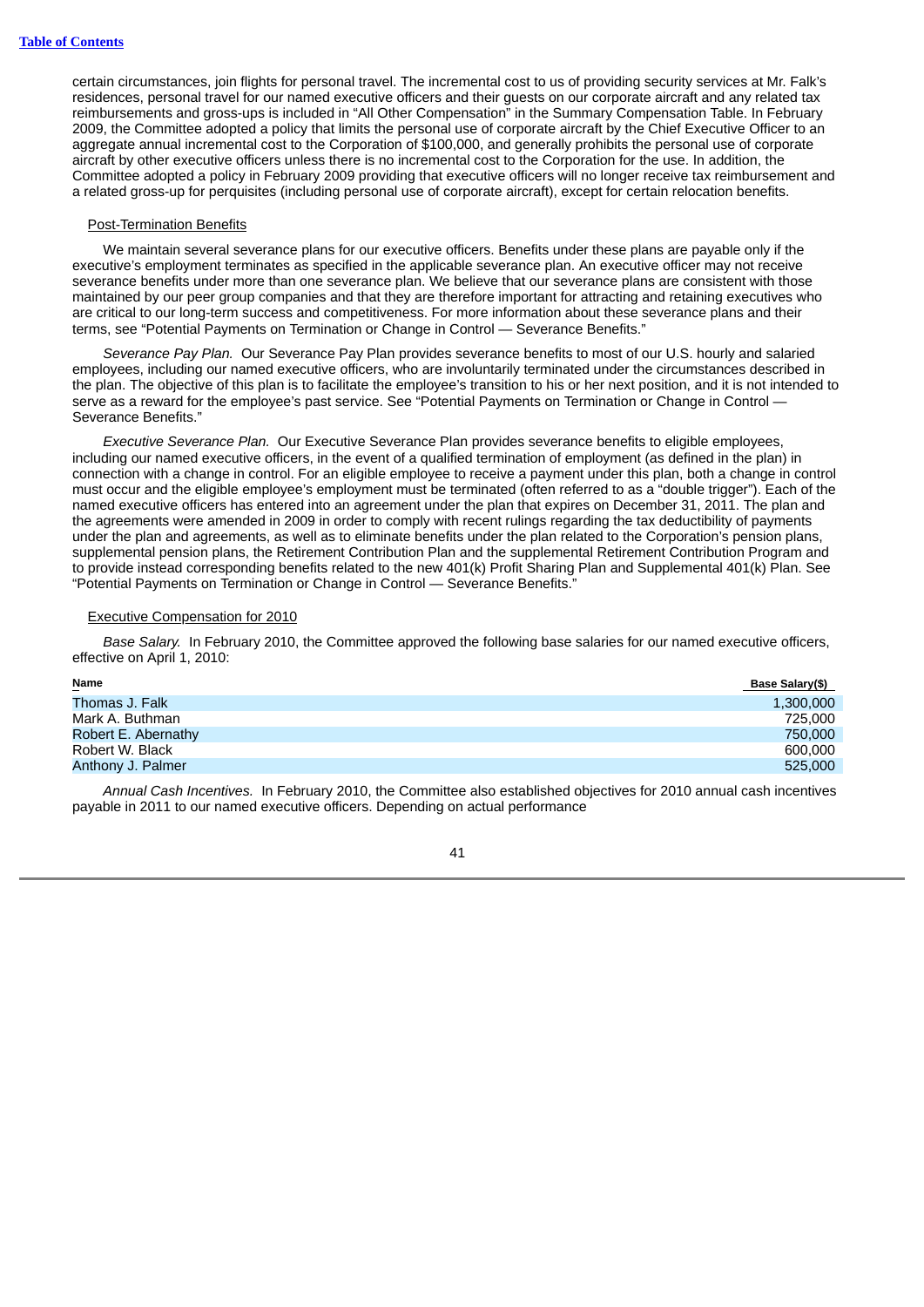in 2010 against the financial and non-financial goals, 2010 incentive payments could range from zero to 200 percent of the named executive officers' target payments.

As discussed in "Annual Cash Compensation — Annual Cash Incentives" above, the Committee sets the appropriate split among corporate key financial goals, other corporate financial and strategic performance goals and business unit or staff function objectives each year.

Incentive payments for 2010 will be based on the Committee's judgment regarding our corporate and the executive officers' performance in 2010 against those objectives. The corporate key financial goals for 2010 are designed to encourage a continued focus on executing our long-term Global Business Plan objectives and include achieving net sales, adjusted operating profit return on sales, and adjusted earnings per share goals.

The Committee also established other corporate financial and non-financial goals for 2010. These goals, intended to further align compensation with achieving our Global Business Plan, include:

- Focusing on gross profit growth, brand building spending growth, cost savings, and operating profit growth.
- Focusing on brand equity and market performance.
- Driving innovation.
- Continuing progress in diversity and inclusion.

In addition, goals have been established for each named executive officer, other than our Chief Executive Officer, relating to his business unit or specific staff function.

*Long-Term Equity Incentive Compensation.* The Committee granted performance-based restricted share units to our named executive officers in February 2010. The performance objectives for the performance-based restricted share unit awards granted in 2010 are based on average annual net sales growth and average adjusted ROIC for the period January 1, 2010 through December 31, 2012. The actual number of shares to be received by our named executive officers will range from zero to 200 percent of the target levels established by the Committee for each executive, depending on the degree to which the performance objectives are met.

Information regarding the performance-based restricted share unit awards granted on February 22, 2010 to our named executive officers is set forth below.

|                     | Performance-Based<br><b>Restricted Share Units</b> |                                        |  |
|---------------------|----------------------------------------------------|----------------------------------------|--|
| <b>Name</b>         | <b>Target Amount</b><br>of Shares (#)              | <b>Maximum Amount</b><br>of Shares (#) |  |
| Thomas J. Falk      | 83.472                                             | 166.944                                |  |
| Mark A. Buthman     | 17.807                                             | 35.614                                 |  |
| Robert E. Abernathy | 20,033                                             | 40.066                                 |  |
| Robert W. Black     | 15,582                                             | 31.164                                 |  |
| Anthony J. Palmer   | 9.460                                              | 18,920                                 |  |

In addition, on February 22, 2010, the Committee granted Mr. Abernathy 8,347 shares of time-vested restricted share units. This retention grant will vest in full on the third anniversary of the date of grant. Dividend equivalents on these units will be accumulated and paid in additional shares after the time-vested restricted share units vest.

## Additional Compensation Information

*Use of Independent Compensation Consultant.* As previously discussed, the Committee engaged The Delves Group as its independent consultant to assist it in determining the appropriate executive officer compensation in 2009 pursuant to our compensation policies described above. Consistent with the

![](_page_47_Picture_16.jpeg)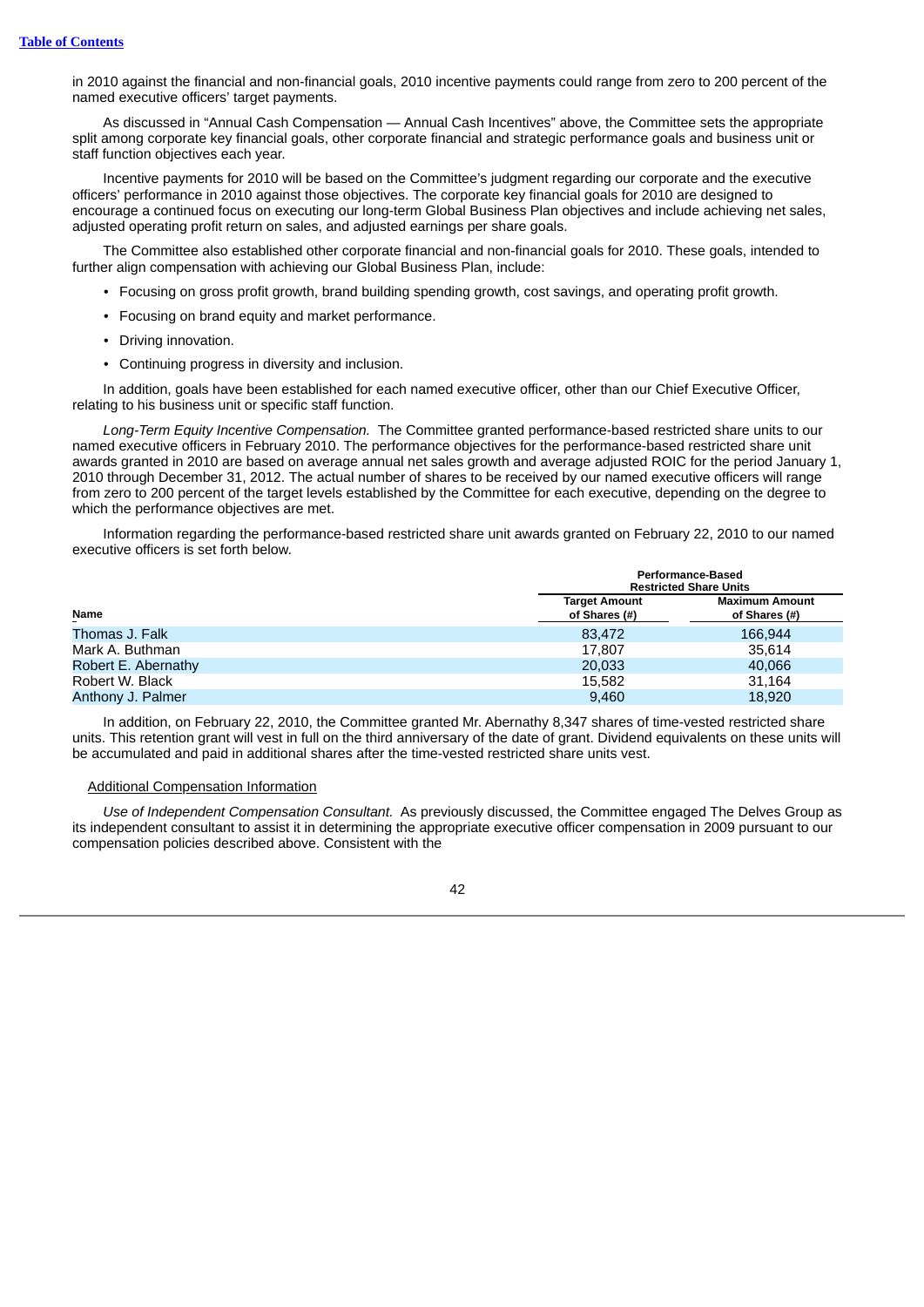Committee's policy in which its independent consultant may provide services only to the Committee, The Delves Group had no other business relationship with the Corporation and received no payments from us other than fees for services to the Committee. See "Part Two — Corporate Governance Information — Management Development and Compensation Committee" for information about the use of compensation consultants.

*Role of the Chief Executive Officer in Compensation Decisions.* Our Chief Executive Officer makes a recommendation to the Committee each year on the appropriate target direct annual compensation to be awarded to our executive officers, excluding himself. The Committee makes the final determination of the target direct annual compensation to be awarded to each executive officer, including our Chief Executive Officer, based on the Committee's determination of how that compensation will aid in achieving the objectives of our compensation policies. While our Chief Executive Officer and Chief Human Resources Officer typically attend Committee meetings, none of the other executive officers is present during the portion of the Committee's meetings when compensation for executive officers is set. In addition, our Chief Executive Officer is not present during the portion of the Committee's meetings when his compensation is set.

*Analysis of Risks Arising from Design of Executive Compensation Program.* The Committee, with the assistance of its independent consultant and the Corporation's consultant, has reviewed an assessment of our compensation programs, including our executive compensation program. Based on this assessment, the Committee believes that the design of our executive compensation program does not encourage our named executive officers to take unnecessary and excessive risks and that the risks arising from the design of these programs are not reasonably likely to have a material adverse effect on the Corporation. The Committee reached the same conclusion for our other compensation programs. For a discussion of the factors that contributed to the Committee's conclusions, see "Analysis of Risks Arising from Design of Compensation Programs."

*Timing of Long-Term Equity Grants.* Our policies and the 2001 Plan require stock options to be granted at no less than the closing price of our common stock on the date of grant. The Committee's practice is to award options at its April Committee meeting. Committee meeting dates are set by the Committee at least one year in advance. We do not have any process or practice to time the grant of equity awards in advance of our release of earnings or other material non-public information.

In 2009, the Committee awarded performance-based restricted share units to executive officers at its February Committee meeting, and it intends to continue this practice. We believe this practice is consistent with award practices at other large public companies. Through 2008, the Committee had awarded executive officers restricted share units at the same time it granted stock options. Prior to 2004, restricted stock was awarded at various meetings of the Committee for retention purposes. Our executives are not permitted to choose the grant date for their individual restricted stock or restricted share unit awards.

The Committee administers our equity plans, which were approved by our stockholders in 1992 and 2001. Two categories of stock grants have been made under our equity plans: annual grants and recruiting or retention grants. Annual grants are made each year at a meeting of the Committee, as described above. Annual grants have accounted for approximately 99.5 percent of all options granted under these plans since 1993. Our executives are not permitted to choose the grant date for their individual stock option grants.

Our Chief Executive Officer has limited authority to grant employee stock options, restricted stock and restricted share units in connection with recruiting and special employee recognition and retention matters. Any recruiting and retention grants may not exceed 200,000 stock options, shares of restricted stock or restricted share units, in the aggregate, in any calendar year. These recruiting and retention grants are made on a pre-determined date following the release of our earnings during each quarter. Our Chief Executive Officer is not permitted to make any recruiting and retention grants to any of our executive officers. In 2009, our Chief Executive Officer authorized recruiting and retention grants consisting of an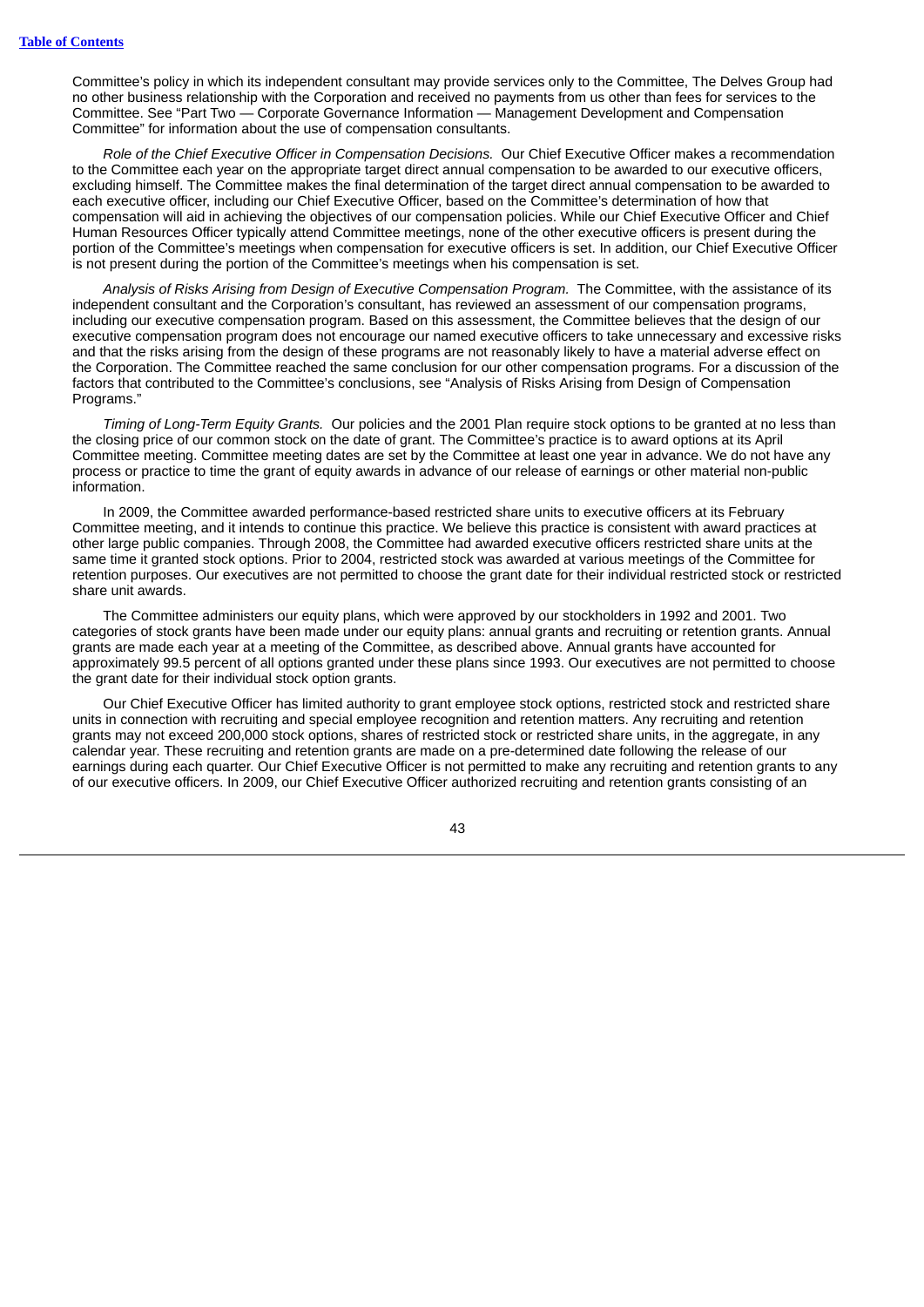aggregate of 100,202 time-vested restricted share units, performance-based restricted share units and stock options.

*Policy on Incentive Compensation Claw-back.* As described above, a significant percentage of our executive officer compensation is incentive-based. The determination of the extent to which the incentive objectives are achieved is based in part on the Committee's discretion and in part on our published financial results. The Committee has the right to reassess its determination of the performance awards if the financial statements on which it relied are restated. The Committee has the right to direct the Corporation to seek to recover from any executive officer any amounts determined to have been inappropriately received by the individual executive officer. In addition, the Sarbanes-Oxley Act of 2002 mandates that the chief executive officer and the chief financial officer reimburse us for any bonus or other incentive-based or equity-based compensation paid to them in a year following the issuance of financial statements that are later required to be restated as a result of misconduct.

*Target Stock Ownership Guidelines.* We strongly believe that the financial interests of our executives should be aligned with those of our stockholders. Accordingly, the Committee has established stock ownership guidelines for our corporate officers, including our named executive officers.

All executive officers are expected to own our common stock in an amount equivalent to three times their annual base salary. The Chief Executive Officer is expected to own an amount of our common stock which is six times his annual base salary. Failure to attain targeted stock ownership levels within five years from date of hire for, or appointment to, an eligible position can result in a reduction in future long-term equity incentive awards granted to the executive. In determining whether our stock ownership guidelines have been met, any restricted stock and time-vested restricted share units held are considered as being owned and performance-based restricted share units are excluded until they vest. Executive officer stock ownership levels were reviewed in 2009 for compliance with these guidelines. Based on our stock price as of the compliance date for this review, the stock ownership levels specified by the guidelines have been met or exceeded by each of our named executive officers, other than Messrs. Black and Palmer, who joined the Corporation in 2006 and who have less than five years of service.

We have a policy requiring all executive officers to review transactions involving our common stock or other securities related to our common stock with our Legal Department prior to entering into the transactions.

Although we do not have a formal policy prohibiting transactions that hedge an executive officer's economic risk of owning shares of our common stock, an executive officer must obtain prior clearance from our Legal Department prior to engaging in any hedging transaction to ensure compliance with applicable laws. Any shares an employee owns subject to a market put or call option are excluded for purposes of determining compliance with our stock ownership guidelines. None of our named executive officers engaged in any hedging transactions in 2009.

*Tax Deduction for Executive Compensation.* The United States income tax laws generally limit the deductibility of compensation paid to the chief executive officer and each of the three highest-paid executive officers (not including the chief financial officer) to \$1,000,000 per annum. An exception to this general rule exists for performance-based compensation that meets certain regulatory requirements. Several classes of executive compensation including the option awards to executive officers are designed to meet the requirements for deductibility. Other classes of executive compensation including the longterm equity grants as described above may be subject to the \$1,000,000 deductibility limit.

Although deductibility of compensation is preferred, tax deductibility is not a primary objective of our compensation programs. In our view and the view of the Committee, meeting the compensation objectives set forth above is more important than the benefit of being able to deduct the compensation for tax purposes.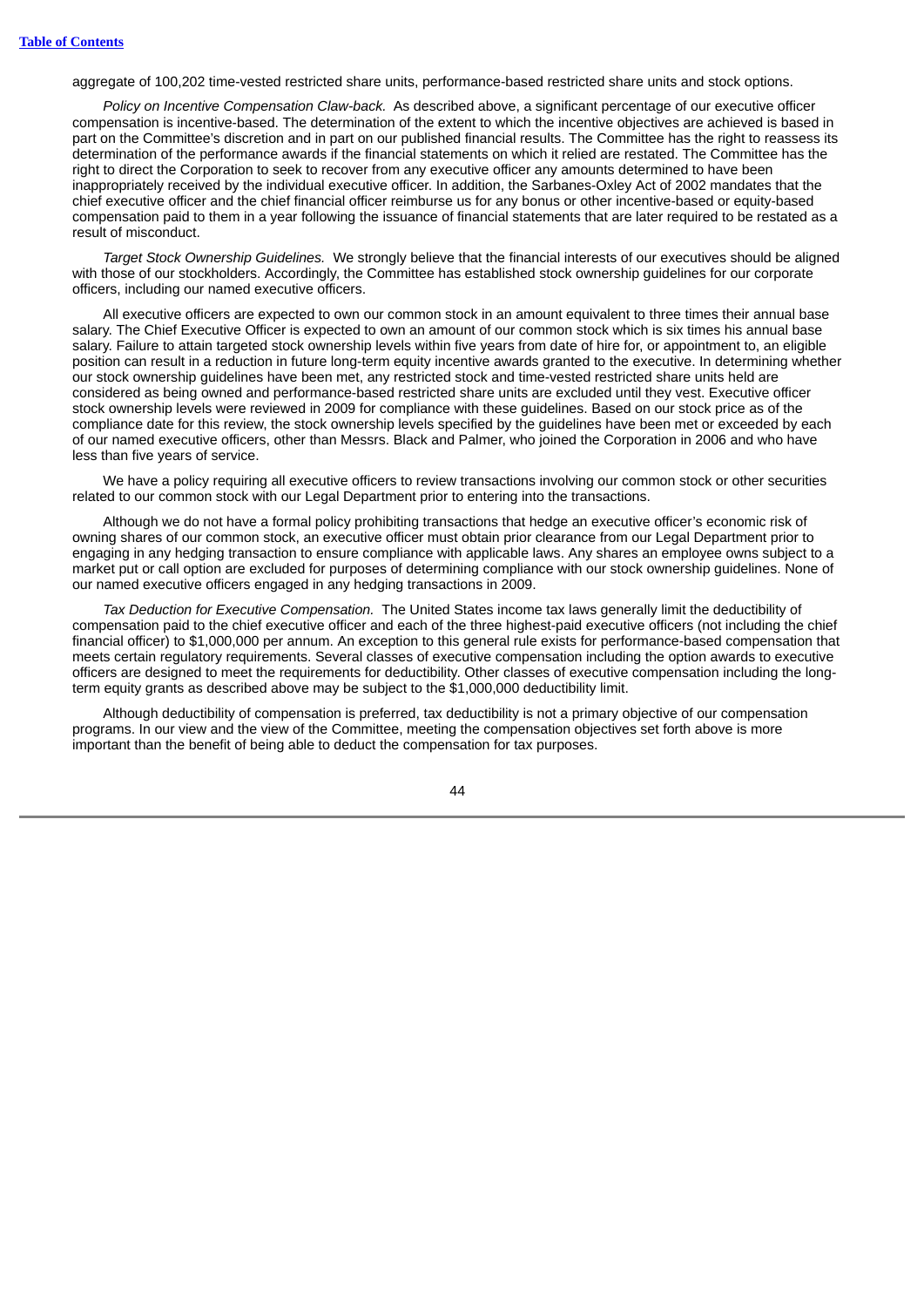# **Management Development and Compensation Committee Report**

In accordance with its written charter adopted by the Board, the Management Development and Compensation Committee has oversight of compensation policies designed to align elected officers' compensation with our overall business strategy, values and management initiatives. In discharging its oversight responsibility, the Committee has retained an independent compensation consultant to advise the Committee regarding market and general compensation trends.

The Committee has reviewed and discussed the Compensation Discussion and Analysis with our management, which has the responsibility for preparing the Compensation Discussion and Analysis. Based upon this review and discussion, the Committee recommended to the Board that the Compensation Discussion and Analysis be included in this proxy statement and incorporated by reference in our Annual Report on Form 10-K filed with the Securities and Exchange Commission for the fiscal year ended December 31, 2009.

> MANAGEMENT DEVELOPMENT AND COMPENSATION COMMITTEE OF THE BOARD OF DIRECTORS

James M. Jenness, Chairman Abelardo E. Bru Mae C. Jemison, M.D. Ian C. Read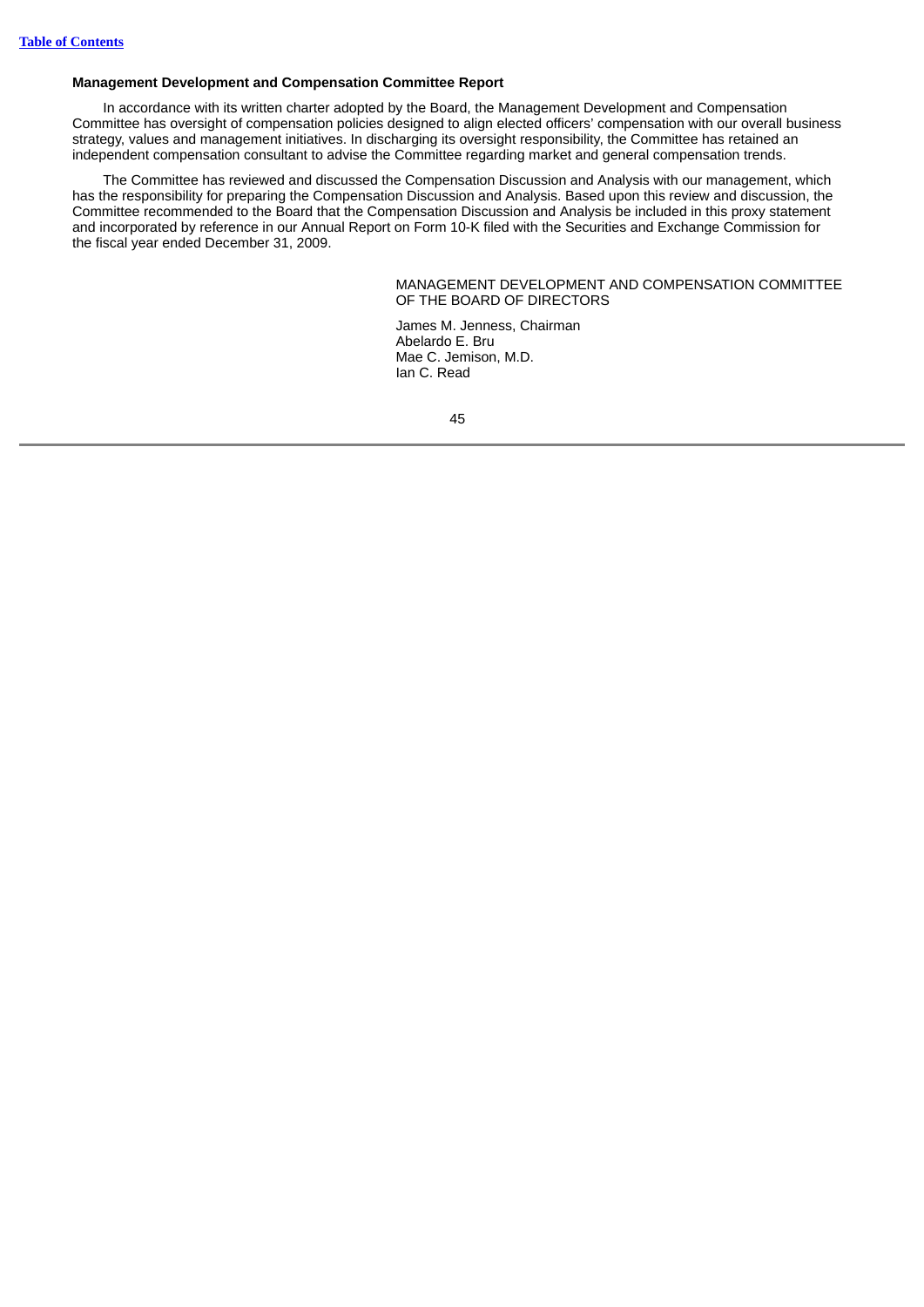# **Summary Compensation Table**

The following table contains information concerning compensation awarded to, earned by, or paid to our named executive officers in the last three years. Our named executive officers include our Chief Executive Officer, Chief Financial Officer and our three other most highly compensated executive officers serving as of December 31, 2009. Additional information regarding the items reflected in each column follows the table.

## **Summary Compensation Table**

| Name and<br><b>Principal Position Year</b>                                             |                      | Salary(\$)                          | Stock<br>Awards(\$)                 | Option<br>Awards(\$)              | <b>Non-Equity</b><br><b>Incentive Plan</b><br>Compensation(\$) | Change in<br>Pension<br>Value and<br>Nonqualified<br><b>Deferred</b><br>Compensation<br>Earnings(\$) | All Other<br>Compensation(\$) | Total(\$)                              |
|----------------------------------------------------------------------------------------|----------------------|-------------------------------------|-------------------------------------|-----------------------------------|----------------------------------------------------------------|------------------------------------------------------------------------------------------------------|-------------------------------|----------------------------------------|
| Thomas J. Falk<br>Chairman of the<br>Board and Chief<br><b>Executive Officer</b>       | 2009<br>2008<br>2007 | 1,224,996<br>1,224,996<br>1,212,497 | 4,000,022<br>5,333,311<br>5,166,734 | 870,791<br>1,293,953<br>1,611,527 | 2,824,081<br>943,247<br>2,498,992                              | 2,389,144<br>1,276,613<br>1,195,872                                                                  | 78,394<br>103,896<br>143,406  | 11,387,428<br>10,176,016<br>11,829,028 |
| Mark A. Buthman<br>Senior Vice President<br>and Chief Financial<br>Officer             | 2009<br>2008<br>2007 | 660,000<br>645.000<br>578,756       | 949,998<br>1,266,682<br>1,066,699   | 206,811<br>307,314<br>332,702     | 851,480<br>370,260<br>734.400                                  | 385,044<br>252,410<br>221,778                                                                        | 85,193<br>114,775<br>88,087   | 3,138,526<br>2,956,441<br>3,022,422    |
| Robert E. Abernathy<br>Group President -<br>North Atlantic<br><b>Consumer Products</b> | 2009<br>2008<br>2007 | 625,000<br>606,249<br>545,009       | 1,266,679<br>1,533,328<br>1,266,669 | 275,750<br>372,010<br>395,085     | 850,219<br>349.745<br>822,794                                  | 1,108,360<br>433.139<br>529.655                                                                      | 7,887<br>100,337<br>11.250    | 4,133,895<br>3,394,808<br>3,570,462    |
| Robert W. Black<br>Group President -<br>K-C International                              | 2009<br>2008<br>2007 | 560,000<br>549.999<br>514.997       | 750,013<br>999.972<br>666,615       | 163,274<br>242,618<br>207,934     | 773,109<br>565,581<br>616.715                                  | 0<br>0<br>$\Omega$                                                                                   | 101,002<br>99.897<br>81,581   | 2,347,398<br>2,458,067<br>2,087,842    |
| Anthony J. Palmer(1)<br>Senior Vice President<br>and Chief Marketing<br>Officer        | 2009<br>2008         | 500,000<br>491,250                  | 549,981<br>733,325                  | 119,733<br>177,917                | 649,268<br>284,750                                             | 0<br>$\Omega$                                                                                        | 75,990<br>93,459              | 1,894,972<br>1,780,701                 |

(1) Because Mr. Palmer became one of our three other most highly compensated executive officers in 2008, his 2007 compensation is not included in this table.

*Salary.* The amounts in this column represent base salary earned during the year.

*Stock Awards and Option Awards.* The amounts in these columns reflect the dollar value of restricted share unit awards and stock options, respectively, granted under our stockholder-approved 2001 Plan.

The restricted share unit awards either vest over time or based on the achievement of performance-based standards.

The amounts for each year represent the grant date fair value of the awards, computed in accordance with ASC Topic 718. See Notes 9, 8 and 6 to our audited consolidated financial statements included in our Annual Reports on Form 10-K for 2009, 2008 and 2007, respectively, for the assumptions we used in valuing and expensing these restricted share units and stock option awards in accordance with ASC Topic 718.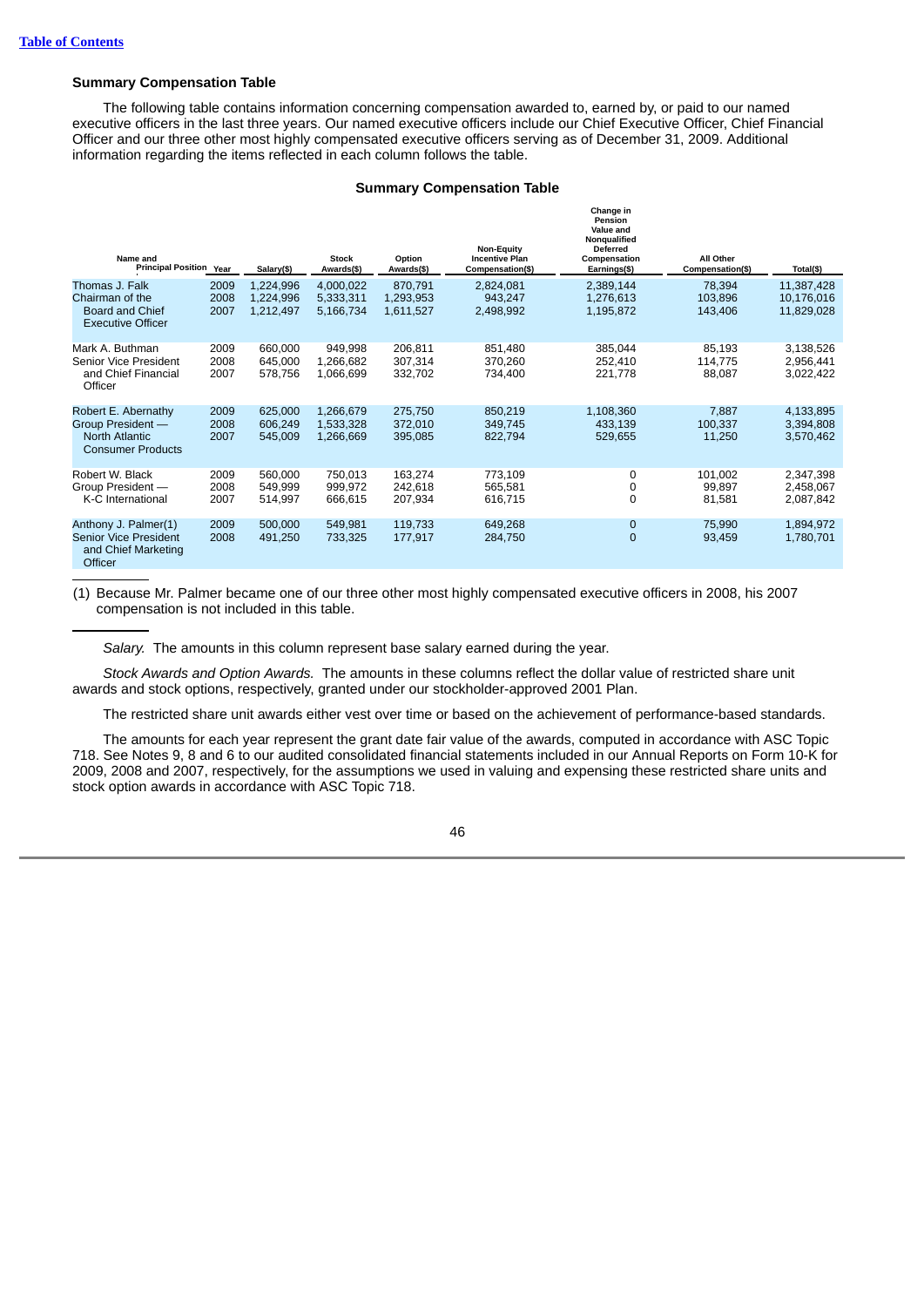For awards that are subject to performance conditions, the value is based on the probable outcome of the conditions at grant date. The value of the awards at the grant date assuming the highest level of performance conditions will be achieved is set forth below:

| Name                | Year                 | <b>Stock Awards</b><br>$($ \$)      |
|---------------------|----------------------|-------------------------------------|
| Thomas J. Falk      | 2009<br>2008<br>2007 | 8,000,044<br>7,999,996<br>3,875,051 |
| Mark A. Buthman     | 2009<br>2008<br>2007 | 1,899,995<br>1,900,023<br>800,024   |
| Robert E. Abernathy | 2009<br>2008<br>2007 | 2,533,358<br>2,299,993<br>950,002   |
| Robert W. Black     | 2009<br>2008<br>2007 | 1,500,026<br>1,499,958<br>499,961   |
| Anthony J. Palmer   | 2009<br>2008         | 1,099,963<br>1,099,988              |

*Non-Equity Incentive Plan Compensation.* The amounts in this column are the annual cash incentive payments described in "Compensation Discussion and Analysis." These amounts were earned during the years indicated and were paid to the named executive officers in February of the following year.

*Change In Pension Value and Nonqualified Deferred Compensation Earnings.* The amounts in this column reflect the aggregate change during the year in actuarial present value of accumulated benefits under all defined benefit and actuarial plans (including supplemental pension plans). With respect to the supplemental pension plans, amounts have been calculated to reflect an approximate 30-year Treasury Bond rate to determine the amount of the earlier retirement age lump sum benefit in a manner consistent with our financial statements. We describe the assumptions we used in determining the amounts and provide additional information about these plans in "Pension Benefits."

Messrs. Falk and Abernathy have deferred compensation in prior years pursuant to the Deferred Compensation Plan. Earnings on that deferred compensation are not included in the Summary Compensation Table because the earnings were not above-market or preferential. Messrs. Buthman, Black and Palmer participated in the supplemental Retirement Contribution Program, a non-qualified defined contribution plan. Earnings on that plan are not included in the Summary Compensation Table because the earnings were not above-market or preferential. See "Nonqualified Deferred Compensation" for a discussion of these plans and each named executive officer's earnings under those plans in 2009.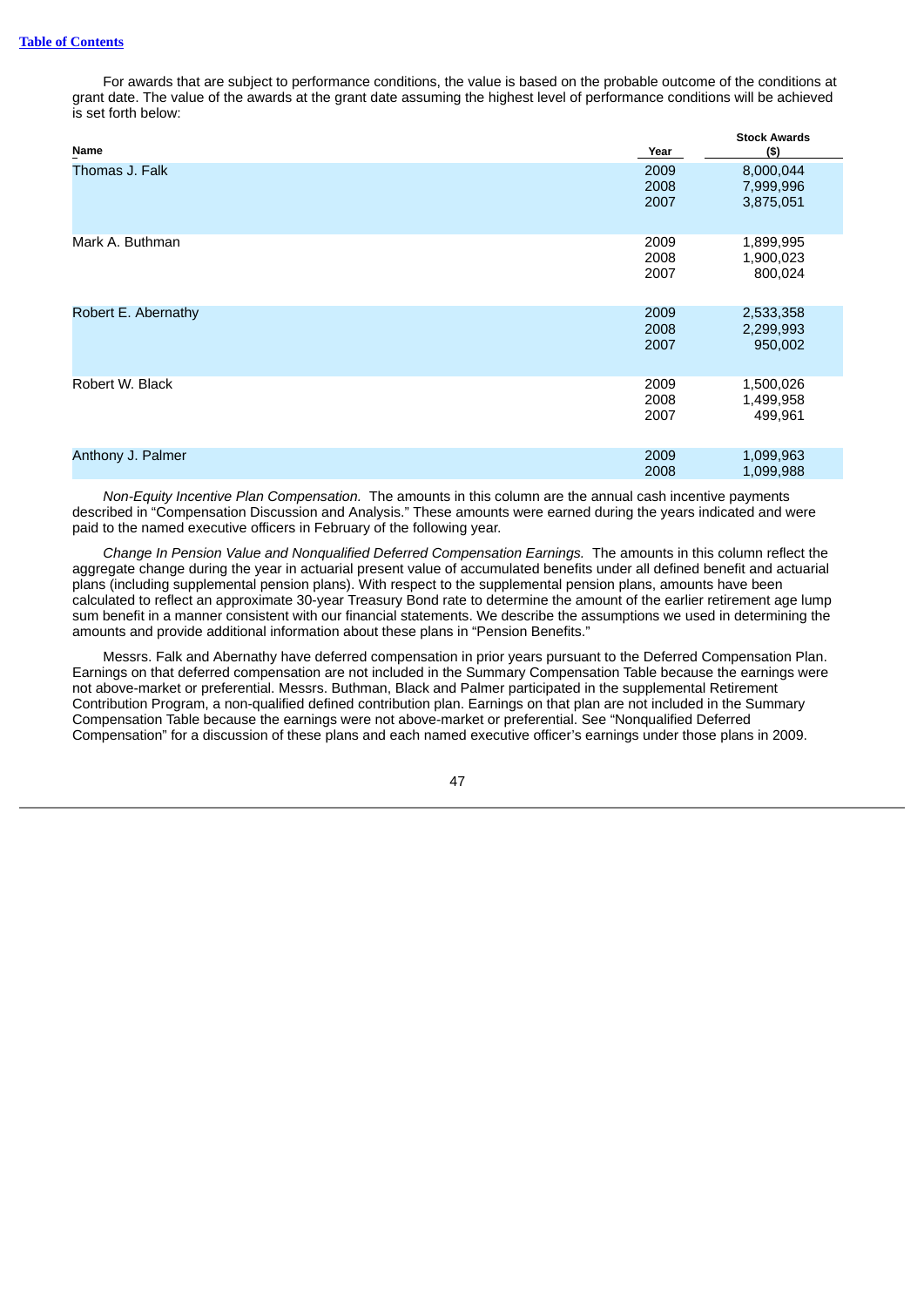*All Other Compensation.* All other compensation consists of the following:

|                     | Name | Year                 | <b>Perquisites</b><br>(\$)(1) | <b>Defined</b><br>Contribution<br><b>Plan Payments</b><br>$($ \$) $(2)$ | <b>Tax</b><br>Gross-Ups<br>$($ \$) $($ 3) | <b>Total</b><br>(\$)(4)      |
|---------------------|------|----------------------|-------------------------------|-------------------------------------------------------------------------|-------------------------------------------|------------------------------|
| Thomas J. Falk      |      | 2009<br>2008<br>2007 | 71,044<br>88,841<br>114,960   | 7,350<br>6,900<br>6,750                                                 | 0<br>8,155<br>21,696                      | 78,394<br>103,896<br>143,406 |
| Mark A. Buthman     |      | 2009<br>2008<br>2007 | 2,175<br>5,950<br>7,777       | 83,018<br>108,825<br>79,101                                             | 0<br>0<br>1,209                           | 85,193<br>114,775<br>88,087  |
| Robert E. Abernathy |      | 2009<br>2008<br>2007 | 305<br>56,420<br>4,500        | 7,350<br>6,900<br>6,750                                                 | 232<br>37,017<br>0                        | 7,887<br>100,337<br>11,250   |
| Robert W. Black     |      | 2009<br>2008<br>2007 | 2,394<br>7,023<br>10,294      | 98,608<br>92,874<br>71,287                                              | 0<br>0<br>0                               | 101,002<br>99,897<br>81,581  |
| Anthony J. Palmer   |      | 2009<br>2008         | 5,500<br>8,000                | 70,490<br>85,459                                                        | 0<br>0                                    | 75,990<br>93,459             |

(1) *Perquisites.* For a description of the perquisites we provide executive officers, and the reasons why, see "Compensation Discussion and Analysis — Other Compensation."

Except with respect to Messrs. Falk and Abernathy, amounts shown as perquisites consist solely of amounts paid pursuant to our Executive Financial Counseling Program and our executive health screening program. Amounts shown as perquisites for Mr. Abernathy for 2008 consist of \$48,670 for reimbursement of certain moving and related expenses and \$7,750 paid pursuant to our Executive Financial Counseling Program and for 2009 consist of \$305 for reimbursement of certain moving and related expenses. Perquisites for Mr. Falk included the following:

|      | <b>Personal Use</b><br>of Corporate<br>Aircraft(\$)(a) | <b>Security</b><br>Services(\$)(b) | <b>Executive</b><br>Health<br>Screening<br>Program(\$) | <b>Travel to</b><br><b>Board</b><br>Events(\$)(c) | Total(\$) |
|------|--------------------------------------------------------|------------------------------------|--------------------------------------------------------|---------------------------------------------------|-----------|
| 2009 | 32,277                                                 | 36.695                             | 2,072                                                  |                                                   | 71,044    |
| 2008 | 54.395                                                 | 34.446                             |                                                        |                                                   | 88,841    |
| 2007 | 45,320                                                 | 56,120                             |                                                        | 13.520                                            | 114.960   |

- (a) Our Chief Executive Officer is required to use our corporate aircraft for personal travel pursuant to an executive security program established by the Board. The amount shown for personal use of our aircraft is our incremental cost of operating the aircraft. The incremental cost of personal travel on our corporate aircraft is based on our variable cost per hour of operating the aircraft multiplied by the number of hours of personal travel. Items included in calculating this variable cost for 2009 are crew travel costs, crew meals, fuel, catering, supplies, landing and parking fees, and maintenance costs. Non-variable costs that would have been incurred regardless of whether there was any personal use of the aircraft are excluded. In February 2009, the Committee adopted a policy that limits the personal use of corporate aircraft by our Chief Executive Officer to an aggregate annual incremental cost to the Corporation of \$100,000, and generally prohibits the personal use of corporate aircraft by other executive officers unless there is no incremental cost to the Corporation for the use.
- (b) Personal security services provided as required by our chief executive officer security program.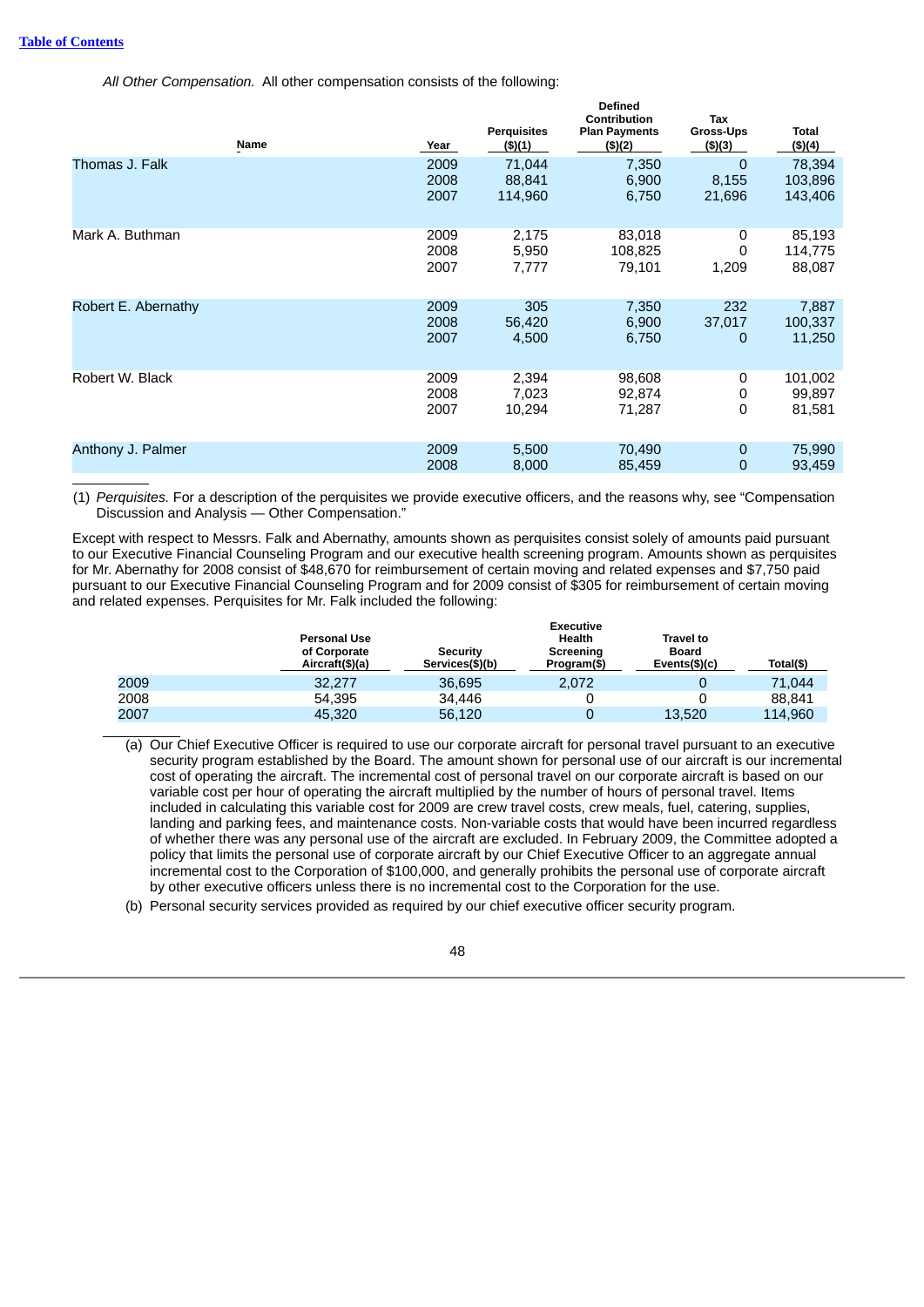- (c) Incremental travel and related costs, including for Mr. Falk's spouse and child who accompanied him, in connection with Board meetings and customer site visits in Turkey and Russia in 2007. These meetings and visits continued a long-standing practice of the Board to periodically visit our important international markets and to be accompanied by spouses/guests on these visits.
- (2) *Defined Contribution Plan Payments*. Matching contributions were made under the Incentive Investment Plan for all named executive officers. The value for Messrs. Black, Buthman and Palmer also includes amounts contributed or allocated to the Retirement Contribution Plan and supplemental Retirement Contribution Program. Messrs. Buthman, Black and Palmer are the only named executive officers who participated in the Retirement Contribution Plan and supplemental Retirement Contribution Program, which are described under "Compensation Discussion and Analysis — Retirement Benefits*.*"
- (3) *Tax Gross-Ups.* The amounts shown in 2008 and 2009 for Mr. Abernathy reflect tax reimbursement for moving and related expenses incurred for a relocation in connection with his change in duties. For the remaining named executive officers, amounts reflect tax reimbursement and related gross-ups with respect to certain business and personal use of our corporate aircraft. In addition, for Mr. Falk, the amounts in 2007 reflect tax reimbursement and related gross-up with respect to (i) travel for Mr. Falk's spouse and child for the Board meetings and customer site visits in Turkey and Russia described above and (ii) tour of historical sites in Turkey for Mr. Falk, his spouse and child. The Committee adopted a policy in February 2009 providing that executive officers will no longer receive tax reimbursement and a related gross-up for perquisites (including personal use of corporate aircraft), except for certain relocation benefits.
- (4) *Certain Dividends*. The named executive officers also receive dividends on restricted stock and dividend equivalents on restricted share units held by them at the same rate and on the same dates as dividends are paid to our stockholders. Because we factor the value of the right to receive dividends into the grant date fair value of the restricted stock and restricted share units awards, the dividends and dividend equivalents received by our named executive officers are not included in the Summary Compensation Table. The named executive officers received the following dividends and dividend equivalents on the restricted stock, as applicable, and restricted share units held by them:

|                     |      | <b>Dividends</b> |
|---------------------|------|------------------|
| Name                | Year | Received(\$)     |
| Thomas J. Falk      | 2009 | 573,946          |
|                     | 2008 | 630,171          |
|                     | 2007 | 699,533          |
| Mark A. Buthman     | 2009 | 127,008          |
|                     | 2008 | 142,368          |
|                     | 2007 | 137,057          |
| Robert E. Abernathy | 2009 | 149,737          |
|                     | 2008 | 161,869          |
|                     | 2007 | 145,403          |
| Robert W. Black     | 2009 | 86,108           |
|                     | 2008 | 73,162           |
|                     | 2007 | 40,754           |
| Anthony J. Palmer   | 2009 | 64,847           |
|                     | 2008 | 67,500           |

Dividend equivalents are no longer paid on unvested performance-based restricted share units granted to the named executive officers as of February 2009 and thereafter; instead, dividend equivalents on these units are accumulated and will be paid in additional shares after the performance-based restricted share units vest, based on the actual number of shares that vest. The value of these accumulated dividend equivalents will not be included in the table above until the underlying performance-based restricted share units vest and the dividend equivalents are paid in additional shares.

Under the terms of their letter agreements, Mr. Black's and Mr. Palmer's dividend equivalents on their respective restricted share unit awards granted as part of their signing bonuses are reinvested in

![](_page_54_Picture_8.jpeg)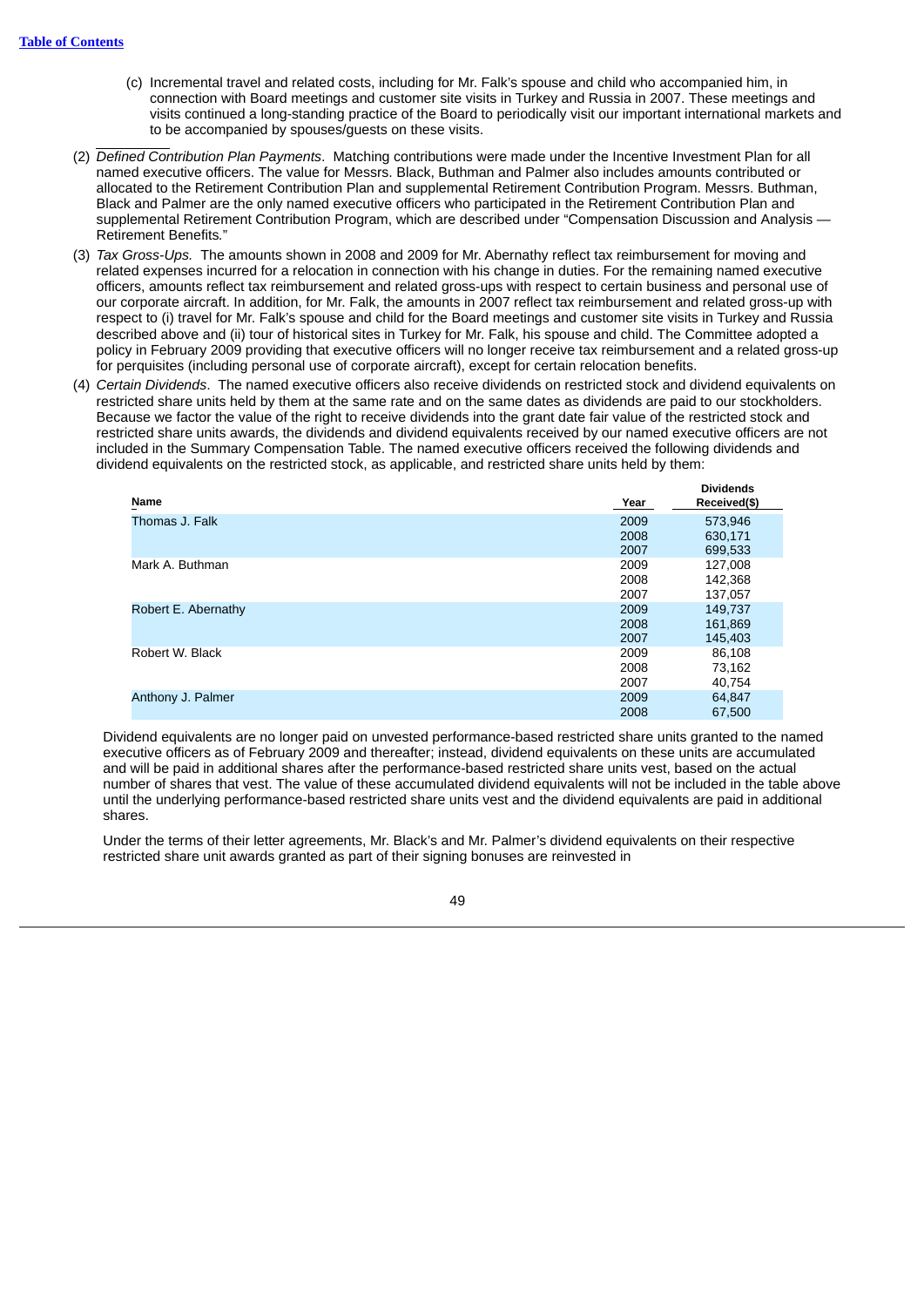additional restricted share units. The grant date fair value of these reinvested dividend equivalents is reflected in the table above.

# **Grants of Plan-Based Awards**

The following table sets forth plan-based awards granted to the named executive officers during 2009 on a grant-by-grant basis.

|                     |                             |         |                  | <b>Estimated Future Payouts Under Non-Equity</b><br>Incentive Plan Awards(1) |           | <b>Under Equity Incentive Plan Awards(2)</b> | <b>Estimated Future Payouts</b> |         | All Other<br>Option<br>Awards:<br>Number of<br><b>Securities</b><br><b>Underlying</b> | Exercise<br>or Base<br>Price of<br>Option | Grant<br><b>Date Fair</b><br>Value of<br><b>Stock and</b><br>Option |
|---------------------|-----------------------------|---------|------------------|------------------------------------------------------------------------------|-----------|----------------------------------------------|---------------------------------|---------|---------------------------------------------------------------------------------------|-------------------------------------------|---------------------------------------------------------------------|
|                     |                             | Grant   | <b>Threshold</b> | <b>Target</b>                                                                | Maximum   | <b>Threshold</b>                             | <b>Target</b>                   | Maximum | Options                                                                               | Awards                                    | Awards                                                              |
| Name                | <b>Grant Type</b>           | Date(3) | (S)              | (S)                                                                          | (S)       | (# )                                         |                                 | (#)     | (#)(4)                                                                                | (S/Sh)                                    | (S)(5)                                                              |
| Thomas J. Falk      | Annual cash incentive award |         |                  | 1.714.994                                                                    | 3.429.989 |                                              |                                 |         |                                                                                       |                                           |                                                                     |
|                     | Performance-based RSU       | 2/26/09 |                  |                                                                              |           | $\mathbf{0}$                                 | 85,727                          | 171.454 |                                                                                       |                                           | 4.000.022                                                           |
|                     | Time-vested stock option    | 4/29/09 |                  |                                                                              |           |                                              |                                 |         | 201.572                                                                               | 49.61                                     | 870.791                                                             |
| Mark A. Buthman     | Annual cash incentive award |         |                  | 561,000                                                                      | 1,122,000 |                                              |                                 |         |                                                                                       |                                           |                                                                     |
|                     | Performance-based RSU       | 2/26/09 |                  |                                                                              |           | 0                                            | 20,360                          | 40,720  |                                                                                       |                                           | 949,998                                                             |
|                     | Time-vested stock option    | 4/29/09 |                  |                                                                              |           |                                              |                                 |         | 47.873                                                                                | 49.61                                     | 206.811                                                             |
| Robert E. Abernathy | Annual cash incentive award |         |                  | 531.250                                                                      | 1.062.500 |                                              |                                 |         |                                                                                       |                                           |                                                                     |
|                     | Performance-based RSU       | 2/26/09 |                  |                                                                              |           | $\Omega$                                     | 27,147                          | 54.294  |                                                                                       |                                           | 1.266.679                                                           |
|                     | Time-vested stock option    | 4/29/09 |                  |                                                                              |           |                                              |                                 |         | 63,831                                                                                | 49.61                                     | 275,750                                                             |
| Robert W. Black     | Annual cash incentive award |         |                  | 476,000                                                                      | 952.000   |                                              |                                 |         |                                                                                       |                                           |                                                                     |
|                     | Performance-based RSU       | 2/26/09 |                  |                                                                              |           | 0                                            | 16.074                          | 32.148  |                                                                                       |                                           | 750.013                                                             |
|                     | Time-vested stock option    | 4/29/09 |                  |                                                                              |           |                                              |                                 |         | 37.795                                                                                | 49.61                                     | 163,274                                                             |
| Anthony J. Palmer   | Annual cash incentive award |         |                  | 425,000                                                                      | 850,000   |                                              |                                 |         |                                                                                       |                                           |                                                                     |
|                     | Performance-based RSU       | 2/26/09 |                  |                                                                              |           | $\mathbf{0}$                                 | 11,787                          | 23,574  |                                                                                       |                                           | 549,981                                                             |
|                     | Time-vested stock option    | 4/29/09 |                  |                                                                              |           |                                              |                                 |         | 27.716                                                                                | 49.61                                     | 119.733                                                             |

### **Grants of Plan-Based Awards in 2009**

- (1) Represents the potential annual performance-based incentive cash payments each executive could earn in 2009. These awards were granted under our Executive Officer Achievement Award Program approved by stockholders in 2002. Actual amounts earned in 2009 were based on the 2009 objectives established by the Management Development and Compensation Committee at its February 26, 2009 meeting. See "Compensation Discussion and Analysis — Annual Cash Compensation — Annual Cash Incentives." At the time of the grant, the incentive payment could range from the threshold amount to the maximum amount depending on the extent to which the 2009 objectives were met. The actual amounts paid in 2010 based on the 2009 objectives are set forth in the Summary Compensation Table under the column entitled "Non-Equity Incentive Plan Compensation."
- (2) Performance-based restricted share units granted under the 2001 Plan to our named executive officers on February 26, 2009. The number of performance-based restricted share units granted in 2009 that will ultimately vest on February 26, 2012 could range from the threshold number to the maximum number depending on the extent to which the average annual net sales growth and average ROIC performance objectives for those awards are met. See "Compensation Discussion and Analysis — Long-Term Equity Incentive Compensation — Performance-Based Restricted Share Unit Awards."
- (3) The grant date for each award is the same date that the Committee took action to grant the awards.
- (4) Time-vested stock options granted under the 2001 Plan to our named executive officers on April 29, 2009.
- (5) Grant date fair value is determined in accordance with ASC Topic 718 and, for performance-based restricted share units, is the value at grant date based on the probable outcome of the performance condition and is consistent with the estimate of aggregate compensation cost to be recognized over the service period determined as of the grant date, excluding the effect of estimated forfeitures. See Notes 9, 8 and 6 to our audited consolidated financial statements included in our Annual Reports on Form 10-K for 2009, 2008 and 2007, respectively, for the assumptions used in valuing and expensing these restricted share units and stock option awards in accordance with ASC Topic 718.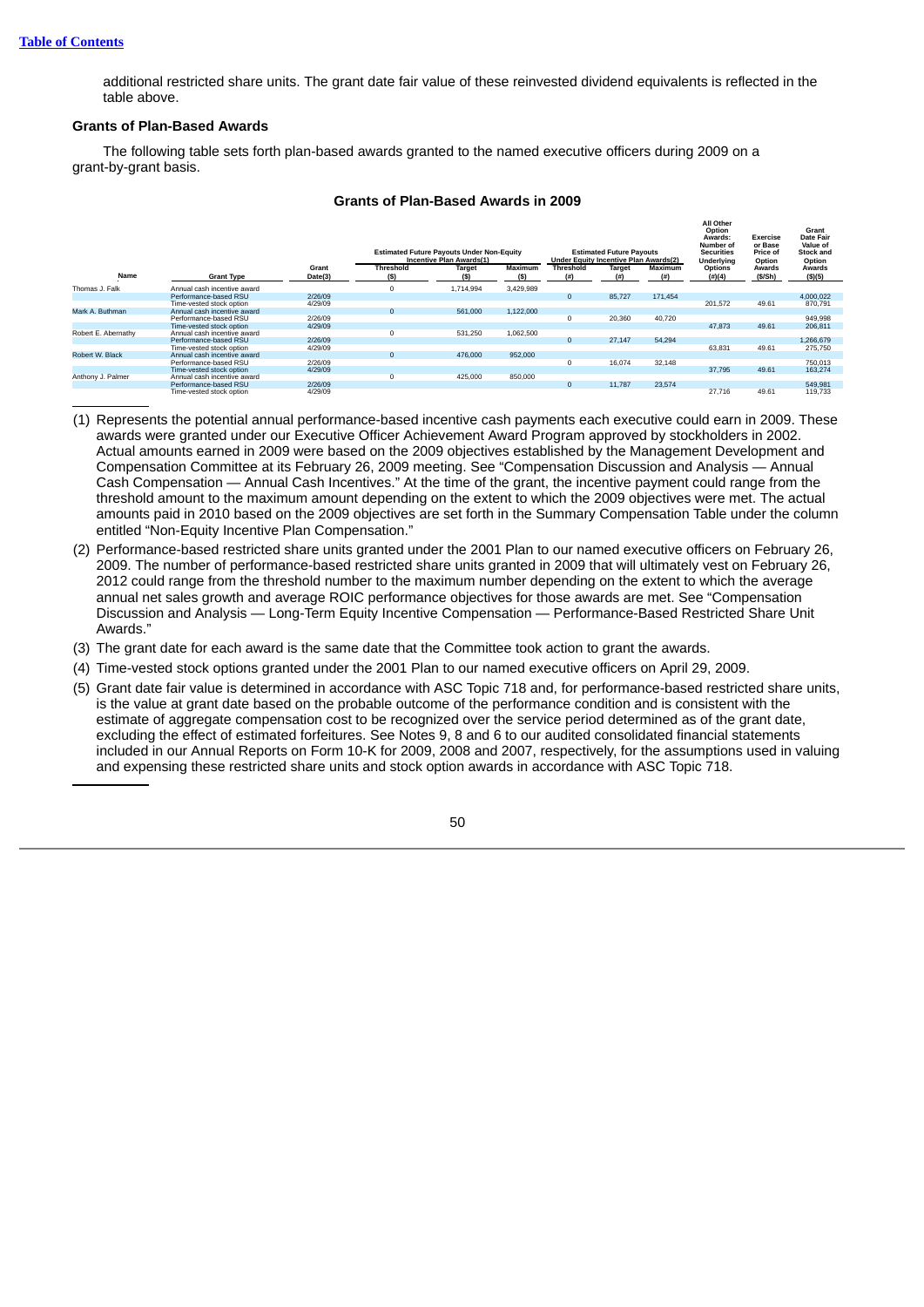# **Discussion of Summary Compensation and Plan-Based Awards Tables**

Our executive compensation policies and practices, pursuant to which the compensation set forth in the Summary Compensation Table and the Grants of Plan-Based Awards in 2009 table was paid or awarded, are described under "Compensation Discussion and Analysis."

In 2006, the Corporation and Mr. Black entered into a letter agreement in connection with his hiring. Among other things, the letter agreement provided for an initial grant of stock options and restricted share units, as well as additional severance protection for Mr. Black. See "Potential Payments on Termination or Change in Control — Severance Benefits — Letter Agreement with Mr. Black." Also in 2006, the Corporation and Mr. Palmer entered into a letter agreement in connection with his hiring. Among other things, the letter agreement provided for an initial grant of stock options and restricted share units, as well as additional severance protection for Mr. Palmer. See "Potential Payments on Termination or Change in Control — Severance Benefits — Letter Agreement with Mr. Palmer." Other than these letter agreements and the executive severance plans described below, none of our named executive officers has any employment agreement with us. See "Potential Payments on Termination or Change in Control."

Executive officers may receive long-term equity incentive awards of stock options, restricted stock or restricted share units, or a combination of stock options, restricted stock and restricted share units under the 2001 Plan, which was approved by stockholders in 2001. The 2001 Plan provides the Committee with discretion to require performance-based standards to be met before awards vest. From 2004 through 2007, the Committee used a combination of time-vested restricted share units, performance-based restricted share units and stock options. In 2008 and 2009, the Committee did not award timevested restricted share units to our named executive officers. Each named executive officer received grants of stock options and performance-based restricted share units under the 2001 Plan in 2009.

For grants of stock options, the 2001 Plan provides that the option exercise price per share shall be no less than the closing price per share of our common stock at the grant date. The term of any option is no more than ten years from the grant date. Options granted in 2009 become exercisable in three annual installments of 30 percent, 30 percent and 40 percent, beginning April 29, 2010; provided, however, that all of the options become exercisable for three years upon death or total or permanent disability, and for five years upon retirement of the officer. In addition, options generally become exercisable upon a termination of employment following a change in control, and options granted to the named executive officers are subject to our Executive Severance Plan. See "Potential Payments on Termination or Change in Control." The options may be transferred by the officers to family members or certain entities in which family members have interests.

Performance-based restricted share unit awards granted in 2009 vest three years following grant in a range from zero to 200 percent of the target levels based on our average annual net sales growth and average adjusted ROIC performance during the three years. As of February 9, 2010, the performance-based restricted share units granted in 2009, 2008 and 2007 were on pace to vest at the following levels: 151 percent for the 2009 award, 29 percent for the 2008 award and 60 percent for the 2007 award.

For restricted share units, during the restricted period an executive who is awarded restricted share units is not entitled to vote the units but, for units granted prior to 2009, receives cash equal to dividends paid on our common stock (other than Mr. Black's and Mr. Palmer's dividend equivalents on their respective restricted share unit awards granted as part of their signing bonuses, which are reinvested in additional restricted share units). Dividend equivalents are no longer paid on unvested performance-based restricted share units granted to the named executive officers as of February 2009 and thereafter; instead, dividend equivalents on these units are accumulated and will be paid in additional shares after the performance-based restricted share units vest, based on the actual number of shares that vest.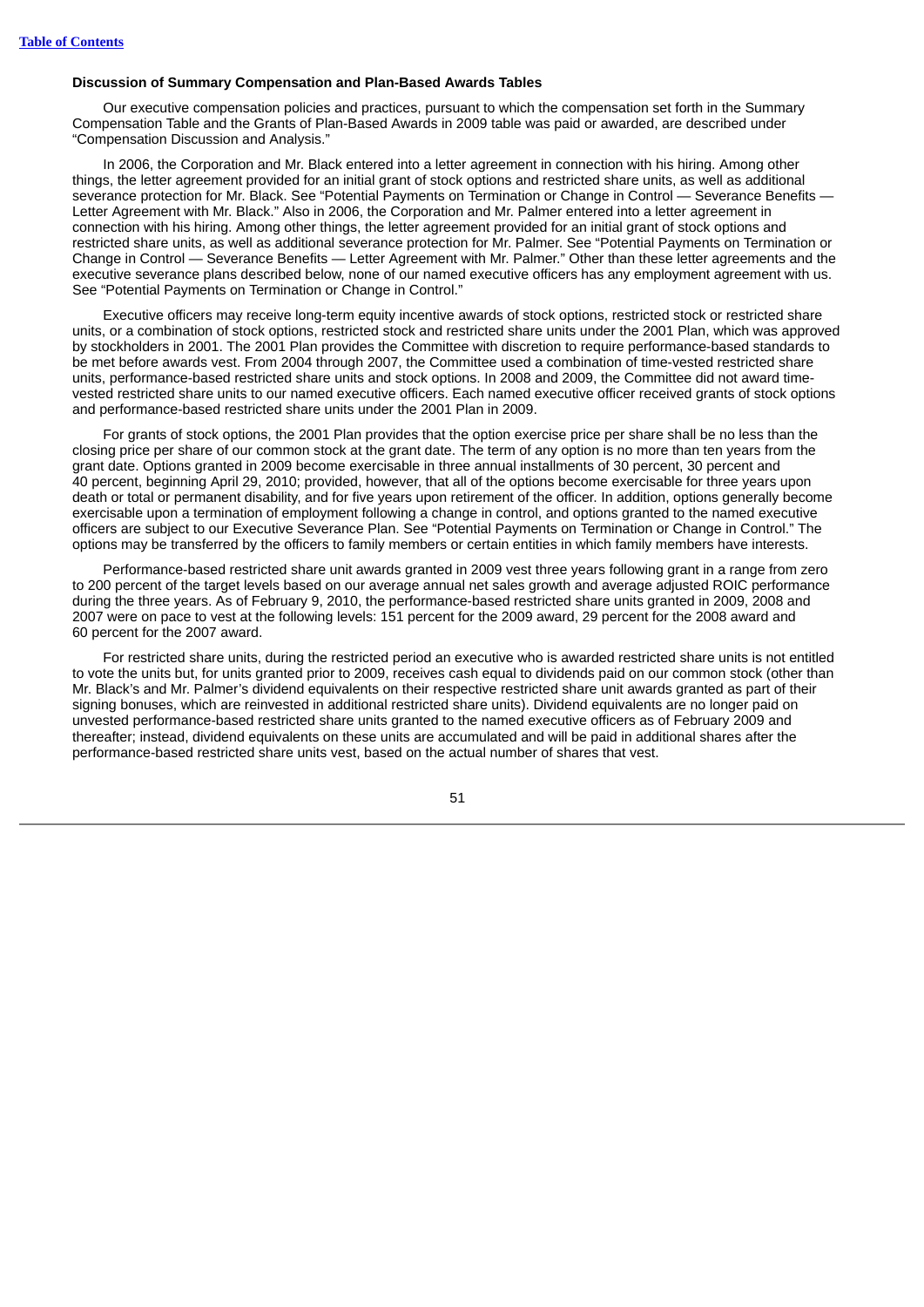# **Outstanding Equity Awards**

The following table sets forth information concerning outstanding equity awards for our named executive officers at December 31, 2009. Option awards were granted for ten-year terms, ending on the option expiration date set forth in the table. Stock awards were granted as indicated in the footnotes to the table.

# **Outstanding Equity Awards as of December 31, 2009(1)**

|                        |                    |                                                                                              | Option Awards(2)(3)                                                                                                  |                                               |                              | <b>Stock Awards</b>                                                                            |                                                                                                          |                                                                                                                                                         |                                                                                                                                                                                                     |
|------------------------|--------------------|----------------------------------------------------------------------------------------------|----------------------------------------------------------------------------------------------------------------------|-----------------------------------------------|------------------------------|------------------------------------------------------------------------------------------------|----------------------------------------------------------------------------------------------------------|---------------------------------------------------------------------------------------------------------------------------------------------------------|-----------------------------------------------------------------------------------------------------------------------------------------------------------------------------------------------------|
| Name<br>Thomas J. Falk | Grant<br>Date      | Number of<br><b>Securities</b><br>Underlying<br>Unexercised<br>Options<br>(#)<br>Exercisable | Number of<br><b>Securities</b><br><b>Underlying</b><br><b>Unexercised</b><br><b>Options</b><br>(# )<br>Unexercisable | Option<br><b>Exercise</b><br>Price<br>(\$)(4) | Option<br>Expiration<br>Date | Number of<br>Shares or<br>Units of<br><b>Stock That</b><br><b>Have Not</b><br>Vested $(\#)(5)$ | <b>Market Value</b><br>of Shares<br>or Units of<br><b>Stock That</b><br><b>Have Not</b><br>Vested(\$)(6) | <b>Equity Incentive</b><br>Plan Awards:<br>Number of<br><b>Unearned Shares,</b><br><b>Units or Other</b><br><b>Rights That Have</b><br>Not Vested(#)(7) | <b>Equity Incentive</b><br>Plan Awards:<br><b>Market or</b><br><b>Payout Value of</b><br><b>Unearned Shares,</b><br><b>Units or Other</b><br><b>Rights That</b><br><b>Have Not</b><br>Vested(\$)(8) |
|                        | 4/29/09            | $\Omega$                                                                                     | 201,572                                                                                                              | 49.61                                         | 4/29/19                      |                                                                                                |                                                                                                          |                                                                                                                                                         |                                                                                                                                                                                                     |
|                        | 2/26/09            |                                                                                              |                                                                                                                      |                                               |                              |                                                                                                |                                                                                                          | 177,298(9)                                                                                                                                              | 11,295,656                                                                                                                                                                                          |
|                        | 4/23/08            | 62,509                                                                                       | 145,857                                                                                                              | 63.99                                         | 4/23/18                      |                                                                                                |                                                                                                          |                                                                                                                                                         |                                                                                                                                                                                                     |
|                        | 4/23/08            |                                                                                              |                                                                                                                      |                                               |                              |                                                                                                |                                                                                                          | 83,346                                                                                                                                                  | 5,309,974                                                                                                                                                                                           |
|                        | 4/25/07            | 86,254                                                                                       | 57,504                                                                                                               | 71.88                                         | 4/25/17                      |                                                                                                |                                                                                                          |                                                                                                                                                         |                                                                                                                                                                                                     |
|                        | 4/25/07            |                                                                                              |                                                                                                                      |                                               |                              | 35,940                                                                                         | 2,289,737                                                                                                |                                                                                                                                                         |                                                                                                                                                                                                     |
|                        | 4/25/07            |                                                                                              |                                                                                                                      |                                               |                              |                                                                                                |                                                                                                          | 35,940                                                                                                                                                  | 2,289,737                                                                                                                                                                                           |
|                        | 4/26/06            | 175,946                                                                                      | 0                                                                                                                    | 58.73                                         | 4/26/16                      |                                                                                                |                                                                                                          |                                                                                                                                                         |                                                                                                                                                                                                     |
|                        | 4/26/06            |                                                                                              |                                                                                                                      |                                               |                              | 29,325                                                                                         | 1,868,296                                                                                                |                                                                                                                                                         |                                                                                                                                                                                                     |
|                        | 4/28/05            | 167,776                                                                                      | 0                                                                                                                    | 61.59                                         | 4/28/15                      |                                                                                                |                                                                                                          |                                                                                                                                                         |                                                                                                                                                                                                     |
|                        | 4/28/05            |                                                                                              |                                                                                                                      |                                               |                              | 13,982                                                                                         | 890,793                                                                                                  |                                                                                                                                                         |                                                                                                                                                                                                     |
|                        | 4/28/04            | 122,031                                                                                      | $\overline{0}$                                                                                                       | 63.14                                         | 4/28/14                      |                                                                                                |                                                                                                          |                                                                                                                                                         |                                                                                                                                                                                                     |
|                        | 2/18/02            | 305,077                                                                                      | $\mathbf 0$                                                                                                          | 59.97                                         | 2/17/12                      |                                                                                                |                                                                                                          |                                                                                                                                                         |                                                                                                                                                                                                     |
|                        | 2/22/01            | 228,807(10)                                                                                  | $\overline{0}$                                                                                                       | 68.59                                         | 2/21/11                      |                                                                                                |                                                                                                          |                                                                                                                                                         |                                                                                                                                                                                                     |
|                        |                    |                                                                                              |                                                                                                                      |                                               |                              |                                                                                                |                                                                                                          |                                                                                                                                                         |                                                                                                                                                                                                     |
| Mark A. Buthman        |                    | $\overline{0}$                                                                               |                                                                                                                      |                                               |                              |                                                                                                |                                                                                                          |                                                                                                                                                         |                                                                                                                                                                                                     |
|                        | 4/29/09<br>2/26/09 |                                                                                              | 47,873                                                                                                               | 49.61                                         | 4/29/19                      |                                                                                                |                                                                                                          |                                                                                                                                                         |                                                                                                                                                                                                     |
|                        |                    | 14,846                                                                                       |                                                                                                                      | 63.99                                         | 4/23/18                      |                                                                                                |                                                                                                          | 42,108(9)                                                                                                                                               | 2,682,701                                                                                                                                                                                           |
|                        | 4/23/08<br>4/23/08 |                                                                                              | 34,641                                                                                                               |                                               |                              |                                                                                                |                                                                                                          | 19,795                                                                                                                                                  | 1,261,139                                                                                                                                                                                           |
|                        | 4/25/07            | 17,807                                                                                       | 11,872                                                                                                               | 71.88                                         | 4/25/17                      |                                                                                                |                                                                                                          |                                                                                                                                                         |                                                                                                                                                                                                     |
|                        | 4/25/07            |                                                                                              |                                                                                                                      |                                               |                              | 7,420                                                                                          | 472,728                                                                                                  |                                                                                                                                                         |                                                                                                                                                                                                     |
|                        | 4/25/07            |                                                                                              |                                                                                                                      |                                               |                              |                                                                                                |                                                                                                          | 7.420                                                                                                                                                   | 472.278                                                                                                                                                                                             |
|                        | 4/26/06            | 38,595                                                                                       | $\overline{0}$                                                                                                       | 58.73                                         | 4/26/16                      |                                                                                                |                                                                                                          |                                                                                                                                                         |                                                                                                                                                                                                     |
|                        | 4/26/06            |                                                                                              |                                                                                                                      |                                               |                              | 6,433                                                                                          | 409,846                                                                                                  |                                                                                                                                                         |                                                                                                                                                                                                     |
|                        | 4/28/05            | 36,803                                                                                       | $\overline{0}$                                                                                                       | 61.59                                         | 4/28/15                      |                                                                                                |                                                                                                          |                                                                                                                                                         |                                                                                                                                                                                                     |
|                        | 4/28/05            |                                                                                              |                                                                                                                      |                                               |                              | 3,067                                                                                          | 195,399                                                                                                  |                                                                                                                                                         |                                                                                                                                                                                                     |
|                        | 4/28/04            | 24,558                                                                                       | $\overline{0}$                                                                                                       | 63.14                                         | 4/28/14                      |                                                                                                |                                                                                                          |                                                                                                                                                         |                                                                                                                                                                                                     |
|                        | 2/17/03            | 41,523                                                                                       | $\overline{0}$                                                                                                       | 43.80                                         | 2/16/13                      |                                                                                                |                                                                                                          |                                                                                                                                                         |                                                                                                                                                                                                     |
|                        | 2/18/02            | 40,677                                                                                       | $\overline{0}$                                                                                                       | 59.97                                         | 2/17/12                      |                                                                                                |                                                                                                          |                                                                                                                                                         |                                                                                                                                                                                                     |
|                        | 2/22/01            | 30,507                                                                                       | $\mathbf{0}$                                                                                                         | 68.59                                         | 2/21/11                      |                                                                                                |                                                                                                          |                                                                                                                                                         |                                                                                                                                                                                                     |
|                        |                    |                                                                                              |                                                                                                                      |                                               |                              |                                                                                                |                                                                                                          |                                                                                                                                                         |                                                                                                                                                                                                     |
| Robert E. Abernathy    |                    |                                                                                              |                                                                                                                      |                                               |                              |                                                                                                |                                                                                                          |                                                                                                                                                         |                                                                                                                                                                                                     |
|                        | 4/29/09            | $\overline{0}$                                                                               | 63.381                                                                                                               | 49.61                                         | 4/29/19                      |                                                                                                |                                                                                                          |                                                                                                                                                         |                                                                                                                                                                                                     |
|                        | 2/26/09            |                                                                                              |                                                                                                                      |                                               |                              |                                                                                                |                                                                                                          | 56,145(9)                                                                                                                                               | 3,576,998                                                                                                                                                                                           |
|                        | 4/23/08            | 17,971                                                                                       | 41,934                                                                                                               | 63.99                                         | 4/23/18                      |                                                                                                |                                                                                                          |                                                                                                                                                         |                                                                                                                                                                                                     |
|                        | 4/23/08            |                                                                                              |                                                                                                                      |                                               |                              |                                                                                                |                                                                                                          | 23,962                                                                                                                                                  | 1,526,619                                                                                                                                                                                           |
|                        | 4/25/07            | 21,146                                                                                       | 14,098                                                                                                               | 71.88                                         | 4/25/17                      |                                                                                                |                                                                                                          |                                                                                                                                                         |                                                                                                                                                                                                     |
|                        | 4/25/07            |                                                                                              |                                                                                                                      |                                               |                              | 8,602                                                                                          | 548,033                                                                                                  | 8,811                                                                                                                                                   |                                                                                                                                                                                                     |
|                        | 4/25/07<br>4/26/06 | 45,406                                                                                       | $\overline{0}$                                                                                                       | 58.73                                         | 4/26/16                      |                                                                                                |                                                                                                          |                                                                                                                                                         | 561,349                                                                                                                                                                                             |
|                        | 4/26/06            |                                                                                              |                                                                                                                      |                                               |                              | 7,388                                                                                          | 470,689                                                                                                  |                                                                                                                                                         |                                                                                                                                                                                                     |
|                        | 4/28/05            | 37,885                                                                                       | $\overline{0}$                                                                                                       | 61.59                                         | 4/28/15                      |                                                                                                |                                                                                                          |                                                                                                                                                         |                                                                                                                                                                                                     |
|                        | 4/28/05            |                                                                                              |                                                                                                                      |                                               |                              | 3,082                                                                                          | 196,354                                                                                                  |                                                                                                                                                         |                                                                                                                                                                                                     |
|                        | 4/28/04            | 28,473                                                                                       | $\overline{0}$                                                                                                       | 63.14                                         | 4/28/14                      |                                                                                                |                                                                                                          |                                                                                                                                                         |                                                                                                                                                                                                     |
|                        | 2/17/03            | 91,523                                                                                       | $\mathbf{0}$                                                                                                         | 43.80                                         | 2/16/13                      |                                                                                                |                                                                                                          |                                                                                                                                                         |                                                                                                                                                                                                     |
|                        | 2/18/02            | 101,692                                                                                      | $\overline{0}$                                                                                                       | 59.97                                         | 2/17/12                      |                                                                                                |                                                                                                          |                                                                                                                                                         |                                                                                                                                                                                                     |
|                        | 2/22/01            | 61,014                                                                                       | $\Omega$                                                                                                             | 68.59                                         | 2/21/11                      |                                                                                                |                                                                                                          |                                                                                                                                                         |                                                                                                                                                                                                     |
|                        |                    |                                                                                              |                                                                                                                      |                                               |                              |                                                                                                |                                                                                                          |                                                                                                                                                         |                                                                                                                                                                                                     |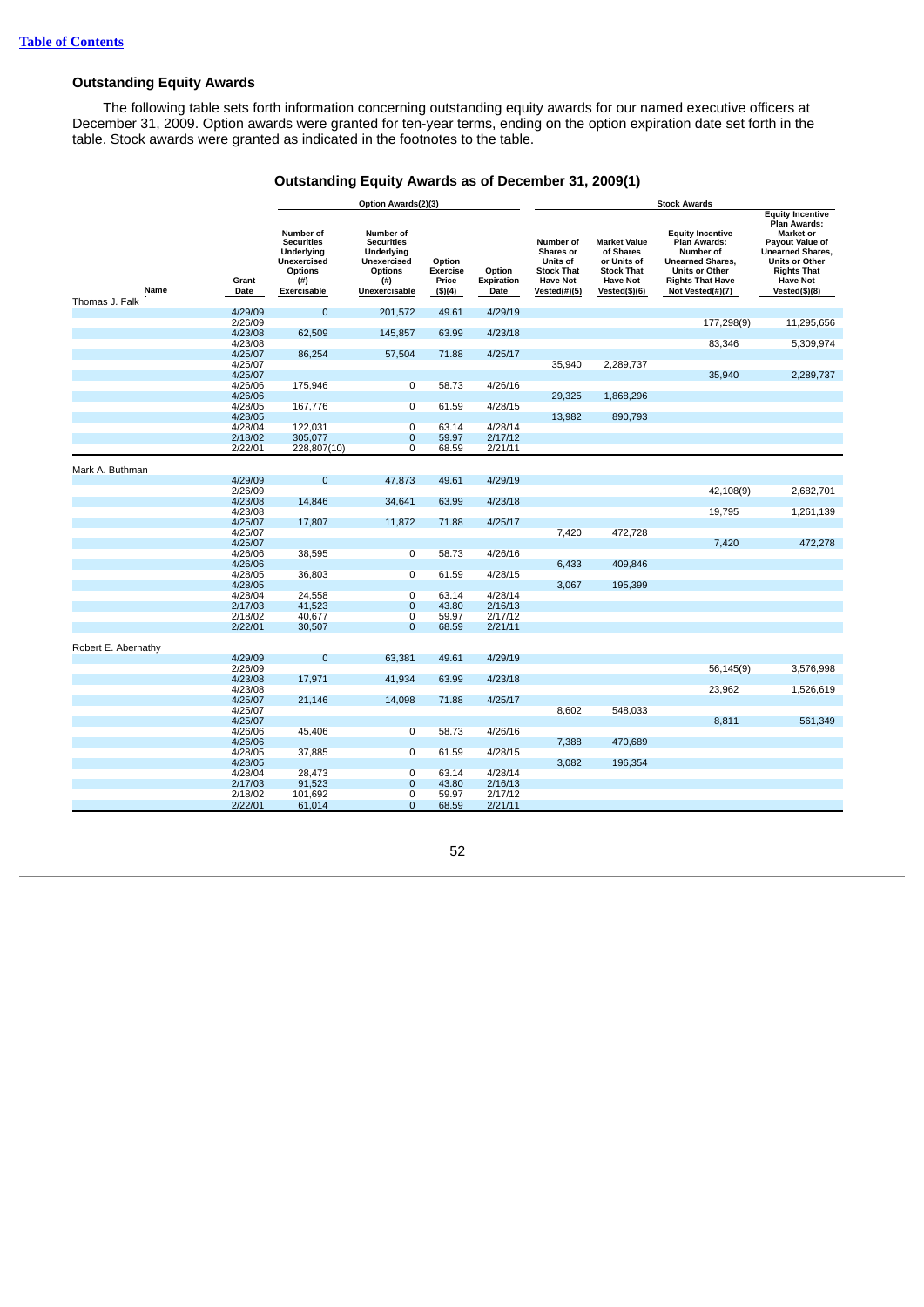|                         |               | Option Awards(2)(3)                                                                                  |                                                                                                               |                                               |                              | <b>Stock Awards</b>                                                                                         |                                                                                                          |                                                                                                                                                         |                                                                                                                                                                                                     |
|-------------------------|---------------|------------------------------------------------------------------------------------------------------|---------------------------------------------------------------------------------------------------------------|-----------------------------------------------|------------------------------|-------------------------------------------------------------------------------------------------------------|----------------------------------------------------------------------------------------------------------|---------------------------------------------------------------------------------------------------------------------------------------------------------|-----------------------------------------------------------------------------------------------------------------------------------------------------------------------------------------------------|
| Name<br>Robert W. Black | Grant<br>Date | Number of<br><b>Securities</b><br>Underlying<br><b>Unexercised</b><br>Options<br>(# )<br>Exercisable | Number of<br><b>Securities</b><br>Underlying<br><b>Unexercised</b><br><b>Options</b><br>(# )<br>Unexercisable | Option<br><b>Exercise</b><br>Price<br>(\$)(4) | Option<br>Expiration<br>Date | Number of<br><b>Shares or</b><br><b>Units of</b><br><b>Stock That</b><br><b>Have Not</b><br>$Vested(\#)(5)$ | <b>Market Value</b><br>of Shares<br>or Units of<br><b>Stock That</b><br><b>Have Not</b><br>Vested(\$)(6) | <b>Equity Incentive</b><br>Plan Awards:<br>Number of<br><b>Unearned Shares,</b><br><b>Units or Other</b><br><b>Rights That Have</b><br>Not Vested(#)(7) | <b>Equity Incentive</b><br><b>Plan Awards:</b><br><b>Market or</b><br>Payout Value of<br><b>Unearned Shares,</b><br><b>Units or Other</b><br><b>Rights That</b><br><b>Have Not</b><br>Vested(\$)(8) |
|                         | 4/29/09       | $\mathbf{0}$                                                                                         | 37,795                                                                                                        | 49.61                                         | 4/29/19                      |                                                                                                             |                                                                                                          |                                                                                                                                                         |                                                                                                                                                                                                     |
|                         | 2/26/09       |                                                                                                      |                                                                                                               |                                               |                              |                                                                                                             |                                                                                                          | 33,244(9)                                                                                                                                               | 2,117,975                                                                                                                                                                                           |
|                         | 4/23/08       | 11,720                                                                                               | 27,349                                                                                                        | 63.99                                         | 4/23/18                      |                                                                                                             |                                                                                                          |                                                                                                                                                         |                                                                                                                                                                                                     |
|                         | 4/23/08       |                                                                                                      |                                                                                                               |                                               |                              |                                                                                                             |                                                                                                          | 15,627                                                                                                                                                  | 995,596                                                                                                                                                                                             |
|                         | 4/25/07       | 11,129                                                                                               | 7,420                                                                                                         | 71.88                                         | 4/25/17                      |                                                                                                             |                                                                                                          |                                                                                                                                                         |                                                                                                                                                                                                     |
|                         | 4/25/07       |                                                                                                      |                                                                                                               |                                               |                              | 4,637                                                                                                       | 295,423                                                                                                  |                                                                                                                                                         |                                                                                                                                                                                                     |
|                         | 4/25/07       |                                                                                                      |                                                                                                               |                                               |                              |                                                                                                             |                                                                                                          | 4,637                                                                                                                                                   | 295,423                                                                                                                                                                                             |
|                         | 4/26/06       | 36,325                                                                                               | 0                                                                                                             | 58.73                                         | 4/26/16                      |                                                                                                             |                                                                                                          |                                                                                                                                                         |                                                                                                                                                                                                     |
|                         | 4/26/06(11)   |                                                                                                      |                                                                                                               |                                               |                              | 3,857(12)                                                                                                   | 245,729                                                                                                  |                                                                                                                                                         |                                                                                                                                                                                                     |
|                         | 4/26/06       |                                                                                                      |                                                                                                               |                                               |                              | 3,784                                                                                                       | 241,079                                                                                                  |                                                                                                                                                         |                                                                                                                                                                                                     |
| Anthony J. Palmer       |               |                                                                                                      |                                                                                                               |                                               |                              |                                                                                                             |                                                                                                          |                                                                                                                                                         |                                                                                                                                                                                                     |
|                         | 4/29/09       | $\mathbf{0}$                                                                                         | 27,716                                                                                                        | 49.61                                         | 4/29/19                      |                                                                                                             |                                                                                                          |                                                                                                                                                         |                                                                                                                                                                                                     |
|                         | 2/26/09       |                                                                                                      |                                                                                                               |                                               |                              |                                                                                                             |                                                                                                          | 24,378(9)                                                                                                                                               | 1,553,122                                                                                                                                                                                           |
|                         | 4/23/08       | 8,595                                                                                                | 20,055                                                                                                        | 63.99                                         | 4/23/18                      |                                                                                                             |                                                                                                          |                                                                                                                                                         |                                                                                                                                                                                                     |
|                         | 4/23/08       |                                                                                                      |                                                                                                               |                                               |                              |                                                                                                             |                                                                                                          | 11,460                                                                                                                                                  | 730,117                                                                                                                                                                                             |
|                         | 4/25/07       | 11,129                                                                                               | 7,420                                                                                                         | 71.88                                         | 4/25/17                      |                                                                                                             |                                                                                                          |                                                                                                                                                         |                                                                                                                                                                                                     |
|                         | 4/25/07       |                                                                                                      |                                                                                                               |                                               |                              | 4,637                                                                                                       | 295,423                                                                                                  |                                                                                                                                                         |                                                                                                                                                                                                     |
|                         | 4/25/07       |                                                                                                      |                                                                                                               |                                               |                              |                                                                                                             |                                                                                                          | 4,637                                                                                                                                                   | 295,423                                                                                                                                                                                             |
|                         | 1/31/07       | 6,916                                                                                                | 4,611                                                                                                         | 69.40                                         | 1/31/17                      |                                                                                                             |                                                                                                          |                                                                                                                                                         |                                                                                                                                                                                                     |
|                         | 1/31/07(13)   |                                                                                                      |                                                                                                               |                                               |                              | 5,464(12)                                                                                                   | 348,111                                                                                                  |                                                                                                                                                         |                                                                                                                                                                                                     |

(1) The amounts shown reflect outstanding equity awards granted under the 1992 Equity Participation Plan (the "1992 Plan") or the 2001 Plan (together, the "Equity Plans"). Under the Equity Plans, an executive officer may receive awards of stock options, restricted stock or restricted share units, or a combination of stock options, restricted stock and restricted share units. Only stock option awards are currently outstanding under the 1992 Plan. Stock options, timevested restricted share unit and performance-based restricted share unit awards are currently outstanding for the named executive officers under the 2001 Plan.

- (2) Number and exercise price of stock options granted prior to December 1, 2004 include mandatory adjustments to reflect the change in capitalization due to the Neenah Paper, Inc. spin-off.
- (3) Stock options granted under the Equity Plans become exercisable in three annual installments of 30 percent, 30 percent and 40 percent, beginning the first anniversary of the grant date; provided that all of the options become exercisable for three years upon death or total and permanent disability and for five years upon retirement of the officer. In addition, options generally become exercisable upon a termination of employment following a change in control, and options granted to the named executive officers are subject to our Executive Severance Plan. See "Potential Payments on Termination or Change in Control." The options may be transferred by the officers to family members or certain entities in which family members have interests.
- (4) The Equity Plans provide that the option price per share shall be no less than 100 percent of the closing price per share of our common stock on the date of grant.
- (5) The amounts shown represent awards of time-vested restricted share units granted to the named executive officers in April 2005, 2006 and 2007, as indicated. Subject to accelerated vesting as described in "Potential Payments on Termination or Change in Control," time-vested restricted share unit awards vest in one-third increments, beginning on the third anniversary of the grant date (except as provided in footnotes (11) and (13) below). Dividend equivalents on these units are paid in cash on the number of restricted share units at the same rate and on the same day as dividends are paid to all our stockholders (except as provided in footnote (12) below).
- (6) The values shown in this column are based on the closing price of our common stock on December 31, 2009 of \$63.71 per share.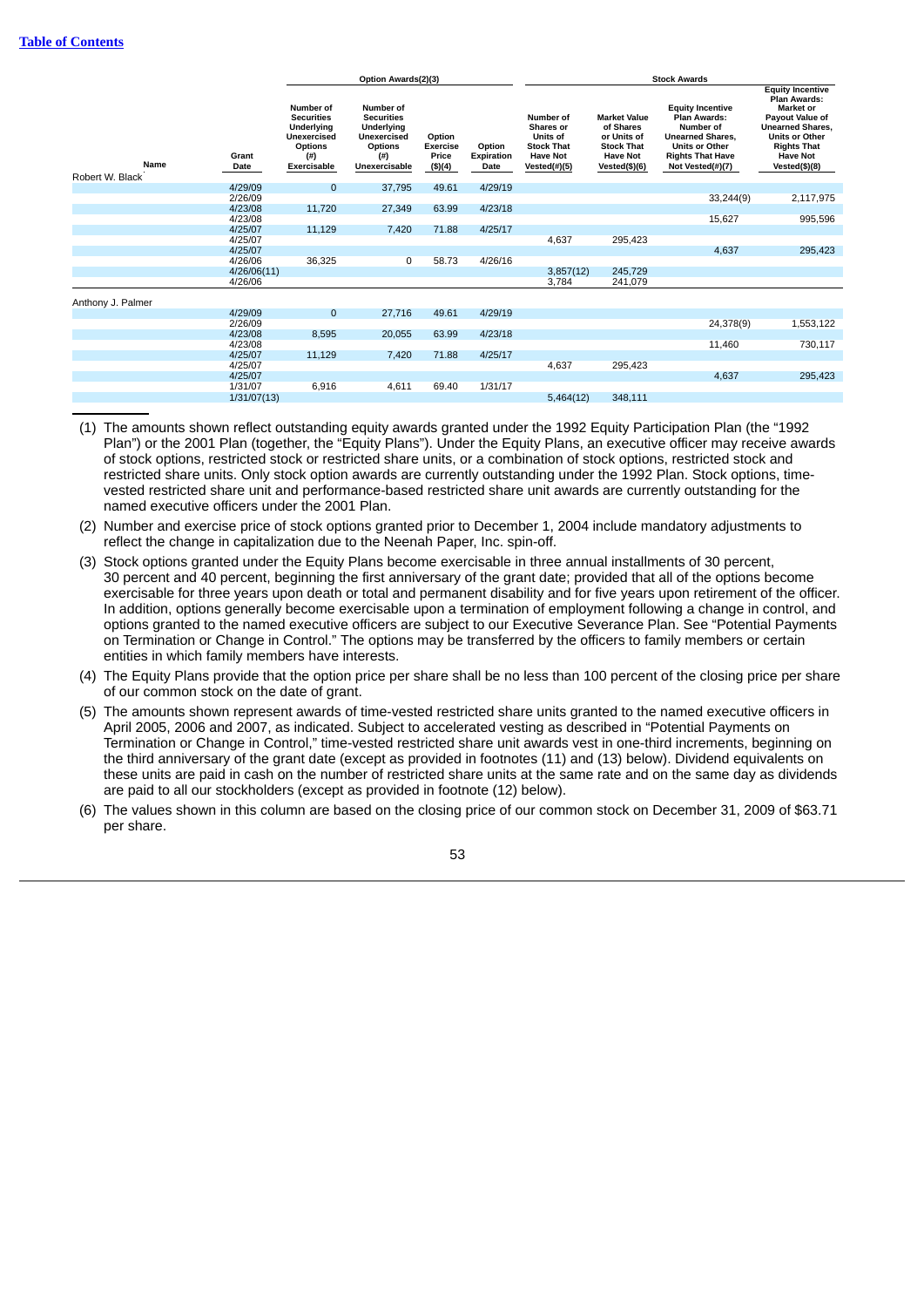- (7) The amounts shown represent awards of performance-based restricted share units granted to the named executive officers in April 2007 and 2008 and February 2009. Subject to accelerated vesting as described in "Potential Payments on Termination or Change in Control," performance-based restricted share unit awards granted in 2007 and 2008 vest on April 25, 2010 and April 23, 2011, respectively, in a range from zero to 150 percent of the target levels indicated based on the achievement of specific performance goals, and performance-based restricted share unit awards granted in 2009 vest on February 26, 2012 in a range from zero to 200 percent of the target levels indicated based on the achievement of specific performance goals. Based on the current vesting pace of these awards, the amounts shown represent target levels for the 2007 and 2008 grants and the maximum level for the 2009 grant. See "Discussion of Summary Compensation and Plan-Based Awards Tables." For performance-based restricted share units granted prior to 2009, dividend equivalents are paid in cash on the target number of restricted share units at the same rate paid and on the same day as dividends are paid to all our stockholders. Dividend equivalents are no longer paid on unvested performance-based restricted share units granted to the named executive officers as of February 2009 and thereafter; instead, dividend equivalents on these units are accumulated and will be paid in additional shares after the performance-based restricted share units vest, based on the actual number of shares that vest.
- (8) The values shown in this column are based on the target level of performance-based restricted share units (or, for the February 2009 grant, the maximum level as described in footnote (7) above) and the closing price of our common stock on December 31, 2009 of \$63.71 per share.
- (9) Includes the following amount of dividend equivalents on performance-based restricted share units granted to the named executive officers in February 2009, based on the maximum level for the grant: 5,844 for Mr. Falk; 1,388 for Mr. Buthman; 1,850 for Mr. Abernathy; 1,095 for Mr. Black and 803 for Mr. Palmer.
- (10) Includes 33,775 options transferred to TKM, Ltd., a family partnership established by Mr. Falk and his spouse.
- (11) Under the terms of Mr. Black's letter agreement, these time-vested restricted share units, granted as part of his signing bonus, vest on April 26, 2011.
- (12) Includes the following amount of dividend equivalents on time-vested restricted share units granted as part of Mr. Black's or Mr. Palmer's signing bonus, as applicable, that are reinvested in additional restricted share units: 452 for Mr. Black and 1,464 for Mr. Palmer.
- (13) Under the terms of Mr. Palmer's letter agreement, these time-vested restricted share units, granted as part of his signing bonus, vested on January 31, 2010.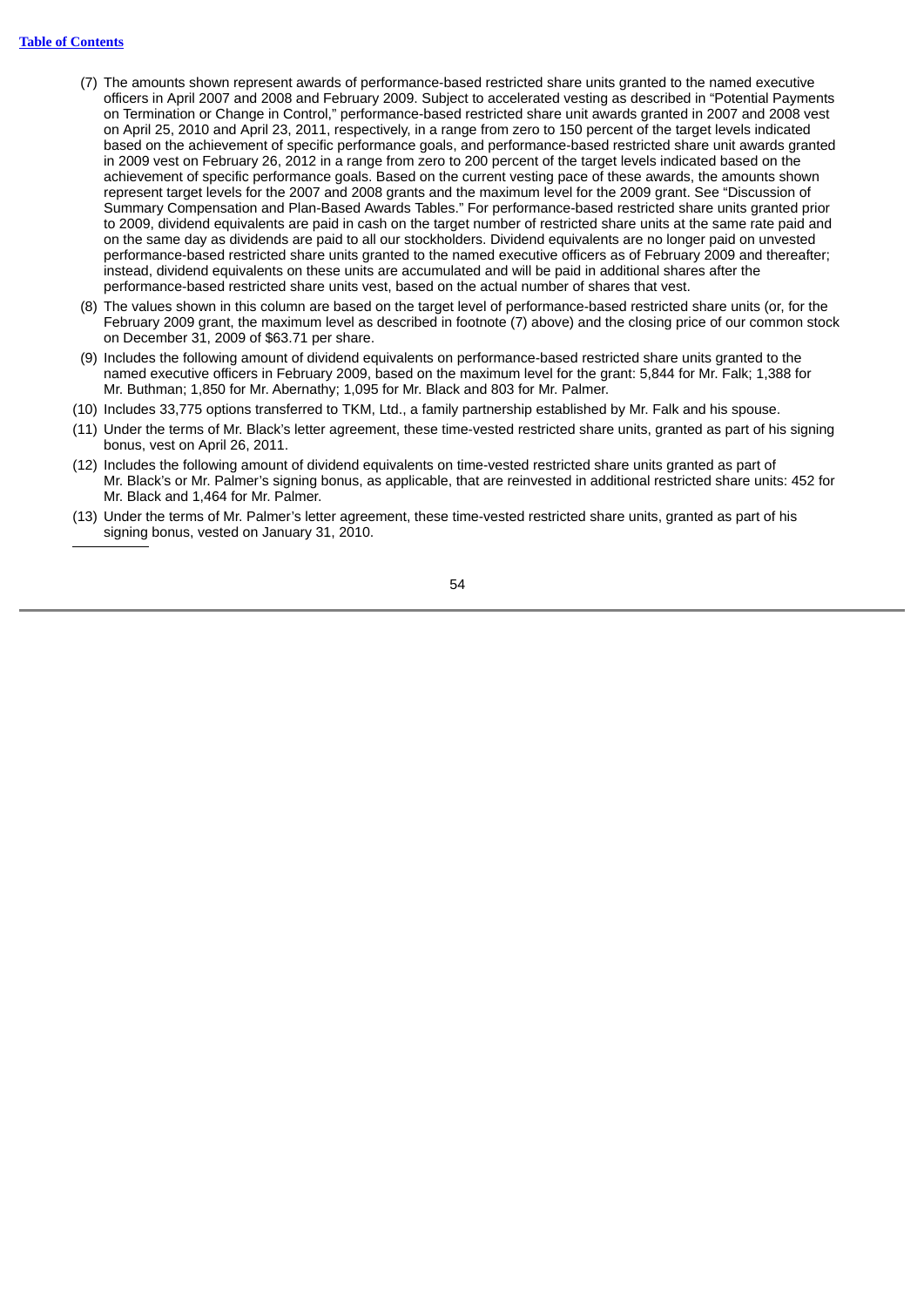# **Option Exercises and Stock Vested**

The following table sets forth information concerning stock options exercised and stock awards vested during 2009 for our named executive officers.

|                     |                                                                 | <b>Option Awards</b>                           | <b>Stock Awards</b>                                                |                                          |  |
|---------------------|-----------------------------------------------------------------|------------------------------------------------|--------------------------------------------------------------------|------------------------------------------|--|
| <b>Name</b>         | Number of<br><b>Shares</b><br><b>Acquired on</b><br>Exercise(#) | Value<br><b>Realized on</b><br>Exercise(\$)(1) | Number of<br><b>Shares</b><br><b>Acquired on</b><br>Vesting $(\#)$ | Value<br>Realized on<br>Vesting $($)(2)$ |  |
| Thomas J. Falk      | 610, 154(3)                                                     | 10,178,274                                     | 55.173                                                             | 2,735,058                                |  |
| Mark A. Buthman     | 78.778                                                          | 951.865                                        | 11.862                                                             | 587.963                                  |  |
| Robert E. Abernathy | 71.184                                                          | 722,696                                        | 13,909(4)                                                          | 696,899                                  |  |
| Robert W. Black     | 0                                                               |                                                | 3.595                                                              | 177.269                                  |  |
| Anthony J. Palmer   | 0                                                               | 0                                              | 5.000                                                              | 257,350                                  |  |

# **Option Exercises and Stock Vested in 2009**

(1) The dollar amount reflects the total pre-tax value realized by the named executive officers (number of shares exercised times the difference between the closing price of our common stock on the exercise date and the exercise price). It is not the grant date fair value disclosed in other locations in this proxy statement. Value from these option exercises was only realized to the extent our stock price increased relative to the stock price at grant (the exercise price).

- (2) The dollar amount reflects the final pre-tax value received by the named executive officers upon the vesting of timevested restricted share units or performance-based restricted share units (number of shares vested times the closing price of our common stock on the vesting date). It is not the grant date fair value disclosed in other locations in this proxy statement.
- (3) Includes 61,015 options exercised by TKM, Ltd.
- (4) Includes 464 time-vested restricted share units that were vested and withheld to cover Mr. Abernathy's applicable tax withholding obligations arising when these time-vested restricted share units became non-forfeitable. The underlying time-vested restricted share units became non-forfeitable when Mr. Abernathy turned age 55.

# **Pension Benefits**

The following table sets forth information as of December 31, 2009 concerning potential payments to our named executive officers under our pension plan and supplemental pension plans. Information about these plans follows the table.

# **2009 Pension Benefits**

| Name(1)                | <b>Plan Name</b>                  | <b>Number of Years</b><br><b>Credited Service(#)</b> | <b>Present Value of</b><br><b>Accumulated</b><br>Benefit(\$) |
|------------------------|-----------------------------------|------------------------------------------------------|--------------------------------------------------------------|
| Thomas J. Falk         | <b>Pension Plan</b>               | 26.5                                                 | 607.730                                                      |
|                        | <b>Supplemental Pension Plans</b> | 26.5                                                 | 10,460,102                                                   |
| Mark A. Buthman        | Pension Plan                      | 15.2(2)                                              | 304.184                                                      |
|                        | Supplemental Pension Plans        | 15.2                                                 | 1,617,728                                                    |
| Robert E. Abernathy(3) | Pension Plan                      | 28.0                                                 | 792.549                                                      |
|                        | <b>Supplemental Pension Plans</b> | 28.0                                                 | 4,363,141                                                    |

(1) Because Messrs. Black and Palmer joined the Corporation after January 1, 1997, they are not eligible to participate in our defined benefit pension plans.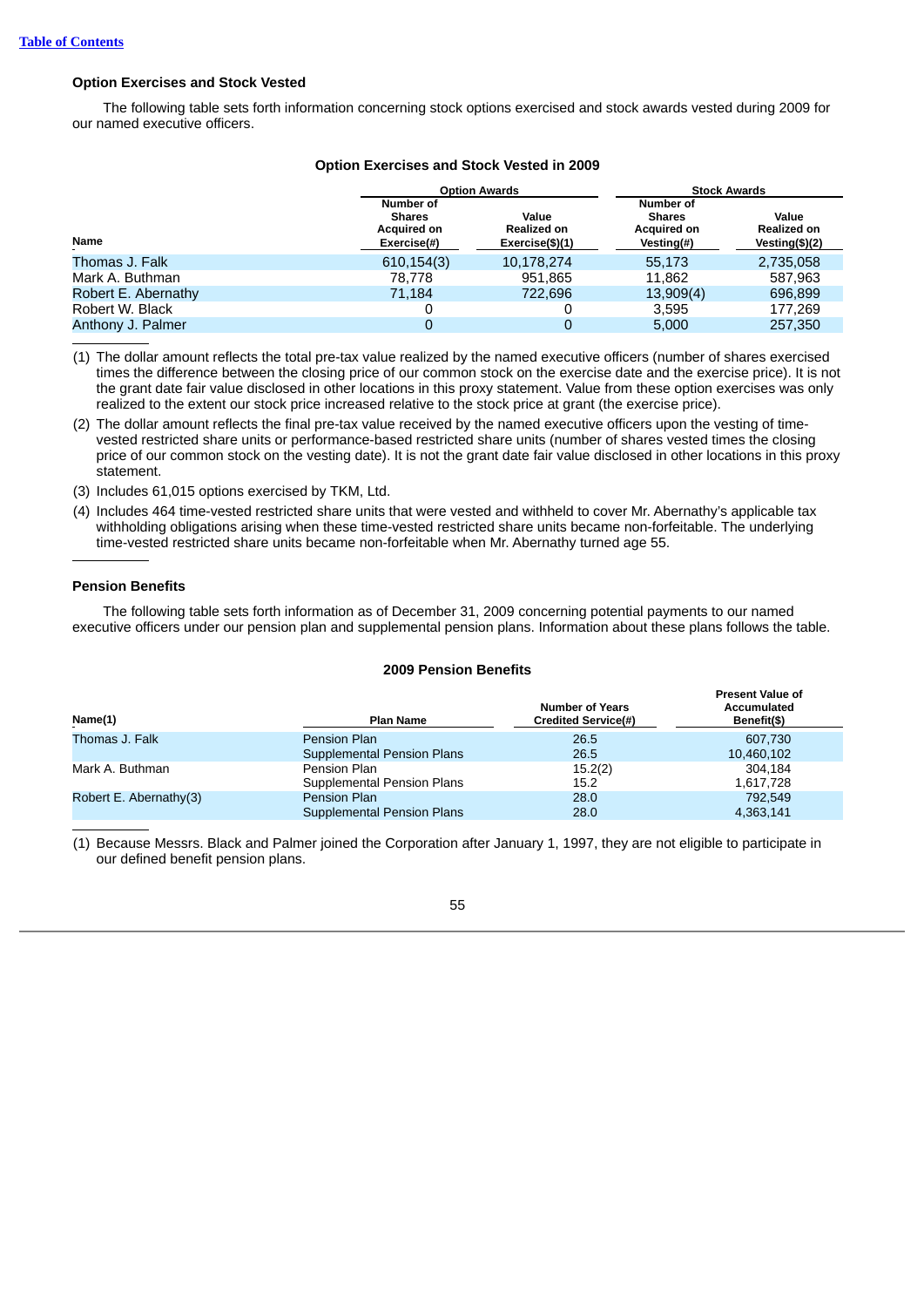- (2) Mr. Buthman has 27.6 years of actual service. As described under "Nonqualified Deferred Compensation," in 1997 he elected to participate in our defined contribution plans instead of accruing additional years of service under our defined benefit pension plans. This election reduces his benefits under our defined benefit pension plans and increases his benefits under our defined contribution plans, in accordance with the terms of those plans.
- (3) Mr. Abernathy is currently eligible for early retirement under the plans and would be eligible to receive the reduced benefits described in the table below.

Employees who joined the Corporation prior to January 1, 1997 (and who have not elected to participate in our Retirement Contribution Plan), including Messrs. Falk and Abernathy, are eligible to participate in our pension plans, which provide benefits based on years of service and pay (annual cash compensation), integrated with social security benefits. Our pension plans are comprised of the Kimberly-Clark Pension Plan and the Supplemental Benefit Plans.

We stopped accruing compensation and benefit service under our pension plans for most of our U.S. employees, including our named executive officers, for plan years after 2009. These changes will not affect benefits earned by participants prior to January 1, 2010.

The following is an overview of these plans, which are applicable to our executives and active employees based in the U.S. who joined the Corporation prior to January 1, 1997 (and who have not opted out of the plans).

|                                                                                                                       | <b>Pension Plan</b>                                                                                                                                                                                                                                                                                                                                                         | <b>Supplemental Pension Plans</b>                                                                                                                                                  |
|-----------------------------------------------------------------------------------------------------------------------|-----------------------------------------------------------------------------------------------------------------------------------------------------------------------------------------------------------------------------------------------------------------------------------------------------------------------------------------------------------------------------|------------------------------------------------------------------------------------------------------------------------------------------------------------------------------------|
| Reason for Plan                                                                                                       | Provide eligible participants with a competitive<br>level of retirement benefits based on pay and<br>years of service                                                                                                                                                                                                                                                       | Provide eligible participants with benefits as are<br>necessary to fulfill the intent of the pension plan<br>without regard to limitations imposed by the<br>Internal Revenue Code |
| Eligible Participants                                                                                                 | Salaried employees who joined the Corporation<br>prior to January 1, 1997                                                                                                                                                                                                                                                                                                   | Salaried employees impacted by limitations<br>imposed by the Internal Revenue Code on<br>payments under the pension plan                                                           |
| Payment Form                                                                                                          | Normal benefit:<br>• Single-life annuity payable monthly                                                                                                                                                                                                                                                                                                                    | Accrued benefits prior to 2005:<br>• Monthly payments or a lump sum after age<br>55                                                                                                |
|                                                                                                                       | Other optional forms of benefit are available,<br>including a joint and survivor benefit                                                                                                                                                                                                                                                                                    | Accrued benefits for 2005 and after:<br>• Lump sum six months after termination of<br>employment                                                                                   |
| <b>Retirement Eligibility</b>                                                                                         | Full unreduced benefit:<br>• Normal retirement age of 65<br>• Age 62 with 10 years of service<br>• Age 60 with 30 years of service<br>• Disability retirement                                                                                                                                                                                                               |                                                                                                                                                                                    |
|                                                                                                                       | Reduced benefit:<br>• Age 55 with five years of service. The amount of the benefit is reduced according to the number<br>of years the participant retires before the age he or she is eligible for a full, unreduced benefit.<br>The amount of the reduction is based on age and years of vesting service                                                                   |                                                                                                                                                                                    |
| <b>Benefits Payable</b>                                                                                               | Depends on the participant's years of service under our plan and monthly average earnings over<br>the last 60 months of service or, if higher, the monthly average earnings for the five calendar years<br>in their last fifteen years of service for which earnings were the highest                                                                                       |                                                                                                                                                                                    |
| Benefit Formula for Salaried Employees (As of<br>December 31, 2009) (Payable in the form of a single<br>life annuity) | Unreduced monthly benefit = $1/12$ of ( $(1.125\% \times$ final average annual earnings (up to 2/3 of the<br>Social Security Taxable Wage Base)) + (1.425% x final average annual earnings (in excess of 2/3<br>of the Social Security Taxable Wage Base up to Taxable Wage Base)) + (1.5% x final average<br>annual earnings (over the Social Security Taxable Wage Base)) |                                                                                                                                                                                    |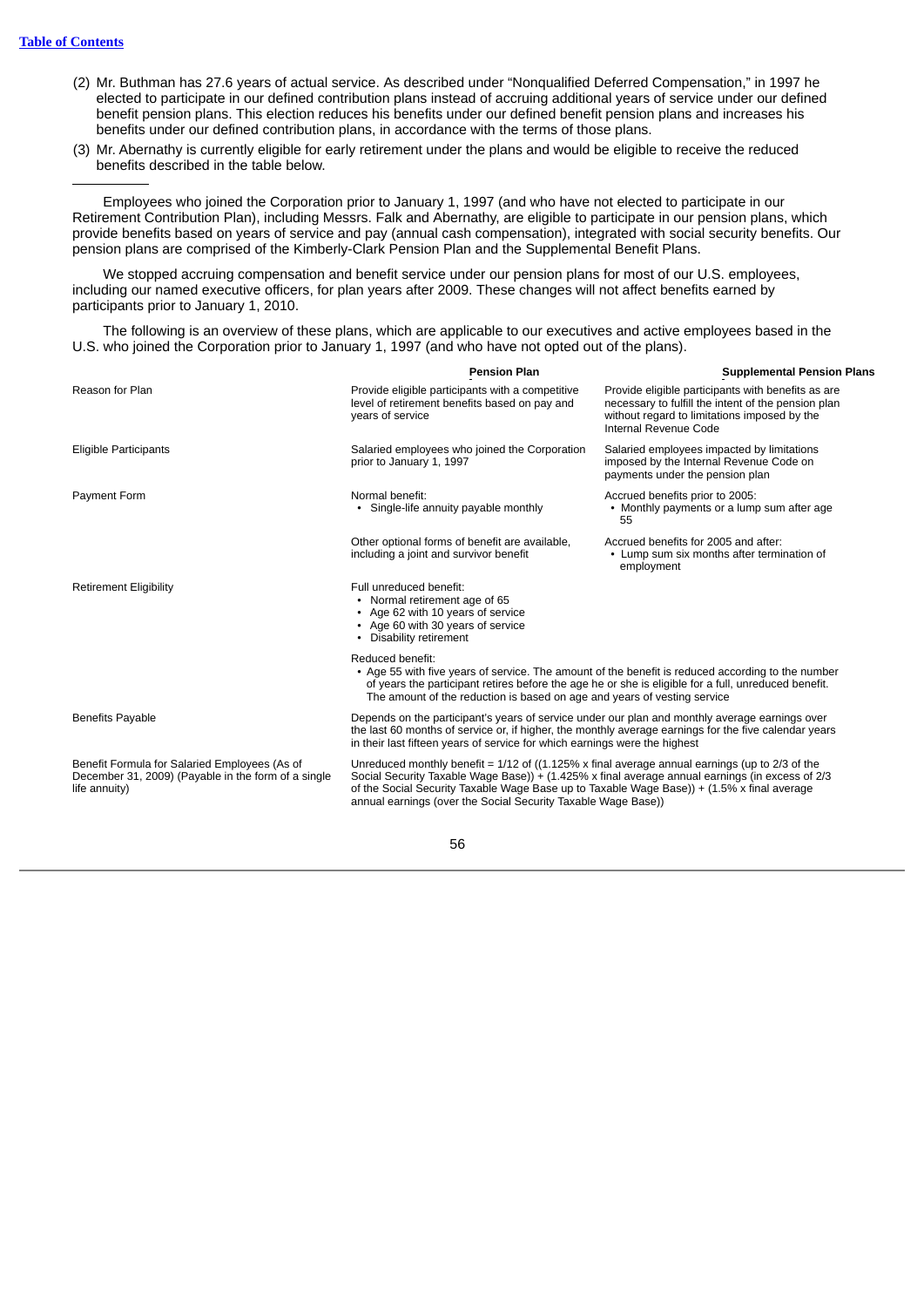#### Pensionable Earnings **Annual cash compensation.** Long-term equity compensation is not included

Change in control or reduction in our long-term credit rating (below investment grade)

Not applicable **Participants have the option of receiving the** present value of their accrued benefits prior to 2005 in the supplemental pension plans in a lump sum, reduced by 10 percent and 5 percent for active and former employees, respectively

The estimated actuarial present value of the retirement benefits accrued through December 31, 2009 appears in the 2009 Pension Benefits table. For purposes of determining the present value of accumulated benefits, we have used the potential earlier retirement ages as described above rather than the normal retirement age under the plans, which is 65. For a discussion of how we value these obligations and the assumptions we use in that valuation, see Note 10 to our audited consolidated financial statements included in our 2009 Annual Report on Form 10-K. The calculation of actuarial present value generally is consistent with the methodology and assumptions outlined in our audited consolidated financial statements, except that benefits are reflected as payable as of the date the executive is first entitled to full unreduced benefits (as opposed to the assumed retirement date) and without consideration of pre-retirement mortality. Present values were calculated using projected mortality. With respect to the supplemental pension plans, the amount of the earlier retirement age lump sum benefit was determined using an approximate 30-year Treasury Bond rate of 4.50%, consistent with the methodology used for purposes of our consolidated financial statements; any actual lump sum benefit would be calculated using the 30-year Treasury Bond rate in effect as of the beginning of the month prior to termination. Present value amounts were determined based on the financial accounting discount rate for United States pension plans of 6.00% as of December 31, 2009.

The actuarial increase in 2009 of the projected retirement benefits can be found in the Summary Compensation Table under the heading "Change in Pension Value and Nonqualified Deferred Compensation Earnings" (all amounts reported under that heading represent actuarial increases in our pension plans). No payments were made to the named executive officers listed above under our pension plans during 2009. For participants in the pension plans, the number of years of credited service disclosed in the table equals an executive's length of service with Kimberly-Clark, except for Mr. Buthman as described in footnote (2) to the table above. Beginning in 2010, the number of years of credited service will be frozen at the amounts set forth in the table above, as a result of our ceasing accruing compensation and benefit service under the plans.

While the supplemental pension plans remain unfunded, in 1994 the Board approved the establishment of a trust and authorized us to make contributions to this trust in order to provide a source of funds to assist us in meeting our liabilities under our supplemental defined benefit plans. For additional information regarding these plans, see "Compensation Discussion and Analysis — Retirement Benefits."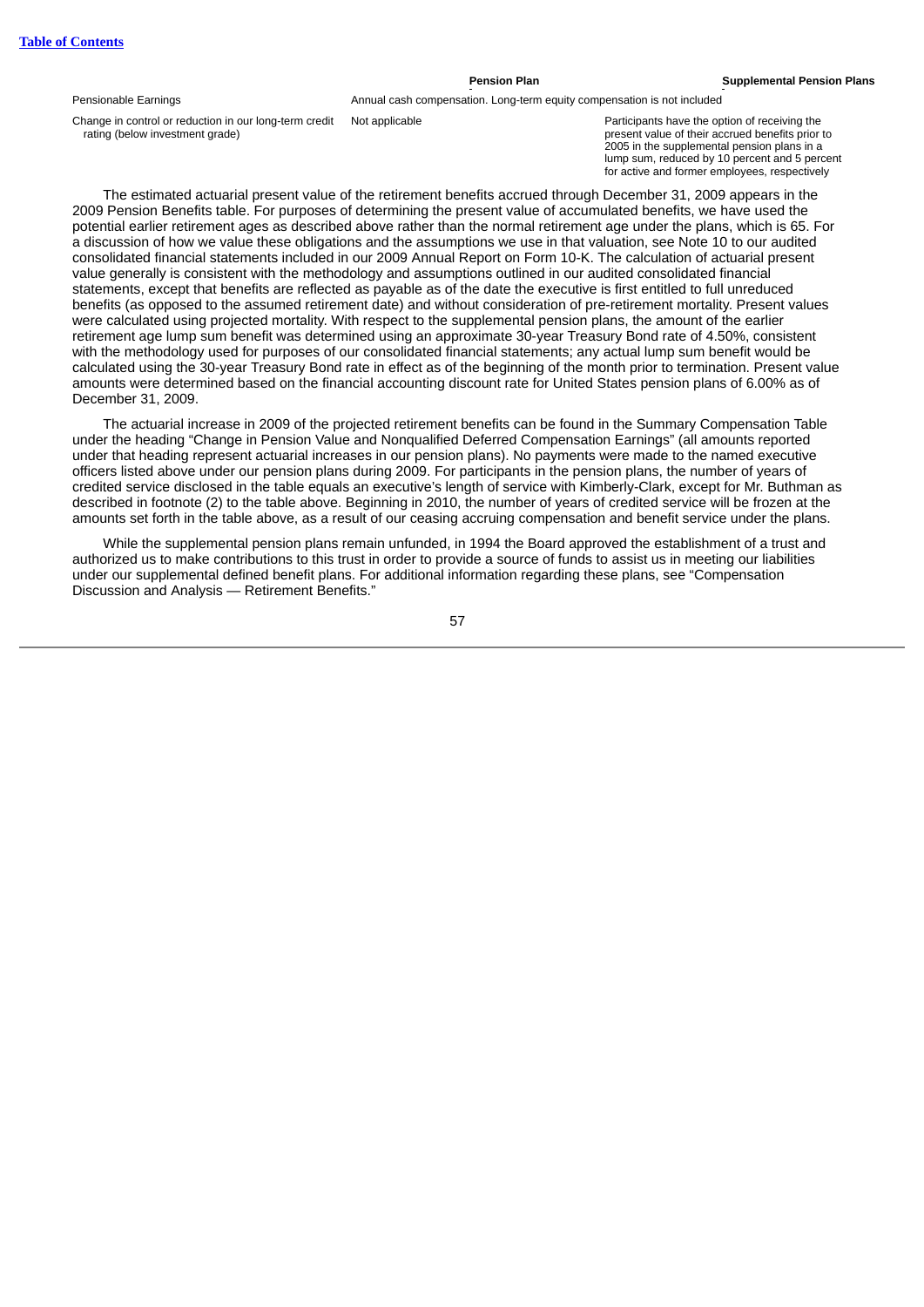# **Nonqualified Deferred Compensation**

The following table sets forth information concerning nonqualified defined contribution and deferred compensation plans for our named executive officers during 2009.

### **2009 Nonqualified Deferred Compensation**

| Name                | Company<br><b>Contributions</b><br>in 2009(\$)(1) | Aggregate<br>Earnings in<br>2009(\$)(2) | Aggregate<br><b>Balance</b> at<br>December 31.<br>2009(\$)(3) |
|---------------------|---------------------------------------------------|-----------------------------------------|---------------------------------------------------------------|
| Thomas J. Falk      |                                                   | 180.869                                 | 1,755,464                                                     |
| Mark A. Buthman     | 58.895                                            | 27,629                                  | 381.666                                                       |
| Robert E. Abernathy | 0                                                 | 2.728                                   | 12,478                                                        |
| Robert W. Black     | 72.648                                            | 54.061                                  | 233,896                                                       |
| Anthony J. Palmer   | 44.529                                            | 9.871                                   | 165,708                                                       |

(1) Consist solely of contributions by the Corporation under the supplemental Retirement Contribution Program. These amounts are included in the Summary Compensation Table and represent a portion of the Defined Contribution Plan Payments included in All Other Compensation.

(2) The amounts in this column show the changes in the aggregate account balance for our named executive officers during 2009 that are not attributable to company contributions. There were no withdrawals by or distributions to our named executive officers during 2009. Aggregate earnings are not included in the Summary Compensation Table because the earnings are not above-market or preferential.

(3) Balance includes contributions by the Corporation under the supplemental Retirement Contribution Program (i) for Mr. Buthman of \$86,205 and \$56,939 in 2008 and 2007, respectively, (ii) for Mr. Black of \$70,254 and \$51,750 in 2008 and 2007, respectively, and (iii) for Mr. Palmer of \$62,839 in 2008, that are reported in the Summary Compensation Table as a portion of All Other Compensation for those years.

Amounts shown for Messrs. Falk and Abernathy represent compensation deferred in prior years under our Deferred Compensation Plan and accumulated earnings. Effective in 2005, no further amounts may be deferred under this plan. Participants in the Deferred Compensation Plan may elect to have deferrals credited with yields equal to those earned on any of a subset of funds available in the Incentive Investment Plan or 401(k) Profit Sharing Plan, as applicable. Generally, benefits are payable under the Deferred Compensation Plan in accordance with the participant's election in a lump sum or in quarterly installments over a period between two and 20 years. If a participant ceases his or her employment (other than as a result of a total and permanent disability or death or on or after age 55 with five or more years of service), the account balance is paid in a lump sum. In the event of a change in control or a reduction in our long-term credit rating (below investment grade), currently-employed participants have the option to elect an immediate lump-sum payment of their account balance, less a 10 percent penalty.

The amounts shown for Messrs. Buthman, Black and Palmer reflect 2009 contributions by the Corporation, earnings and year-end balance for their respective accounts under the supplemental Retirement Contribution Program. In 1997, pursuant to a broad-based election offered to certain employees, Mr. Buthman elected to no longer accrue any additional years of benefit service under our defined benefit pension plans and instead to participate in the Retirement Contribution Plan.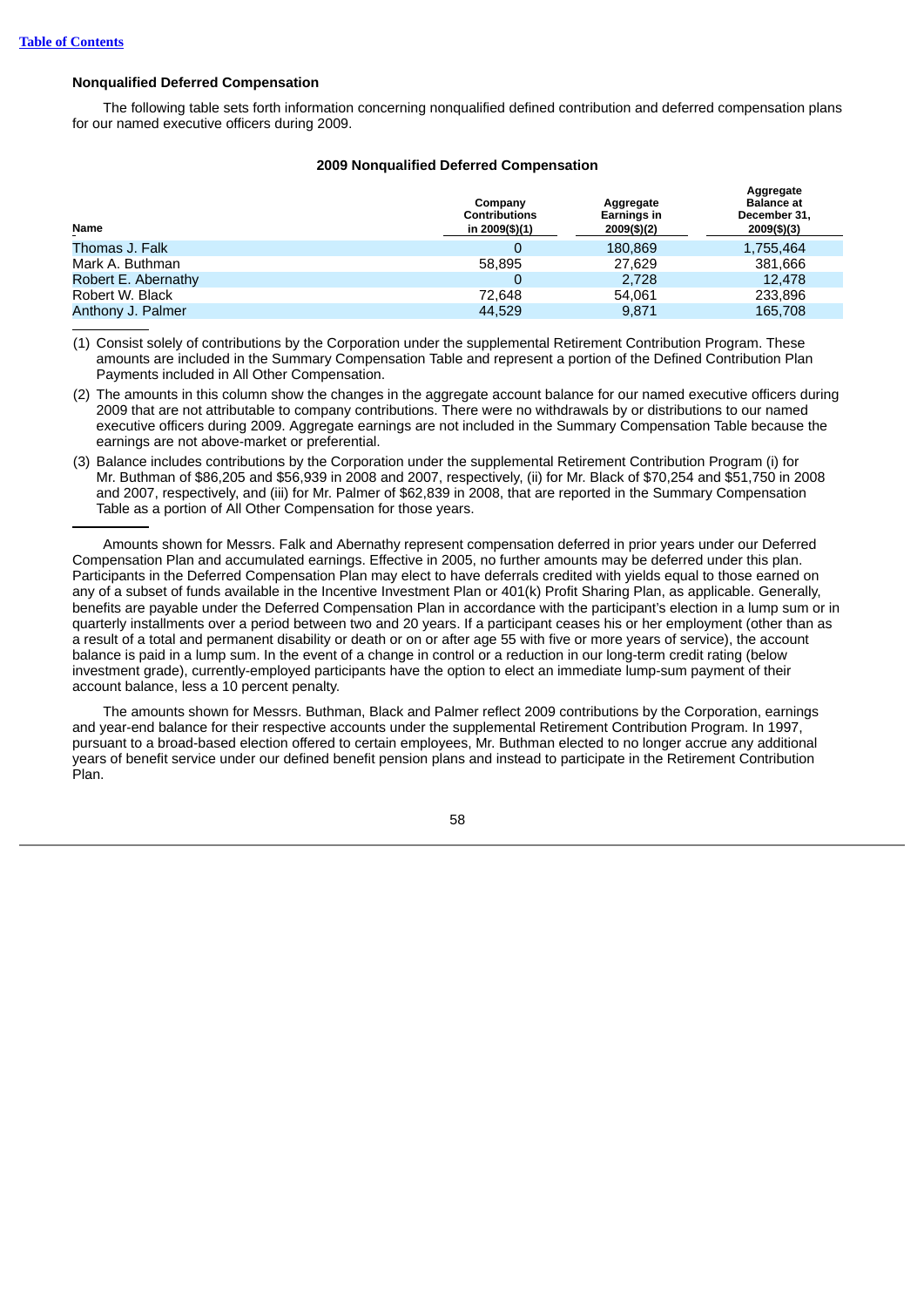*Overview of Qualified and Non-Qualified Plans.* The following is an overview of our qualified and non-qualified plans that we offered to our named executive officers as of December 31, 2009. As discussed following the table below, we have discontinued all contributions to our qualified plans and all accruals to the supplemental Retirement Contribution Program for plan years after 2009.

|                                                               | <b>Incentive Investment Plan</b>                                                                                                                                                                                                                                                | <b>Retirement</b><br><b>Contribution Plan</b>                                                                                                                      | <b>Supplemental Retirement</b><br><b>Contribution Program</b>                                                                                                                                                                             |
|---------------------------------------------------------------|---------------------------------------------------------------------------------------------------------------------------------------------------------------------------------------------------------------------------------------------------------------------------------|--------------------------------------------------------------------------------------------------------------------------------------------------------------------|-------------------------------------------------------------------------------------------------------------------------------------------------------------------------------------------------------------------------------------------|
| Purpose                                                       | To assist employees in saving<br>for retirement<br>$(401(k)$ plan)                                                                                                                                                                                                              | To assist employees in saving<br>for retirement                                                                                                                    | To provide benefits to the<br>extent necessary to fulfill the<br>intent of the Retirement<br>Contribution Plan without<br>regard to the limitations<br>imposed by the Internal<br>Revenue Code on qualified<br>defined contribution plans |
| Eligible participants                                         | Most employees                                                                                                                                                                                                                                                                  | Most employees                                                                                                                                                     | Salaried employees impacted<br>by limitations imposed by the<br>Internal Revenue Code on the<br><b>Retirement Contribution Plan</b>                                                                                                       |
| Was the plan qualified under the<br>Internal Revenue Code?    | Yes                                                                                                                                                                                                                                                                             | Yes                                                                                                                                                                | <b>No</b>                                                                                                                                                                                                                                 |
| Could employees make<br>contributions?                        | Yes                                                                                                                                                                                                                                                                             | <b>No</b>                                                                                                                                                          | N <sub>0</sub>                                                                                                                                                                                                                            |
| Did we make contributions or match<br>employee contributions? | We matched the first 2% of<br>employee contributions at<br>75% and the next 3% of<br>employee contributions at<br>50%. Our maximum<br>contribution was \$7,350 in<br>2009                                                                                                       | We contributed from 3.5% to<br>8.75% of the employee's<br>salary, depending on<br>compensation level and age.<br>See the Retirement<br>Contribution Schedule below | We provided credit to the<br>extent contributions to the<br>Retirement Contribution Plan<br>were limited by the Internal<br>Revenue Code                                                                                                  |
| When did our contributions vest?                              | Our contributions under these plans generally vested once the participant completed at least three<br>vears of service                                                                                                                                                          |                                                                                                                                                                    |                                                                                                                                                                                                                                           |
| How were contributions invested?                              | Contributions were invested in certain designated investment options selected by the participant                                                                                                                                                                                |                                                                                                                                                                    |                                                                                                                                                                                                                                           |
| When were account balances<br>distributed?                    | Distributions of the participant's vested account balance are only available after termination of<br>employment. Loans, hardship and certain other withdrawals are allowed prior to termination of<br>employment for certain vested amounts under the Incentive Investment Plan |                                                                                                                                                                    |                                                                                                                                                                                                                                           |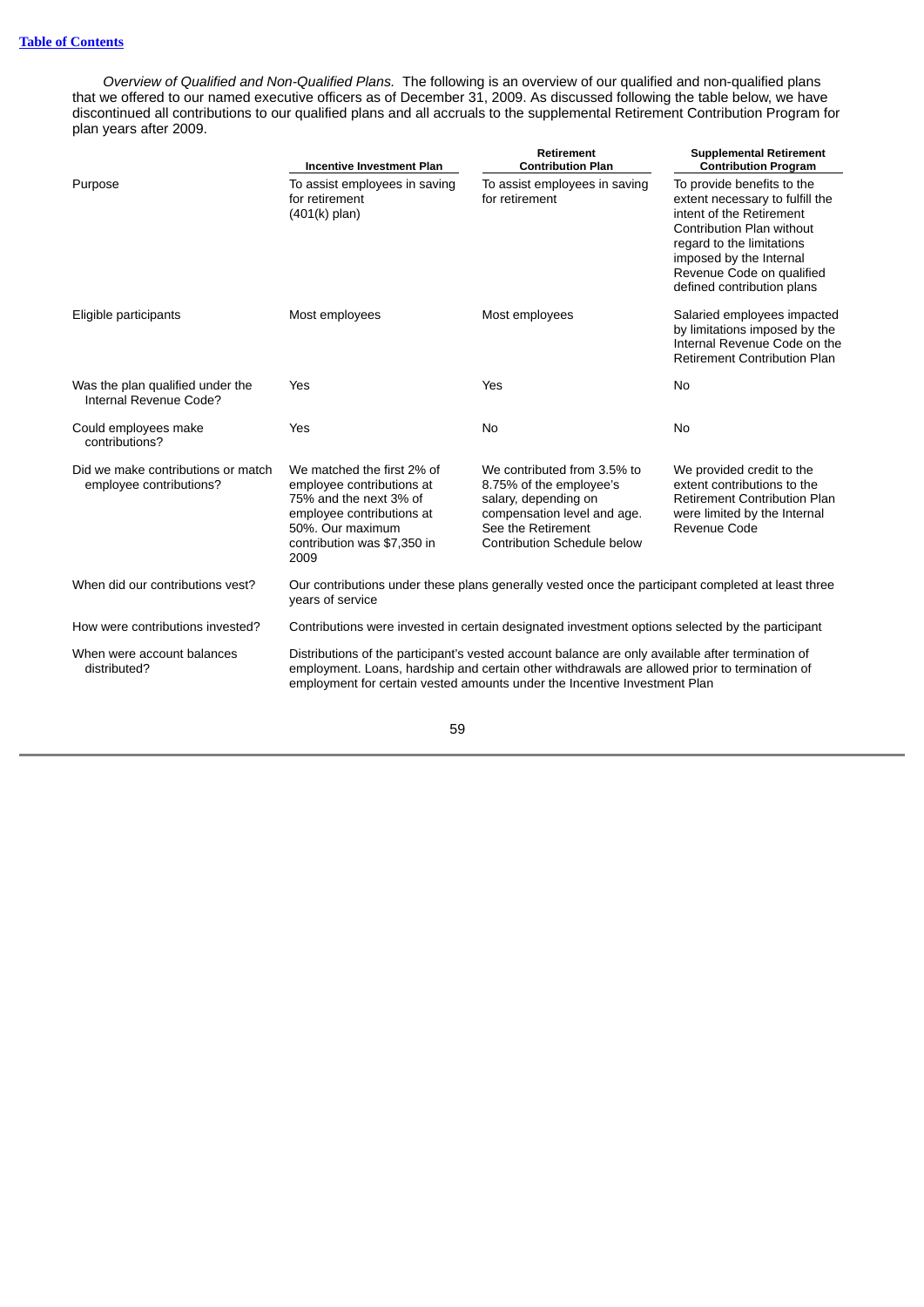Under the Retirement Contribution Plan, we provided monthly contributions to a retirement contribution account based on the participant's age and eligible earnings, as shown in the following schedule:

# **Retirement Contribution Schedule**

| Age<br>(At Plan<br>Year End) | <b>Percent of Base</b><br>Earnings(1) | <b>Percent of Excess</b><br>Earnings(2) |
|------------------------------|---------------------------------------|-----------------------------------------|
| Under 25                     | 3.50%                                 | 5.75%                                   |
| $25 - 29$                    | 3.75%                                 | 6.00%                                   |
| $30 - 34$                    | 4.00%                                 | 6.25%                                   |
| $35 - 39$                    | 4.25%                                 | 6.50%                                   |
| $40 - 44$                    | 4.50%                                 | 6.75%                                   |
| 45 - 49                      | 5.25%                                 | 7.50%                                   |
| $50 - 54$                    | 6.00%                                 | 8.25%                                   |
| 55 and over                  | 6.50%                                 | 8.75%                                   |
|                              |                                       |                                         |

(1) "Base Earnings" are the amount of eligible earnings, up to two-thirds of the taxable wages of an employee used for purposes of calculating the non-Medicare portion of FICA taxes. Eligible earnings include salary, bonus and incentive compensation.

(2) "Excess Earnings" are the amount of eligible earnings above Base Earnings.

We discontinued all contributions and accruals to the Retirement Contribution Plan and the Incentive Investment Plan, and modified the accruals for the supplemental Retirement Contribution Program, for plan years after 2009 for most of our U.S. employees, including our named executive officers. Effective January 1, 2010, we adopted the 401(k) Profit Sharing Plan, a new 401(k) profit sharing plan to provide for a matching contribution of 100 percent of a U.S. employee's contributions to the plans, to a yearly maximum of four percent of eligible compensation, as well as a discretionary profit sharing contribution, in which contributions will be based on our profit performance. Also effective January 1, 2010, the supplemental Retirement Contribution Program was amended to become the Supplemental 401(k) Plan and to provide benefits to the extent necessary to fulfill the intent of the 401(k) Profit Sharing Plan without regard to the limitations imposed by the Internal Revenue Code on qualified defined contribution plans. Most U.S. employees' investment balances, including those of our named executive officers, in the Incentive Investment Plan and Retirement Contribution Plan were transferred to the new 401(k) Profit Sharing Plan.

### **Potential Payments on Termination or Change in Control**

Our named executive officers are eligible to receive certain benefits in the event of termination of employment, including following a change in control. This section describes various termination scenarios as well as the payments and benefits payable under those scenarios.

# **Severance Benefits**

We maintain several severance plans for our executive officers, depending on the circumstances that result in their termination. Those plans include the Executive Severance Plan, which is applicable when an executive officer is terminated following a change in control, and the Severance Pay Plan, which is applicable in the event of certain other involuntary terminations. An executive officer may not receive severance benefits under more than one of the plans described below.

*Executive Severance Plan.* We have agreements under our Executive Severance Plan with each named executive officer. The agreements provide that, in the event of a "Qualified Termination of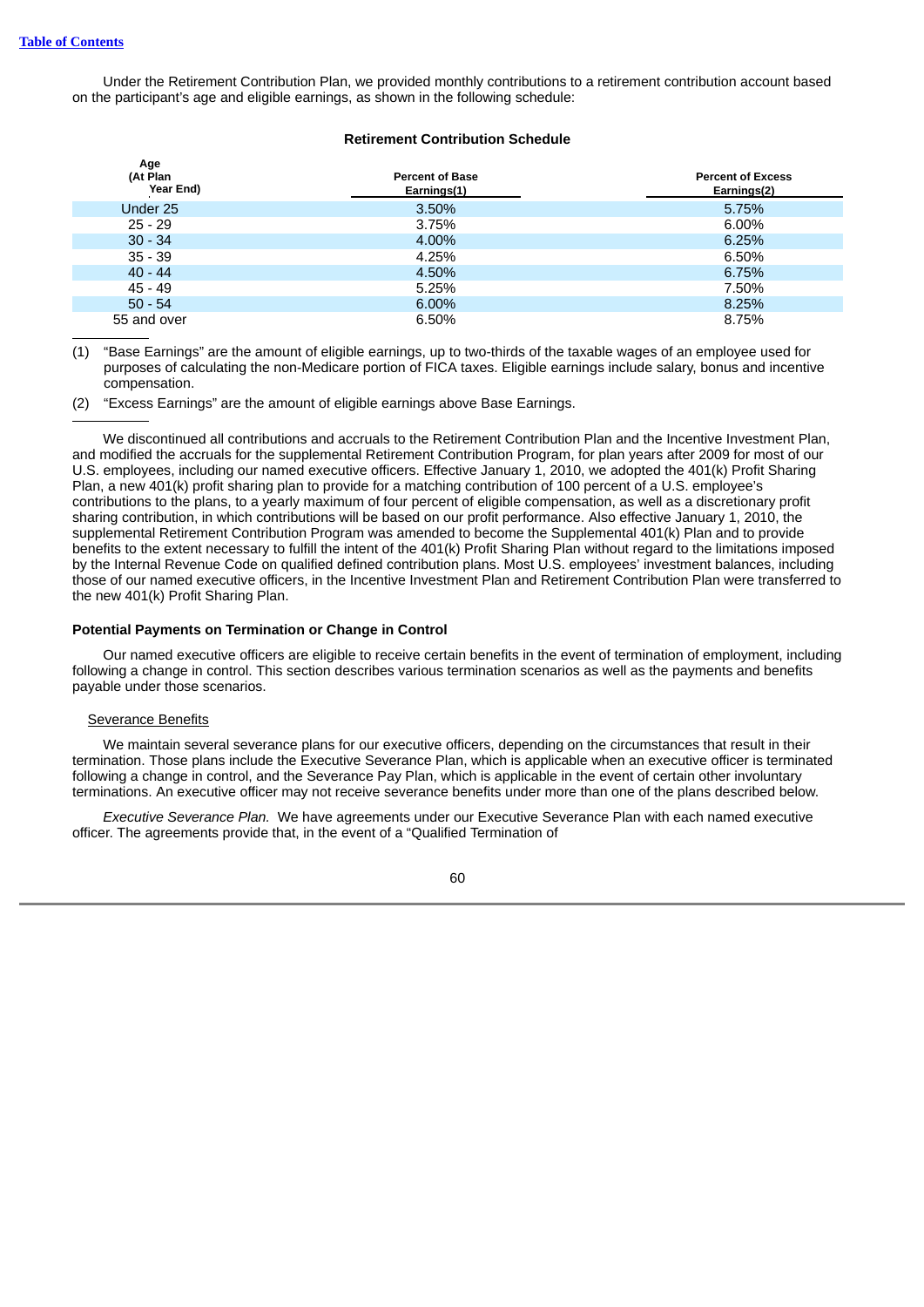Employment" (as described below), the participant will receive a cash payment in an amount equal to the sum of:

- Two times the sum of annual base salary and the average annual incentive award for the three prior fiscal years,
- The value of any forfeited awards, based on the closing price of our common stock at the date of the participant's separation from service, of restricted stock, time-vested restricted share units, performance-based restricted share units granted before 2010 (at the greater of target or the attainment of the performance goal as of the end of the prior year), and certain unvested incentive stock options,
- The value of each forfeited grant of performance-based restricted share units granted after January 1, 2009, based on the average annual dollar amount paid to the participant for the three prior fiscal years for performance-based restricted share units,
- The value of any forfeited benefits under the new 401(k) Profit Sharing Plan and Supplemental 401(k) Plan,
- The value of the employer match and assumed 3 percent profit sharing contribution the named executive officer would have received if he had remained employed an additional two years under the new 401(k) Profit Sharing Plan and Supplemental 401(k) Plan, and
- Two years of COBRA premiums for medical and dental coverage.

In addition, nonqualified stock options and certain incentive stock options will vest and be exercisable within the earlier of five years from the participant's termination or the remaining term of the option.

Under the terms of the agreements, in certain circumstances, if the named executive officer incurs excise tax due to the application of Section 280G of the Internal Revenue Code, the named executive officer would be entitled to an additional cash payment so that the participant will be in the same position as if the excise tax were not applicable.

A "Qualified Termination of Employment" is a separation of service within two years following a change of control of the Corporation (as defined in the Plan) either involuntarily without cause or by the participant with good reason. In addition, any involuntary separation of service without cause within one year before a change of control will also be determined to be a Qualified Termination of Employment if it is in connection with, or in anticipation of, a change of control.

The Board has determined the eligibility criteria for participation in the Plan. The Committee amended the Plan and the related agreement on November 17, 2009 to provide that (i) participants receive two times the average annual incentive award for the three prior fiscal years, rather than two times the target incentive award for that fiscal year, and (ii) participants receive payouts for forfeited awards of performance-based restricted share units (with a performance period starting after January 1, 2009) based on the average dollar amount paid to the participant for the three prior fiscal years for performancebased restricted share units, in order to comply with recent rulings regarding the tax deductibility of these payments. In addition, the Committee amended the Plan and agreements to eliminate benefits under the Plan related to the Corporation's pension plans, supplemental pension plans, the Retirement Contribution Plan and the supplemental Retirement Contribution Program and to provide the benefits described above related to the new 401(k) Profit Sharing Plan and Supplemental 401(k) Plan.

These amendments did not extend the date our current agreements with each of our named executive officers expire, which is December 31, 2011, unless extended by the Board.

Each named executive officer's agreement under the Executive Severance Plan provides that the executive will retain in confidence any confidential information known to the executive concerning the Corporation and its business so long as such information is not publicly disclosed.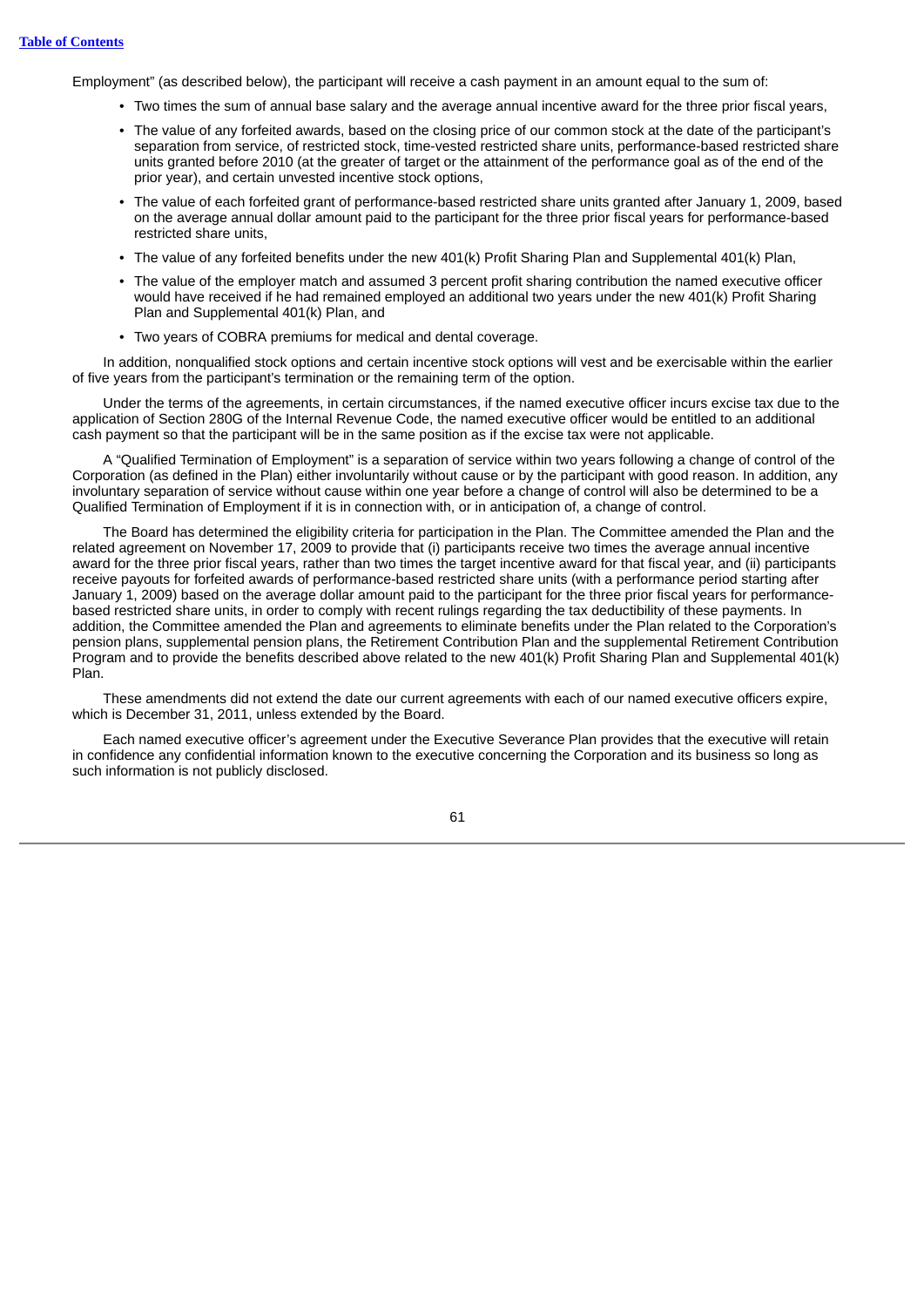*Severance Pay Plan.* Our Severance Pay Plan generally provides eligible employees (including our named executive officers) severance payments and benefits in the event of certain involuntary terminations. Under the Severance Pay Plan, a named executive officer (employed for at least one year) whose employment is involuntarily terminated would receive:

- Two times the sum of annual base salary and the average annual incentive award for the three prior fiscal years,
- If the termination occurs after March 31, the pro-rated current year annual incentive award based on actual performance,
- Six months of COBRA premiums for medical and dental coverage, and
- Six months of outplacement services and three months of participation in the employee assistance program.

If the named executive officer's employment is involuntarily terminated within the first 12 months of employment, the Severance Pay Plan provides that the named executive officer would receive three months' base salary.

Severance pay under the Severance Pay Plan will not be paid to any participant who is terminated for cause (as defined under the plan), is terminated during a period in which the participant is not actively at work for more than 25 weeks (except to the extent otherwise required by law), voluntarily quits or retires, dies or is offered a comparable position (as defined under the plan).

A named executive officer must execute a full and final release of claims against us within a specified period of time following termination to receive severance benefits under our severance pay plans. Under the amended Severance Pay Plan, if the release has been timely executed, severance benefits are payable as a lump sum cash payment no later than 60 days following the participant's termination date. Any current year annual incentive award that is payable under the amended Severance Pay Plan will be paid at the same time as it was payable under the Executive Officer Achievement Award Program, but no later than 60 days following the calendar year of the separation from service.

The Committee amended the Severance Pay Plan on November 17, 2009 to provide that participants receive two times the average annual incentive award for the three prior fiscal years, rather than two times the target incentive award for that fiscal year, in order to comply with recent rulings regarding the tax deductibility of these payments.

*Letter Agreement with Mr. Black.* In its offer letter to Mr. Black, which was effective April 10, 2006, the Corporation has agreed to provide additional severance protection for him. If his employment is involuntarily terminated by the Corporation for any reason other than for "cause" (as described below), or by him for "good reason" (as described below), during the first five years of his employment, he will be entitled to receive a lump sum severance amount equal to:

- One year's base salary plus target annual incentive,
- The current value of unvested restricted share units and unvested stock options granted as a signing bonus (including unvested restricted share units accrued due to dividend reinvestment),
- Pro-rata portion of the target annual incentive, and
- Any accrued but unpaid prior year annual incentive bonus (if the termination is after the end of the calendar year but before payment of the annual incentive bonus).

In the letter agreement, "cause," means (1) habitual neglect of duty or misconduct in discharging Mr. Black's duties, (2) excessive, unexcused and statutorily unprotected absenteeism, (3) failure or refusal to comply with any lawful Corporation rule or policy, including those rules set forth in our Code of Conduct, provided the rule or policy is meaningful and substantive or the failure or refusal to comply detrimentally harms the Corporation's business, (4) engaging in disloyal, dishonest or illegal conduct relating to the Corporation's business, (5) engaging in theft, fraud, embezzlement or other criminal activity involving the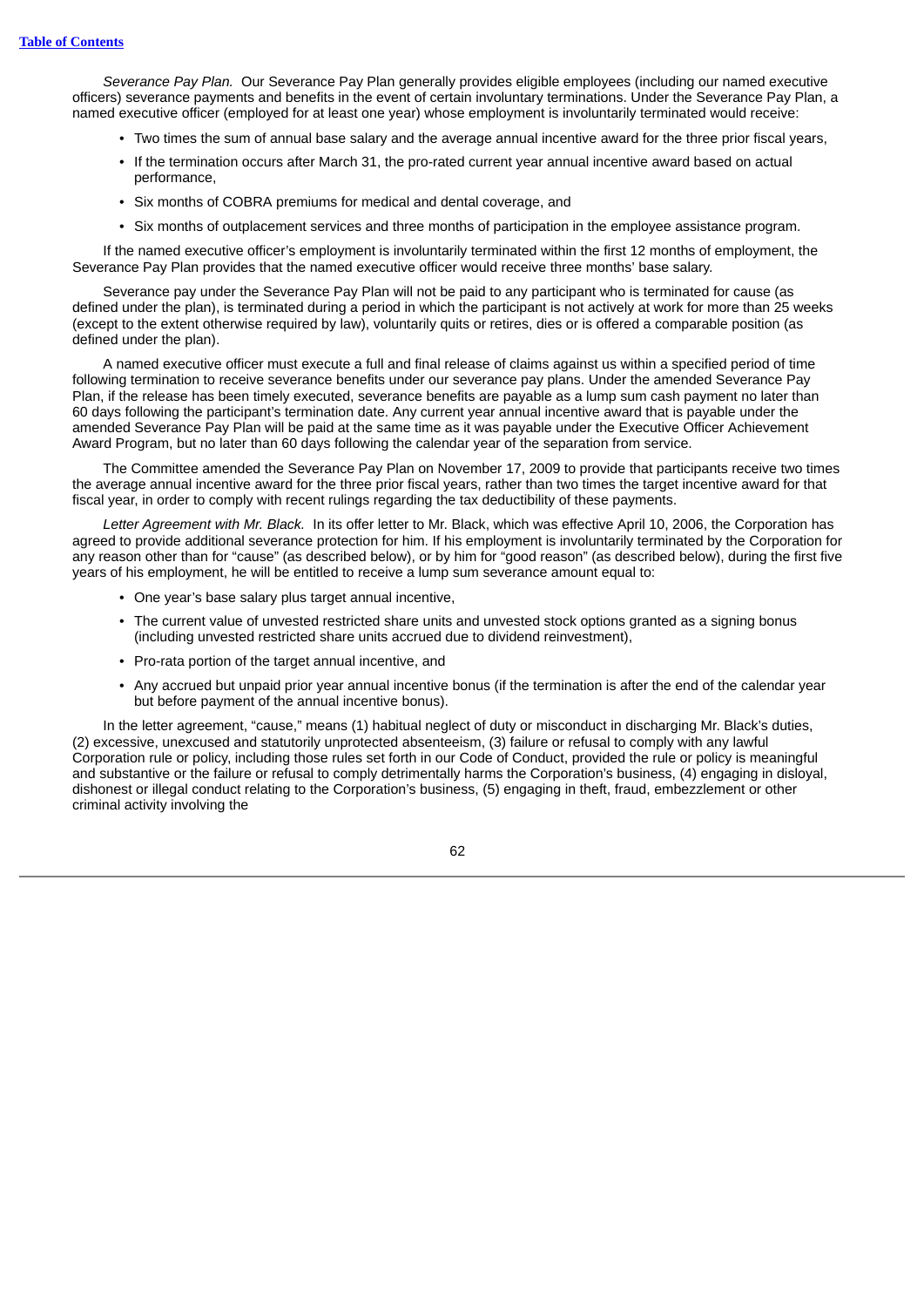parties' employment relationship or (6) otherwise engaging in improper conduct that the Corporation reasonably determines to be meaningfully detrimental to its business.

In the letter agreement, "good reason" means (1) a material reduction in Mr. Black's title or responsibilities that would ordinarily result in a reduction in pay, or (2) a failure by the Corporation to make a payment or grant to him as provided for in the letter agreement, unless the Corporation cures either of these items within 30 days after he provides notice.

To receive this severance benefit, Mr. Black must execute the Corporation's standard release agreement. This benefit is in lieu of any benefit he would be entitled to under our severance pay plans. If the benefit under these plans is greater than the benefit under the letter agreement, he may elect to receive the other benefit in lieu of the benefit under the letter agreement.

*Letter Agreement with Mr. Palmer.* In its offer letter to Mr. Palmer, which was effective October 2, 2006, the Corporation has agreed to provide additional severance protection for him. If his employment is involuntarily terminated by the Corporation for any reason other than for "cause" (as described below), or by him for "good reason" (as described below), during the first five years of his employment:

- He will be entitled to receive a lump sum severance amount equal to one year's base salary plus target annual incentive, payable on the first day of the seventh month following the date of his separation from service, and
- His unvested restricted share units granted as his signing bonus will vest and be paid, in common stock, payable in conjunction with his severance benefit.

In addition, if his termination is after the end of the calendar year but before payment of the annual incentive bonus, he will also receive any accrued but unpaid prior year annual incentive bonus.

In the letter agreement, "cause," means (1) habitual neglect of duty or misconduct in discharging Mr. Palmer's duties, (2) excessive, unexcused and statutorily unprotected absenteeism, (3) failure or refusal to comply with any lawful Corporation rule or policy, including those rules set forth in our Code of Conduct, provided the rule or policy is meaningful and substantive or the failure or refusal to comply detrimentally harms the Corporation's business, (4) engaging in disloyal, dishonest or illegal conduct relating to the Corporation's business, (5) engaging in theft, fraud, embezzlement or other criminal activity involving the parties' employment relationship or (6) otherwise engaging in improper conduct that the Corporation reasonably determines to be meaningfully detrimental to its business.

In the letter agreement, "good reason" means (1) a material reduction in Mr. Palmer's title or responsibilities that would ordinarily result in a reduction in pay, or (2) a failure by the Corporation to make a payment or grant to Mr. Palmer as provided for in the letter agreement, provided that he provides the Corporation 30 days notice of the reduction or failure by the Corporation and the Corporation has not cured the reduction or failure within 30 days after he provides notice.

To receive this severance benefit, Mr. Palmer must execute the Corporation's standard release agreement. This benefit is in lieu of any benefit he would be entitled to under our severance pay plans. If the benefit under these plans is greater than the benefit under the letter agreement, he may elect to receive the other benefit in lieu of the benefit under the letter agreement

*2001 Plan.* In the event of a "Qualified Termination of Employment" (as described below) of a participant in the 2001 Plan in connection with a change of control, all of the participant's options, restricted stock and restricted share units would become fully vested (with any restricted stock or performance-based restricted share units vesting as described below). Unless otherwise governed by another applicable plan or agreement, such as the terms of the Executive Severance Plan, options in this event would be exercisable for the lesser of three months or the remaining term of the option. If any amounts payable under the 2001 Plan constitute a parachute payment under Section 280G of the Internal Revenue Code, the 2001 Plan provides that the amounts will be reduced to the extent necessary to provide the participant with the greatest aggregate net after tax receipt. A "Qualified Termination of Employment" is a termination of the participant's employment within two years following a change of control of the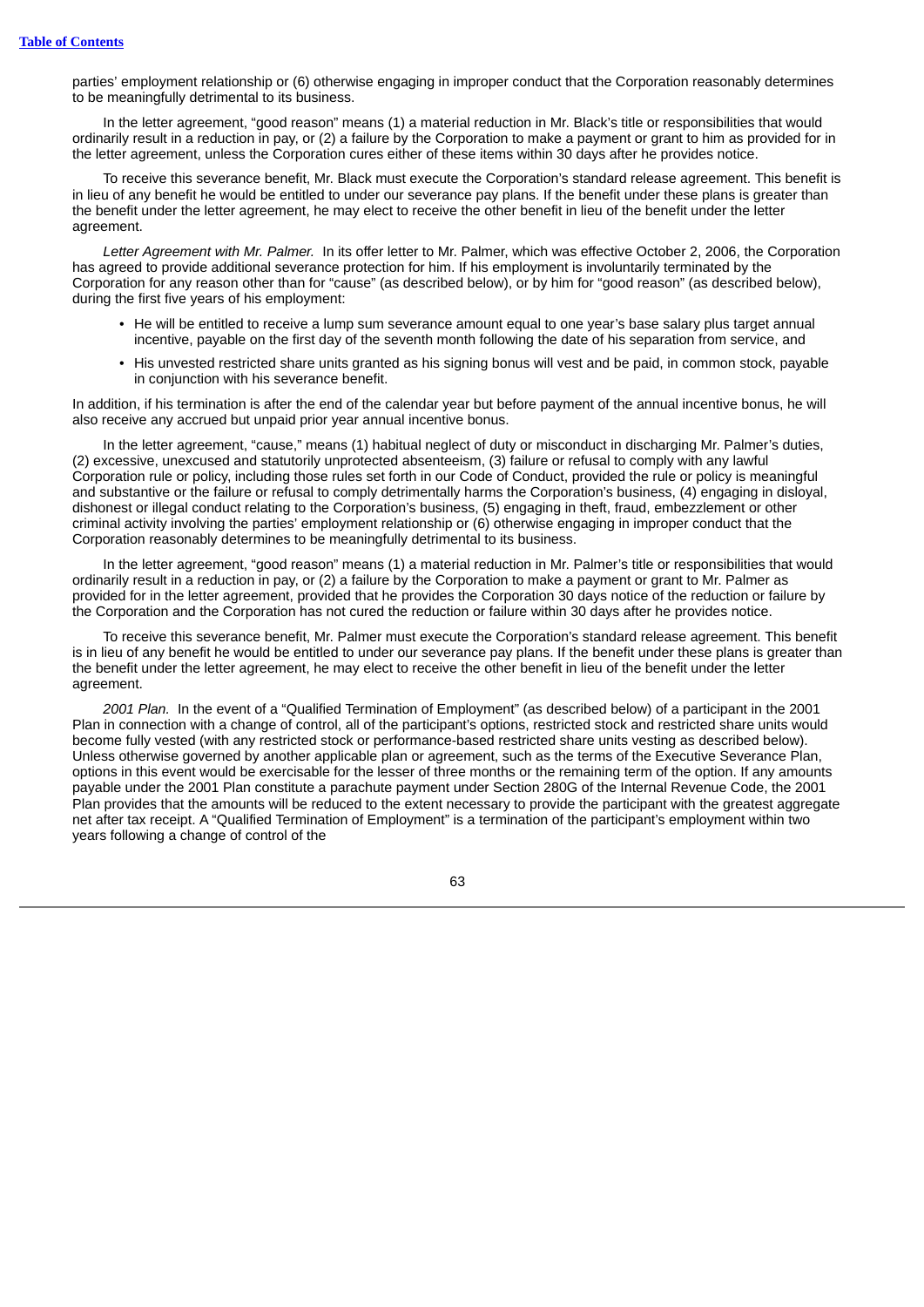Corporation (as defined in the 2001 Plan), unless the termination is by reason of death or disability or unless the termination is by the Corporation for cause or by the participant without good reason.

The Committee amended the 2001 Plan on November 17, 2009 to provide that, in connection with a Qualified Termination of Employment, restricted stock or performance-based restricted share units vest at the greater of the average incentive awards for the three prior fiscal years or the number of shares that would have vested based on the attainment of the applicable performance goal as of the end of the prior calendar year.

The 2001 Plan provides that, if pending a change of control, the Committee determines that the Corporation's common stock will cease to exist without an adequate replacement security that preserves the economic rights and positions of the participants in the 2001 Plan, then all stock options (other than incentive stock options) will become exercisable, and the restrictions on all restricted stock will lapse and the restricted share units will vest. Each of these events would be deemed to occur immediately prior to the consummation of the change of control, in a manner deemed fair and equitable by the **Committee** 

In the event of a termination of employment of a participant in the 2001 Plan, other than a qualified termination of employment, death, total and permanent disability or retirement of the participant, the participant will forfeit all unvested restricted stock and restricted share units, and any stock options held by the participant will be exercisable for the lesser of three months or the remaining term of the option.

## Retirement, Death and Disability

*Retirement.* In the event of retirement (separation from service after age 55), our named executive officers are entitled to receive:

- Benefits payable under our pension plans for eligible participants (if the participant has at least five years of vesting service) (see "Pension Benefits" for additional information),
- Their account balance, if any, under the Retirement Contribution Plan and supplemental Retirement Contribution Program (if the participant has at least three years of vesting service),
- Their unvested employer contributions, if any, to the Incentive Investment Plan,
- Their account balance, if any, under the Deferred Compensation Plan,
- After December 31, 2009, their account balance under the Supplemental 401(k) Plan (if the participant has at least two years of vesting service),
- After December 31, 2009, their account balance under the 401(k) Profit Sharing Plan, including any unvested employer contributions,
- Accelerated vesting of unvested stock options, and the options will be exercisable until the earlier of five years or the remaining term of the options,
- For units granted before 2008 and outstanding more than six months after the date of grant, time-vested restricted share units will be payable in full at the end of the restricted period,
- For units outstanding more than six months after the date of grant, performance-based restricted share units will be payable based on attainment of the performance goal at the end of the restricted period,
- Annual incentive award payment under the Executive Officer Achievement Award Program as determined by the Committee in its discretion,
- For participants with at least fifteen years of vesting service and who joined the Corporation before January 1, 2004, retiree medical credits based on number of years of vesting service (up to a maximum of \$104,500 in credits), and
- For participants with at least fifteen years of vesting service, continuing group life coverage.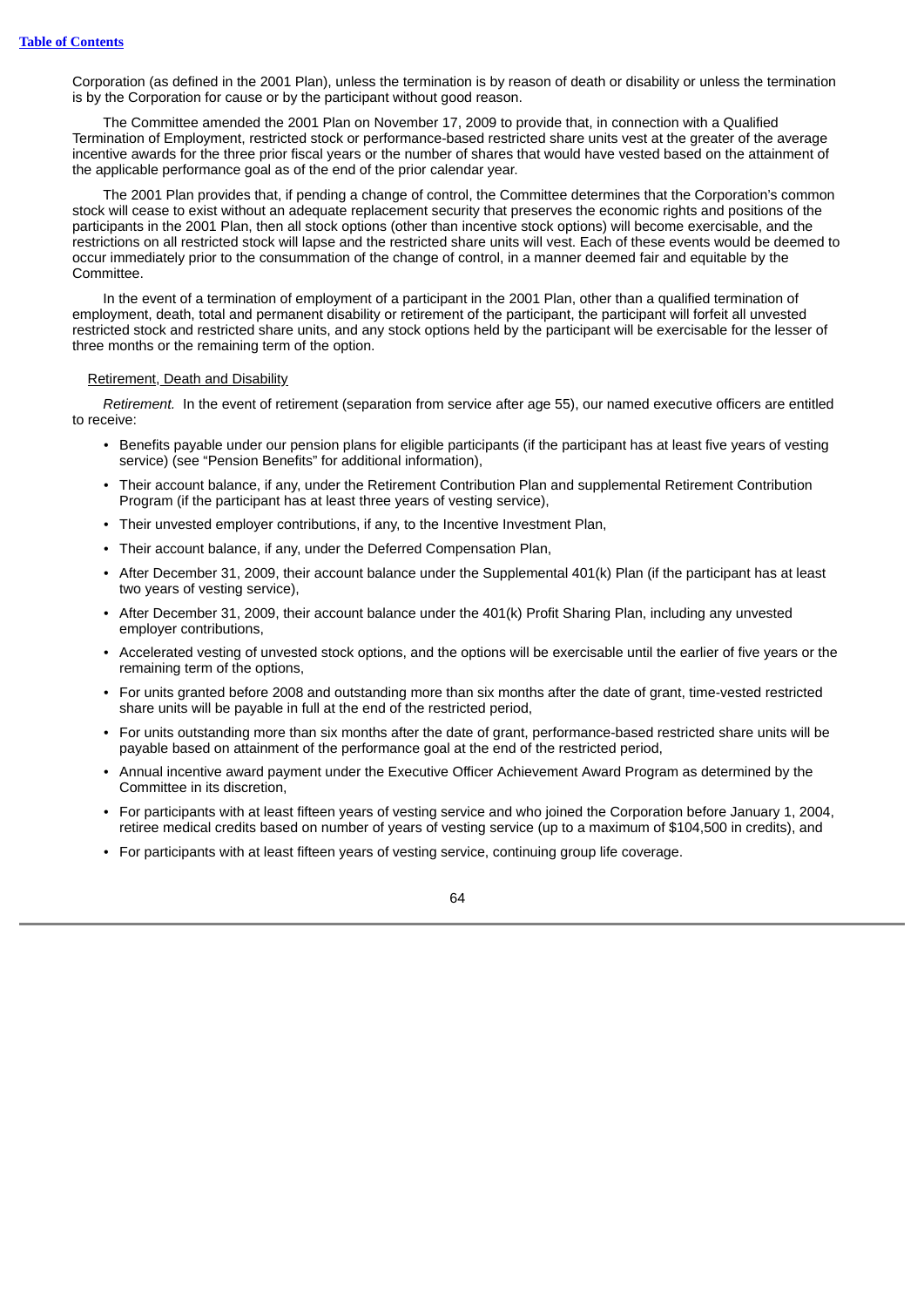*Death.* In the event of death while an active employee, the following benefits are payable:

- 50 percent of the benefits under our pension plans for eligible participants, not reduced for early payment (if the participant has at least five years of vesting service) (see "Pension Benefits" for additional information), payable under the terms of the plans to the participant's spouse or minor children,
- Their account balance, if any, under the Retirement Contribution Plan and supplemental Retirement Contribution Program,
- Their unvested employer contributions, if any, to the Incentive Investment Plan,
- Their account balance, if any, under the Deferred Compensation Plan,
- After December 31, 2009, their account balance under the Supplemental 401(k) Plan,
- After December 31, 2009, their account balance under the 401(k) Profit Sharing Plan, including any unvested employer contributions,
- Accelerated vesting of unvested stock options, and the options will be exercisable until the earlier of three years or the remaining term of the options,
- For units outstanding more than six months after the date of grant, time-vested restricted share units will be vested pro rata, based on the number of full months of employment during the restricted period prior to the participant's termination of employment, payable within 90 days following the end of the restricted period,
- For units outstanding more than six months after the date of grant, performance-based restricted share units will be vested pro rata, based on attainment of the performance goal at the end of the restricted period, payable within 70 days following the end of the restricted period,
- Annual incentive award payment under the Executive Officer Achievement Award Program as determined by the Committee in its discretion, and
- Payment of benefits under the Corporation's group life insurance plan (which is available to all salaried employees in the U.S.) equal to the participant's annual pay, up to \$1 million (plus any additional coverage of two, three or four times the participant's annual pay, up to \$1 million, purchased by the participant at group rates).

*Disability.* In the event of a separation of service due to a total and permanent disability, as defined in the applicable plan, our named executive officers are entitled to receive:

- Benefits payable under our pension plans for eligible participants, not reduced for early payment, if the participant has at least five years of vesting service (see "Pension Benefits" for additional information).
- Up to an additional 12 months of vesting service (but not contributions) from the date of separation of service under, as applicable, (i) the Incentive Investment Plan, the Retirement Contribution Plan and the supplemental Retirement Contribution Program or (ii) the 401(k) Profit Sharing Plan and Supplemental 401(k) Plan,
- Their account balance, if any, under the Deferred Compensation Plan,
- Accelerated vesting of unvested stock options, and the options will be exercisable until the earlier of three years or the remaining term of the options,
- For units outstanding more than six months after the date of grant, time-vested restricted share units will be vested pro rata, based on the number of full months of employment during the restricted period prior to the participant's termination of employment, payable within 90 days following the end of the restricted period,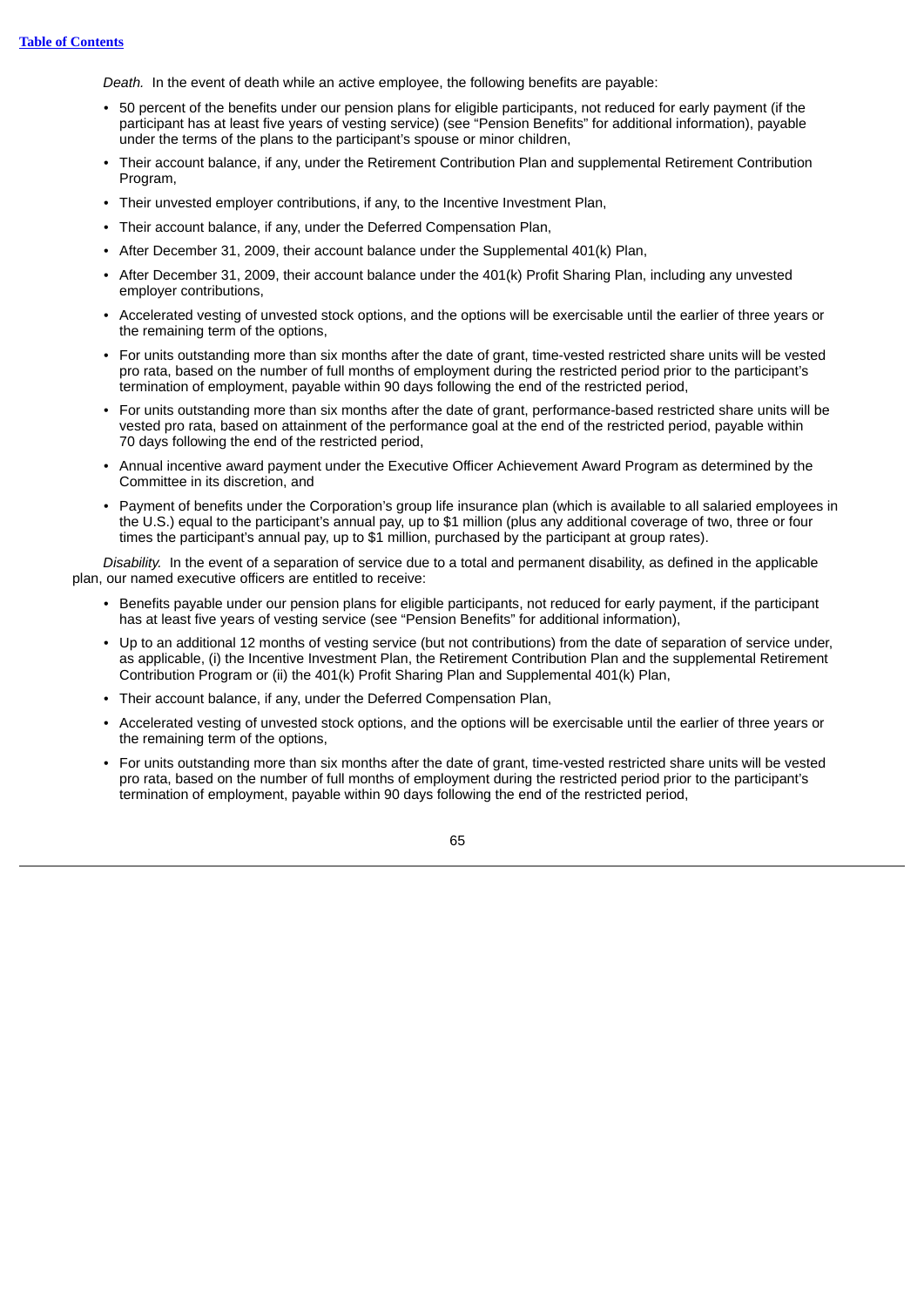- For units outstanding more than six months after the date of grant, performance-based restricted share units will be vested pro rata, based on attainment of the performance goal at the end of the restricted period, payable within 70 days following the end of the restricted period,
- Annual incentive award payment under the Executive Officer Achievement Award Program as determined by the Committee in its discretion,
- For participants with at least fifteen years of vesting service and who joined the Corporation before January 1, 2004, medical credits based on number of years of vesting service (up to a maximum of \$104,500 in credits),
- Continuing coverage under the Corporation's group life insurance plan (available to all U.S. salaried employees), with no requirement to make monthly contributions toward coverage during disability, and
- Payment of benefits under the Corporation's Long-Term Disability Plan (available to all U.S. salaried employees). Long-term disability under the plan would provide income protection of monthly base pay, ranging from a minimum monthly benefit of \$50 to a maximum monthly benefit of \$10,000. Benefits are reduced by the amount of any other Corporation- or government-provided income benefits received (but will not be lower than the minimum monthly benefit).

# Potential Payments on Termination or Change in Control Table

The following table presents the approximate value of (i) the severance benefits for our named executive officers under the Executive Severance Plan (as amended November 17, 2009) had a Qualified Termination of Employment under that plan occurred on December 31, 2009; (ii) the severance benefits for our named executive officers under the Severance Pay Plan if an involuntary termination had occurred on December 31, 2009; (iii) the benefits that would have been payable on the death of our named executive officers on December 31, 2009; (iv) the benefits that would have been payable on the total and permanent disability of our named executive officers on December 31, 2009; and (v) the potential payments to Mr. Abernathy if he had retired on December 31, 2009. If applicable, amounts in the table were calculated using the closing price of our common stock on December 31, 2009 of \$63.71 per share.

The termination benefits provided to our executive officers upon their voluntary termination of employment do not discriminate in scope, terms or operation in favor of our executive officers compared to the benefits offered to all salaried employees, so those benefits are not included in the table below. Because none of our named executive officers, other than Mr. Abernathy, was eligible to retire as of December 31, 2009, potential payments assuming retirement on that date are not included for the other named executive officers.

The amounts presented in the table are in addition to amounts each named executive officer earned or accrued prior to termination, such as the officer's balances under our Deferred Compensation Plan, accrued retirement benefits (including accrued pension plan benefits), previously vested benefits under our qualified and non-qualified plans, previously vested options, restricted stock and restricted share units and accrued salary and vacation. For information about these previously earned and accrued amounts, see the "Summary Compensation Table," "Outstanding Equity Awards," "Option Exercises and Stock Vested," "Pension Benefits," and "Nonqualified Deferred Compensation."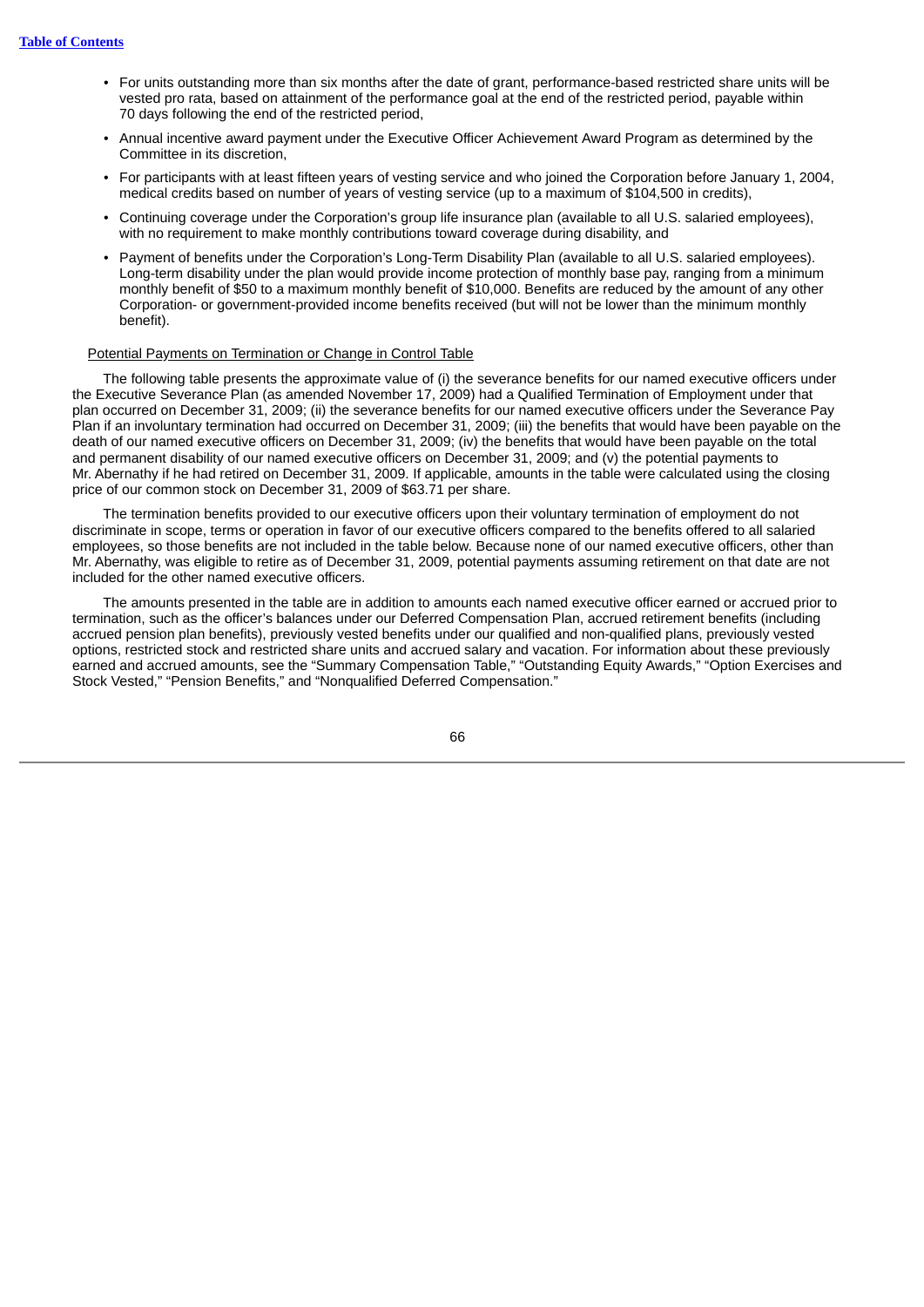## **Table of [Contents](#page-4-0)**

| <b>Name</b>                                          | Cash<br>Payment(\$) | <b>Equity with</b><br>Accelerated<br>Vesting(\$) | <b>Additional</b><br><b>Retirement</b><br>Benefits(\$) | <b>Continued Benefits</b><br>and Other<br>Amounts(\$) | Total(\$)  |
|------------------------------------------------------|---------------------|--------------------------------------------------|--------------------------------------------------------|-------------------------------------------------------|------------|
| Thomas J. Falk                                       |                     |                                                  |                                                        |                                                       |            |
| Qualified Termination of                             |                     |                                                  |                                                        |                                                       |            |
| Employment                                           | 8,480,699(1)        | 18,009,148(2)                                    | 395,963(3)                                             | 32,856(4)                                             | 26,918,666 |
| Involuntary termination(5)                           | 8,480,699           | 0                                                | 0                                                      | 14,714(6)                                             | 8,495,413  |
| Death                                                | 3,824,081(7)        | 14,932,235                                       | O(8)                                                   | 0                                                     | 17,756,316 |
| <b>Disability</b>                                    | 2,824,081(7)        | 14,932,235                                       | 10,105,558(9)                                          | 91,600(10)                                            | 27,953,484 |
|                                                      |                     |                                                  |                                                        |                                                       |            |
| Mark A. Buthman                                      |                     |                                                  |                                                        |                                                       |            |
| <b>Oualified Termination of</b>                      |                     |                                                  |                                                        |                                                       |            |
| Employment                                           | 3,178,203(1)        | 4,020,270(2)                                     | 162,871(3)                                             | 2,255,781(4)                                          | 9,617,125  |
| Involuntary termination(5)                           | 3,178,203           | 0                                                | $\Omega$                                               | 14,714(6)                                             | 3,208,185  |
| Death                                                | 1,511,480(7)        | 3,390,677                                        | 331,392(8)                                             | $\Omega$                                              | 5,233,549  |
| <b>Disability</b>                                    | 851,480(7)          | 3,390,677                                        | 2,276,406(9)                                           | 95,900(10)                                            | 6,614,463  |
|                                                      |                     |                                                  |                                                        |                                                       |            |
| Robert E. Abernathy                                  |                     |                                                  |                                                        |                                                       |            |
| <b>Oualified Termination of</b>                      |                     |                                                  |                                                        |                                                       |            |
| Employment                                           | 3,173,508(1)        | 4,785,727(2)                                     | 162,630(3)                                             | 32,856(4)                                             | 8,154,721  |
| Involuntary termination(5)                           | 3,173,508           | $\mathbf{0}$                                     | $\Omega$                                               | 14,714(6)                                             | 3,226,732  |
| Death                                                | 850,219(7)          | 4.197.123                                        | O(8)                                                   | 0                                                     | 5.047.342  |
| <b>Disability</b>                                    | 850,219(7)          | 4,197,123                                        | 2,085,399(9)                                           | 95,900(10)                                            | 7,228,641  |
| Retirement                                           | 850,219(1)          | 6,903,664                                        | 537,243                                                | 95,900(11)                                            | 8,387,026  |
|                                                      |                     |                                                  |                                                        |                                                       |            |
| Robert W. Black                                      |                     |                                                  |                                                        |                                                       |            |
| Qualified Termination of                             |                     |                                                  |                                                        |                                                       |            |
| Employment                                           | 2,947,973(1)        | 2,690,135(2)                                     | 152,240(3)                                             | 2,263,837(4)                                          | 8,054,185  |
| Involuntary termination(12)                          | 2,947,973           | 0                                                | $\mathbf 0$                                            | 14,714(6)                                             | 2,962,687  |
| Death                                                | 773,109(7)          | 2,521,725                                        | 0                                                      | 0                                                     | 3,294,834  |
| <b>Disability</b>                                    | 773,109(7)          | 2,521,725                                        | $\Omega$                                               | 0(10)                                                 | 3,294,834  |
|                                                      |                     |                                                  |                                                        |                                                       |            |
| Anthony J. Palmer<br><b>Oualified Termination of</b> |                     |                                                  |                                                        |                                                       |            |
|                                                      |                     |                                                  |                                                        |                                                       |            |
| Employment                                           | 2,515,501(1)        | 2,353,456(2)                                     | 130,636(3)                                             | 1,582,447(4)                                          | 6,582,040  |
| Involuntary termination(12)                          | 2,515,501           | 0                                                | 0                                                      | 14,714(6)                                             | 2,546,072  |
| Death                                                | 1,649,268(7)        | 2,034,569                                        | $\mathbf 0$                                            | 0                                                     | 3,683,837  |
| <b>Disability</b>                                    | 649,268(7)          | 2,034,569                                        | 0                                                      | 0(10)                                                 | 2,683,837  |

(1) Assumes the Committee would approve full payment under the Executive Officer Achievement Award Program for 2009; actual amount that would be paid is determined by the Committee in its discretion.

(2) Under the terms of the 2001 Plan, if the Committee were to determine that, pending a change in control, our common stock will cease to exist without an adequate replacement security, the payment of this amount would not be contingent upon the Qualified Termination of Employment of the named executive officer. This provision also applies to grants under the 2001 Plan to employees other than the named executive officers.

(3) Includes the value of two additional years of employer contributions under the 401(k) Profit Sharing Plan and Supplemental 401(k) Plan, pursuant to the terms of the Executive Severance Plan as amended November 17, 2009.

(4) Includes an amount equal to twenty-four months of COBRA medical and dental coverage with an estimated value of \$32,856, as well as an estimated additional cash payment to Messrs. Buthman,

67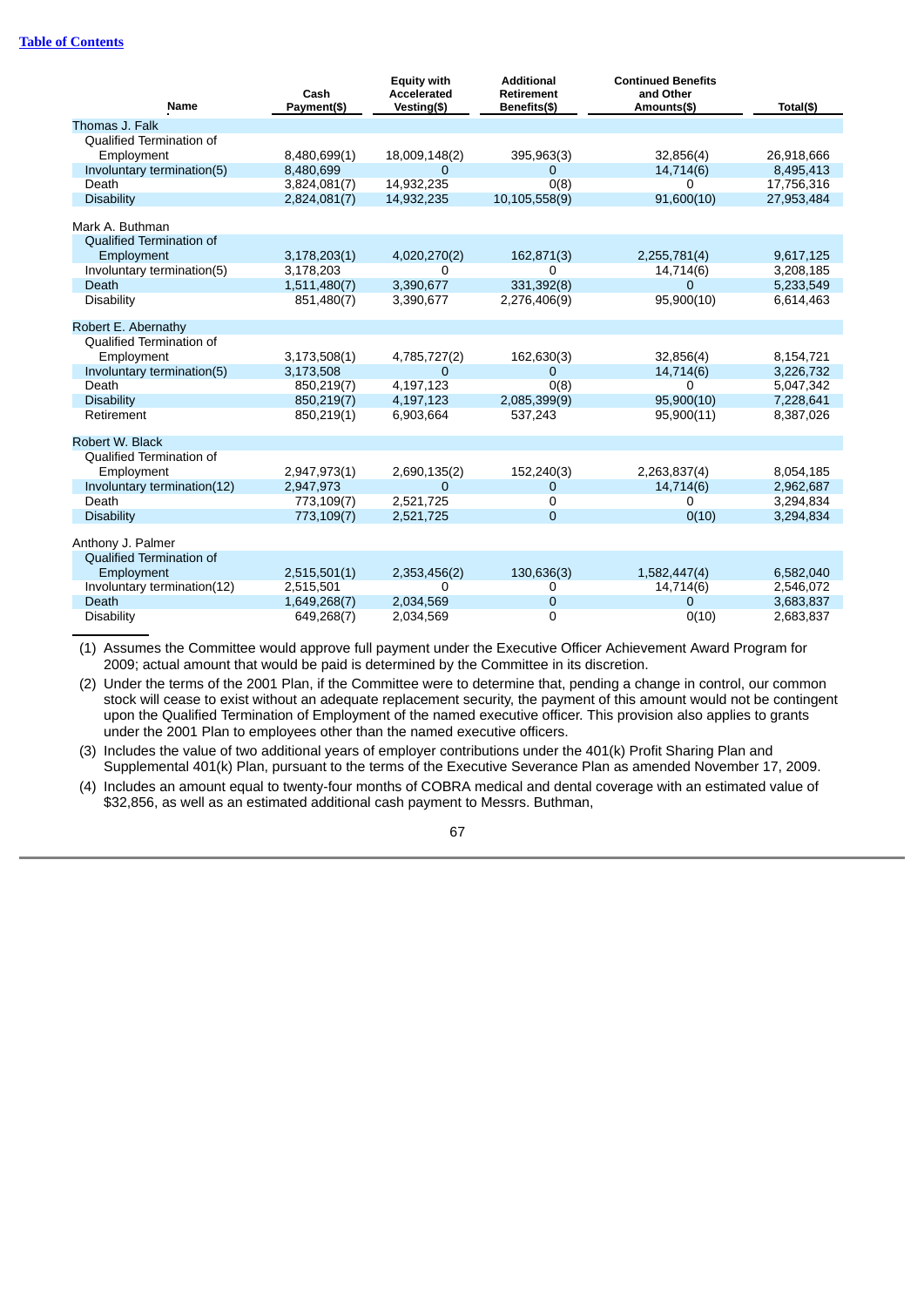Black and Palmer of \$2,222,925, \$2,230,981 and \$1,549,591, respectively, to place them in the same position as if the excise tax due to the application of Section 280G of the Internal Revenue Code were not applicable.

- (5) Benefits payable under the Severance Pay Plan. For Mr. Abernathy, does not include accelerated equity vesting that occurred when he became retirement eligible at age 55. See the benefits payable for Mr. Abernathy for retirement for the amount of this accelerated equity vesting.
- (6) Includes six months of COBRA medical coverage and outplacement services with an estimated value of \$8,214 and \$6,500, respectively.
- (7) For death, includes the payment of benefits under the Corporation's group life insurance plan (which is available to all U.S. salaried employees); Messrs. Abernathy and Black have opted out of this benefit. For death and disability, assumes the Committee would approve full payment under the Executive Officer Achievement Award Program for 2009; actual amount that would be paid is determined by the Committee in its discretion. For disability, does not include benefits payable under the Corporation's Long-Term Disability Plan (which is available to all U.S. salaried employees), the value of which would be dependent on the life span of the named executive officer and the value of any Corporation- or government-provided income benefits received.
- (8) For Mr. Buthman, includes the excess of the estimated actuarial present value of the pension benefits payable on death for each named executive officer through December 31, 2009 over the present value of the aggregate accumulated benefit set forth in the Pension Benefits table. For Messrs. Falk and Abernathy, the estimated actuarial present value of the pension benefits payable on death is less than the present value of the aggregate accumulated benefit set forth in the Pension Benefits table; as a result, no incremental benefit as a result of their death is included in the amount.
- (9) Includes the excess of the estimated actuarial present value of the retirement benefits payable on disability for the named executive officer through December 31, 2009 (assuming the named executive officer elects to receive a continuing benefit for his surviving spouse) over the present value of the aggregate accumulated benefit set forth in the Pension Benefits table.
- (10) Includes the value of retiree medical credits assuming total and permanent disability on December 31, 2009 of the named executive officers, other than Messrs. Black and Palmer. The named executive officers would also be eligible for continuing group life coverage assuming total and permanent disability on December 31, 2009, which benefit does not discriminate in scope, terms or operation in favor of our executive officers compared to the benefits offered to all U.S. salaried employees and is therefore not included in the table.
- (11) Includes the value of retiree medical credits assuming Mr. Abernathy's retirement on December 31, 2009. Mr. Abernathy would also be eligible for continuing group life coverage assuming total and permanent disability on December 31, 2009, which benefit does not discriminate in scope, terms or operation in favor of our named executive officers compared to the benefits offered to all U.S. salaried employees and is therefore not included in the table.
- (12) Benefits payable under the Severance Pay Plan, which are greater than amounts payable under the letter agreements with Messrs. Black and Palmer.

#### **Analysis of Risks Arising from Design of Compensation Programs**

The Committee, with the assistance of its independent consultant and the Corporation's consultant, has reviewed an assessment of our compensation programs for our employees, including our executive officers, to determine whether our compensation systems could encourage behavior that exacerbates business risks. Program design features that could have the potential to encourage unnecessary and excessive risks include unreasonably attainable performance targets, programs that differ substantially from those of our peers, unbalanced programs that overly rely on short-term incentives, incentive programs that are largely uncapped, and misalignment between program participants and stockholders.

68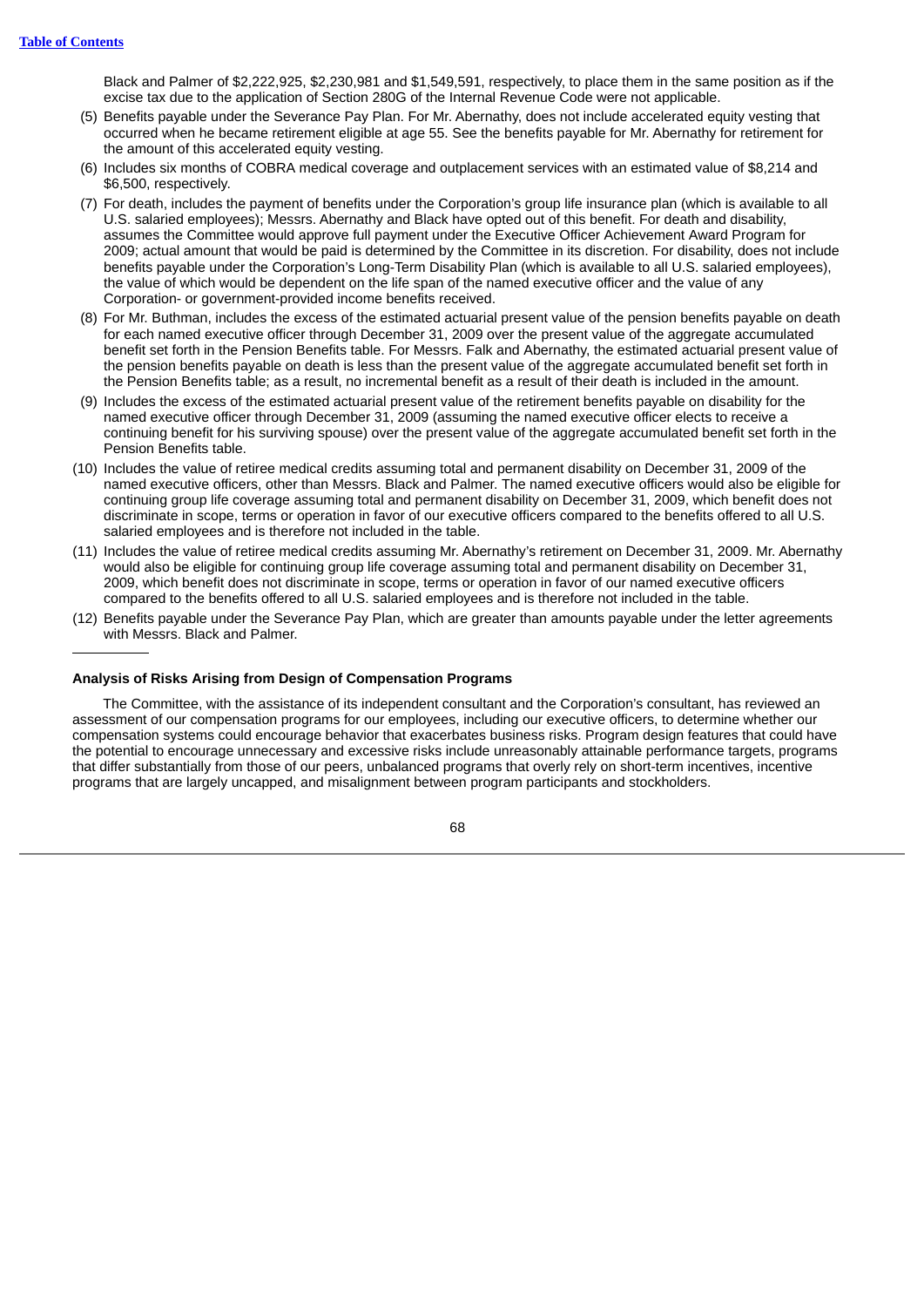Based on this assessment, the Committee believes that the design of our compensation programs, including our executive compensation program, does not encourage our executives or employees to take unnecessary and excessive risks and that the risks arising from these programs are not reasonably likely to have a material adverse effect on the Corporation. Several factors contributed to the Committee's conclusion, including:

- The performance targets for annual cash incentive programs are selected to ensure that they are reasonably attainable in a manner consistent with our Global Business Plan without encouraging executives or employees to take inappropriate risks.
- An analysis by the Corporation's consultant and the Committee's independent consultant indicated that our compensation programs are consistent with those of our peer groups. In addition, the target levels for direct annual compensation are compared to the median of our peer groups.
- The Committee believes the allocation among the components of direct annual compensation provides an appropriate balance between annual and long-term incentives and between fixed and performance-based compensation.
- Annual cash incentives and long-term performance-based restricted share unit awards under our executive compensation program are capped at 200 percent of the target award, and all other material non-executive cash incentive programs are capped at reasonable levels, which the Committee believes protects against disproportionately large incentives.
- The Committee believes the performance measures and the multi-year vesting features of the long-term equity incentive compensation component encourage participants to seek sustainable growth and value creation.
- The Committee believes inclusion of share-based compensation through the long-term equity incentive compensation component encourages appropriate decision-making that is aligned with the long-term interests of stockholders.
- The Committee believes the Corporation maintains a values-driven, ethics-based culture supported by a strong tone at the top.
- Our stock ownership guidelines further align management with stockholders and encourage management to consider our long-term interests.

## **SECTION 16(a) BENEFICIAL OWNERSHIP REPORTING COMPLIANCE**

Section 16(a) of the Exchange Act requires our directors, executive officers and any person owning more than 10 percent of a class of our stock to file reports with the SEC regarding their ownership of our stock and any changes in ownership. The Corporation maintains a compliance program to assist our directors and executive officers in making these filings. We believe that our executive officers and directors timely complied with their filing requirements for 2009.

## **TRANSACTIONS WITH RELATED PERSONS**

*Policies and Procedures for Review, Approval or Ratification of Related Person Transactions.* The Board has adopted written procedures regarding the review, approval or ratification of transactions involving related persons that SEC regulations require to be disclosed in proxy statements, which are commonly referred to as related person transactions. A related person transaction is any transaction between the Corporation and any related person that requires disclosure under the SEC's rules regarding these transactions. A related person is defined under the SEC's rules and includes our directors, executive officers and five percent stockholders.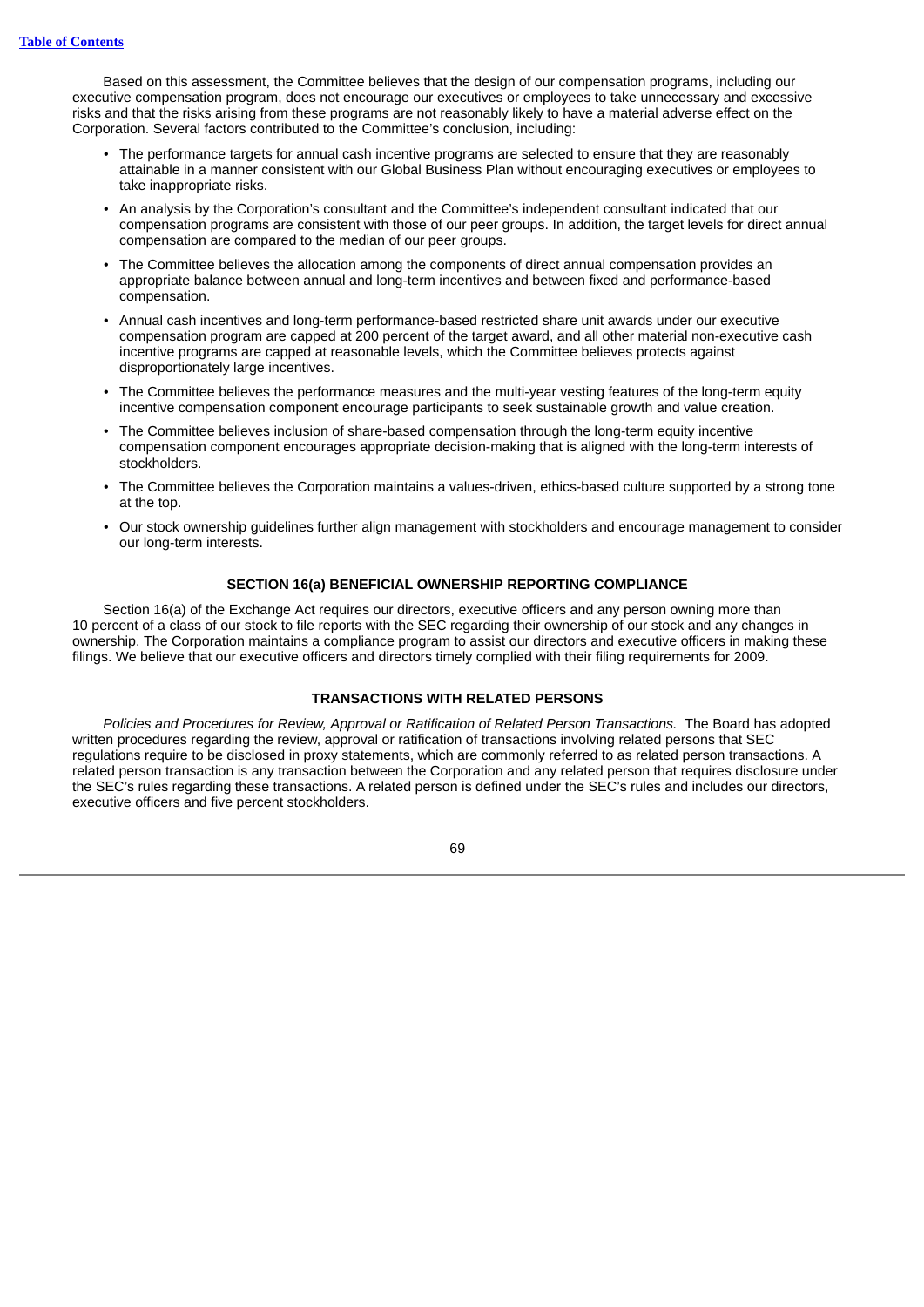Under these written procedures, the Board has determined that:

- The Nominating and Corporate Governance Committee is best suited to review, approve and ratify related person transactions involving any director, nominee for director, any five percent stockholder, or any of their immediate family members or related firms, and
- The Audit Committee is best suited to review, approve and ratify related person transactions involving executive officers (or their immediate family members or related firms), other than any executive officer who is also a Board member.

The Nominating and Corporate Governance Committee or the Audit Committee may, in its sole discretion, refer consideration of these transactions to the full Board.

Each director, director nominee and executive officer is required to promptly provide written notification of any material interest that he or she (or his or her immediate family member) has or will have in a transaction with the Corporation. Based on a review of the transaction, a determination will be made whether the transaction constitutes a related person transaction under the SEC's rules. The Nominating and Corporate Governance Committee or the Audit Committee will then review the terms and substance of the transaction to determine whether to ratify or approve the related person transaction.

In determining whether the transaction is in, or not opposed to, the Corporation's best interest, the Nominating and Corporate Governance Committee or the Audit Committee may consider any factors deemed relevant or appropriate, including:

- Whether the transaction is on terms comparable to those that could be obtained in arm's length dealings with an unrelated third party,
- Whether the transaction constitutes a conflict of interest under our Code of Conduct, the nature, size or degree of any conflict and whether mitigation of any conflict is feasible,
- The impact on a director's independence, if applicable, and
- Whether steps have been taken to ensure fairness to the Corporation.

*2009 Related Person Transactions.* We share aircraft hangar space, pilots and related services with Bergstrom Corporation, an entity which is majority-owned by Mr. Bergstrom. During 2009, Bergstrom Corporation paid us \$407,000 for its share of the costs associated with these services. We believe this arrangement is fair and reasonable, advantageous to the Corporation and consistent with national benchmarking. Based on an analysis of the arrangement, we also believe its terms to be comparable to those that could be obtained in arm's-length dealings with an unrelated third party.

## **2011 STOCKHOLDER PROPOSALS**

Proposals by stockholders for inclusion in our proxy statement and form of proxy for the Annual Meeting of Stockholders to be held in 2011 should be addressed to the Secretary, Kimberly-Clark Corporation, P.O. Box 619100, Dallas, Texas 75261-9100, and must be received at this address no later than November 12, 2010. Upon receipt of a proposal, we will determine whether or not to include the proposal in the proxy statement and form of proxy in accordance with applicable law. It is suggested that proposals be forwarded by certified mail, return receipt requested.

## **ANNUAL MEETING ADVANCE NOTICE REQUIREMENTS**

Our By-Laws require advance notice for any business to be brought before a meeting of stockholders. In general, for business to be properly brought before an annual meeting by a stockholder (other than in connection with the election of directors; see "Part Two — Corporate Governance Information — Stockholder Nominations for Directors"), written notice of the stockholder proposal must be received by the Secretary of the Corporation not less than 75 days nor more than 100 days prior to the first anniversary of the preceding year's annual meeting. Certain other notice periods are provided if the date of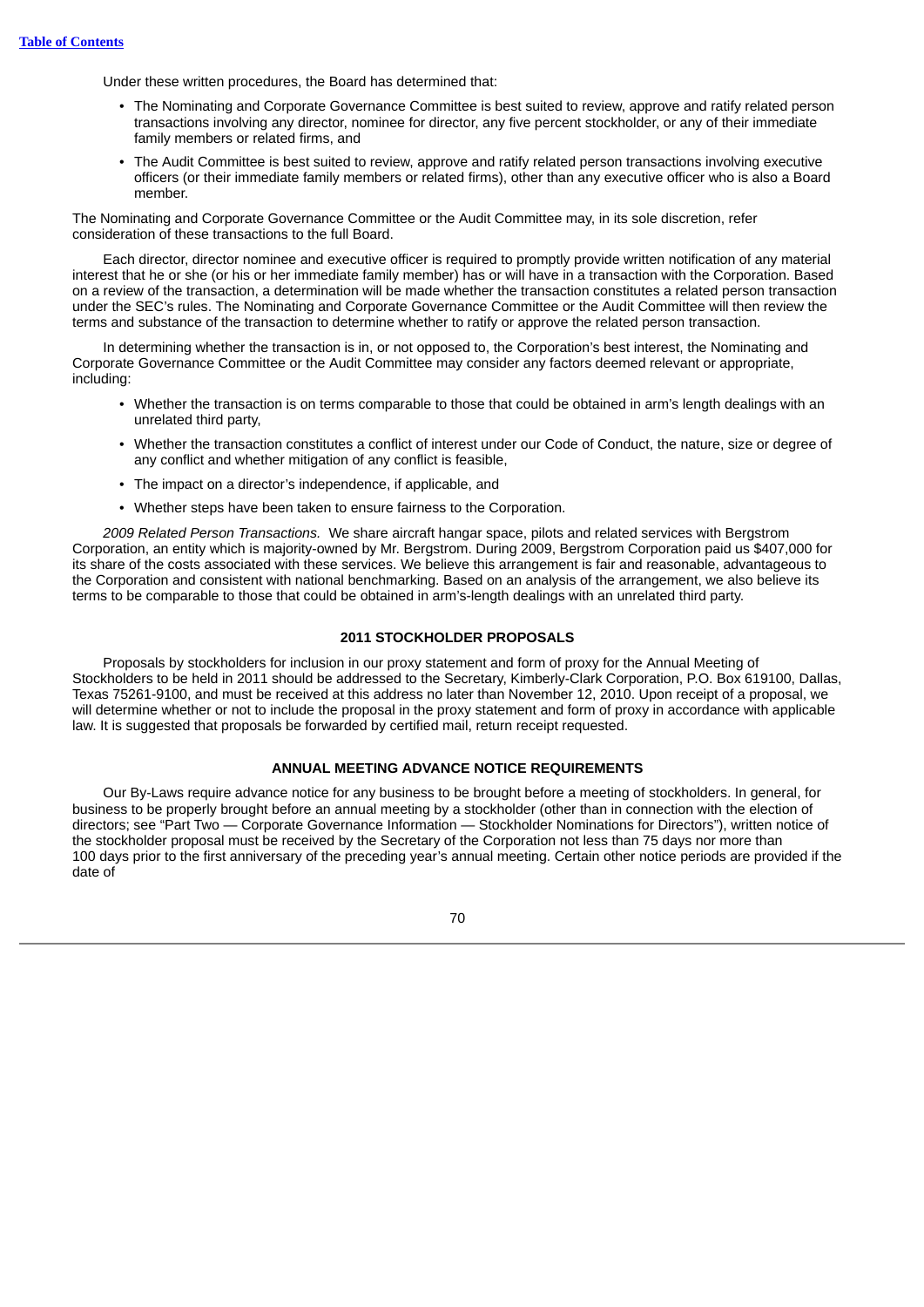the annual meeting is advanced by more than 30 days or delayed by more than 60 days from the anniversary date. Under our By-Laws, the stockholder's notice to the Secretary must contain certain information regarding the stockholder and affiliates, including name and address, shares held, derivative positions, dividend rights that are separate or separable from the underlying shares and certain performance-related fees. Stockholders must also provide information regarding whether the stockholder or affiliates intend to deliver a proxy statement or form of proxy regarding the proposal, as well as information regarding the proposal and information relating to the stockholder or affiliates required to be disclosed in the proxy statement. Additional information concerning the advance notice requirements and a copy of our By-Laws may be obtained from the Secretary of the Corporation at the address provided above.

#### **OTHER MATTERS**

Our management does not know of any other matters to be presented at the Annual Meeting. Should any other matter requiring a vote of the stockholders arise at the meeting, the persons named in the proxy will vote the proxies in accordance with their best judgment.

By Order of the Board of Directors.

bola W. Warle

John W. Wesley Vice President and Secretary

KIMBERLY-CLARK CORPORATION P.O. Box 619100 Dallas, Texas 75261-9100 Telephone (972) 281-1200

March 12, 2010

71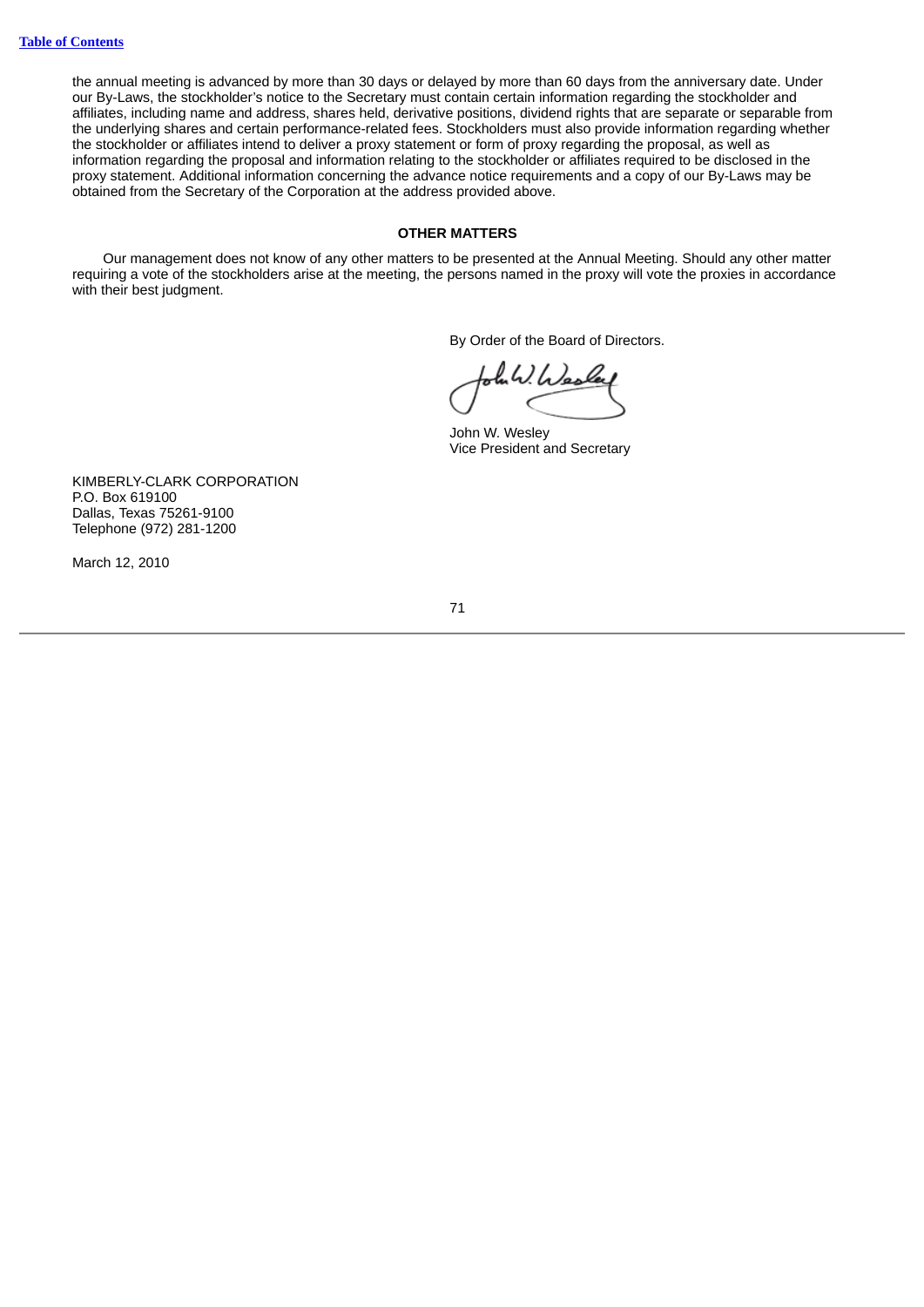

# Invitation to Stockholders

## Notice of 2010 Annual Meeting

## Proxy Statement

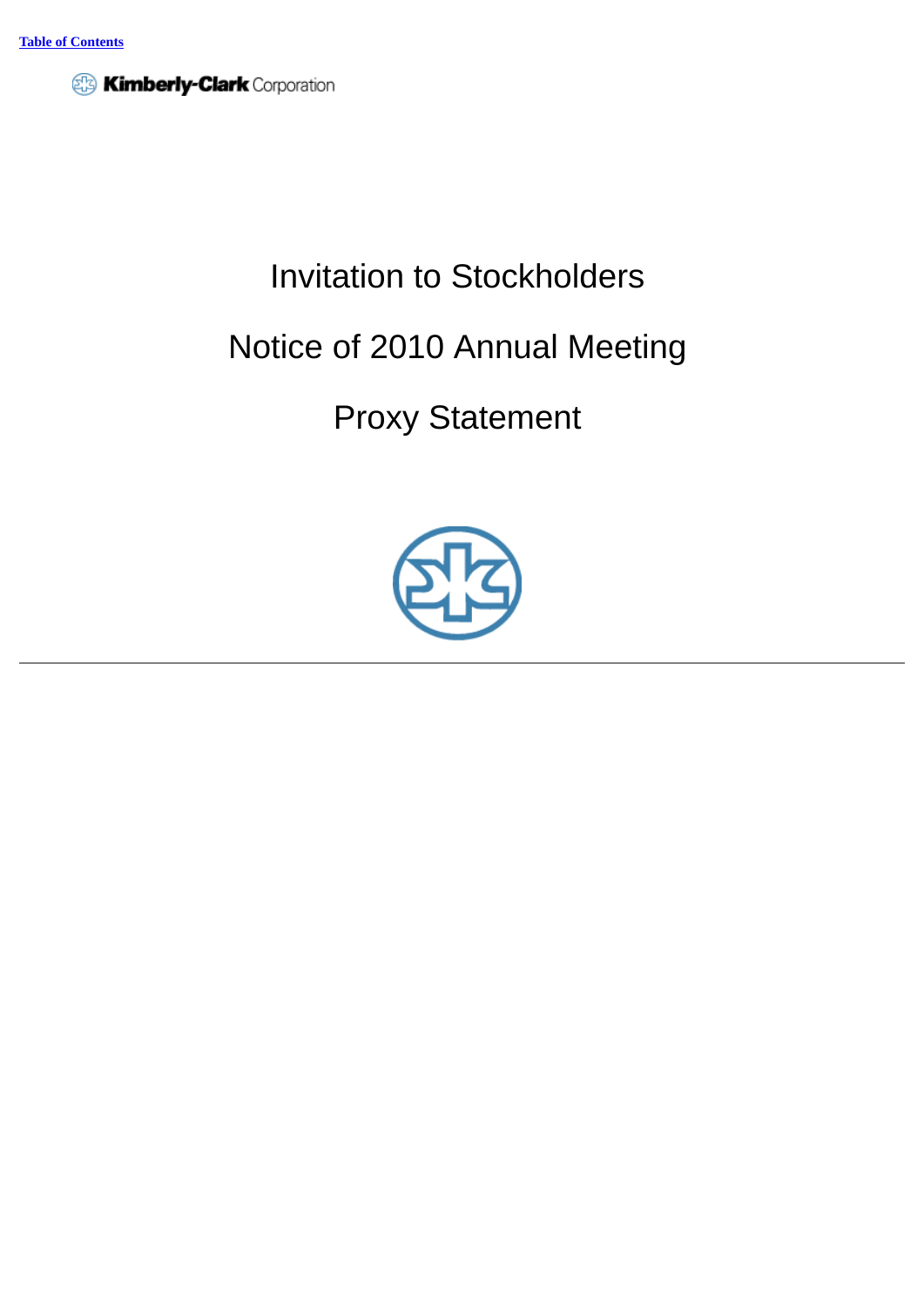

## **The Committee of the Committee of the Committee of the Committee of the Committee**